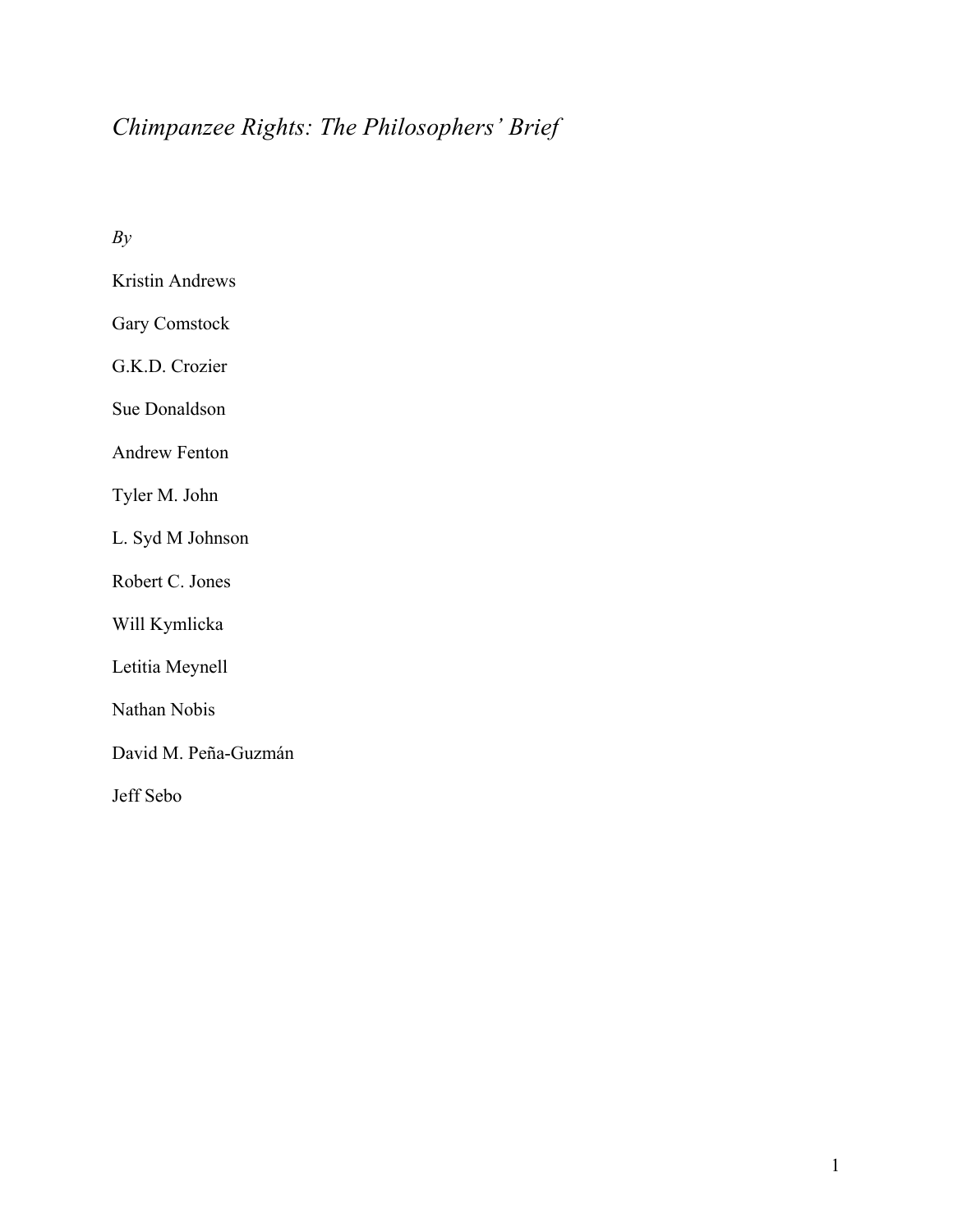*For Kiko and Tommy*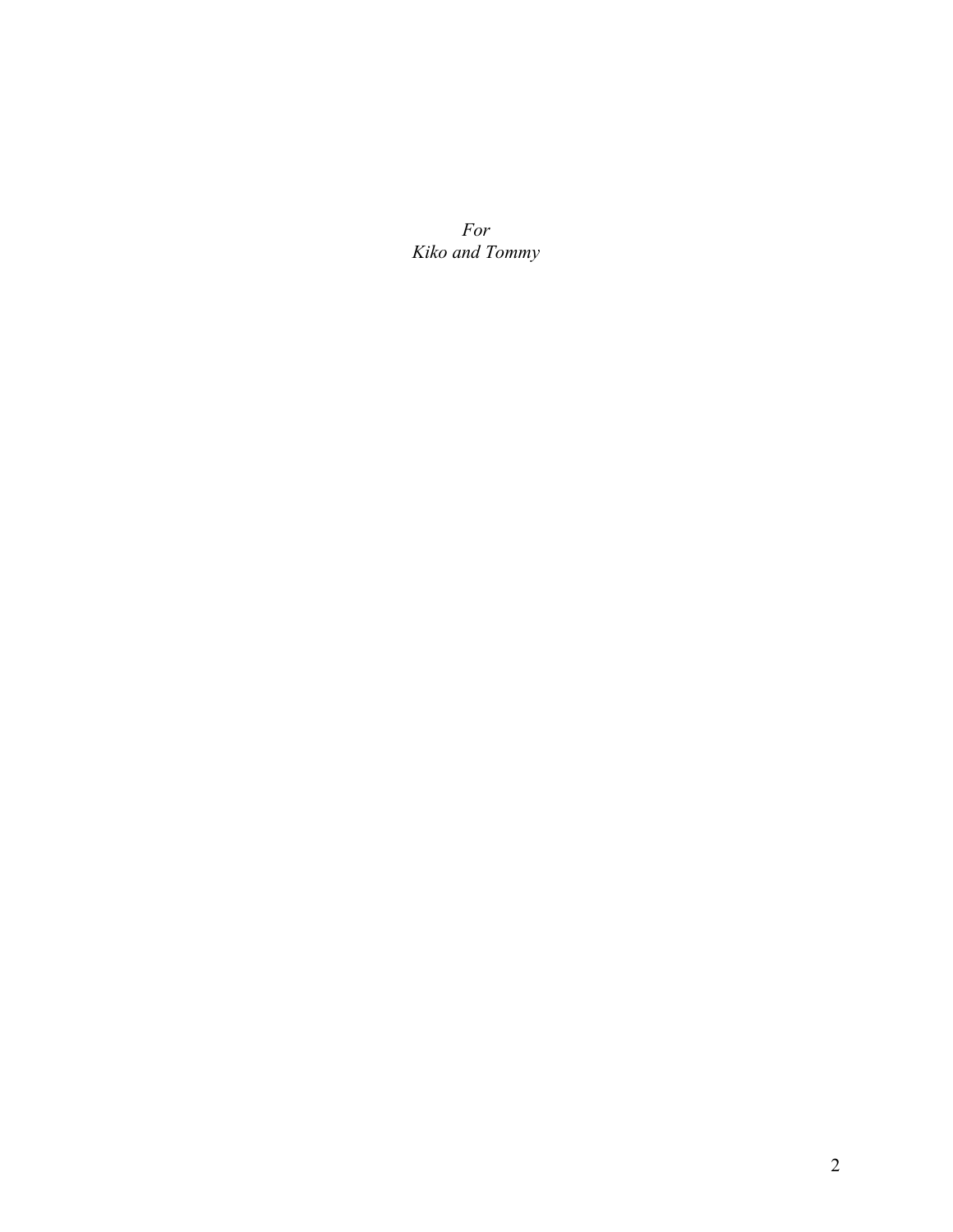## *Contents*

# *Acknowledgments*…4

## *Preface*

- Chapter 1 Introduction: Chimpanzees, Rights, and Conceptions of Personhood...5
- Chapter 2 The Species Membership Conception………17
- Chapter 3 The Social Contract Conception……….48
- Chapter 4 The Community Membership Conception……….69
- Chapter 5 The Capacities Conception……….85
- Chapter 6 Conclusions……….115

*Index*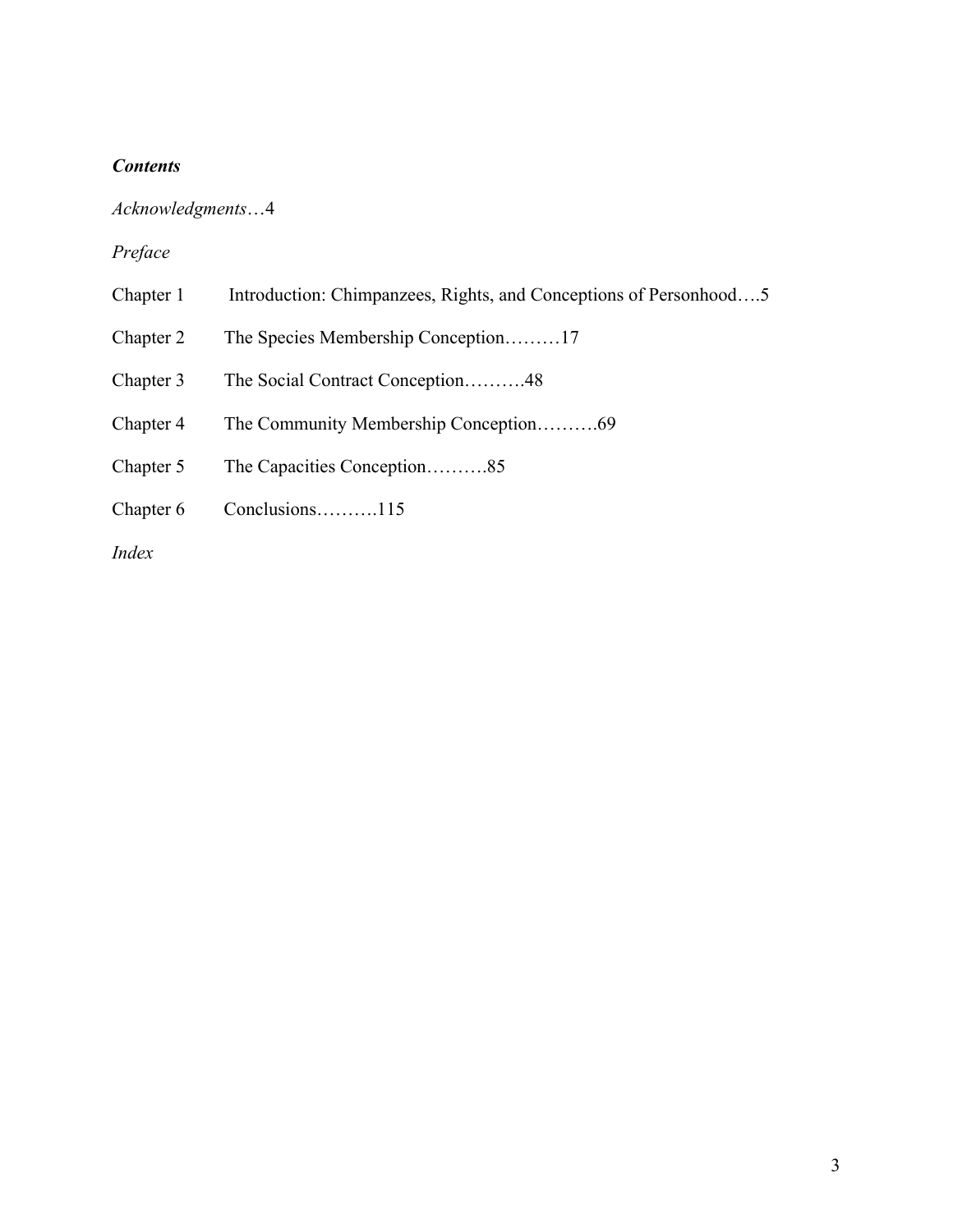## *Acknowledgements*

The authors thank the many people who have helped us throughout the development of this book. James Rocha, Bernard Rollin, Adam Shriver, and Rebecca Walker were fellow travelers with us on the *amicus* brief, but were unable to follow us to the book. Research assistants Andrew Lopez and Caroline Vardigans provided invaluable support and assistance at crucial moments. We have also benefited from discussion with audiences at the Stanford Law School and Dalhousie Philosophy Department Colloquium, where the *amicus* brief was presented, and from the advice of wise colleagues, including Charlotte Blattner, Matthew Herder, Syl Ko, Tim Krahn, and Gordon McOuat. Lauren Choplin, Kevin Schneider, and Steven Wise patiently helped us navigate the legal landscape as we worked on the brief, related media articles, and the book, and they continue to fight for freedom for Kiko and Tommy, and many other nonhuman animals.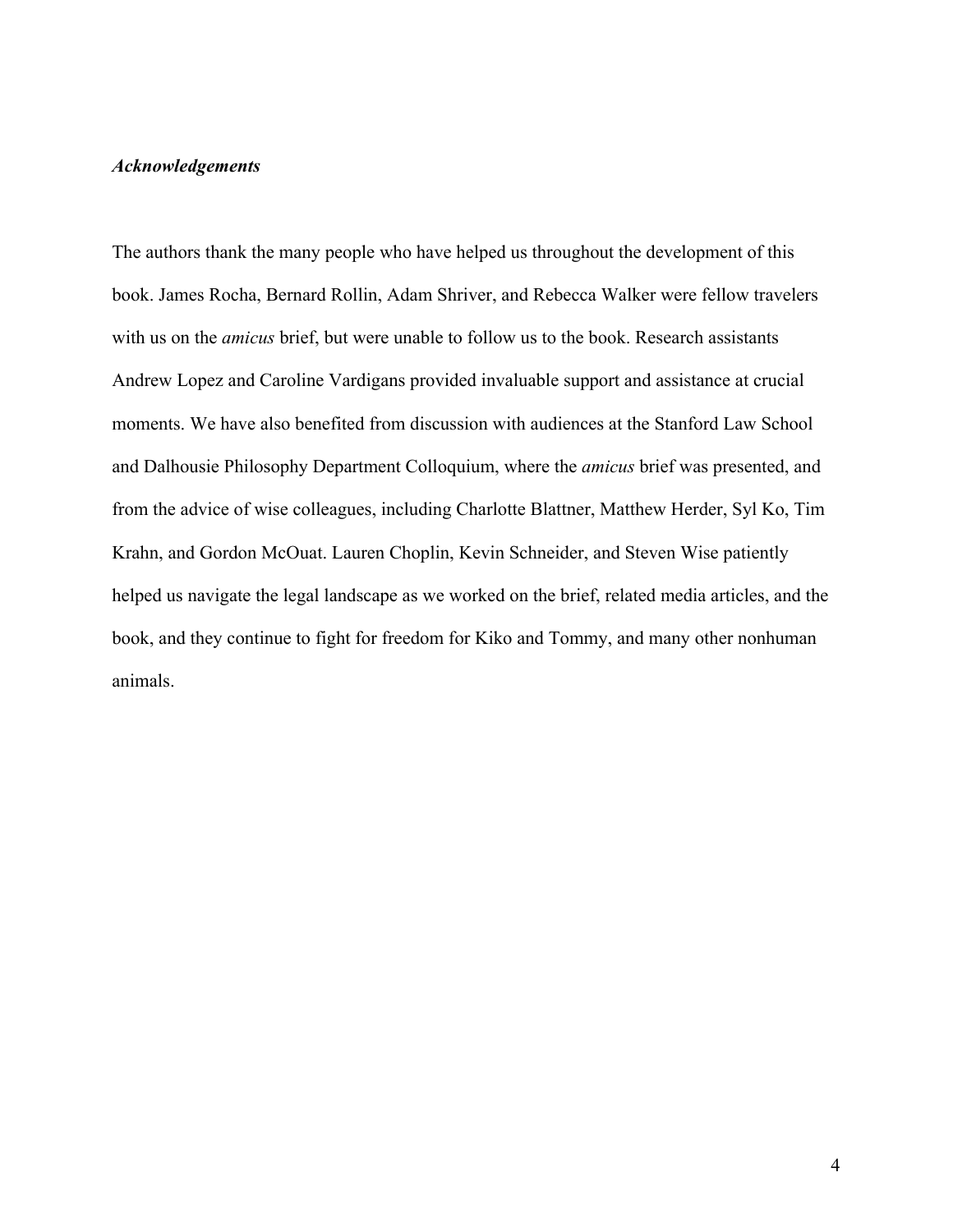## **1 Introduction: Chimpanzees, Rights, and Conceptions of Personhood**

In December 2013, the Nonhuman Rights Project (NhRP) filed a petition for a common law writ of habeas corpus in the New York State Supreme Court on behalf of Tommy, a chimpanzee living alone in a cage in a shed in rural New York (Barlow, 2017). Under animal welfare laws, Tommy's owners, the Laverys, were doing nothing illegal by keeping him in those conditions. Nonetheless, the NhRP argued that given the cognitive, social, and emotional capacities of chimpanzees, Tommy's confinement constituted a profound wrong that demanded remedy by the courts. Soon thereafter, the NhRP filed habeas corpus petitions on behalf of Kiko, another chimpanzee housed alone in Niagara Falls, and Hercules and Leo, two chimpanzees held in research facilities at Stony Brook University. Thus began the legal struggle to move these chimpanzees from captivity to a sanctuary, an effort that has led the NhRP to argue in multiple courts before multiple judges.<sup>1</sup> The central point of contention has been whether Tommy, Kiko, Hercules, and Leo have legal rights*.* To date, no judge has been willing to issue a writ of habeas corpus on their behalf. Such a ruling would mean that these chimpanzees have rights that confinement might violate. Instead, the judges have argued that chimpanzees cannot be bearers of legal rights because they are not, and cannot be *persons*.

Under current U.S. law, every entity is either a person or a thing. Those exhaust the legal choices. Since habeas corpus applies only to persons, as legal "things," Tommy, Kiko, Hercules, and Leo—like all captive chimpanzees—can be owned, and moved, or sold at their owners' discretion (barring violations of animal welfare laws and subject to the Endangered Species Act). At the time of this writing, Kiko and Tommy remain captive in New York State. Hercules and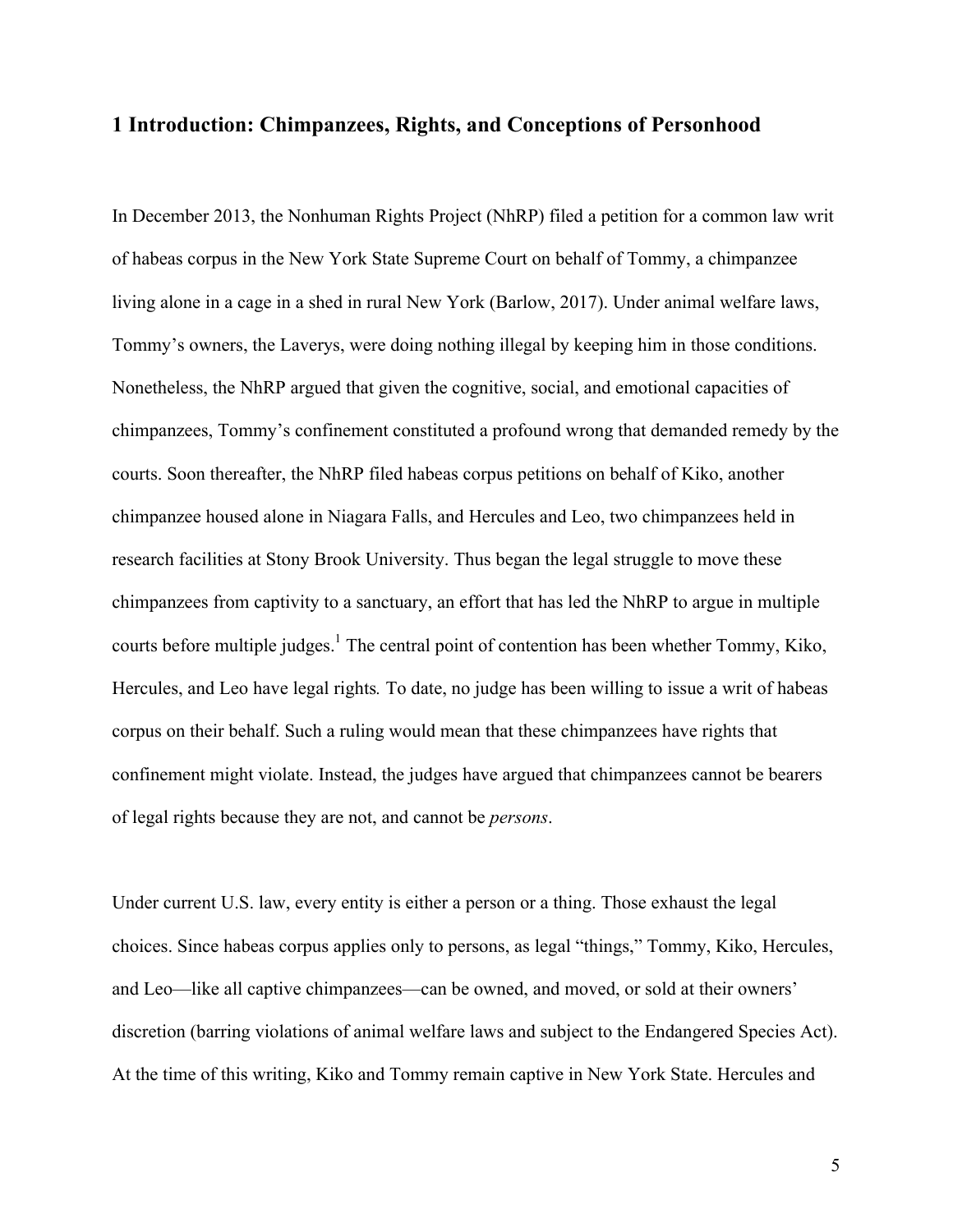Leo were moved from Stony Brook University (which had them on loan) to the New Iberia Research Center in Louisiana, and in March 2018 were transferred to Project Chimps, a chimpanzee sanctuary in Georgia (Grimm 2018). So, the current cases before the courts concern only Kiko and Tommy.

The process leading up to these petitions and the first two years of the subsequent legal battle are the subject of the 2016 documentary *Unlocking the Cage*. The film has been screened and broadcast internationally, sometimes with the NhRP's founder, president, and chief litigator, Steven Wise, present. After one screening, Steven and two of the authors of this book, Letitia Meynell and Andrew Fenton, met to discuss some of the conceptual and logical problems with the courts' rulings. Within a few months, a team of seventeen philosophers assembled to collaborate on an *amicus curiae* brief in support of the NhRP's appeal of Kiko's and Tommy's cases. This book is an expanded version of that brief, which was submitted to the New York Court of Appeals in February 2018.

#### **Philosophers and the law**

If you have ever had a conversation with a philosopher, you might be surprised that it is possible to get a group of philosophers to agree about anything. The seventeen of us are trained in different philosophical traditions and different styles of argument. We work in different subdisciplines of philosophy, including bioethics, philosophy of mind, political philosophy, and philosophy of science. We bring diverse views on the nature of personhood to this project. Some of us think that 'person' may not be a philosophically functional concept, and suspect it might be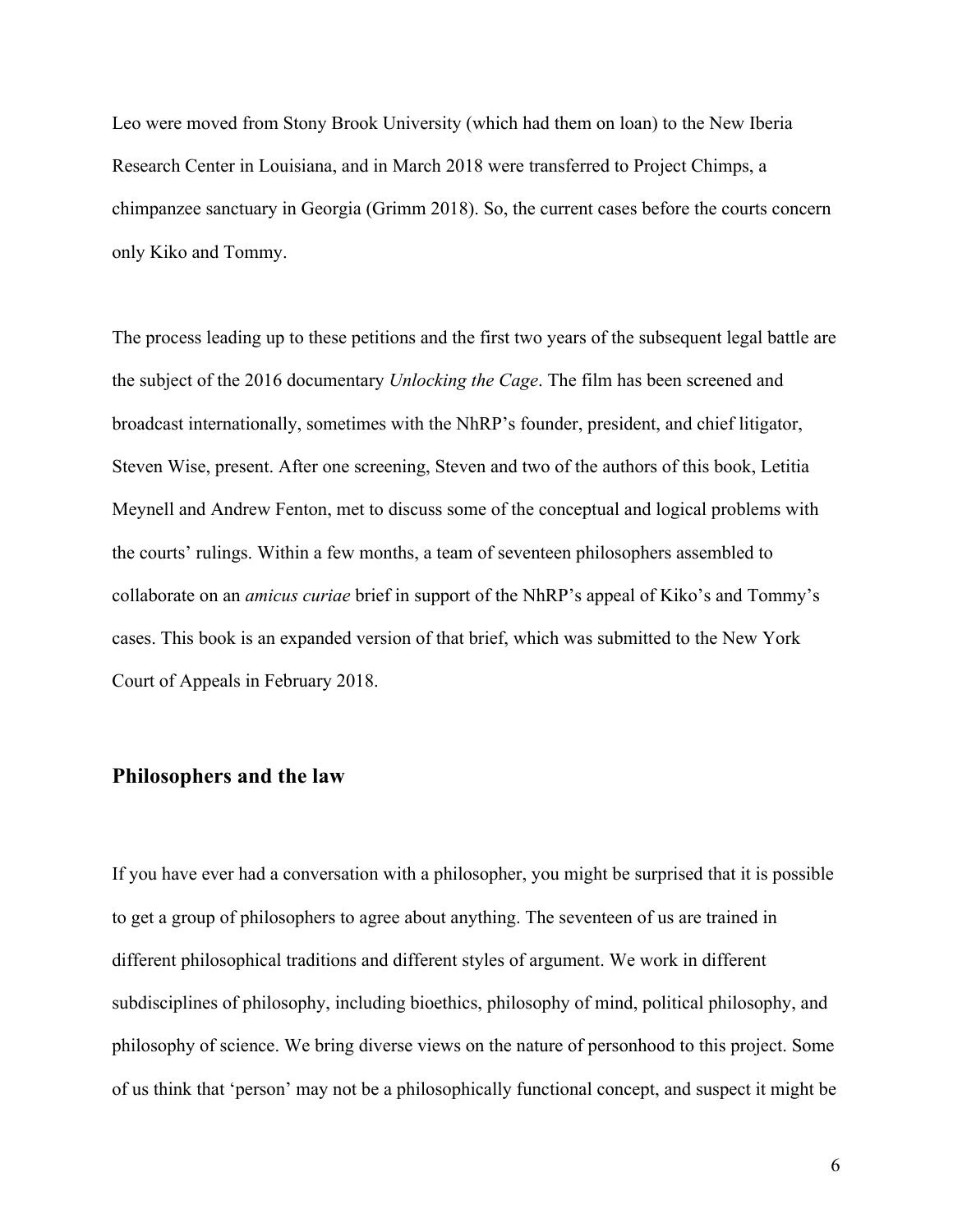better if philosophers stopped using it. Despite our differences, what unites us all is the conviction that the current conditions in which Kiko and Tommy are held captive constitute an outrageous injustice. They are not mere things and to treat them as if they are is morally obscene.

Another thing that unites us is the belief that the discipline of philosophy has a vital role to play in debates about defining personhood, and determining who should be counted as persons. 'Person' and 'personhood' have meant many different things at different times to different people. A survey of the complete global history of the concept would fill several large books.

In recent European and American legal and philosophical thought, 'person' is primarily a moral concept designating an individual's moral standing (Chan and Harris, 2011). In legal settings, personhood matters because it is taken to identify beings with sufficiently high moral standing to deserve protection under law. As we read the various rulings in Kiko's and Tommy's cases, it became clear that the courts needed a philosophical analysis of their use of the term. We found that the courts had employed multiple meanings and inconsistent criteria. Worse yet, the arguments in the rulings depended on equivocating between these different meanings of personhood, producing flawed reasoning and rendering the arguments invalid. This was the subject of our *amicus curiae* brief.

*Amicus curiae* literally means a "friend of the court." The point of these briefs is to offer information that will help judges reach a just decision. Our brief was written in this spirit, identifying and clarifying the different conceptions of personhood employed in the rulings to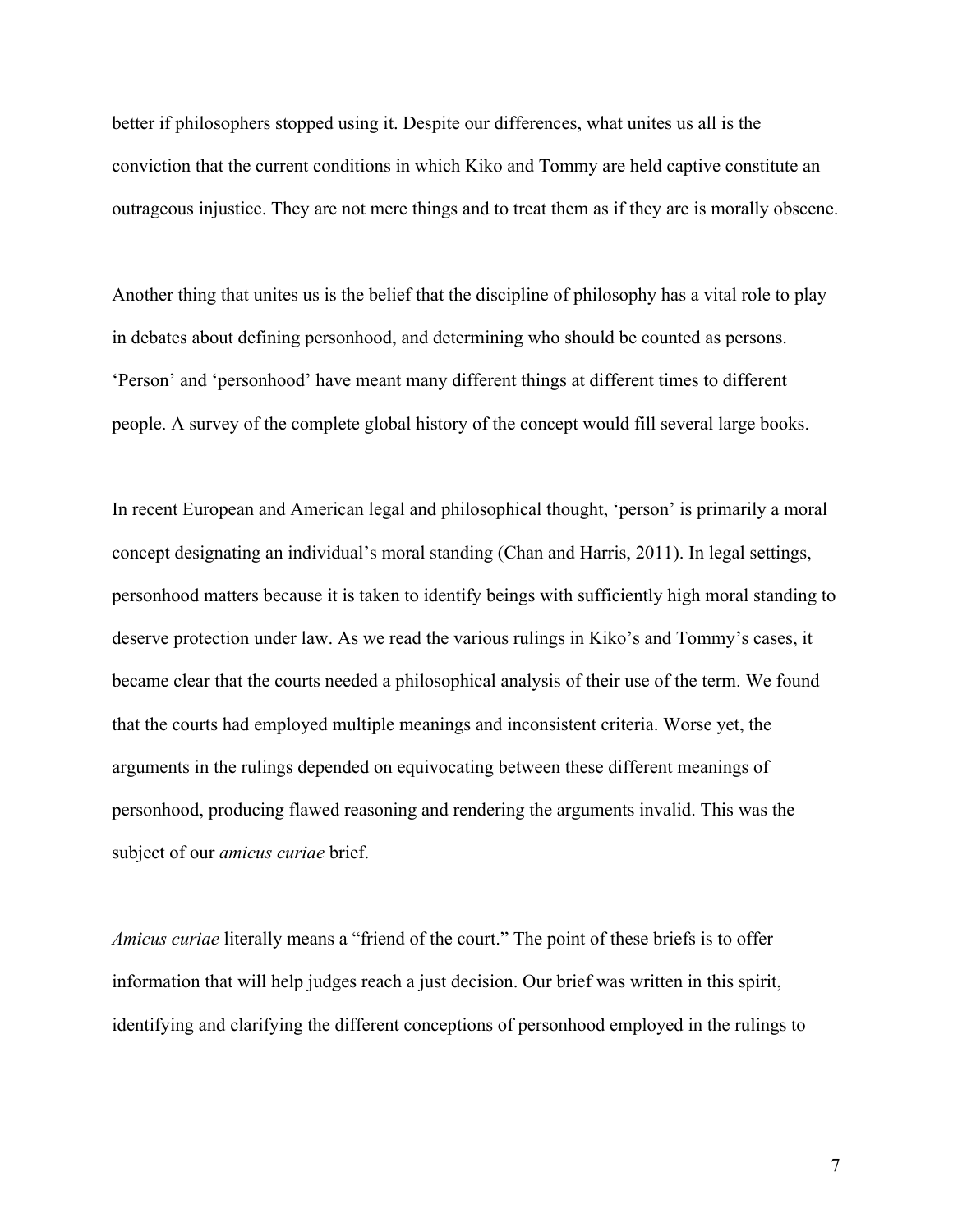date, and explaining what each, when applied rigorously and consistently, implies for Kiko's and Tommy's cases.

One of the strengths of the Common Law is that although it depends heavily on precedent, it also allows judges to exercise their judgment when truly unprecedented cases, like these, come before them (The Regents of the University of California 2010). They can interpret the law in novel ways so long as they are consistent with the intent and spirit of the law and the principles of justice. The Common Law can be flexible in light of changing social values and improved understanding of the relevant empirical facts. Thus, unjust decisions of the past that rested on social prejudices or ignorance need not force the courts to perpetuate the same wrongs. We know that granting Kiko or Tommy habeas corpus relief would be challenging for any judge, requiring considerable moral courage and careful legal reasoning. We hope that our brief offers useful background information and lucid conceptual analyses that can support such a judgment.

## **Persons, animals, and rights**

The writ of habeas corpus has a long and storied history in legal cases that challenged the status of individuals not legally recognized as persons, including children, women, and people of color. In the following chapters, we show why the concepts of personhood underlying these decisions should also apply to Kiko and Tommy. As a legal strategy, petitioning for a writ of habeas corpus draws comparisons between chimpanzees and those humans who have historically been denied personhood. We are keenly aware that this is a fraught issue. Comparing African Americans with apes, for example, has long been a staple of racist discourse. Similarly,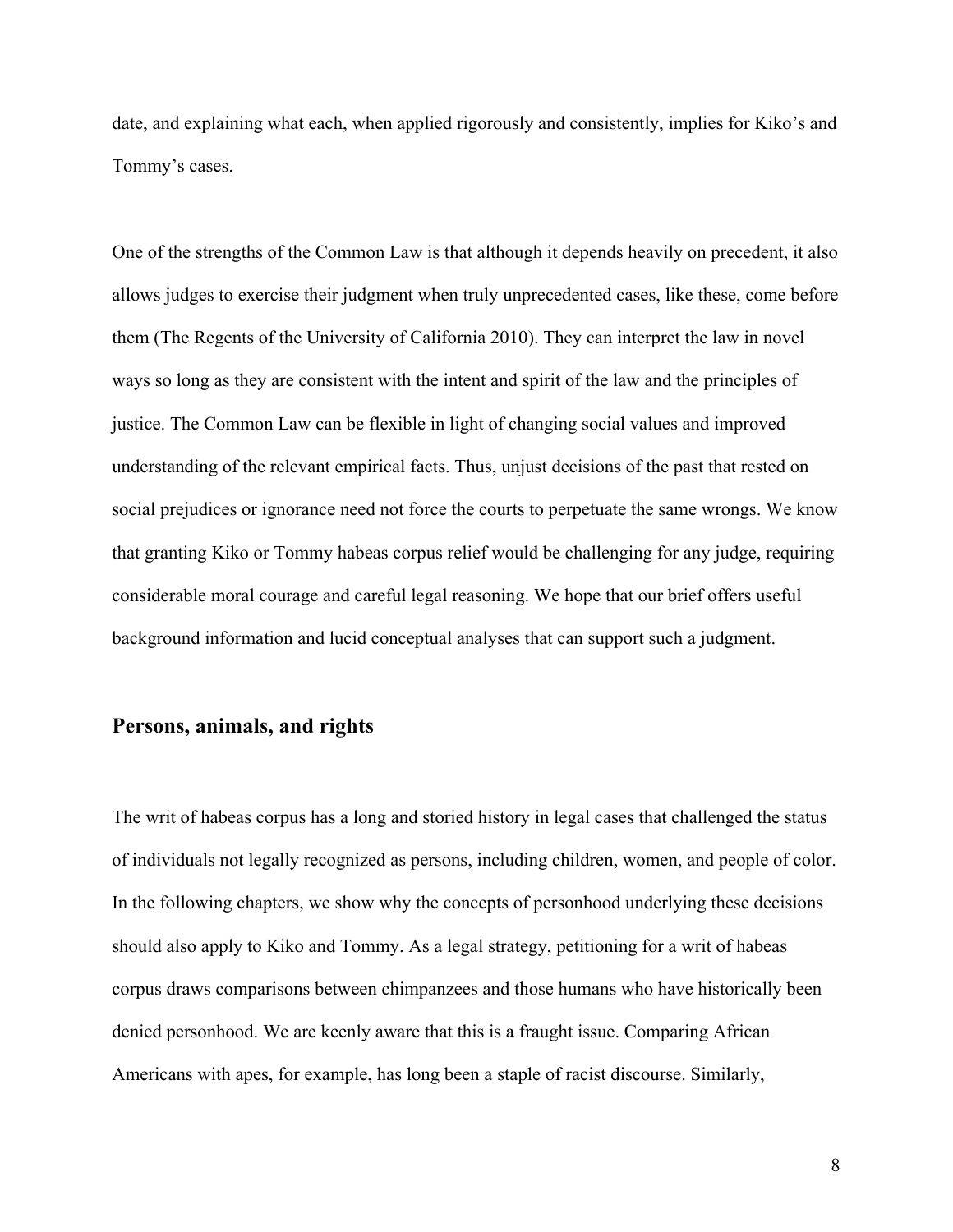comparing people with disabilities to nonhuman animals has long been a part of ableist discourse. Some advocates for these groups reject such comparisons, insisting on the radical difference between themselves and animals. Our arguments focus on continuities across humans and animals who have been denied personhood, and so run the risk of being perceived as challenging or weakening the political claims of historically marginalized groups. This is an issue we take very seriously. Our full response to it will emerge over the course of the book as we explore in some detail the connections between notions of personhood that have emerged in the context of human struggles, and the plight of Kiko and Tommy. However, it may be useful to provide some preliminary reflections from critical race and disability scholars on the intersections of these different social justice struggles.

Philosopher Syl Ko explains how "almost any good analysis of racism or coloniality usually calls attention to the degree to which racialized folks are *animalized*. That is, we animalize or *dehumanize* certain folks, individually or as groups, thereby justifying their violation" (Ko and Ko 2017: 45). Legal scholar Angela P. Harris notes that the problem with the analogy between slavery and the oppression of animals is that

it is tone-deaf in a way that covertly exploits the very racism that animal liberationists claim to reject. Precisely because of the close relationship between colored people and animals in the white imagination, the invocation of the dreaded comparison**—**the chained slave next to the chained animal in a sinister visual rhyme**—**itself calls out the structures of feeling that have undergirded racism for so long. The comparison implicitly constructs a gaze under which slaves and animals appear alike. This is the sentimental gaze of the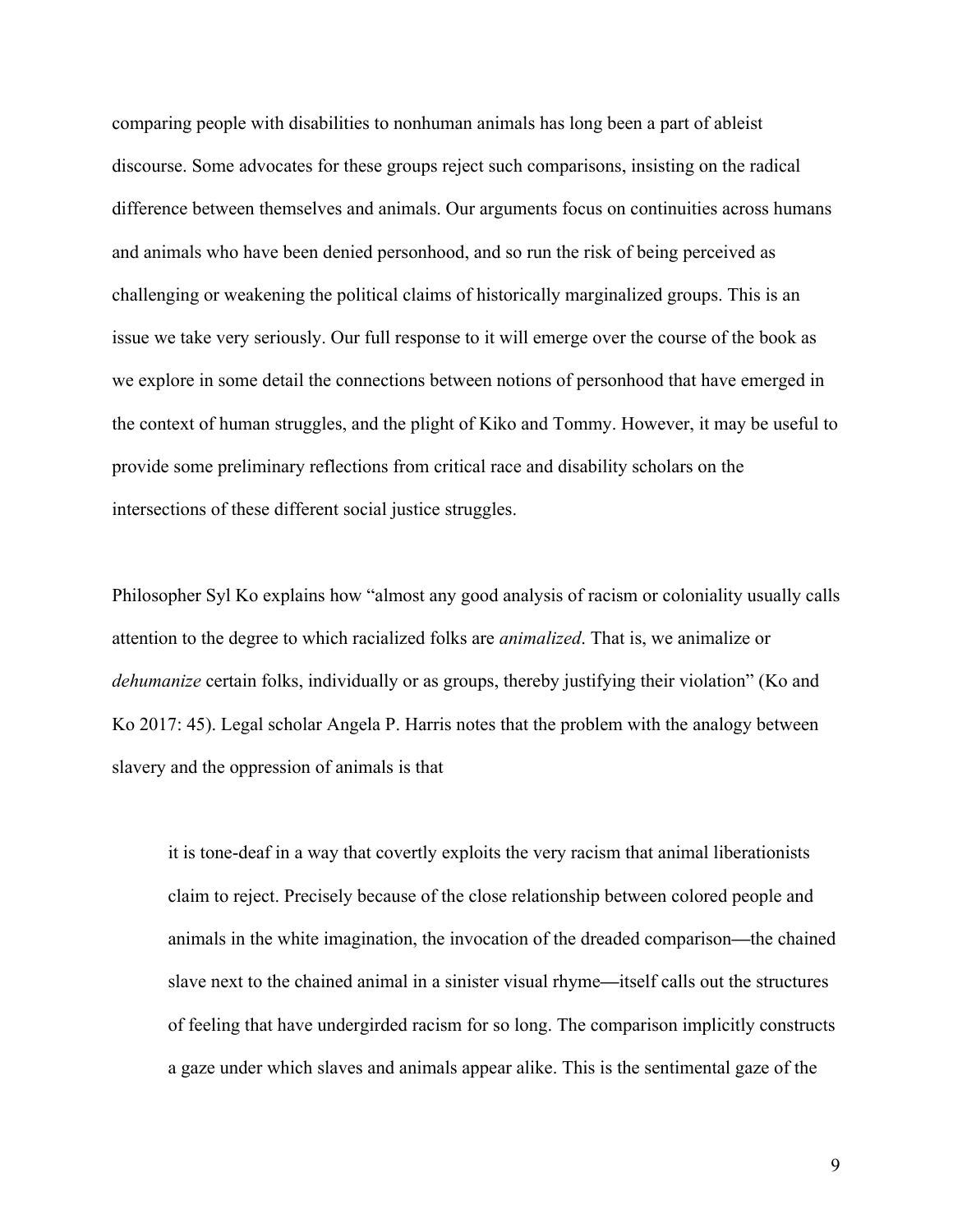privileged Westerner who "saves" those less fortunate, the voiceless masses whether human or animal (Harris 2009: 25-26).

For Ko, *animality* and *race* are related constructs, concepts that white Europeans have used to separate themselves as both morally and legally superior—one picks out *Homo sapiens* as superior beings, while the other privileges European whiteness. Similarly, Sylvia Wynter argues that the domain of the "human" includes a particular way of being, exemplified by a code of conduct that acts as a conceptual marker for European whiteness as the ideal way of being *Homo sapiens* (Wynter 2015). For this reason, Ko argues that "If animalizing people is problematic, humanizing them is even worse" because it conceives of a person or group as only "*like* they are humans," (Ko and Ko 2017: 21) granting them moral status if and to the extent that they conform to the ideal of European whiteness. Thus, humanization is not merely the act of asserting that one is *Homo sapiens*, but of asserting one's resemblance to white people.

Harris, likewise, notes how the concepts of "animal" and "wild" have been used to undergird the oppression of both African Americans and Native Americans (and, of course, other Indigenous peoples worldwide). "The very notion of what is 'animal' and what is 'wilderness' has been shaped by an European epistemology that has left certain peoples on the wrong side of the paper" (Harris 2009: 32).

We acknowledge that the intersection of race and animality in philosophical (and legal) discussions of personhood is a fraught and painful space, both historically, and currently. In particular, many African Americans may understandably bristle at the legal strategy of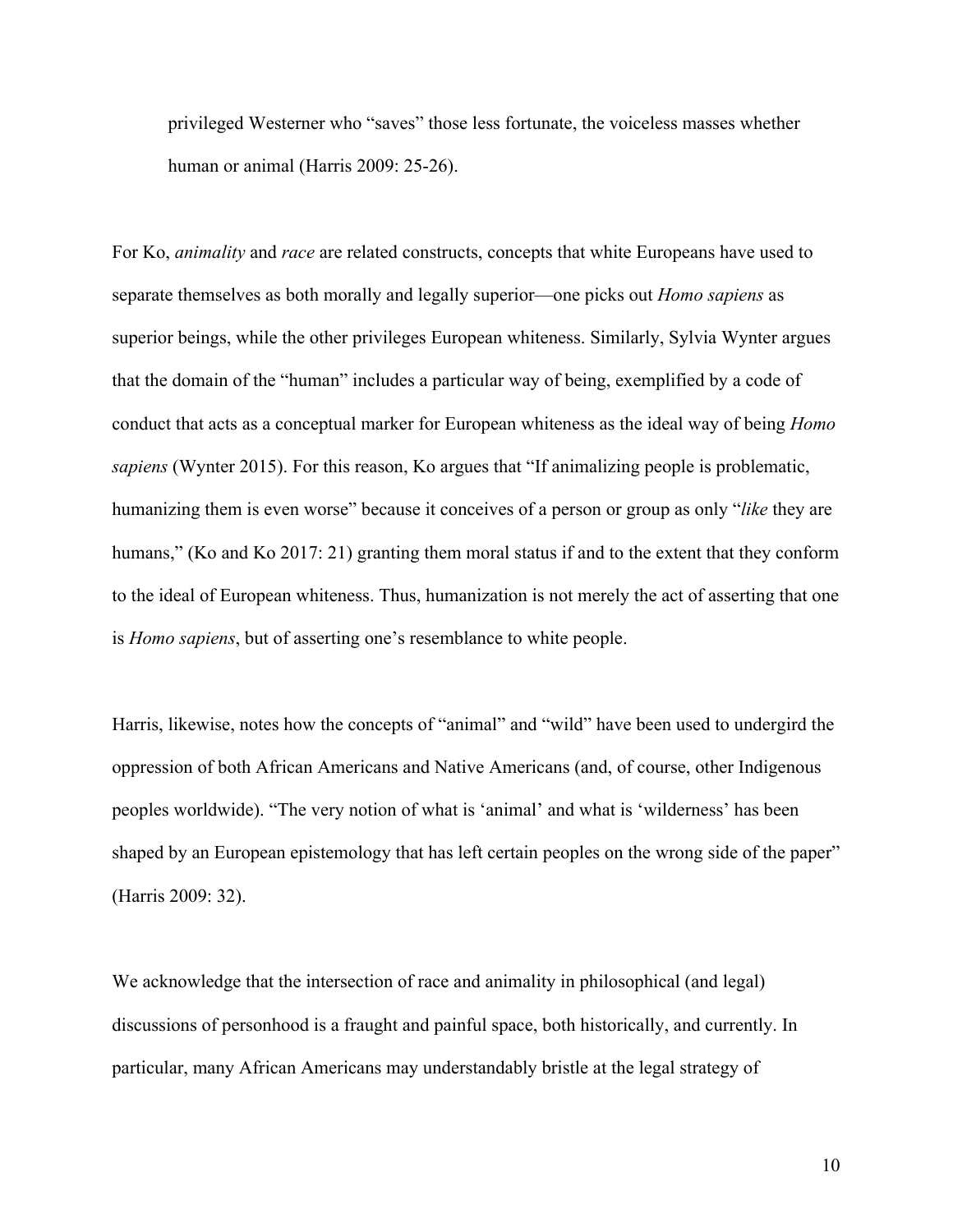employing as precedent habeas corpus relief for enslaved Africans (for example, the 1772 British *Somerset v. Stewart* case [Wise 2005]) in an effort to free nonhuman primates. Black scholars have argued, for example, that comparisons between chattel slavery and animal agriculture, when harnessed to gain the support of racially oppressed peoples, can sometimes constitute "emotional blackmail" (Sebastian-McJetters 2015), allowing racism to serve as "the positive and negative foil for making a case for the…emancipation of nonhuman beings" (Weheliye 2016:10). Such comparisons frequently and falsely presuppose the post-racialist notion that anti-Black racism has mostly been overcome.

Similar worries have been expressed within the disability community about exploiting their experiences to support the claims of animals (e.g., Carlson 2009). Sunaura Taylor argues persuasively that "One of the most prevalent lines of argument in defense of animal rights is structured around ableist assumptions about cognitive capacity coupled with a rhetorical instrumentalization of disabled people" (Taylor 2017: 67). Taylor cautions against the strategy common among animal rights advocates—of making comparisons between animals and the intellectually disabled since they inevitably "miss the more important point that a focus on specific human and neurotypical 'morally relevant abilities' harms both populations" (Taylor 2017: 69).

As a group, we are united in a commitment to eradicating practices of oppression wherever we encounter them. Like Ko, we reject the notion that animality justifies oppression or moral and legal inferiority. Indeed, given the ways that racist, speciesist, and ableist hierarchies are entangled, mutually reinforcing, and energize each other (Kim 2015, Taylor 2016), we believe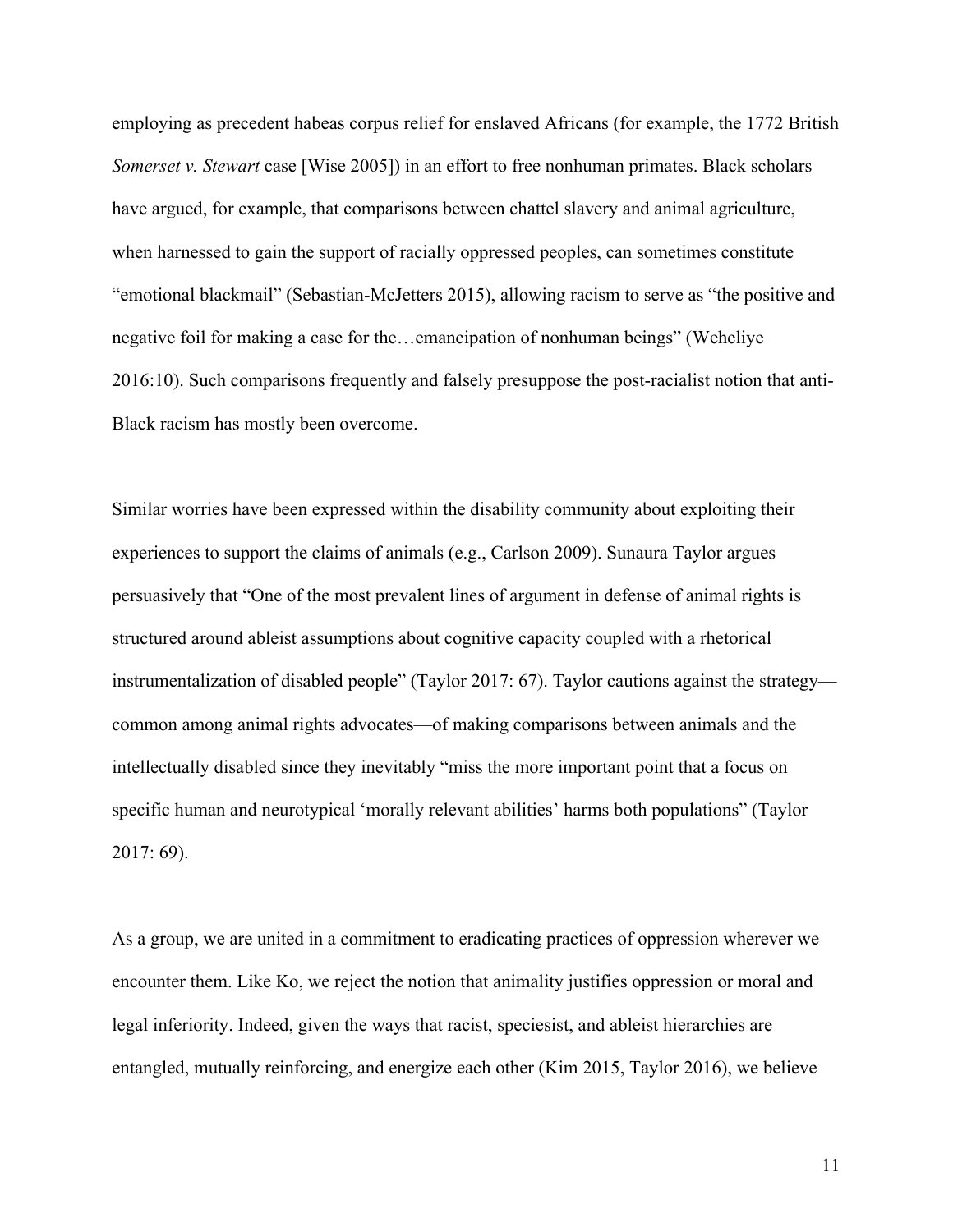that challenging the oppression of animals will often be a constructive strategy for other social justice struggles.

Of course, much depends on the details of the arguments. Analogies and comparisons between groups and across species can be drawn in ways that illuminate or obscure fundamental moral and political distinctions. Alice Crary (2018), who similarly rejects the inferiority of animality, argues that:

Given that the notion of ethically charged distinctions between 'lower' and 'higher' animals is in fact still rampant in our culture, and given that this notion has historically been, and still is, integral to rhetoric that contributes to the subjugation of socially vulnerable groups of people—including, not only the cognitively disabled, but also the physically disabled, people identified as non-white, women, the gender-non-conforming, the very old, etc.—we need to be especially careful in tracing out lines of filiation between the lives of animals and the lives of members of human groups who confront systematic forms of bias. (Crary 2018: 21)

As we develop our arguments, we have tried throughout the book to take these entanglements into account. Our focus is on the case for chimpanzee personhood. When we say that chimpanzees are persons, we aim to *broaden* the concept of person, to include chimpanzees without excluding other humans and other persons. We reject any construction of personhood that fails that test.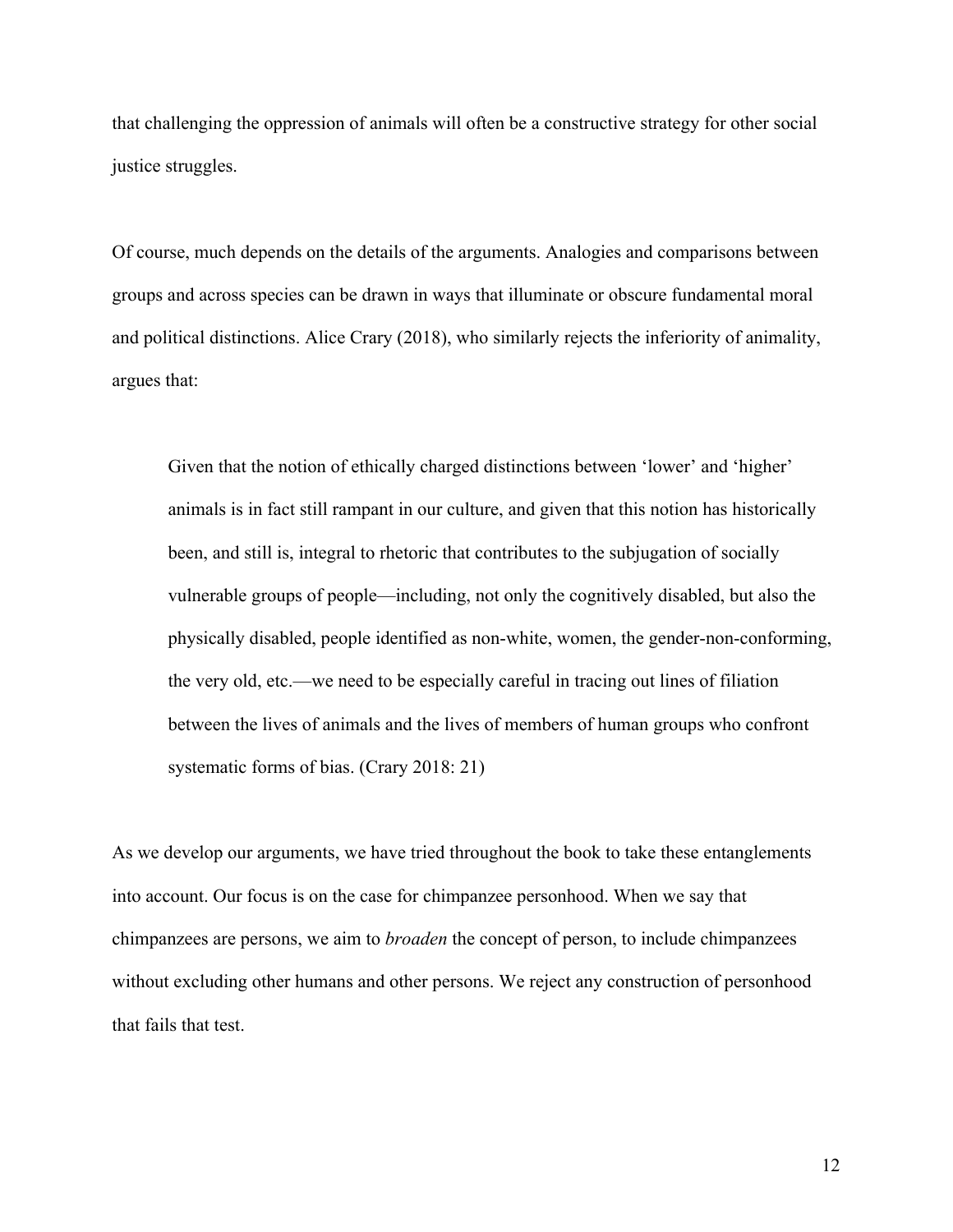## **The argument**

There are three rulings on Kiko's and Tommy's cases that appear to rely upon three distinct notions of personhood. The first ruling, by the Third Department of the Appellate Division of the New York Supreme Court, recognizes the "great flexibility and vague scope" of habeas corpus (*People ex rel. Nonhuman Rights Project, Inc. v. Lavery* [2014]: 3), but nonetheless maintains that it has only ever been applied to members of our species, and this is the clear intent of the law. That is the first conception of personhood -- a species membership conception -- used by the courts. They also maintain that historically this right and, by implication, all legal rights have been connected to "the imposition of societal obligations and duties" that stem from "principles of social contract" (*People ex rel. Nonhuman Rights Project, Inc. v. Lavery* [2014]: 3). This subtly shifts from a view that membership in our species confers personhood and legal rights to a social contract view, the second conception of personhood the courts used. Finally, there is some suggestion that membership in the human community is ultimately what confers personhood and legal rights, as clearly expressed in the ruling by the First Department of the Appellate Division of the New York Supreme Court. It recognizes that not all humans can bear duties, but maintains that they are nonetheless persons because they are "members of the human community" (*Matter of Nonhuman Rights Project, Inc. v Lavery* [2017]: 6), thus introducing a third distinct conception of personhood.<sup>2</sup>

Each of these different conceptions supports different reasoning regarding personhood. The first, species membership, is untenable due to its arbitrary character. The other three, when properly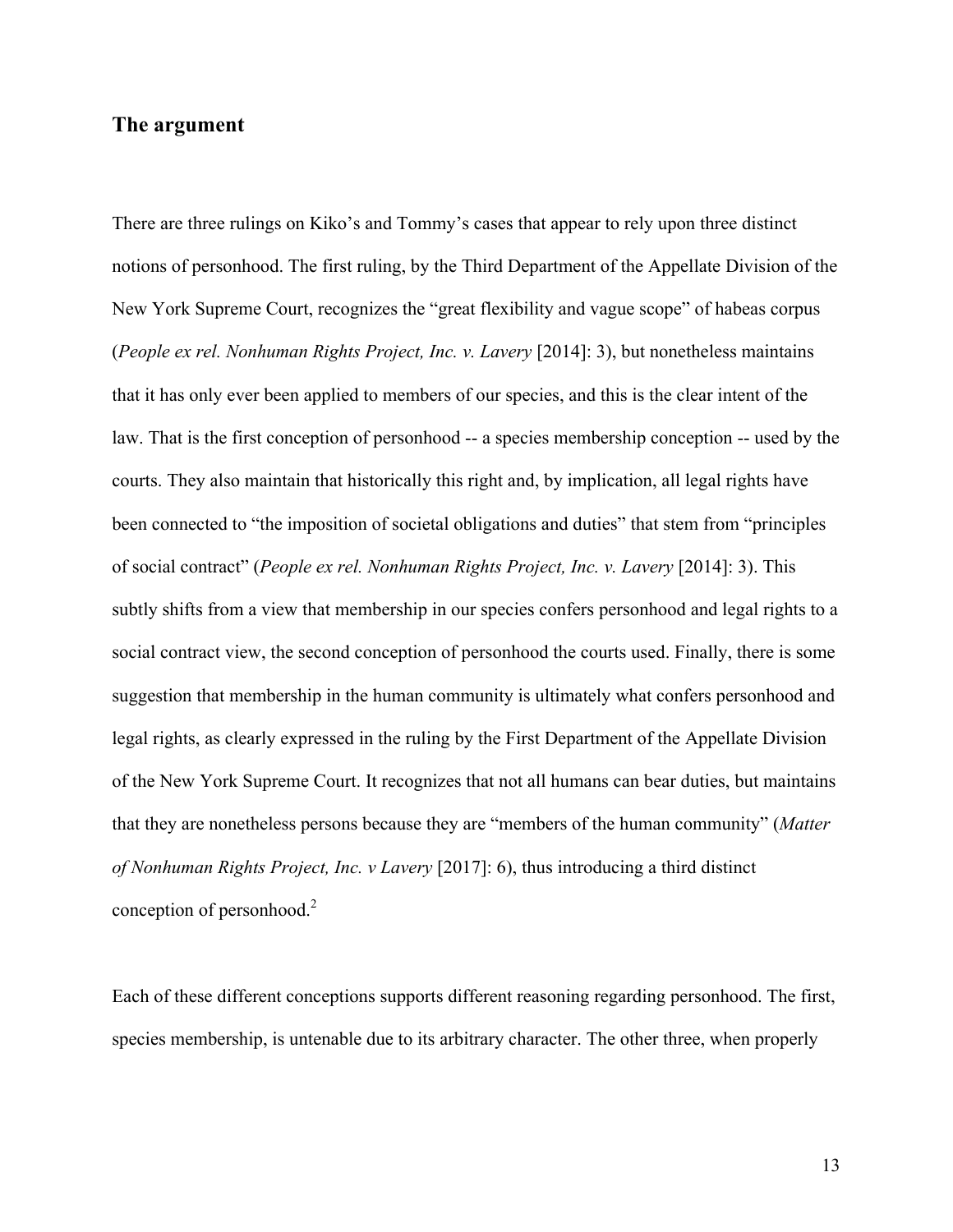understood, entail that Kiko and Tommy can qualify as persons. On these grounds we agree with the NhRP that it is unjust to deny Kiko and Tommy habeas corpus relief.

In the next four chapters we explore these three conceptions of personhood, revisiting the arguments presented in the *amicus curiae* brief. In the final chapter, we summarize the argument of the book, and explore with caution a third possible category for nonhumans, that of sentient being. We conclude by looking at some implications for animals beyond chimpanzees. We include here background and detail we couldn't provide in the original brief due to limits on its length. Although we are now a group of thirteen rather than seventeen authors, the basic structure and character of the argument remains the same. Our goal is not to provide a positive account of personhood. Instead we describe and assess the three conceptions of personhood that can be found in the court decisions, and a fourth introduced by the NhRP. Each of these conceptions reflects a view that can be found in the public imagination and in the philosophical and legal literature. Our aim is to explain these conceptions, evaluate their plausibility, and elucidate what each implies for the question before the courts: Are Kiko and Tommy persons with a right to habeas corpus relief?

## **References**

Carlson, L. (2009). *The faces of intellectual disability: Philosophical reflections*. Bloomington: Indiana University Press.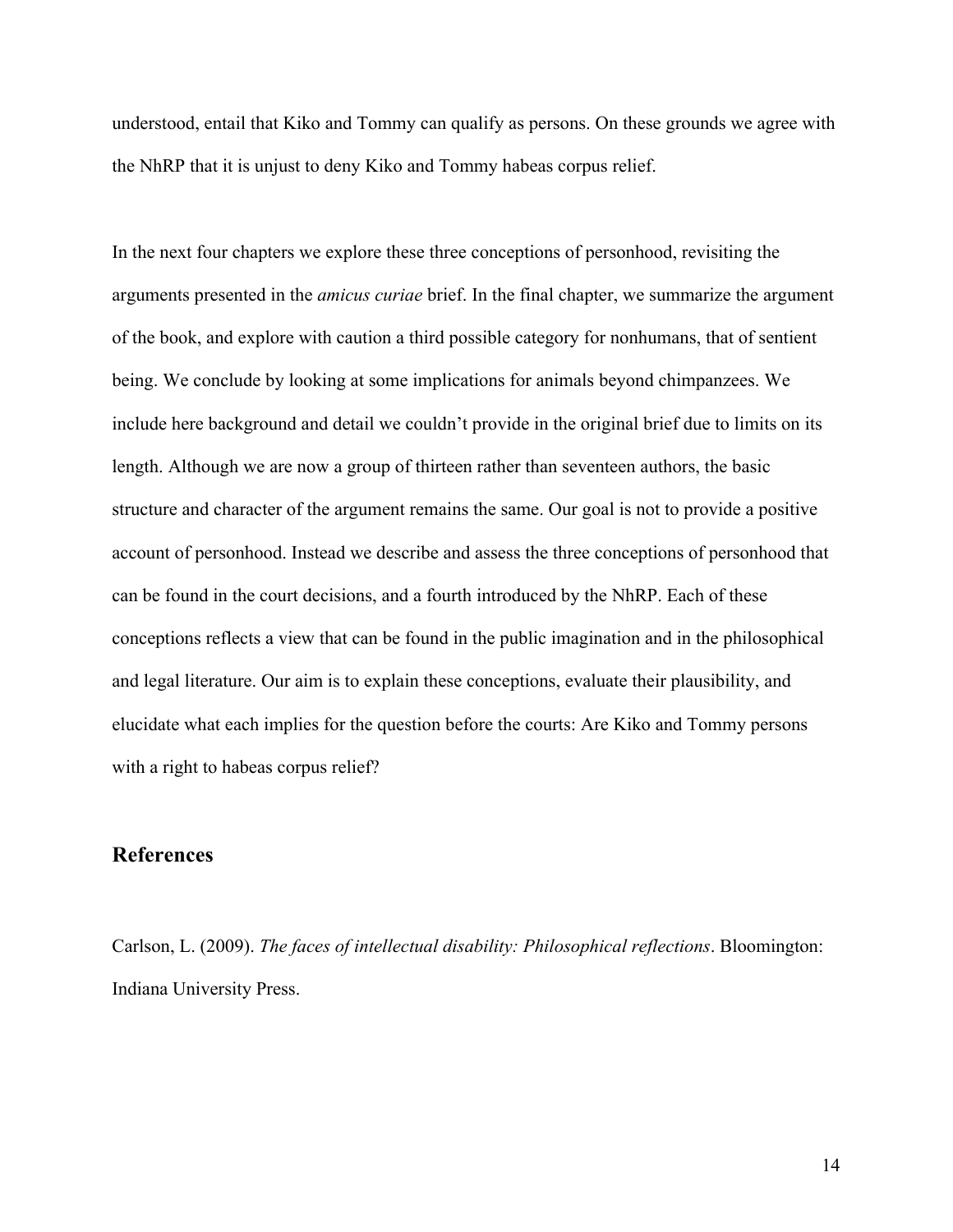Chan, A. and Harris, J. (2011). "Human animals and nonhuman persons." In: T.L. Beauchamp and R.G. Frey, eds., *The Oxford handbook of animal ethics.* Oxford: Oxford University Press.

Crary, A. (2018). "The horrific history of comparisons between cognitive disability and animality (and how to move past it)." In: L. Gruen and FP. Rapsey, eds., *Animaladies*. New York: Bloomsbury Press.

Grimm, D. (2018). "U.S. chimp retirement gains momentum, as famed pair enters sanctuary." *Science*. [Online] http://www.sciencemag.org/news/2018/03/us-chimp-retirement-gainsmomentum-famed-pair-enters-sanctuary [Accessed 3 Apr. 2018].

Harris, A.P. (2009). "Should people of color support animal rights?" *Journal of Animal L*aw, 5:15-32.

Kim, C.J. (2015). *Dangerous crossings: Race, species, and nature in a multicultural age*. Cambridge: Cambridge University Press.

Ko, A. and Ko, S. (2017). *Aphro-ism: Essays on pop culture, feminism, and black veganism from two sisters*. Herndon, VA: Lantern Books.

*Matter of Nonhuman Rights Project, Inc. v Presti* [2015] NY Slip Op 00085

*Matter of Nonhuman Rights Project, Inc. v Lavery* [2017] NY Slip Op 04574.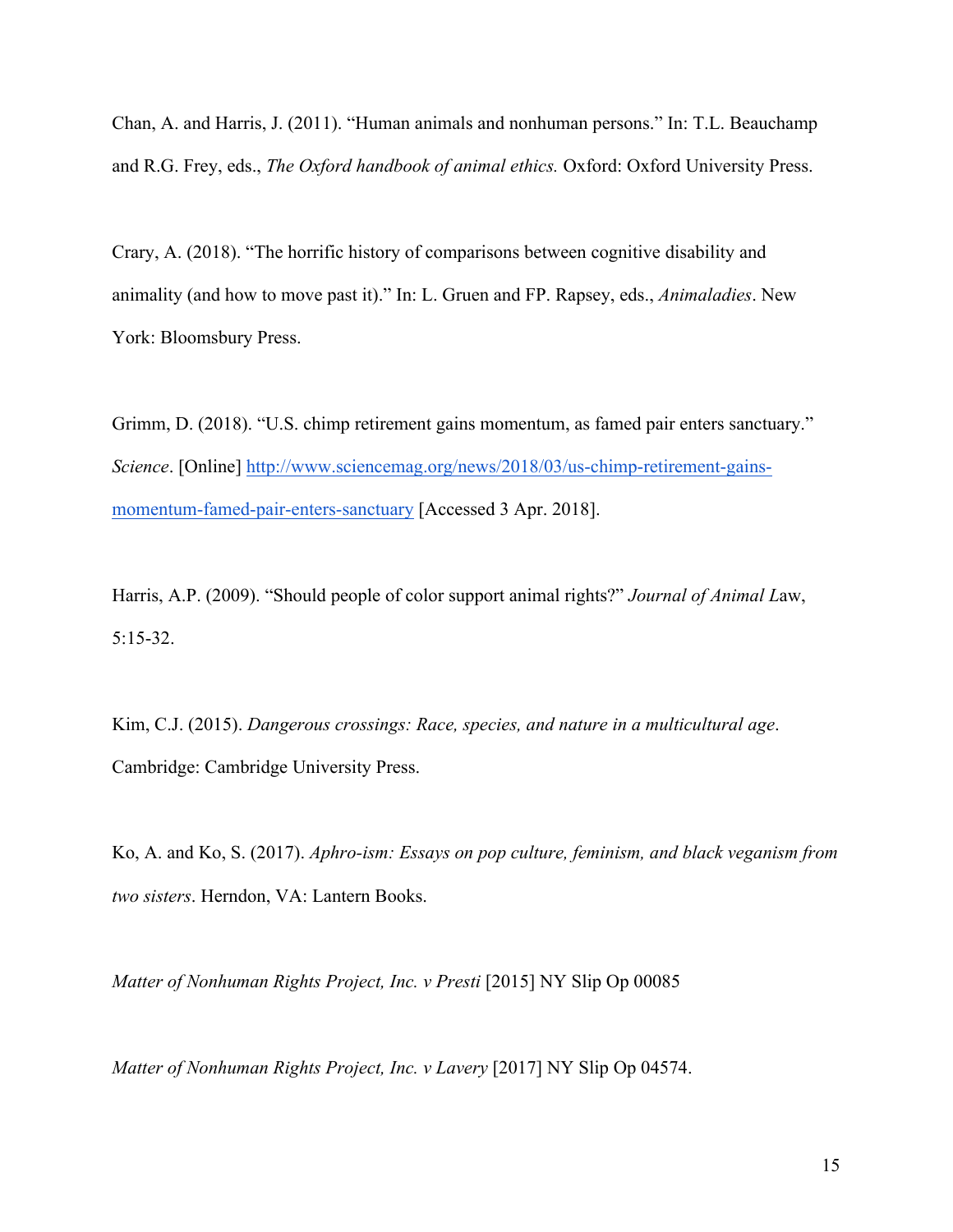McJetters, C.S. (2015). "Animal rights and the language of slavery." [Blog] *Striving with systems.* [Online] https://strivingwithsystems.com/2015/12/27/animal-rights-and-the-languageof-slavery/ [Accessed 3 Apr. 2018].

*People ex rel. Nonhuman Rights Project, Inc. v Lavery* [2014] NY Slip Op 08531

Taylor, S. (2017). *Beasts of burden: Animal and disability liberation*. New York: The New Press.

The Regents of the University of California*.* (2010). "The common law and civil law traditions." The Robbins Collection, University of California, Berkeley, School of Law. [Online] https://www.law.berkeley.edu/library/robbins/CommonLawCivilLawTraditions.html [Accessed 3 Apr. 2018].

Weheliye, A.G. (2014). *Habeas viscus: Racializing assemblages, biopolitics, and black feminist theories of the human*. Durham: Duke University Press.

Wise, S.M. (2005). *Though the heavens may fall: The landmark trial that led to the end of human slavery*. Cambridge, MA: DaCapo Press.

Wynter, S. (2015). *No humans involved*. Hudson, NY: Studio Hudson & Moor's Head Press.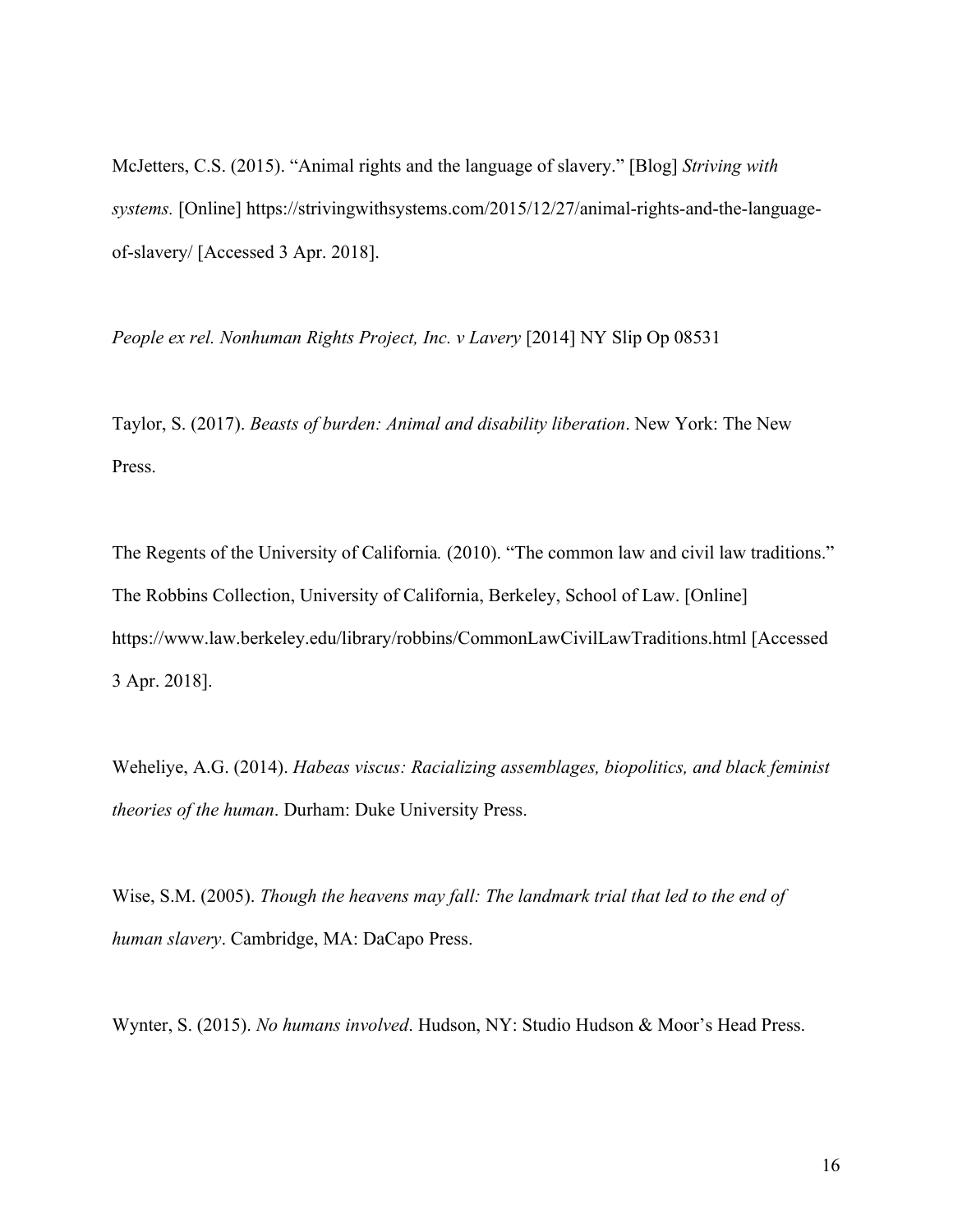# **2 The Species Membership Conception**

## **Introduction to species membership**

The Third Department notes that in the past habeas corpus has only been granted to members of our species, *Homo sapiens*, and relies on this precedent for enforcing a species conception of personhood that excludes Kiko and Tommy (*People ex rel. Nonhuman Rights Project, Inc. v. Lavery* [2014]: 3). The idea is that all and only members of the human species are recognized as persons by the law, and exceptions can be justified solely on the basis of some—currently unspecified—relation to members of our species, which is why in some legal contexts corporations can be treated as persons. If this is right, the courts are using a biological classification to determine the proper scope of legal rights and protections.

We reject the use of biological classifications in general, and the species *Homo sapiens* in particular, as a good basis for determining personhood. We begin by pointing out that current thinking has abandoned the idea that there are essences to species, or that species are natural kinds; it follows that there is no "human nature" upon which to ground personhood. Despite what we now know, in the past reliance on biological classifications for moral standing resulted in deeply troubled practices. The same biological essentialism that underlies the idea that there are morally relevant characteristics shared by all and only members of our species has been used to support the hierarchical classification of kinds *within* our species. Indeed, the role of biology as a discipline in rationalizing discrimination against various human groups stands as a cautionary tale of the ways in which social prejudices can infiltrate the sciences and gain further social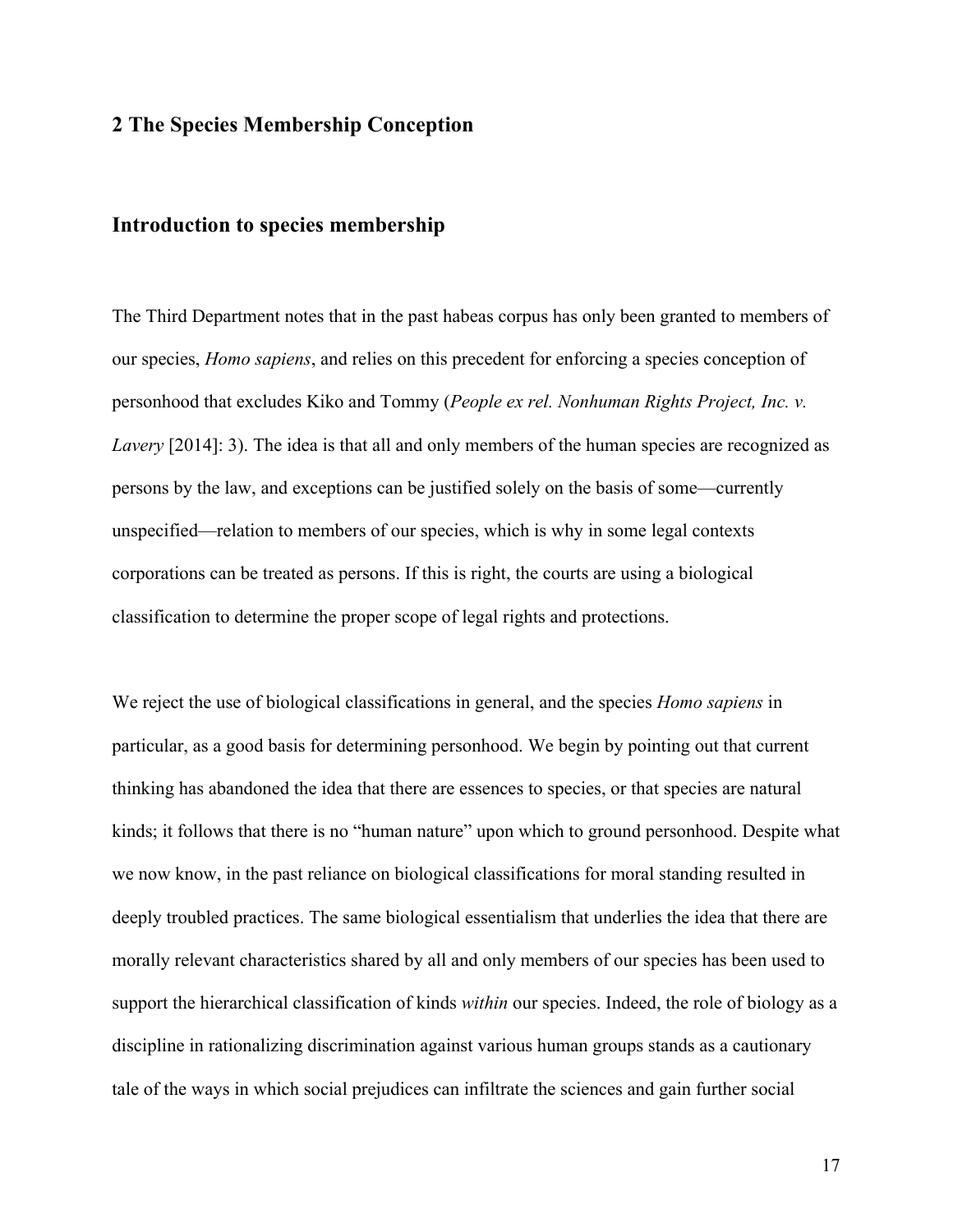traction from that alliance.

We argue in this chapter that *taxonomy* alone provides insufficient grounds for determining personhood, but we do contend that *biology* is relevant to figuring out who is a person. As we show in Chapter 5, the life sciences are crucial for identifying which creatures have the capacities that are often thought to be relevant for personhood. Thinking that capacities are relevant to the definition of personhood is a pretty plausible view—it is the one the NhRP defends. Thinking that the taxonomies employed by biologists can define persons is not.

# **Species membership, essentialism, and natural kinds**

The fundamental problem with the Species Membership approach is that it is trying to make a biological category do normative work. The concept of 'personhood,' with all its moral and legal weight, is not a biological one, and it cannot be meaningfully derived from the taxonomic category *Homo sapiens*. Species is only one level of biological classification that reflects what is sometimes called the "Tree of Life." This is a nested hierarchy showing the comparative relationships of all organisms. Humans, members of the species *Homo sapiens*, and chimpanzees (*Pan troglodytes*) are not only different species but have been placed in different genera (*Homo* and *Pan*, respectively). However, they belong to the same family, *Hominidae*, and so share every other more general classification (order: *Primates*; class: *Mammalia*; *etc*.).3

Despite its troubled history and contrary to the evidence, the idea that *Homo sapiens* has a unique, universal, and stable essence has been remarkably resilient. On this *essentialist* view, we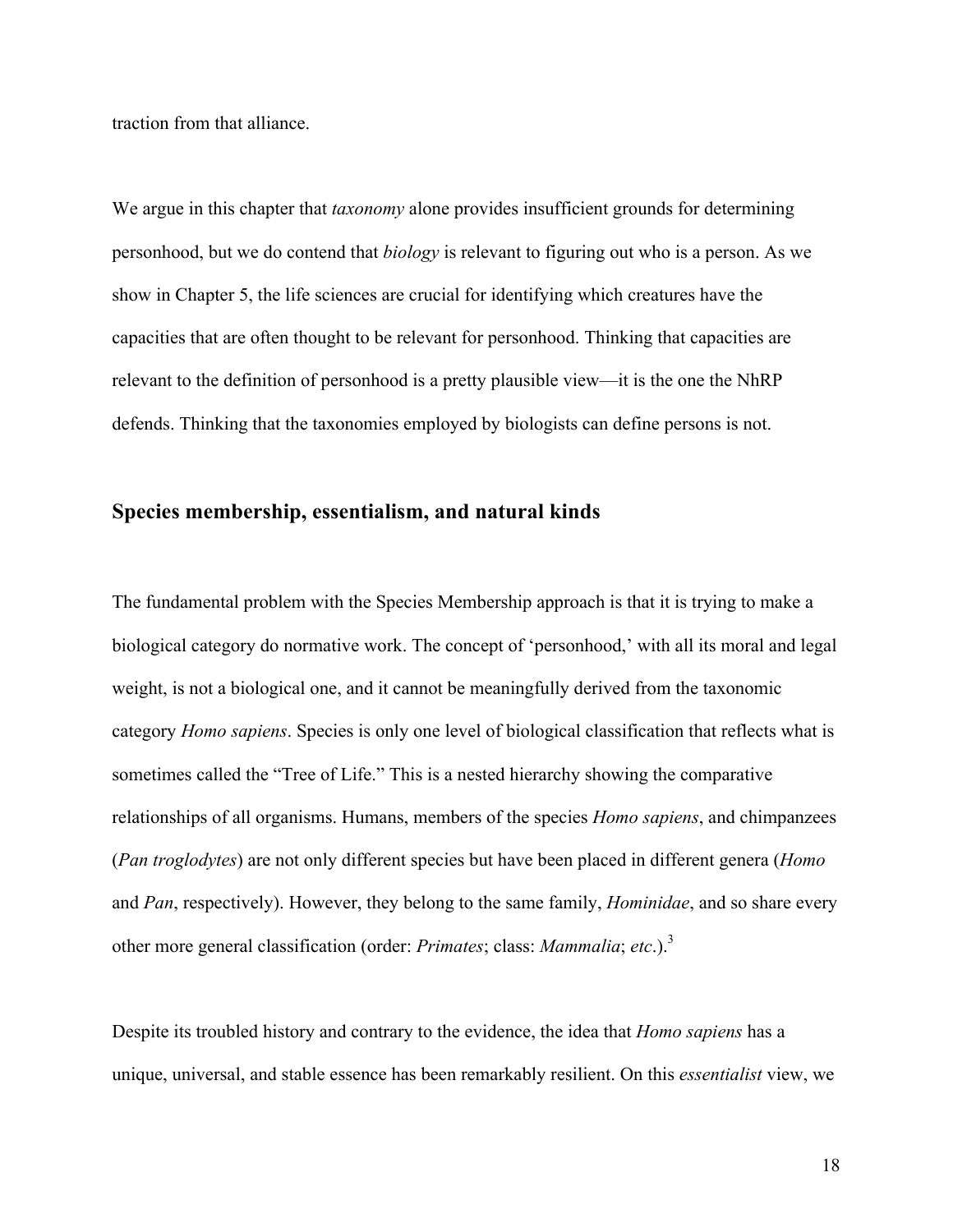can specify the properties that are both necessary and sufficient to identify any individual organism as a member of the species. Contemporary philosophers, biologists, and other natural scientists have suggested that this approach is antiquated, and indeed historians have pointed out that it has been controversial throughout its history (McOuat 2009; Lovejoy [1936] 2001). Biology in particular has provided crucial evidence against essentialist approaches to species classification; since *Homo sapiens* is a category of species, essentialism fails here as well.

Contemporary philosophers of biology often associate essentialism with natural kinds. Over the centuries, many people have thought that species are natural kinds. Since natural kinds effectively "carve nature at its joints" (Plato [360 B.C.E.] 1925: II 265e), they are thought to be especially important in the sciences. However, whether such natural divisions are neat and fundamental, or rough and contingent, has been up for debate, and the meaning of "natural kind" has shifted along with the metaphysical assumptions that undergird it. Although specialists continue to debate the subject, contemporary philosophers typically think of natural kinds as groupings of things that are objective rather than subjective, arbitrary, or artificial. Natural kinds are thought to permit scientists to draw inferences about how members of various kinds participate in natural laws. Whereas gold and silver are both natural kinds, "the set of all things weighing over fifty pounds" is not. This view takes natural kinds to have certain essential properties that are necessary and sufficient for identifying individuals as members of a kind. The same biological evidence that undermines the idea of species essences suggests that species are not natural kinds (in this sense) either.

It is tempting to suppose that, even if biological taxonomy cannot do the moral work by itself,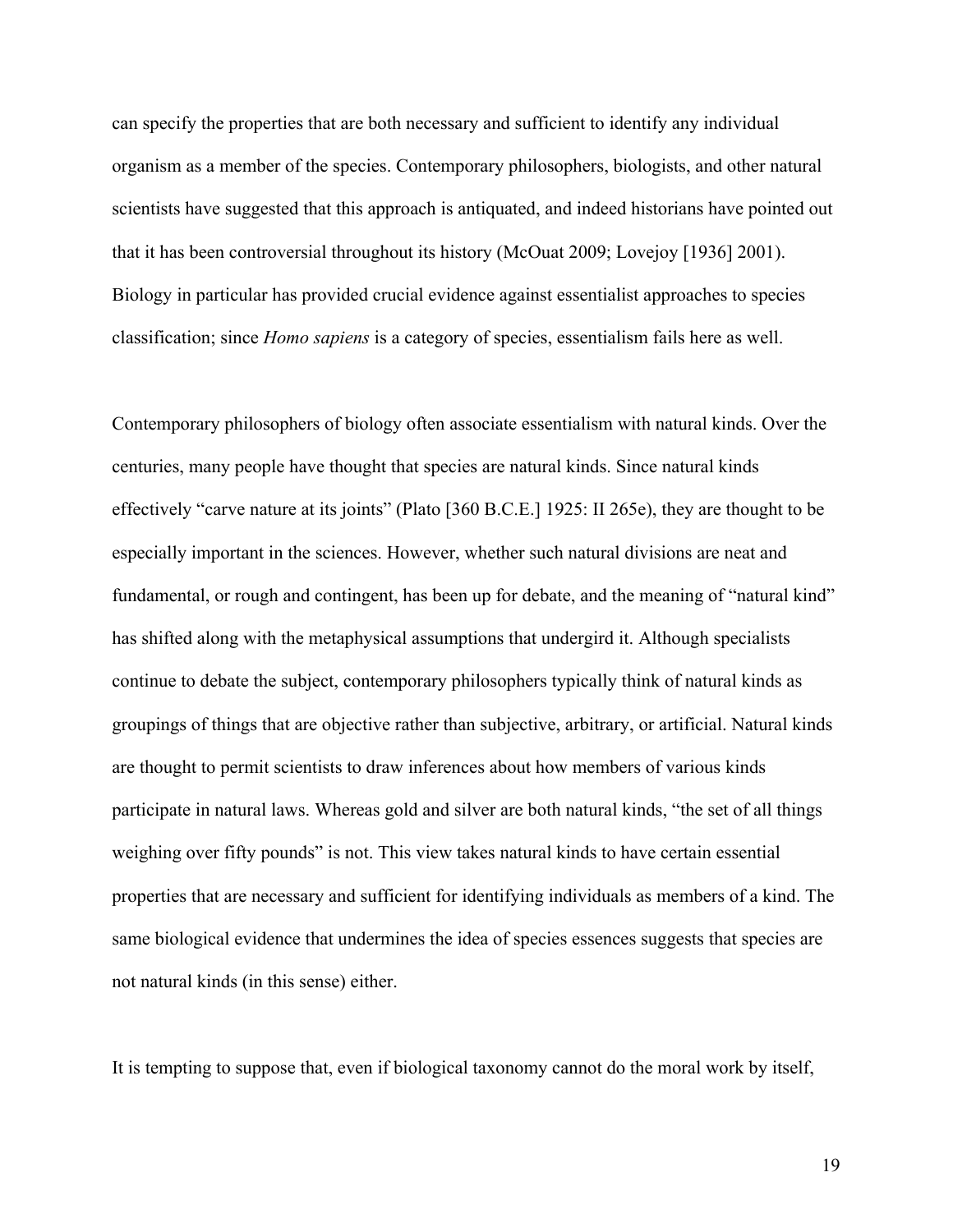when one really understands the types of beings that are grouped into the taxon *Homo sapiens*, we will recognize a human nature that has a unique moral character and deserves a special legal status. But this just ignores the biology. If there are no essential properties enjoyed by all and only members of our species. then there is no underlying, biologically robust, and universal human nature upon which moral and legal rights can rest. Moreover, any attempt to specify such properties either includes members of other species or risks leaving out a considerable number of humans—often the most vulnerable in our society.

## **The troubled history of biological taxonomy**

In this section, we trace a thread through the history of biological taxonomy, focusing on entanglements between essentialist definitions of species (and *Homo sapiens* in particular) and some of the ideologically driven, socio-political applications for which these have been co-opted. Although our discussion focuses primarily on race and sex essentialisms, we would be remiss to ignore the parallels to ableism and to the discrimination and harm suffered by people with disabilities. Disability has historically been, and continues to be, deeply entangled with racist and sexist ideologies (Boster 2013; Taylor 2017).

In the scientific traditions of Europe, the idea that the organic world could be sorted into natural kinds can be traced back to Aristotle. At the same time, Aristotle noticed the continuity of organic life and articulated a vague "hierarchy of being" into which organisms could be sorted. This came to be called the Great Chain of Being (*Scala Naturae*) (Lovejoy [1936] 2001; Archibald 2014)—an idea taken up by the neo-Platonists in the early Christian era. In this image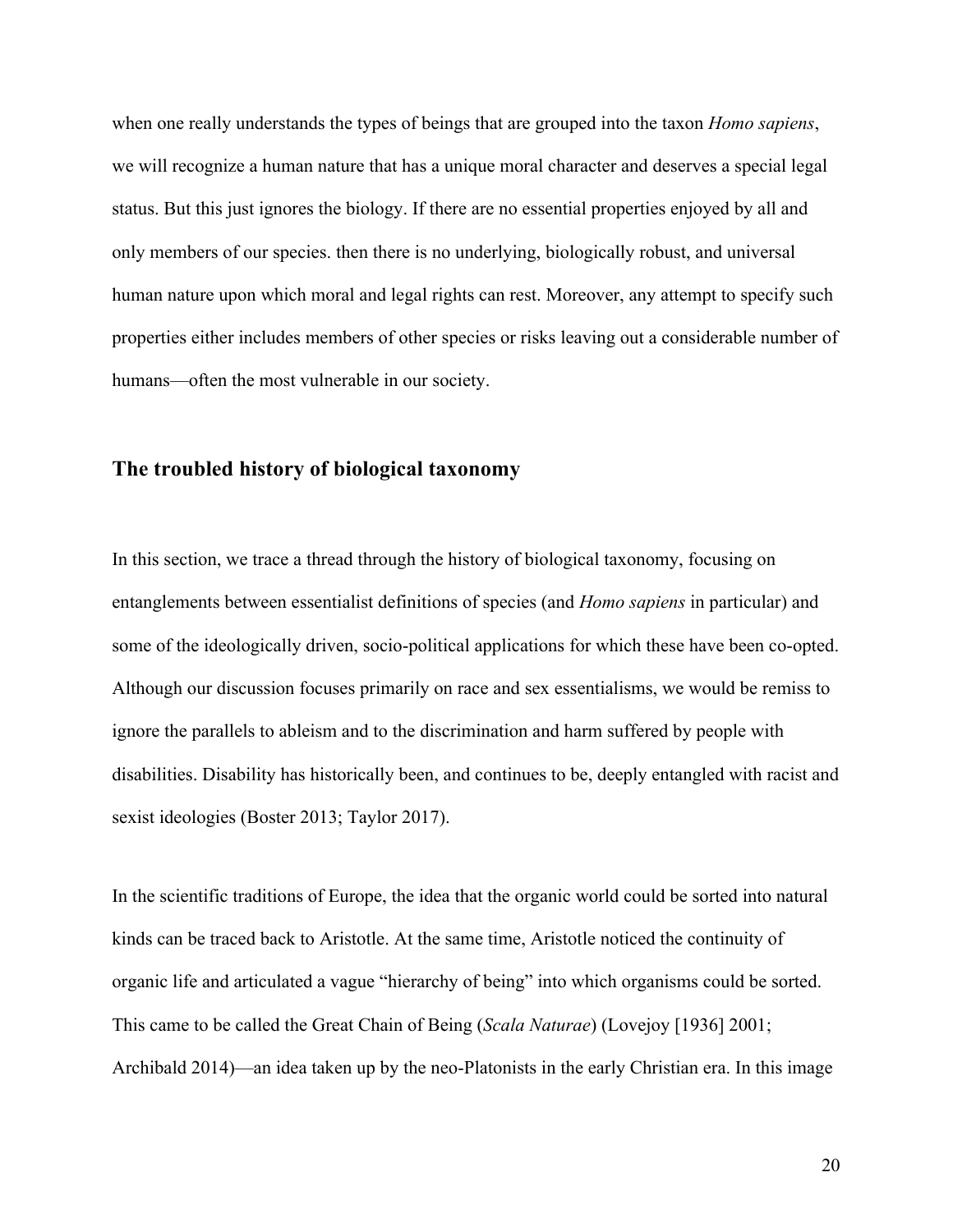of Creation, God is at the top with Man (and we do mean '*man*') below, and standing atop a hierarchical ordering of Earthly beings. We can still see this thinking in ordinary ways of talking about higher and lower organisms—a bad habit that sneaks into contemporary scientific papers from time to time (Rigato and Minelli 2013).

In the 16th and 17th centuries, as the study of biology became increasingly systematized, the challenges of classification became particularly acute.<sup>4</sup> As Europeans conquered and colonized new lands, biologists acquired more and more specimens; but they did not have a unified and rigorous method for naming or classifying them. Carl Linnaeus brought order to this chaos in the 1730s by introducing the practice of binomial naming, and the basic structure for classifying species within nested hierarchies that scientists still employ today. His system grouped organisms on the basis of physical similarities and differences, allowing biologists to specify the characteristics that made each organism a member of its kind (Müller-Wille 2008; Daston and Galison 2007). The elegance and power of the Linnaean system, when mixed with contemporaneous ideas about natural law and scientific methods, made it prone to essentialist interpretations.

Linnaeus's work did not sit in a cultural vacuum, but reflected and ultimately helped to reify contemporary ideas about racial and sexual difference. By the early 18th century, Euro-American slavery had been thoroughly racialized, driven by the political economy of the Atlantic slave trade (Roberts 2016). The laws of coverture, determining the secondary status of women, were also firmly ensconced in the Common Law (Stretton and Kesserling 2013).<sup>5</sup> Biological classifications were used to *naturalize* these (among other) inequitable laws and practices. Sex was a central organizing feature of Linnaeus's work, and although he does not appear to have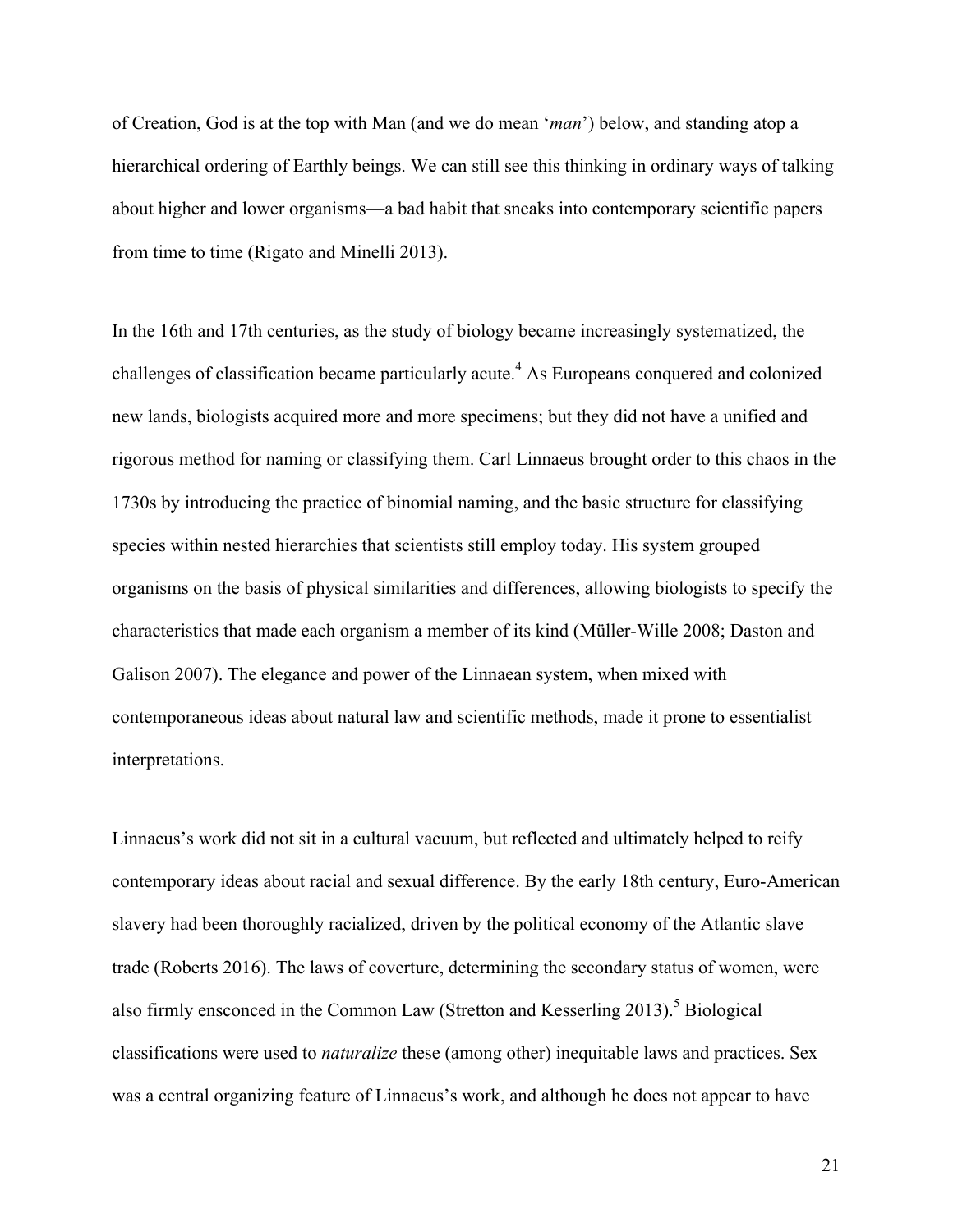had essentialist views of race himself, he identified four varieties of human that were differentiated by skin color and geographical location (Müller-Wille 2015). Over the Modern period, whether non-whites and women were legally considered persons, part persons, parts of other persons, or non-persons was a slippery and changeable question; nonetheless, members of these groups were systematically denied many of the most basic rights that were supposedly the birthright of persons.

The juxtaposition of Euro-American chattel slavery with the growth of liberal and democratic principles identifying all men (and sometimes even women) as equal is baffling. Indeed, Charles Mills claims that to explain it one needs a robust theory of ignorance that elucidates the role of "not knowing" in white supremacy (Mills 1996). The biological sciences often played an important role, if not in the origins of the racist and sexist practices and laws that characterized modern Europe and its colonies, then in subsequent justification and reification of these injustices which made them so resistant to change. To modify somewhat Londa Schiebinger's diagnosis of the situation, if non-Europeans and women "were not to be given rights in the newly imagined democratic orders, the nature of [these humans] had to be investigated and shown to be unworthy" (Schiebinger 1996: 170).

By the turn of the 19th century, a variety of research programs into human differences were underway. They assumed that there was an ideal human form of mind and body, free from imperfections, and those who failed to meet this ideal were deficient. Although presented as value-neutral, these research programs presupposed the existence of fundamental differences between the races (Gould 1996) or sexes (Schiebinger 1989) that rendered members of an ever shifting set of racial groups, or women, to be naturally unsuitable to fully participate in political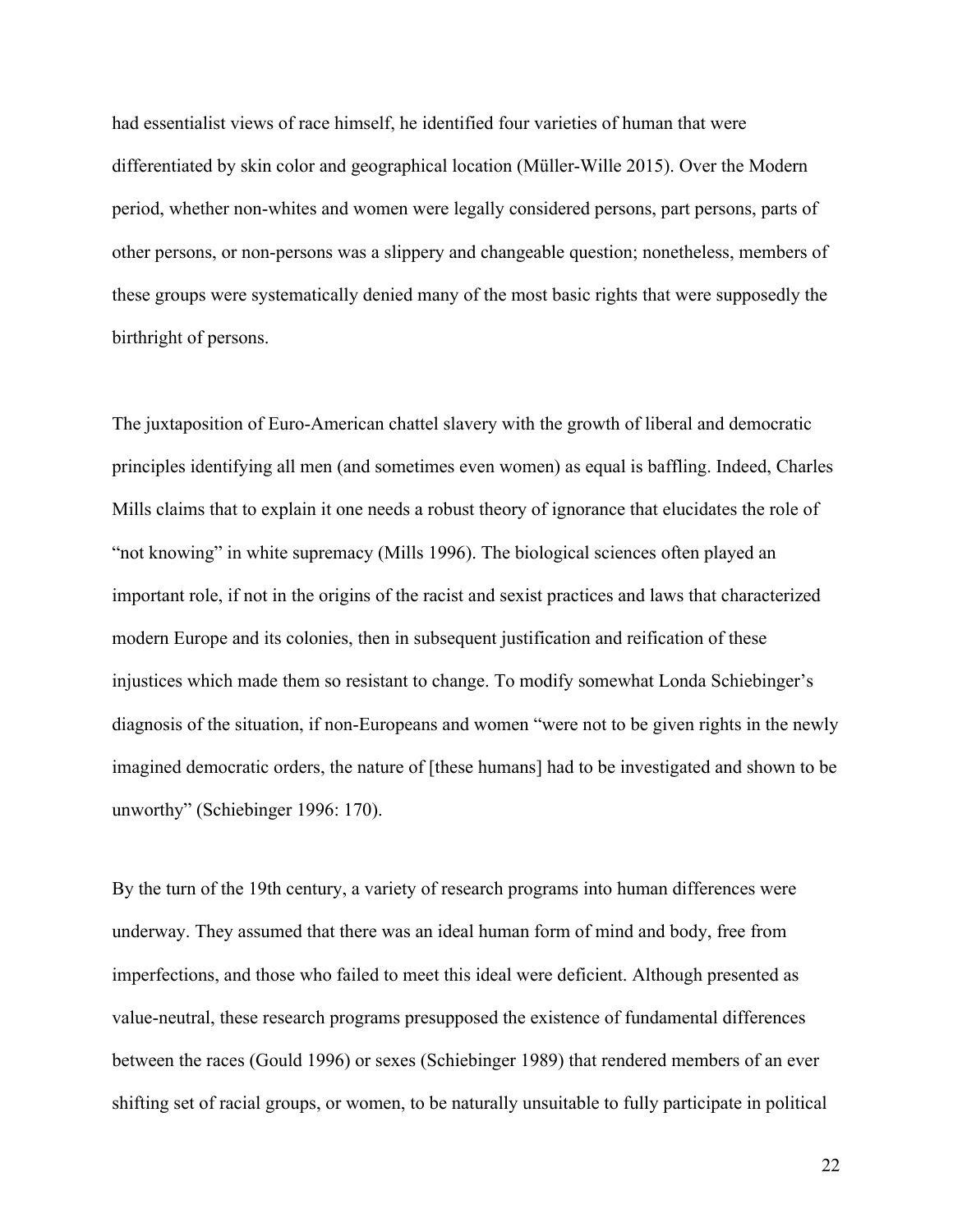and economic life by virtue of their biological characteristics. As the century progressed, innovations in mathematics offered new ways of doing science. Statistics allowed scientists to investigate social ills and devise political remedies in radical new ways. In some respects these methods offered an alternative to essentialist thinking; in others, they recapitulated it. All too often scientifically-minded social reformers focused their efforts on the *average* person, leaving no place in their idealized vision of society for people who deviated too much from the norm (Davis 2006). Thus, people with disabilities, the mentally ill, and others deemed socially undesirable were increasingly pathologized and thought of as problems for science to solve (Kevles 1985). The essentialist presuppositions that informed much of this work implied that the putative deficiencies in members of these groups were inevitable. Although it was acknowledged that education and "right upbringing" might alleviate these deeply entrenched biological deficiencies to a modest extent, the divergence of members of these groups from the *normative* human justified their subordination and exclusion from (or marginal access to) political and economic activities.

The hierarchy of the Great Chain of Being played a particular role in racism, invariably placing Europeans at the top and typically placing Africans at the bottom as the link between the rest of humanity and the apes (Gould 1996). As Clare Kim (2015) notes, this places efforts to gain legal rights for nonhuman animals at a "dangerous crossing" with progressive anti-racist movements. The use of legal precedents granting basic rights to people of color rhetorically reasserts the continuous hierarchy of the Great Chain of Being that placed non-whites next to the apes, and Africans closest of all. That this ordering simply makes no sense in terms of contemporary evolutionary biology is cold comfort when it still seems to inform institutionalized practices of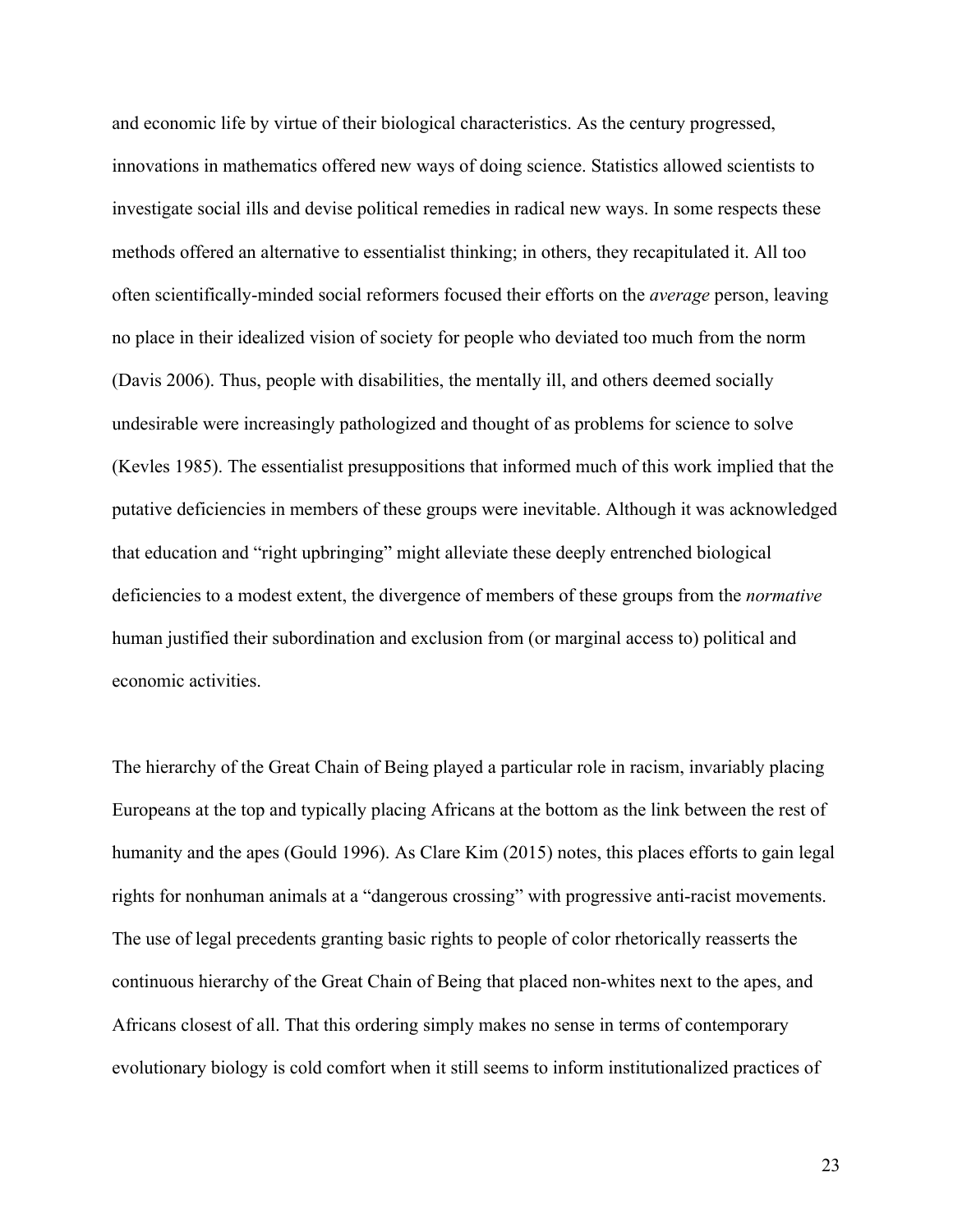white supremacy (Alexander 2012), and when it still slips into contemporary scientific research programs (see Gould 1996 and Gannett 2004 for critiques).

Early theories of evolution subtly shifted from the Great Chain of Being to the Tree of Life.<sup>6</sup> The similarities and differences schematized in Linnaean classifications were interpreted as degrees of relatedness between various organisms, lineages chronicling the history of ancestordescendant relations. Through an evolutionary lens, the nested hierarchy of classification transformed into a kind of family tree. The great insight of Charles Darwin (a century after Linnaeus) was that the differences between species did not reflect discrete categories, but instead were the product of a gradual process of natural selection. Darwin (1859) emphasized the diversity found within organic populations, pointing out that the heritable variations that tend to help individuals survive and reproduce in their natural environments become more common in subsequent generations. This results in a slow accumulation of changes, producing distinct varieties within a population, and eventually new species. Humans and chimpanzees share a common ancestor; through various evolutionary processes, including natural selection, this ancestral population diverged and evolved to exhibit the characteristics the descendant populations have today. Darwin's emphasis on variety exploded the notion that the members of biological groups *necessarily* had either hard borders or shared a set of essential characteristics.

Darwin also expunged the progressivism from evolution. Rather than lineages moving toward perfection, natural selection produced populations that were adapted to their environments organisms well-suited for the particular niches they inhabited. The idea of some contemporary populations being more evolved than others in some absolute sense is incoherent from a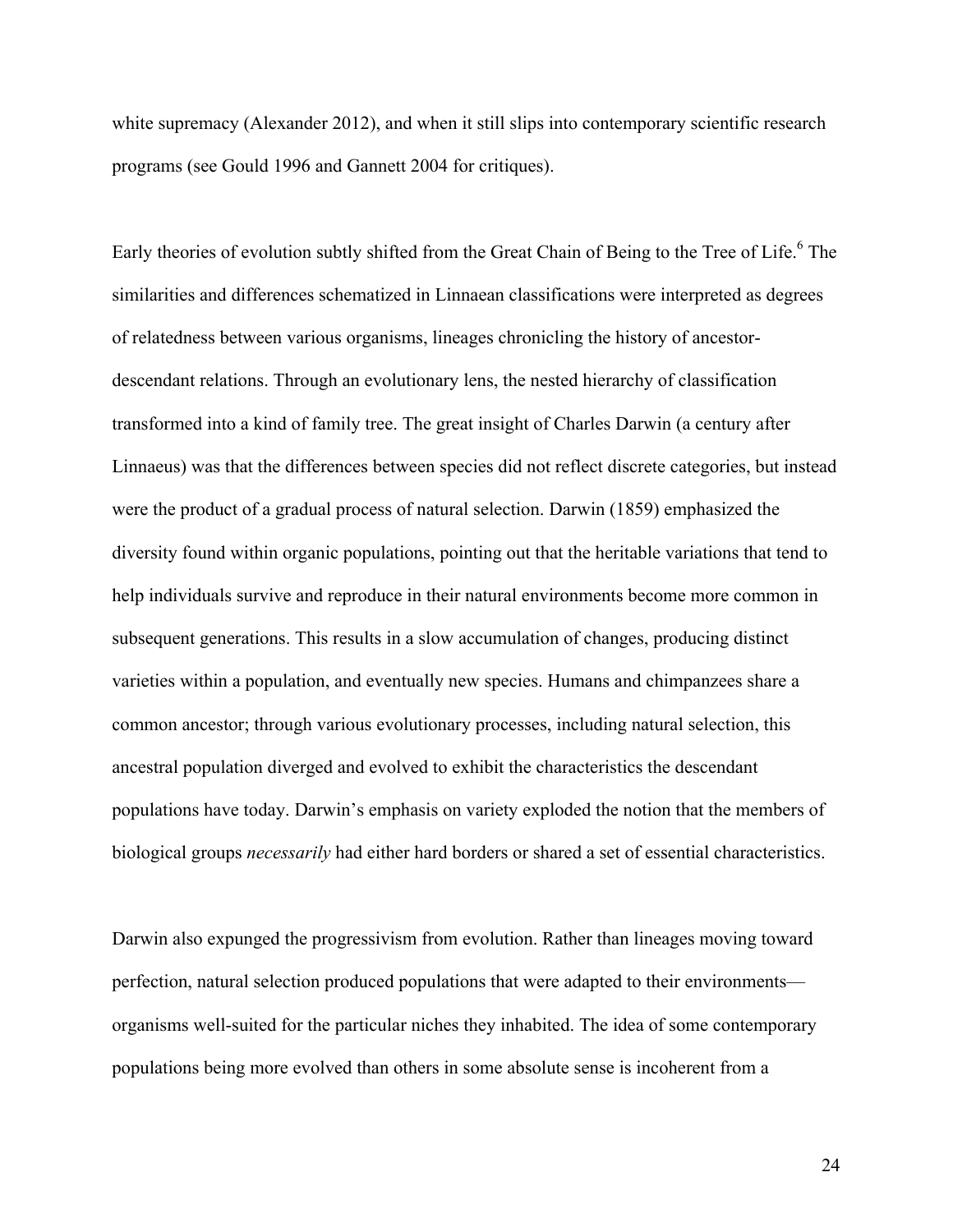Darwinian standpoint. Although the morphology of a contemporary species may have changed little, if at all, from its ancestor millions of years ago, it is no less evolved for that. Indeed, this stability suggests it is extremely well-adapted to its environment, and selection pressures have stopped it from drifting into multiple divergent forms. Throughout the history of life on this planet, different types of organisms evolved at different times, producing new niches in which other organisms might thrive, but this is a far cry from a hierarchical ordering or some inevitable march towards perfection (Gould 1998).

Nonetheless, in the 19th century and well into the 20th century, evolutionary ideas mixed with various social theories, notions of essences, and views on progress to horrific effect. Eugenics movements throughout Europe and the Americas were premised on the idea that various groups—the mentally ill, sexual "deviants," the poor, people with disabilities, and various racialized groups (including not only the geographical races identified by Linnaeus, but also the Irish, Roma, Jews, and various Indigenous peoples)—were suboptimal variants in the population. While some bemoaned progressive social theories that allowed such groups to thrive and grow in number, others aimed to curtail their social power and limit their numbers through draconian and sometimes deadly social policies. Yet others sought to eliminate particular groups altogether. The "final solution" pursued by the Nazis in the Holocaust might not have been primarily influenced by Social Darwinism, but its magnitude was certainly enabled by Social Darwinists in Europe and North America turning a blind eye to the atrocities.

After World War II, scientists moved away from the kinds of essentialist, typological thinking that was characteristic of scientific racism, and instead toward a population-based approach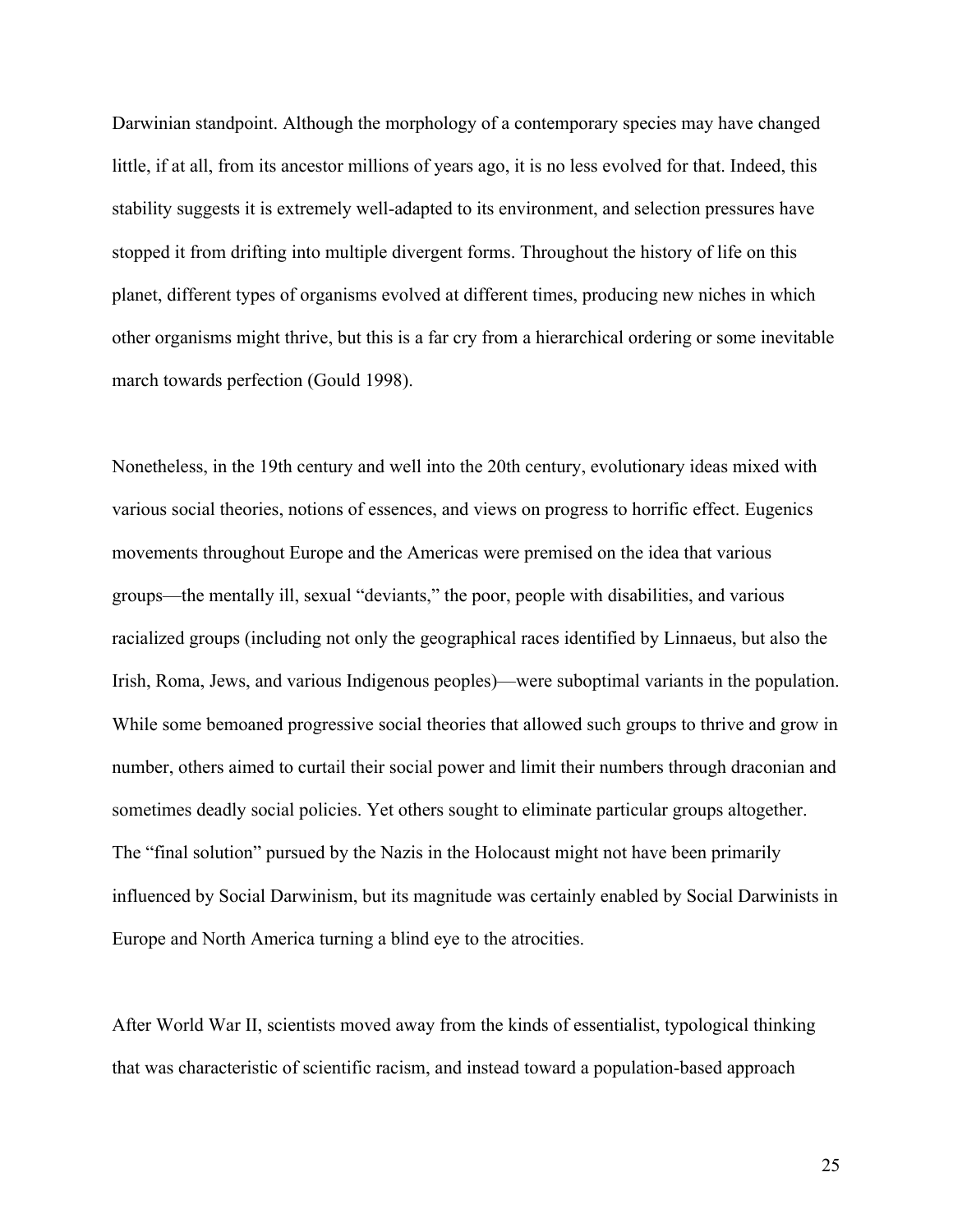(Gannett 2001). In 1950 and 1951, UNESCO convened a group of prestigious sociologists, anthropologists, and biologists to author a statement on race. They maintained,

...[T]he term 'race' designates a group or population characterized by some concentrations relative as to frequency and distribution of hereditary particles (genes) or physical characteristics, which appear to fluctuate and often disappear in the course of time by reason of geographic and/or cultural isolation.

(UNESCO 1950: 31)

They suggested perhaps doing away with the term 'race' altogether in favor of "ethnic groups" (UNESCO 1950: 31), noting that although populations maintained some distinctiveness through *intra*breeding, *inter*breeding *between* populations "has been going on from the earliest times" (UNESCO 1950: 33). This was in keeping with the later discovery that the vast majority of genetic variation (85%) is found within populations (Lewontin 2006). These statements brought the human sciences in line with the "Modern Synthesis" in biology, which united Darwinian evolution, genetics, and population biology into a single theory.

Population-thinking gives a very different image of the relationship between human racial or ethnic groups (and, indeed the diversity of abilities and genders throughout our species) compared to the Great Chain of Being or a genealogical Tree of Life. A coarse-grained view of the history of racial diversity would look more like a *braided river*, with smaller populations breaking off from a larger one only to join back again in the future. As noted by the UNESCO group, at a fine-grained view, not even this structure is strictly true. Biologists call this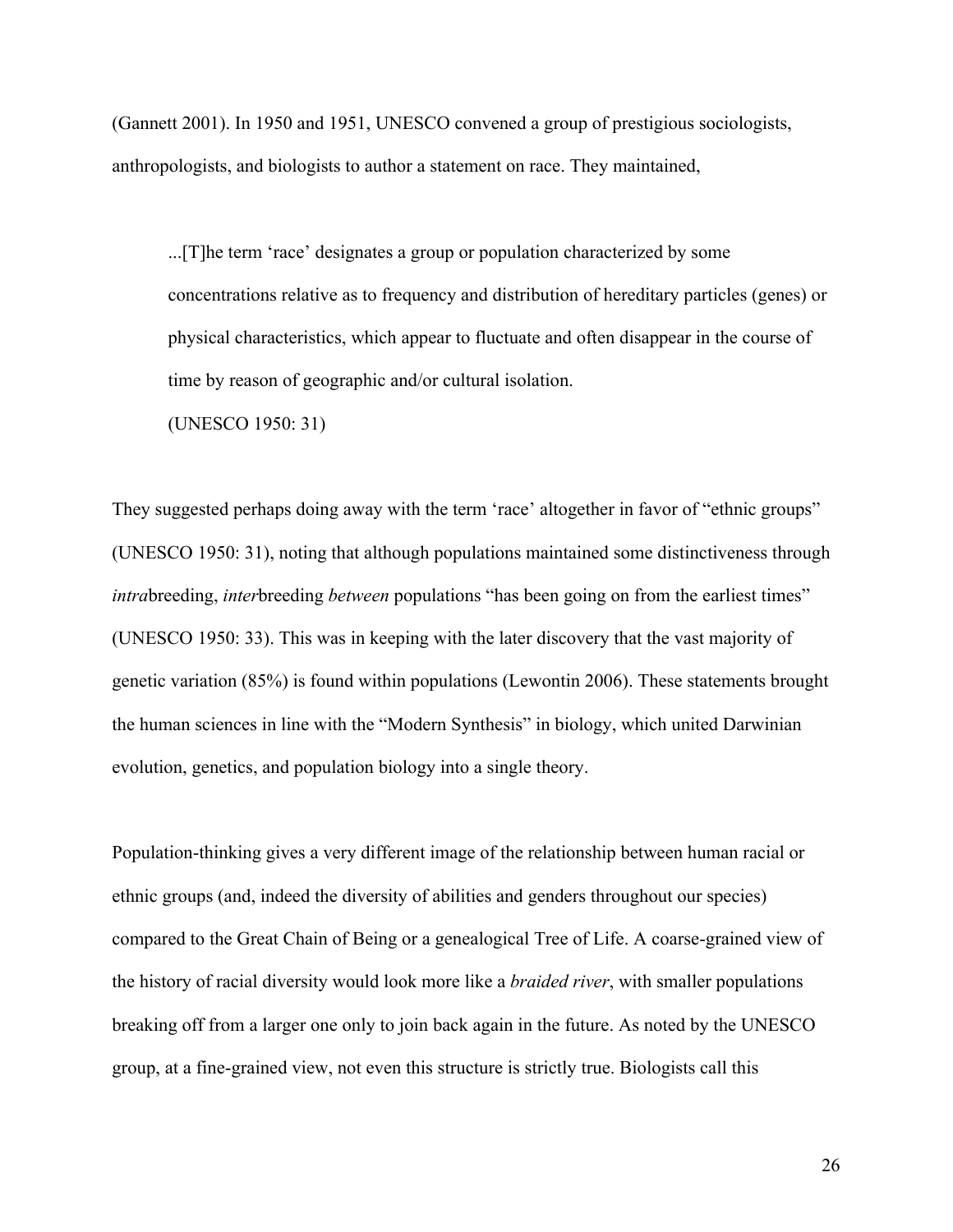interbreeding "gene flow" and recognize that, although it is often thought of as what binds the members of a species together, it occasionally happens across species through a process known as *hybridization*. They typically ignore the fine-grained analysis because it is too complicated, preferring instead the coarse-grained view. Perhaps the best image for human racial diversity is a *fabric* with each population or ethnic group a *thread connected to every other*, if only indirectly (Gannett 2004). As a number of philosophers of biology have noted, one *can* impose a tree structure on the population of contemporary *Homo sapiens* by using contemporary genetic and statistical techniques—computers make this remarkably easy—but it is not clear why one would want to do so. Certainly, it will tell you *something* about the ancestral relationships between humans, but *what* it tells you will depend on the type of genetic data and statistical methods you happen to use, as well as on the number of terminal branches into which you sort your population (Gannett 2004; Spencer 2016).

This history charts a path from a commitment to species essences—the premise that there is a set of properties shared by all and only the members of any given species—to an understanding that all organisms on the planet are related, with each individual being unique in some ways while being just like its relatives in other respects. Running parallel to, and intertwining with, this scientific history of discovery and classification is a political history of oppression. Essentialist biological taxonomies within the human species were informed by preceding practices of colonialism and enslavement, and were developed in ways that helped to justify the continuation of practices that violated people's basic rights, relegating the majority of humans on the planet to some incoherent mix of both person and thing, or not persons at all. Similar stories can be told about essentialist biological theories of sex (Fausto-Sterling 2001) and of disability (Davis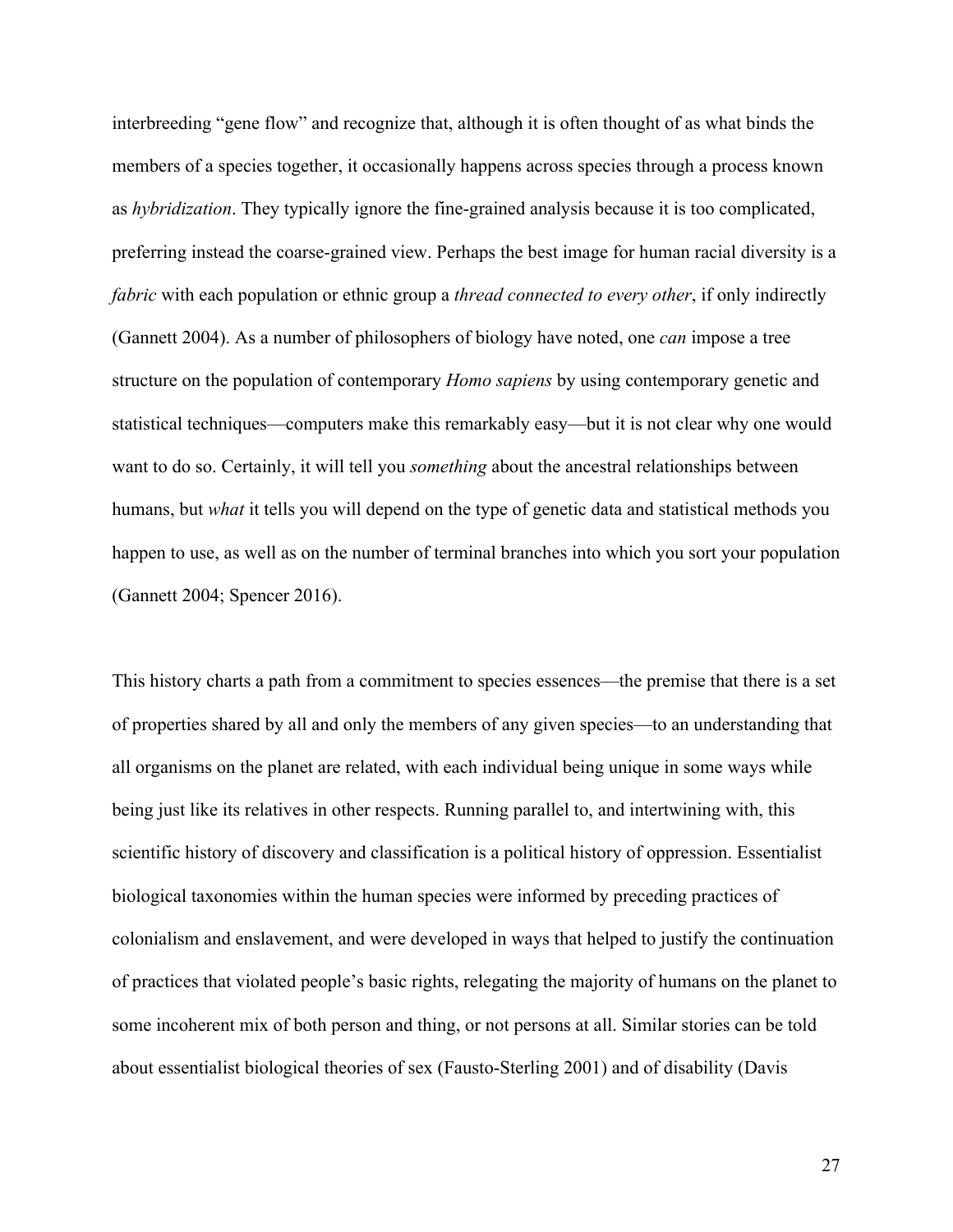2006), although these diverge from the story of taxonomic kinds.

The history of human taxonomy reveals how biology has informed the concept of personhood, but in pernicious ways that supported ideology and the vested interests of the powerful. It further reveals that personhood is a flexible concept that has changed significantly, even in recent history. Any attempt to base personhood on species membership must come to terms with this social and political history and take pains to draw upon the best contemporary biological science, which refutes the essentialist assumptions that informed pre-Darwinian conceptions of species, race, sex, and disability.

## **Species in contemporary biology**

Despite the indications that Darwinian evolution was inconsistent with essentialist taxonomies, many biologists in the 20th century attempted to discover the true essences of species (Ereshefsky 2017). The project was to define the term 'species' so that it picked out biological natural kinds (in the essentialist sense). In effect, the task was to specify an essence for species as a taxonomic level that could be applied to determine the essences of each species and so classify all members of the organic world.

Essentialism about particular species entails that anyone should be able to determine the species of a particular organism by observing that it has certain properties—properties that *all* members of the species have, and that are exhibited *only* by members of that species. Since species essentialism requires that this set of properties can effectively *define* the species, it also requires that this definition is *stable* with respect to the place and time in which you are looking. You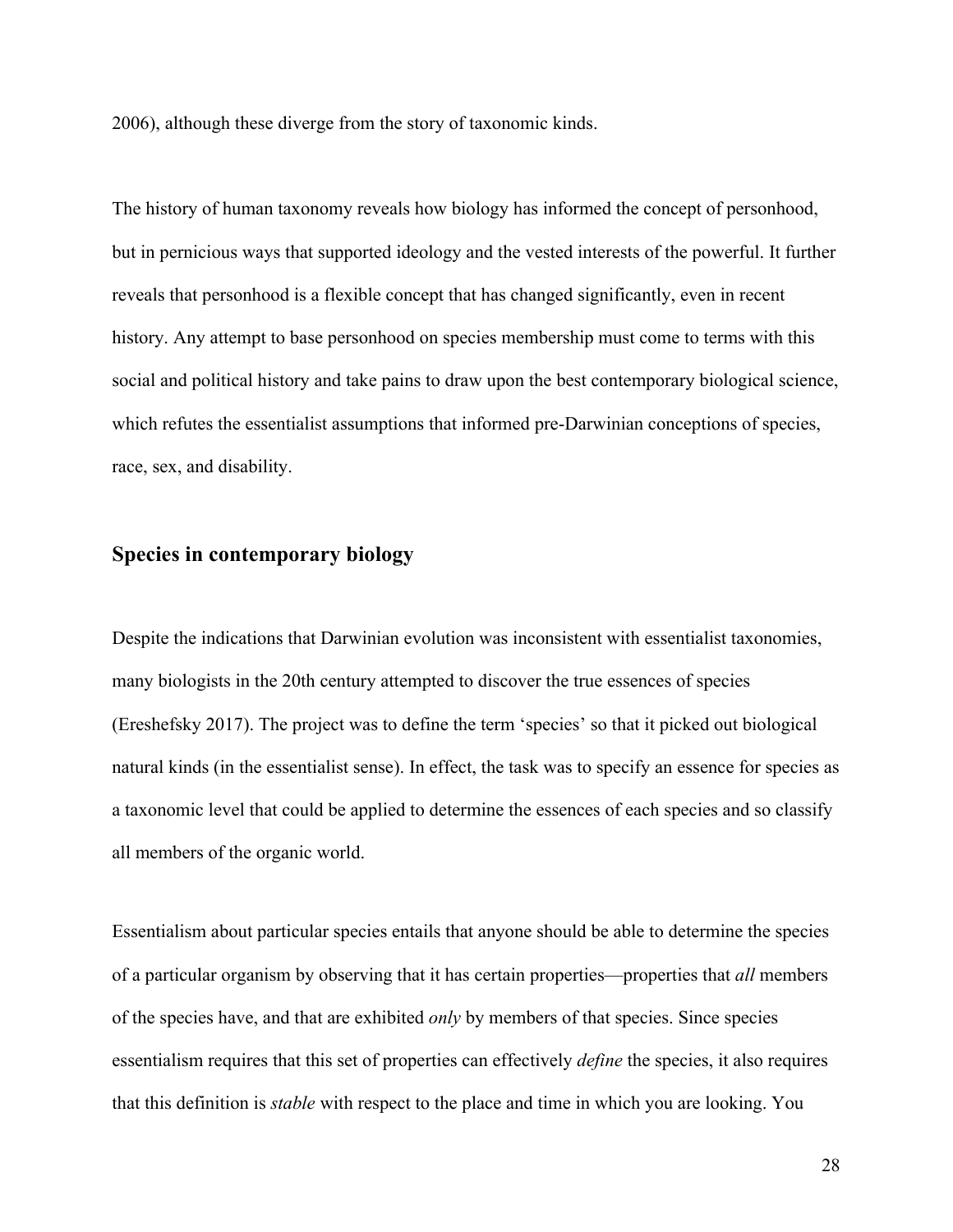should be able to identify a particular individual as a member of the species regardless of the context in which you encounter it. If a dog is essentially a highly social and furry quadruped with a wet nose who pants when overheated, then you should be able to say with confidence that Rex is a dog whether you found him on the sidewalk or on another planet.

The gradualism of evolution suggests that there are unlikely to be any species essences to discover. Evolutionary theory reveals that the category of species violates every requirement of species essentialism and therefore cannot be described in terms of natural kinds. There are three central reasons for this.

**(i)** There are no properties that are necessary for an organism to be a member of a particular species—no properties that are universally exhibited by all members of that species across their lifetimes. Instead, there is a substantial amount of *variation* among organisms within a species. In fact, diversity within a species is a precondition for natural selection to even take place.

**(ii)** There is no property (nor set of properties) that is sufficient to identify an organism as a member of a particular species—no traits that are unique to a particular species such that only members of that species can, and do, exhibit it. Instead, there is a great deal of *similarity* across species because all organisms on the planet are more or less closely related to each other. It is often the case that the more closely related two species are, the more similar they tend to be.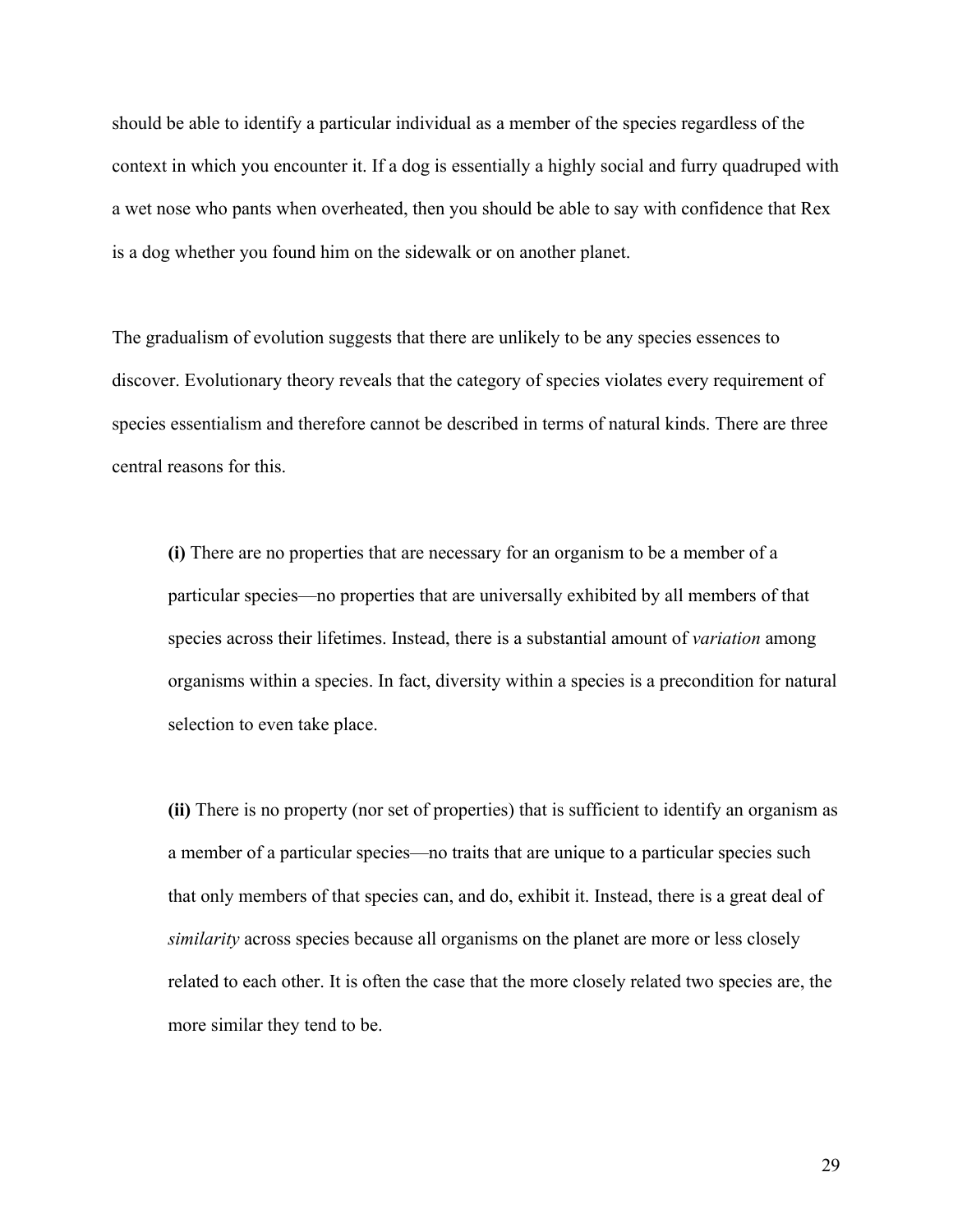**(iii)** There are no stable properties of species—no traits that can always define a species regardless of when in history one looks. Instead, species *change* over time—they evolve. Even if all members of a species shared some characteristic at one time, this would probably not be true of all their descendants, and it was definitely not true of all their ancestors.

These facts about the process of evolution and the character of living organisms creates a fundamental problem for scientists studying the classification of organisms, referred to as the Species Problem. This problem arises when biologists attempt to agree on how to define the concept of taxonomic species. At least twenty different definitions have been suggested (Ereshefsky 2017: Section 1). While among sexual species interbreeding has often been used to define the boundaries of species groups, this is controversial and leads to its own set of problems and counterexamples, from ligers or mules to the eastern coyote.<sup>7</sup>

Evolutionary theory disrupts not only essentialism about species, but also essentialism about all taxonomic categories—the entire Tree of Life (Doolittle and Bapteste 2007), from domains, to kingdoms, to phyla, and down the organizational hierarchy. Evolutionary theory facilitates the grouping aspect of classification, offering a principled criterion for clustering organisms together—shared ancestry—but offers no clear criteria for the level at which to rank them. Whether an ancestral grouping (a "clade") should be considered a variety, subspecies, species, superspecies, subgenus, or genus is an open question.

Given the Species Problem, how can biologists make meaningful use of the concept of species?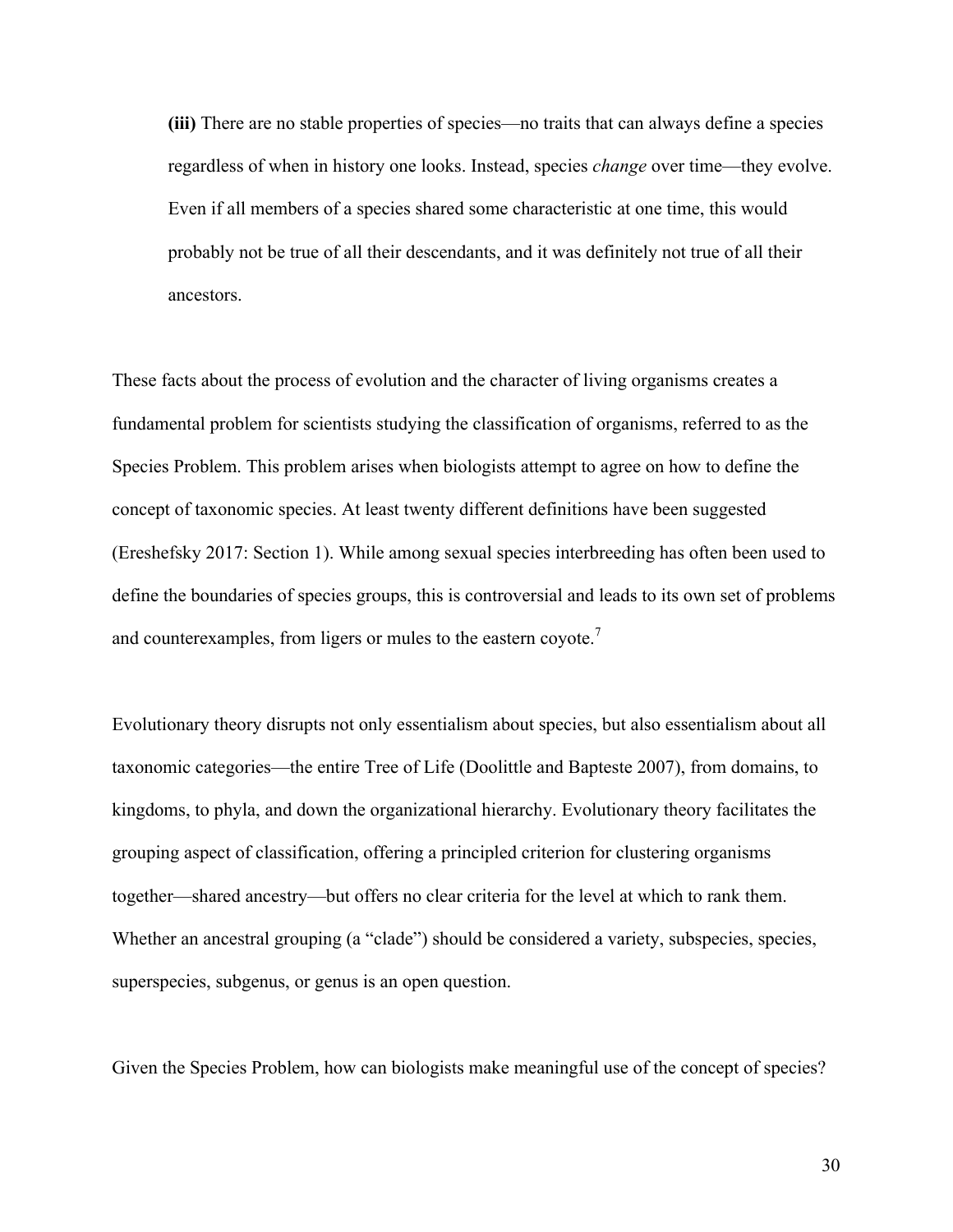Contemporary biologists often find it more useful to make generalizations about populations of taxonomically related organisms rather than species. Indeed, this was the lesson that many biologists took from the Modern Synthesis. When it is necessary to discuss a species at all, it is most accurate to consider a species as analogous to a biological individual—a spatiotemporally distinct entity that is born when it splits off from an ancestor (often one that is shared with another species), changes over time in response to the environment, and eventually dies (by going extinct, or splitting into two or more new species—its descendants) (Ereshefsky 2017: Section 2.2).

When understood as a biological classification, it is difficult to see why species, or indeed any other taxonomic category, should bear any moral weight. What counts as a species is a highly contingent decision, and no essential properties are shared by all members of a species to justify special moral status. There are *capacities* that might typically be shared by the members of a particular species that are morally relevant, but then it is the capacities – not species -- doing the ethical work. Species membership is at best a heuristic that aids a superficial assessment of moral status.

#### *Homo sapiens* **and human nature**

The Species Problem applies to humans as well. Like all species, *Homo sapiens* is a product of evolution. As such, three observations about humans are unsurprising.

**(1)** There is a substantial amount of *similarity* between humans and members of other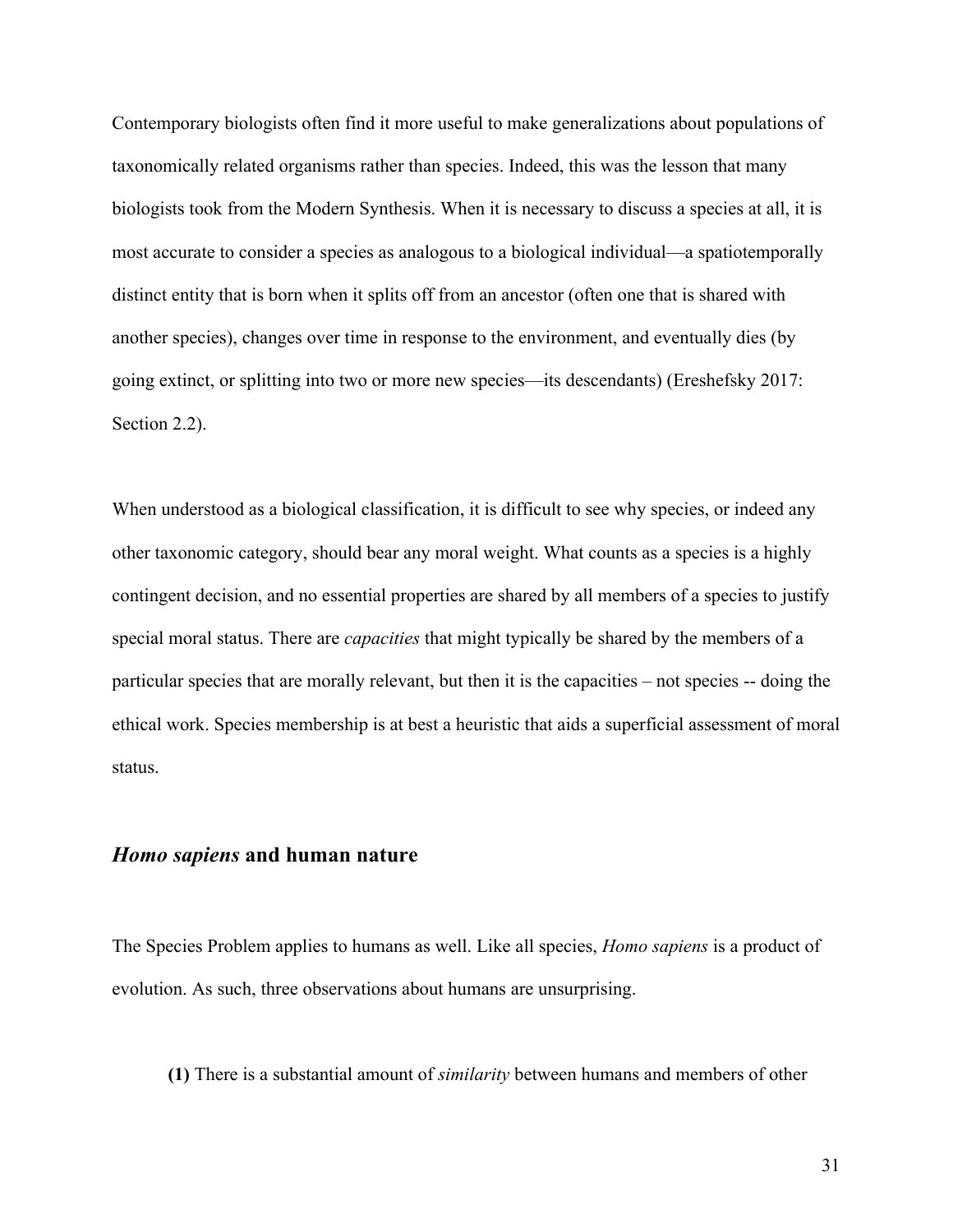species (especially our closest kin).

**(2)** There is significant *variation* among humans.

**(3)** Characteristics we currently associate with humans (as a species) are subject to *change* over evolutionary time.

It is challenging to identify any set of traits unique to and universal among *Homo sapiens*. Most either leave out some humans, or include other types of organisms. We can arguably come up with a very limited set of characteristics that are unique to *Homo sapiens* who are alive *right now*, such as common ancestry, or similar mitochondrial DNA. Critically, these are few and far between, none of them are stable across evolutionary time or robust across contexts, and they all fail to be salient to any moral qualities or to the attribution of personhood (Hull 1986).

We examine (1), (2), and (3) in turn, and consider their implications for the concept of human nature, and for any attempt to identify personhood as essentially a human quality.

# *There is a substantial amount of similarity between humans and members of other species (especially our closest kin)*

There have been many efforts to identify characteristics that are uniquely human and separate us definitively from the rest of the animal kingdom. As more is learned about the lives of other animals, however, traits once believed to be specific to humans are discovered to be shared by members of other species (Andrews 2015). Examples include the use or creation of tools by a wide variety of nonhuman animals (including some primates, cetaceans, corvids, and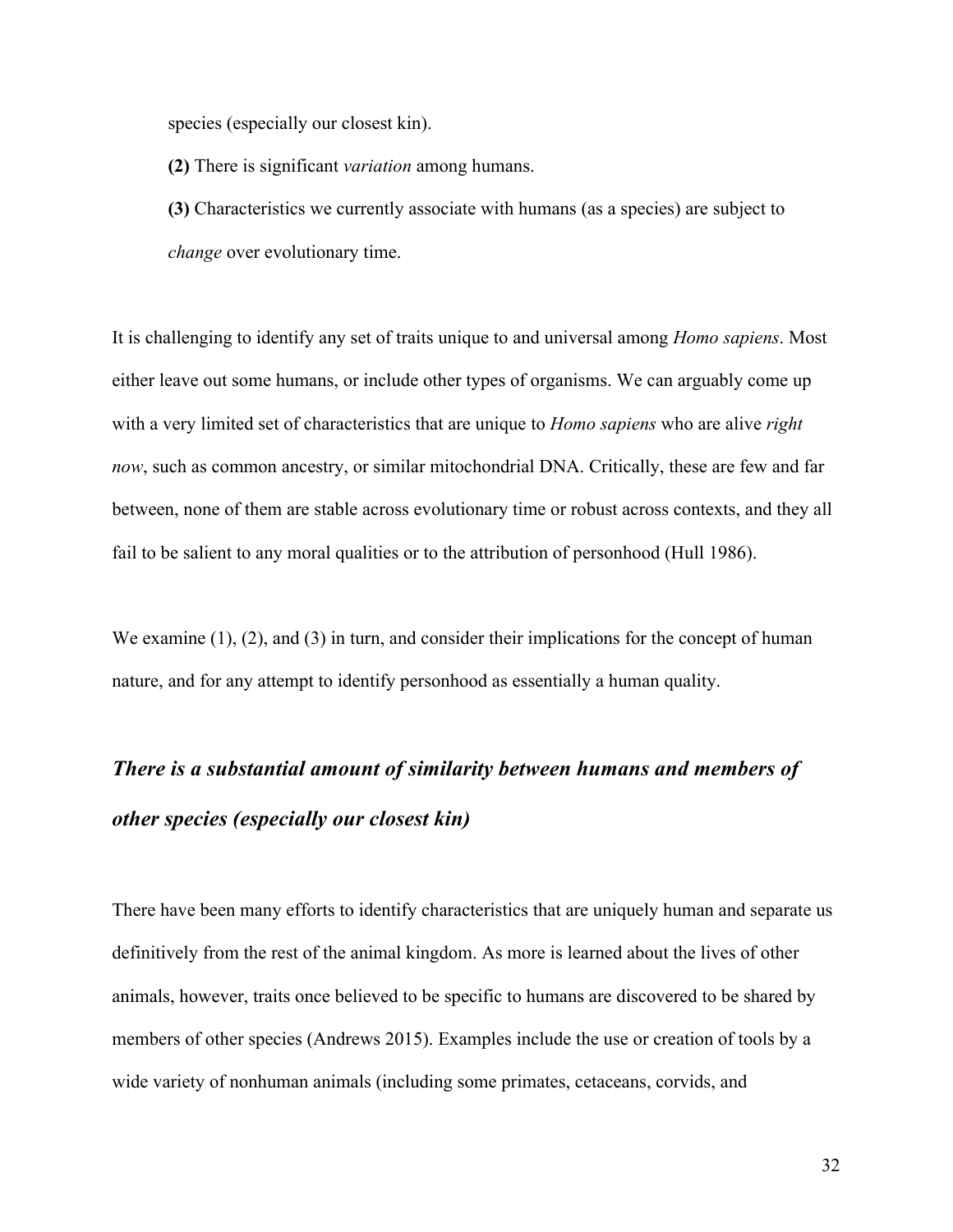cephalopods), self-awareness, the development of communication systems, rationality, and autonomy (see Chapter 5).

When two species share a trait, this can be for a variety of reasons, including shared ancestry or convergent evolution.<sup>8</sup> When it comes to closely related species, most differences are differences of degree, not kind. As we discuss in Chapter 5, chimpanzees and humans have many similarities, which is to be expected when two species share a recent common ancestor. But the significant similarity between humans and our closest relatives might be particularly difficult for us to see because our evolutionary proximity has often been overlooked. Chimpanzees are about as closely related to humans as African elephants are to Asian elephants. The lineages that include humans and chimpanzees, respectively, diverged from a common ancestor about four to eight million years ago (Grabowski and Jungers 2017). By comparison, it has been approximately six million years since the existence of the most recent common ancestor of African elephants (including the 'savannah' or 'bush' elephant *Loxodonta africana* and the 'forest' elephant *Loxodonda cyclotis*) and their smaller-eared counterpart, Asian elephants (*Elephas maximus*) (Rohland *et al.* 2010).9

A kind of prejudice might be responsible for our tendency to perceive our species as radically distinct from others in the animal kingdom. A number of theorists (e.g*.*, Diamond 1993: 97; Goodman *et al.* 1998; Wildman *et al.* 2003) have argued that chimpanzees and bonobos (*Pan paniscus*) ought to be reclassified, alongside humans, in the genus *Homo*. This thought is not new. In the 18th century, Linnaeus wrote to a colleague that his reasons for placing Man in a distinct genus had more to do with placating theologians than with the principles of natural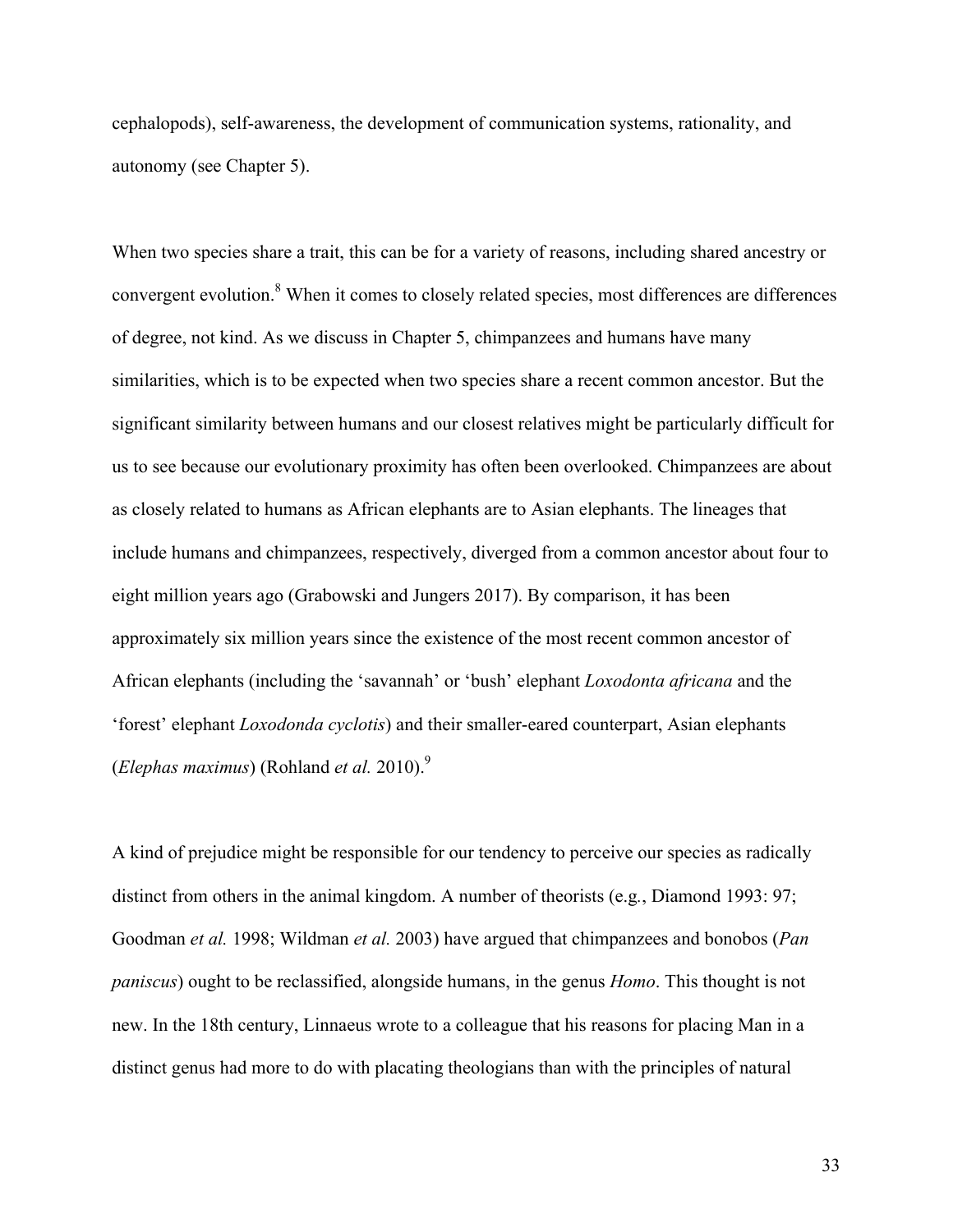history.

But I ask you and the whole world for a generic differentia between man and ape which conforms to the principles of natural history. I certainly know of none… If I were to call man ape or vice versa, I should bring down all the theologians on my head. But perhaps I should still do it according to the rules of science.<sup>10</sup>

Taxonomic decisions like this are open to revision; this is the lesson of the Species Problem. But here, again, we might reasonably worry that politics and prejudice will have as big a role in the ultimate decision as science.

#### *There is significant variation among humans*

There have been many efforts to identify characteristics exhibited by every single member of the species *Homo sapiens*. Pinning these down, it is thought, might provide a foundation for our shared human experience, humanity, human nature, and personhood.

Consider three characteristics that seem at first glance to be excellent candidates for a biological foundation of human nature: language, rationality, and morality. Each of these traits invariably falls afoul of the fact that not all humans share it (Hull 1986: 5-6). Linguistic, cognitive, and moral capacities vary greatly among humans. We all spend part of our lives without the ability to linguistically communicate, to make rational inferences, or to engage in moral decision making. Indeed, some of us never acquire these capacities, or only acquire them to a limited extent. Thus,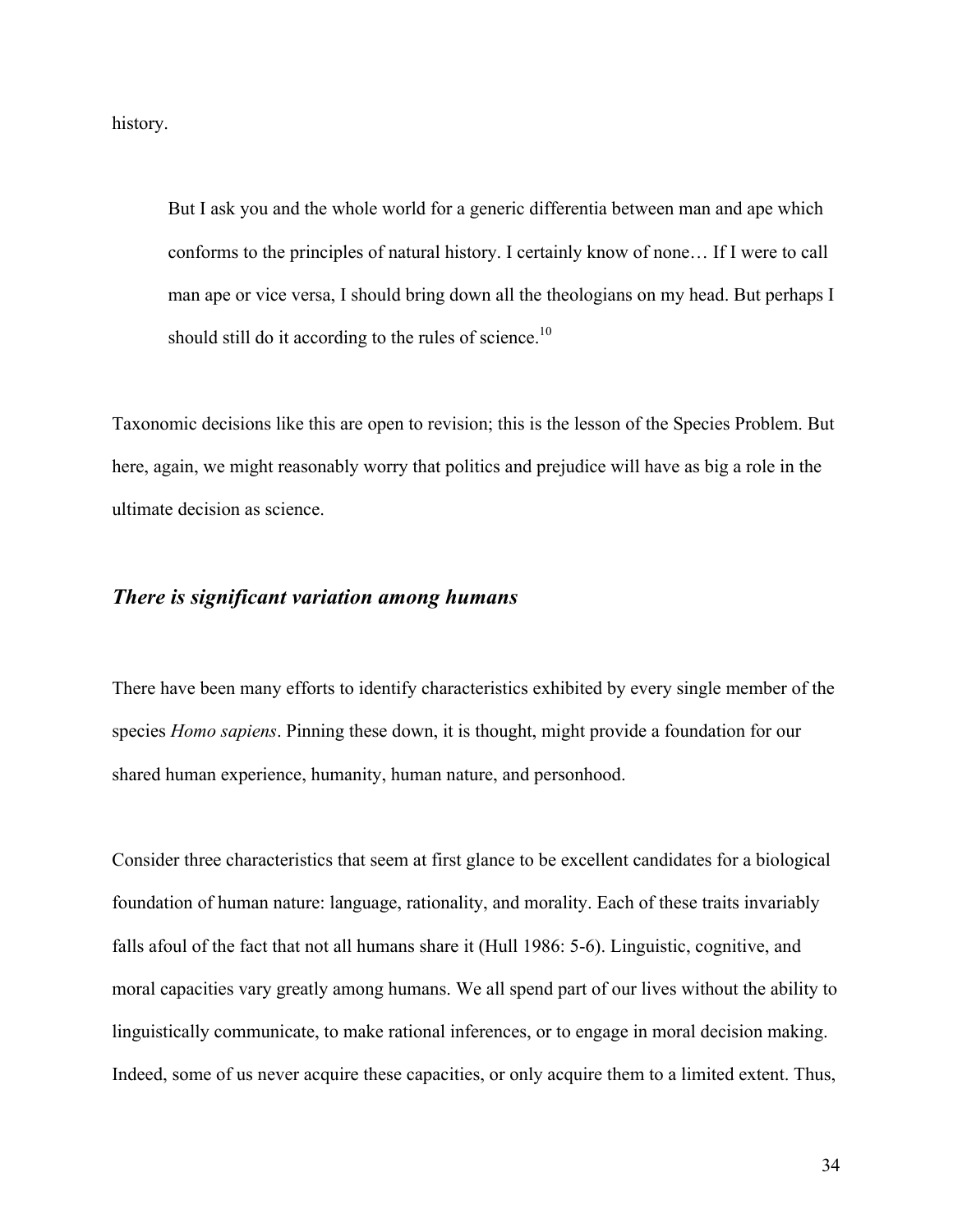none of these candidate traits offers a definitive foundation for identifying an individual as a member of *Homo sapiens*, or for grounding human nature or personhood in biological species membership.

Variation is characteristic of all living populations, and we should expect the members of any species to display a wide variety of traits and capacities. Not even the ability of humans to reproduce with one another (interbreeding being one of the favored solutions to the Species Problem) is universally shared across all members of *Homo sapiens* (for example, due to choice, isolation, or sterility).<sup>11</sup> Current biomedical efforts to produce human-nonhuman chimeras (thus creating interspecies gene flow) further complicate this criterion for species (Crozier *et al.* 2016), as does the possibility of creating human-chimpanzee hybrids—a horrific suggestion that has received some recent endorsement (Barash 2018).

Genetics might seem to offer at least a tenuous avenue for identifying species membership. The vast majority of our genome is shared with other organisms (98-99% with chimpanzees), but even the small part that is unique to humans is not identical in every human.<sup>12</sup> And even if a specific genetic sequence were found in every living human, two further problems arise. First, this is a fragile way to identify *Homo sapiens* since any modification to, or exception from, this sequence (for example by mutation or sexual recombination) could produce a nonhuman identical to humans in every other way. Second, it is far from clear that this purely genetic difference would be of any moral significance, let alone significant enough to provide a criterion for personhood.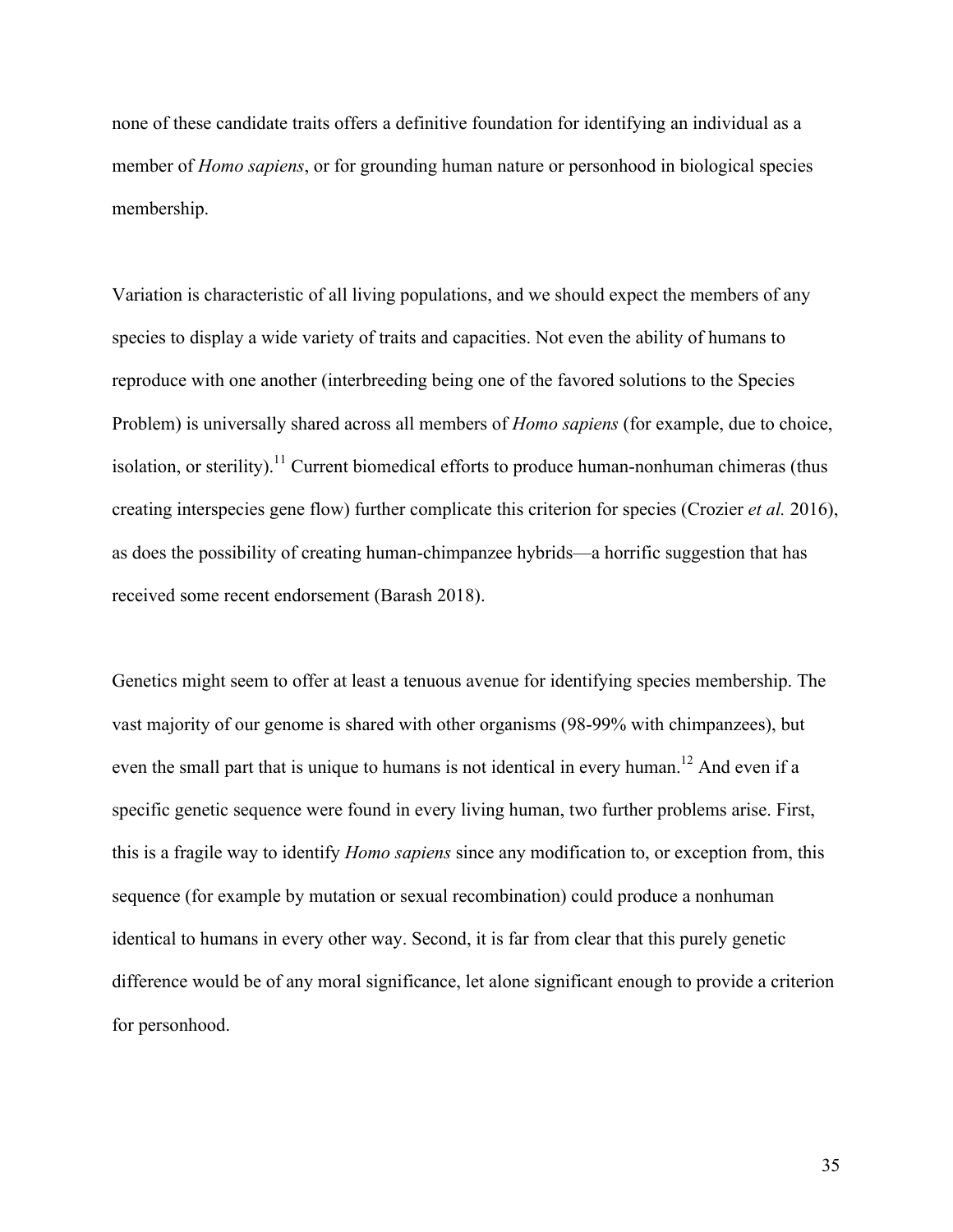# *Characteristics we currently associate with humans (as a species) are subject to change over evolutionary time*

Our species, like every other, is subject to evolution. For example, the ability to digest lactose in adulthood evolved relatively recently in humans (approximately 7500 years ago in central Europe), and only in populations where milk-producing livestock were domesticated (Gerbault *et al*. 2011). No living species is immune to all of the factors (e.g.*,* natural selection, genetic drift, artificial genetic modification, or hybridization) that influence the trajectory of evolution.

Once again we see how a kind of bias might be responsible for our tendency to perceive our species as if it were evolutionarily stable, protected from change over evolutionary time (Tattersall 2017). The fact that none of our closest hominid relatives survived to the present day means that the continuities between humans and other apes might be especially difficult for us to notice.

This raises probing considerations. Suppose Neanderthals (*Homo neanderthalensis*) or *Homo floresiensis* had survived into the current era. They would be another living hominid species. It is an open question whether they would have human rights. The recent discovery that Neanderthals interbred with modern *Homo sapiens* in Europe might lead scientists to redefine these two species into one but, again, the lesson of the Species Problem is that this would be a contingent decision. There are no natural facts to conclusively decide the matter.

In sum, biology does not support the assertion that personhood can be rationally grounded in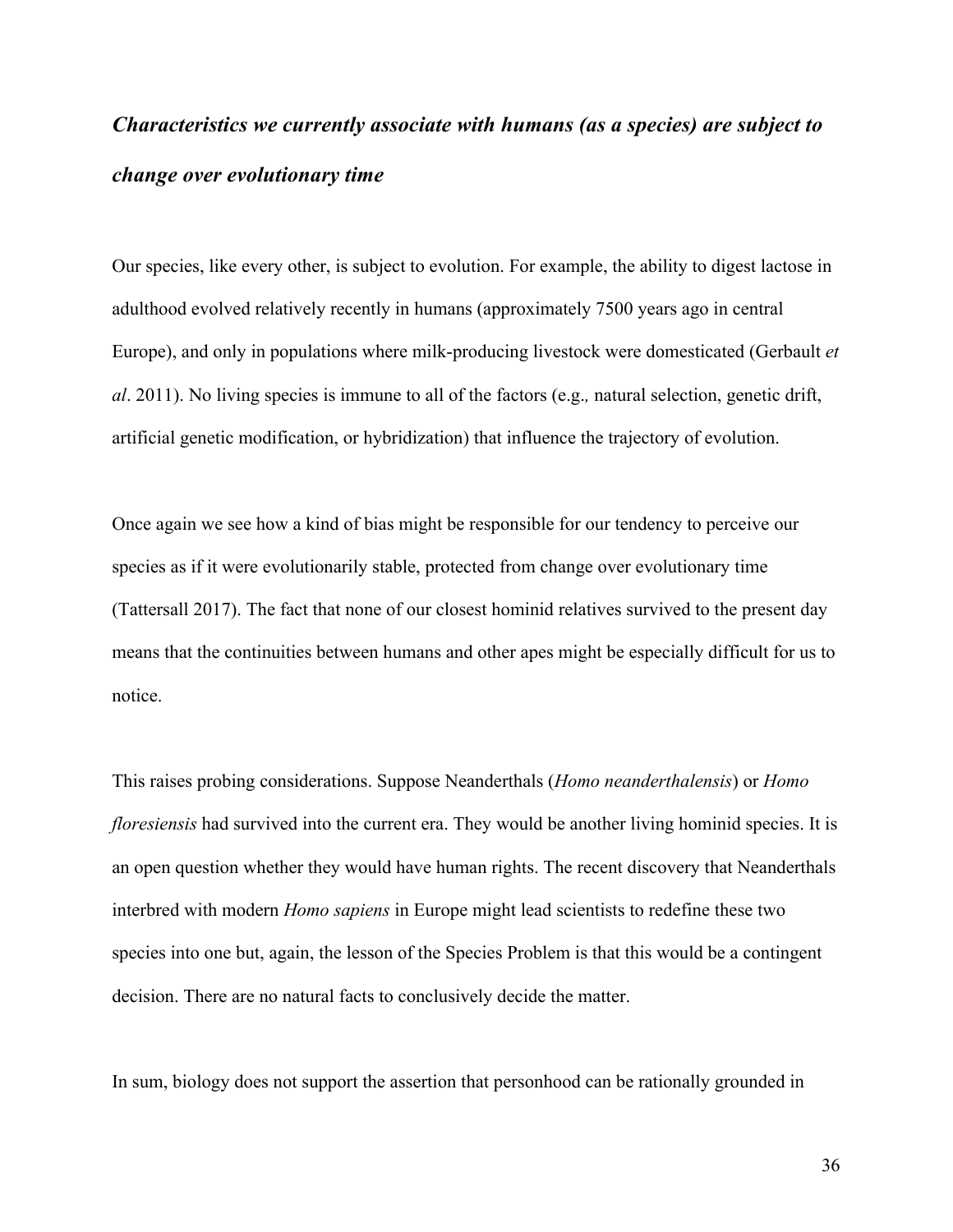being human, because there is no evolutionarily stable and essential property (nor set of properties) universal and unique to the species *Homo sapiens*, except ones (such as common ancestry) that have no moral bearing. David DeGrazia makes a similar point, concluding that, "To single out species as the unique biological basis for moral status is as silly intellectually as it is self-serving for those in whom species prejudice operates strongly" (DeGrazia 2007: 314). If the courts decide to use a biological classification to determine who has legal status, they should explain why species membership should be preferred over, say, genus membership. After all, the lesson of Darwinism is that there are no hard and fast distinctions among any of the categories in the Tree of Life, but only a nested organizational hierarchy.

# **Conclusions regarding species membership**

We endorse the idea that the biological sciences must inform legal practice, but we do not believe that species membership can rationally be used to determine who is a person or a rights holder. The concept of personhood, with all its moral and legal weight, is not a biological concept and cannot be meaningfully derived from the biological category *Homo sapiens*. Species—including *Homo sapiens*—are not categories identifiable by essences. It follows that there is no method for determining an underlying, biologically robust, unique, and universal human nature upon which moral and legal rights can be thought to rest. Any attempt to specify such a concept either leaves out a considerable number of humans—often the most vulnerable in our society—or includes members of other species.

To many humans, the idea that all and only members of our species could possibly be persons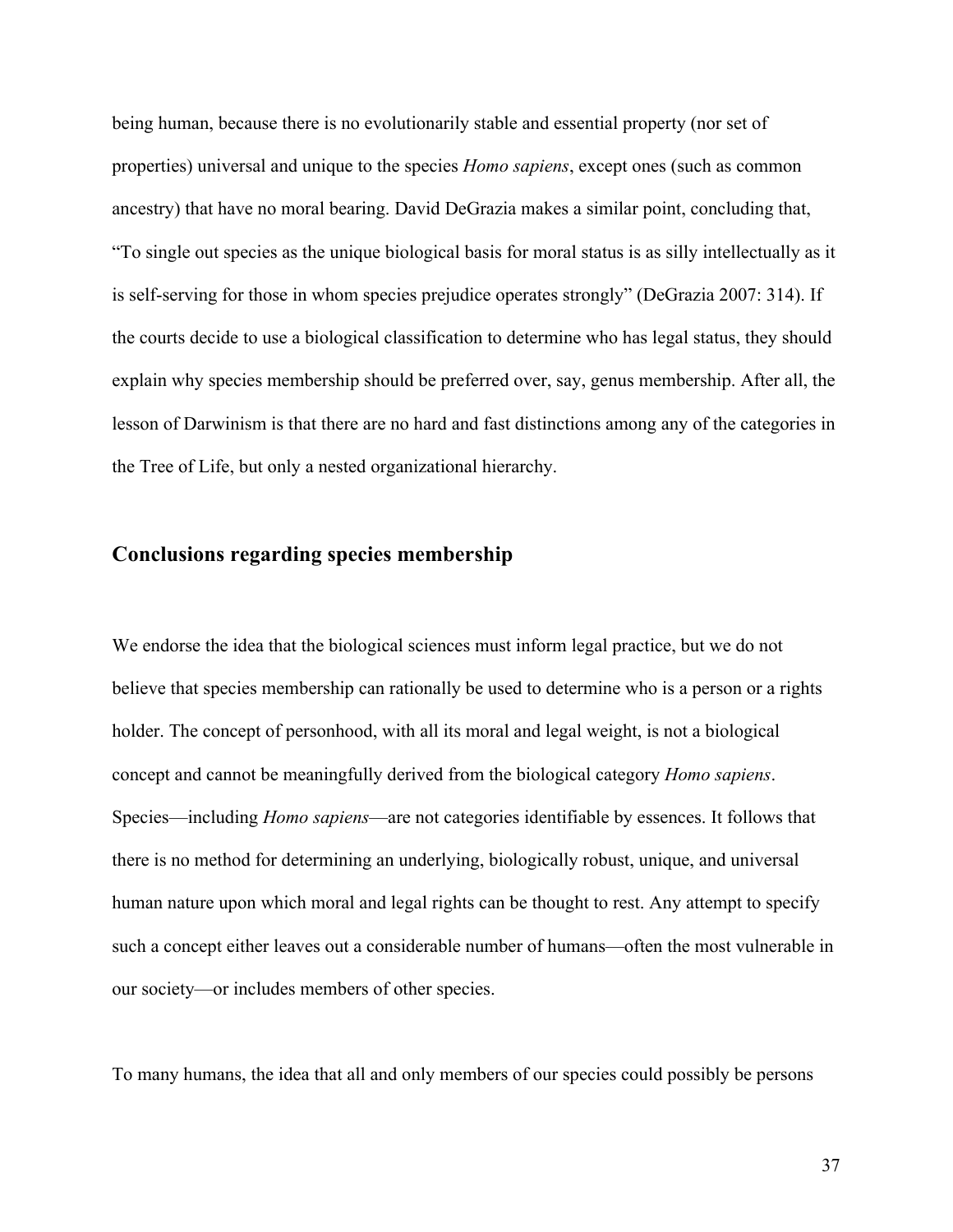seems compelling; it takes some appreciation of contemporary biology to understand why such a conception is simply not going to work. When we look at the history of biology, we see that the same essentialism and species hierarchy that places our species morally above all others has played a role in maintaining white supremacy, and in oppressing women and other persons deemed deficient for various reasons. While biology as a discipline is tainted by this early history, contemporary biology repudiates it. Biologists have discovered that all organisms on the planet are related, each individual being unique in some ways, and just like its relatives in other respects.

The NhRP seeks to have Kiko and Tommy classified as persons based on the capacities they share with other persons. If persons are defined as 'beings who possess certain capacities,' and *Homo sapiens* usually possess those capacities, then being a member of *Homo sapiens can* be used to predict with some accuracy that a particular individual will have those capacities, and be a person. But it is arbitrary to utilize species membership alone as a condition of personhood, and it fails to satisfy the basic requirement of justice that we treat like cases alike. It picks out a single characteristic as the one that confers rights, without providing any reason for thinking it has any relevance to rights.

# **References**

Alexander, M. (2012) *The New Jim Crow: Mass Incarceration in the Age of Colorblindness*, New York: The New Press.

Andrews, K. (2015) *The Animal Mind: An Introduction to the Philosophy of Animal Cognition.*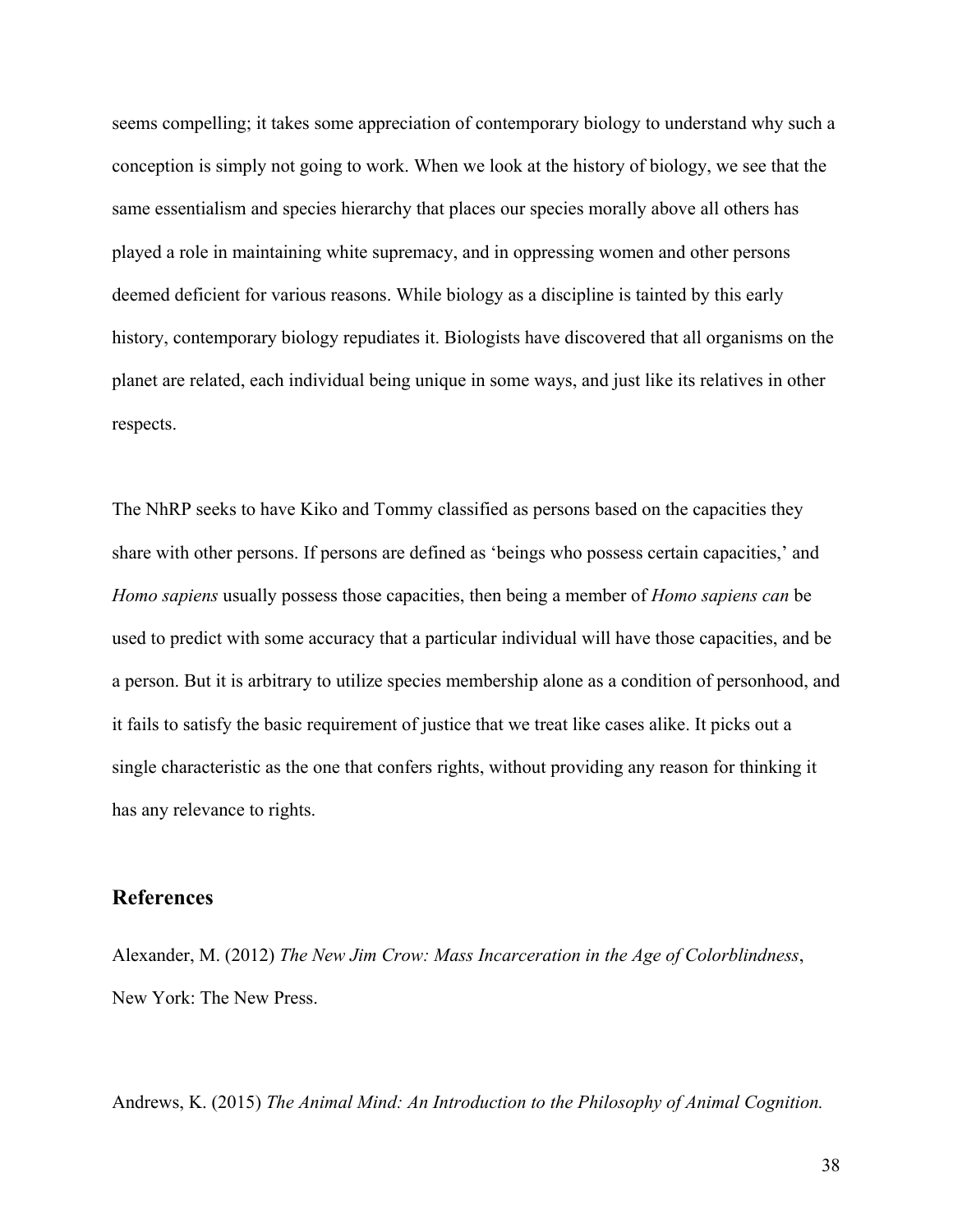Routledge.

Archibald, D. (2014) *Aristotle's Ladder, Darwin's Tree: The Evolution of Visual Metaphors for Biological Order*, New York: Columbia University.

Barash, D. (2018) "It's Time to Make Human-Chimp Hybrids: The Humanzee Is Both Scientifically Possible and Morally Defensible," *Nautilus* 058: March 8. [Online] http://nautil.us/issue/58/self/its-time-to-make-human\_chimp-hybrids [Accessed April 2, 2018]

Blackstone, W. ([1765] 2009) *The Project Gutenberg EBook of Commentaries on the Laws of England*, Book the First, Oxford: Clarendon Press. [Online] https://www.gutenberg.org/files/30802/30802-h/30802-h.htm [Accessed April 2, 2018]

Boster, D. (2013) *African American Slavery and Disability: Bodies, Property and Power in the Antebellum South, 1800–1860*, New York: Routledge.

Crozier, G.K.D., Fenton, A., Marino, L., Meynell, L. and Peña-Guzmán, D. (2016) "Public Comment: Should NIH Fund Research on Human-Animal Chimeras?" *Hastings Bioethics Forum*, August 30. [Online] https://www.thehastingscenter.org/challenges-nih-policy-humananimal-chimera-research/ [Accessed April 2, 2018]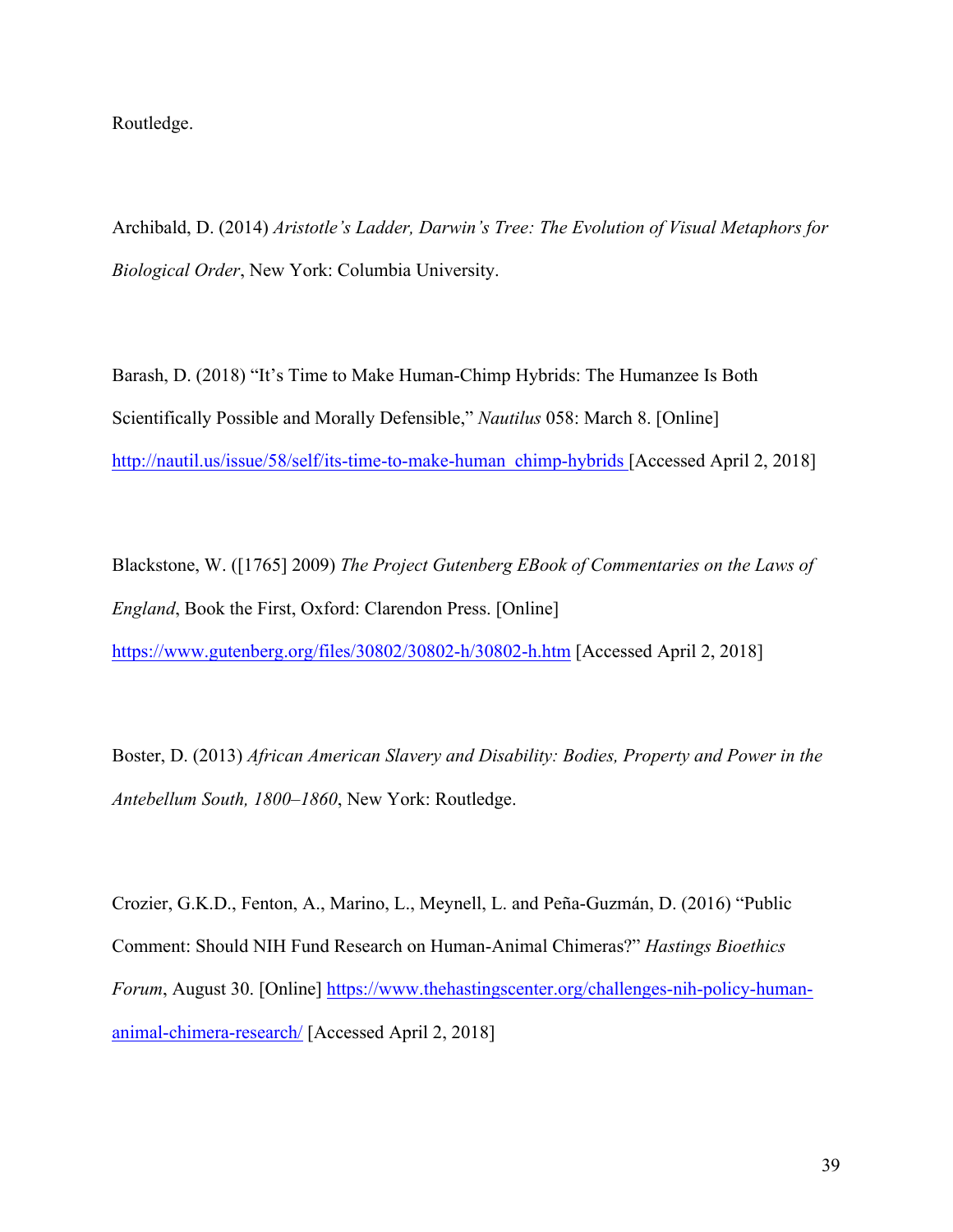Darwin, C. (1859) *On the Origin of Species by means of Natural Selection, or the Preservation of Favoured Races in the Struggle for Life*, London: John Murray. [Online] http://www.gutenberg.org/ebooks/1228 [Accessed April 2, 2018]

Daston, L. and Galison, P. (2007) *Objectivity*, Cambridge: MIT Press.

Davis, L.J. (2006) "Constructing Normalcy: The Bell Curve, the Novel, and the Invention of the Disabled Body in the Nineteenth Century," in L.J. Davis (ed.) *The Disability Studies Reader*, 2nd edn, New York: Routledge, pp. 3–16.

DeGrazia, D. (2007) "Human-Animal Chimeras: Human Dignity, Moral Status, and Species Prejudice," *Metaphilosophy* 38 (2–3): 309–29.

Diamond, J. (1993) "The Third Chimpanzee," in P. Cavalieri and P. Singer (eds.) *The Great Ape Project: Equality Beyond Humanity*, New York: St. Martin's Press, pp. 88–101.

Doolittle, W.F. and Bapteste, E. (2009) "Pattern Pluralism and the Tree of Life Hypothesis," *PNAS* 104 (7): 2043–9.

Ereshefsky, M. (2017) "Species," in E.N. Zalta (ed.) *The Stanford Encyclopedia of Philosophy*, Fall 2017 edn, [Online] http://plato.stanford.edu/archives/fall2017/entries/species/ [Accessed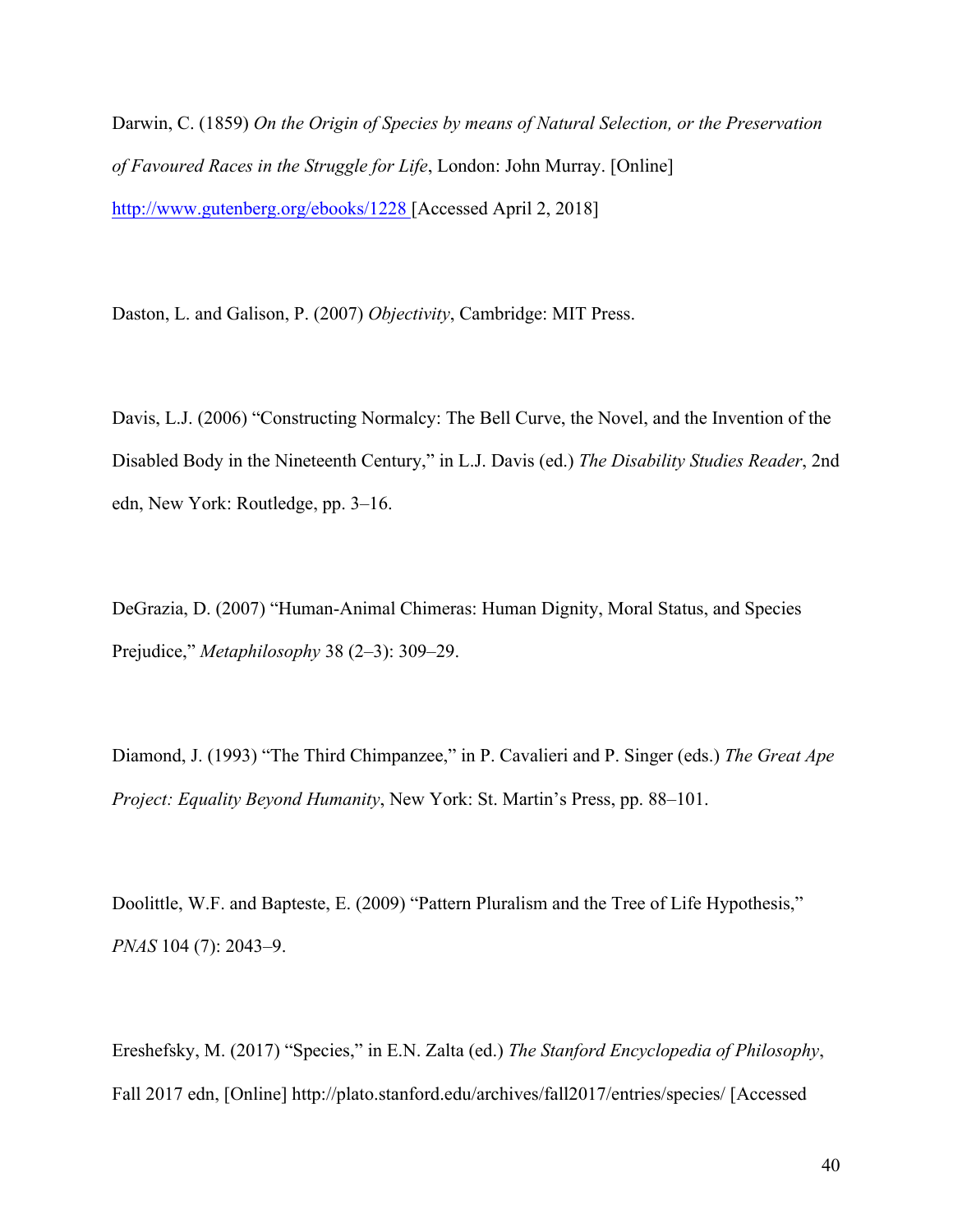Fausto-Sterling, A. (2000) *Sexing the Body: Gender Politics and the Construction of Sexuality*, New York: Basic Books.

Frängsmyr, T., Lindroth, S., Eriksson, G. and Broberg, G. (1983) *Linnaeus, the Man and His Work*. Berkeley and Los Angeles: University of California Press.

Gannett, L. (2001) "Racism and Human Genome Diversity Research: The Ethical Limits of 'Population Thinking,'" *Philosophy of Science* 68 (3): S479–92.

Gannett, L. (2004) "The Biological Reification of Race," *British Journal for the Philosophy of Science* 55 (2): 323–45.

Gerbault, P., Liebert, A., Itan, Y., Powell, A., Currat, M., Burger, J., Swallow, D.M. and Thomas, M.G. (2011) "Evolution of Lactase Persistence: An Example of Human Niche Construction," *Philosophical Transactions of the Royal Society of London: Series B, Biological Sciences* 366 (1566): 863–77.

Goodman, M., Porter, C.A., Czelusniak, J., Page, S.L., Schneider, H., Shoshani, J., Gunnell, G. and Groves, C.P. (1998) "Toward a Phylogenetic Classification of Primates Based on DNA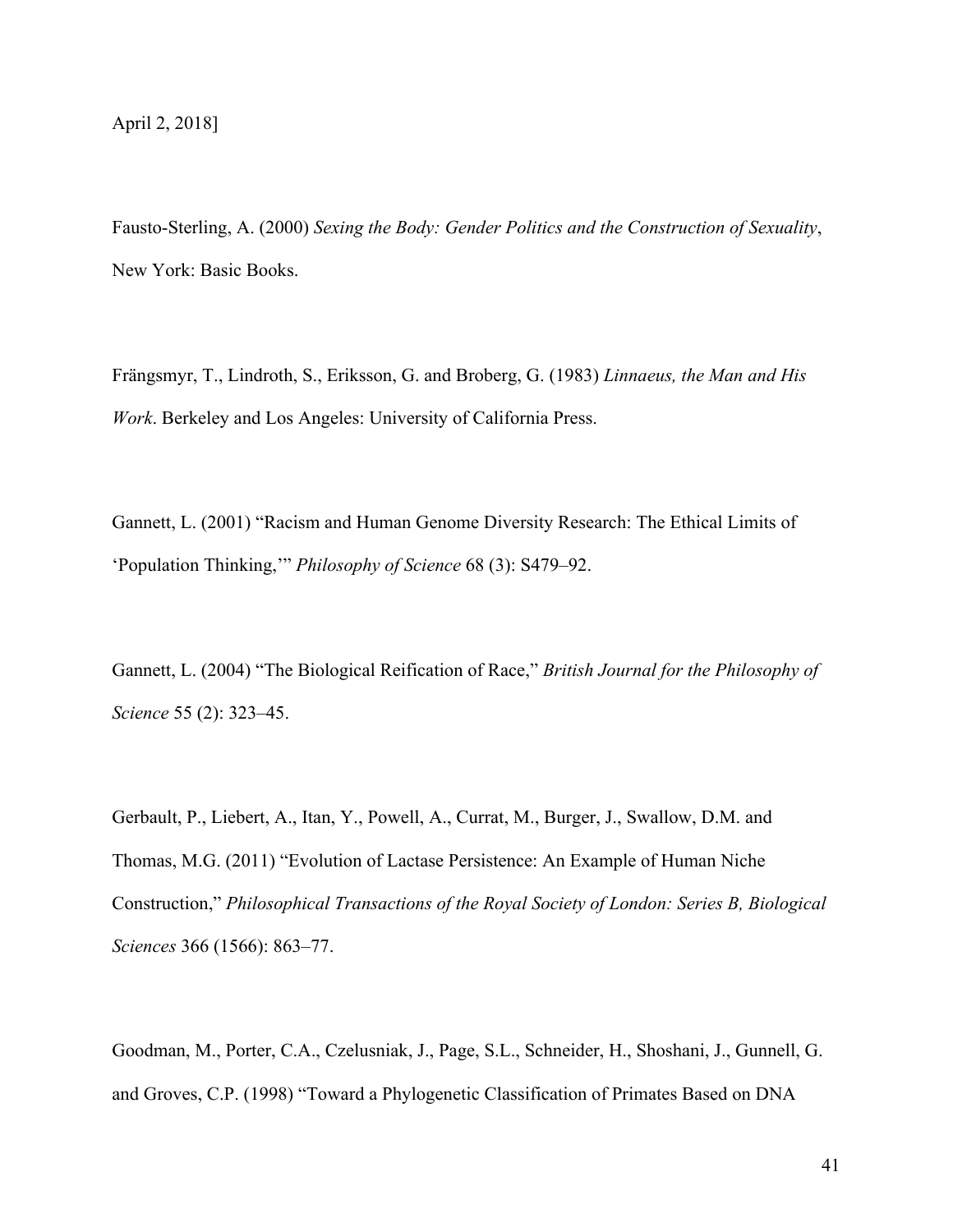Evidence Complemented by Fossil Evidence," *Molecular Phylogenetics and Evolution* 9 (3): 585–98.

Gould, S.J. (1996) *The Mismeasure of Man,* 2nd edn, New York: W.W. Norton.

Gould, S.J. (1998) "On Replacing the Idea of Progress with an Operational Notion of Directionality," in D.L. Hull and M. Ruse (eds.), *The Philosophy of Biology*, Oxford: Oxford University Press, pp. 650–60.

Grabowski, M. and Jungers, W.L. (2017) "Evidence of a Chimpanzee-Sized Ancestor of Humans but a Gibbon-Sized Ancestor of Apes," *Nature Communications* 8: 880. [Online] https://www.nature.com/articles/s41467-017-00997-4 [Accessed April 2, 2018]

Hartwig, W. (2011) "Primate Evolution and Taxonomy," in C. Campbell, A. Fuentes, K. MacKinnon, S. Bearder and R. Stumpf (eds.) *Primates in Perspective*, 2nd edn, New York: Oxford University Press, pp. 19–31.

Haeckel, E. (1906) *The Last Words on Evolution: A Popular Retrospect and Summary*, 2nd edn, trans. J. McCabe, London: A. Owen and Co. [Online] http://www.gutenberg.org/ebooks/53639 [Accessed April 2, 2018]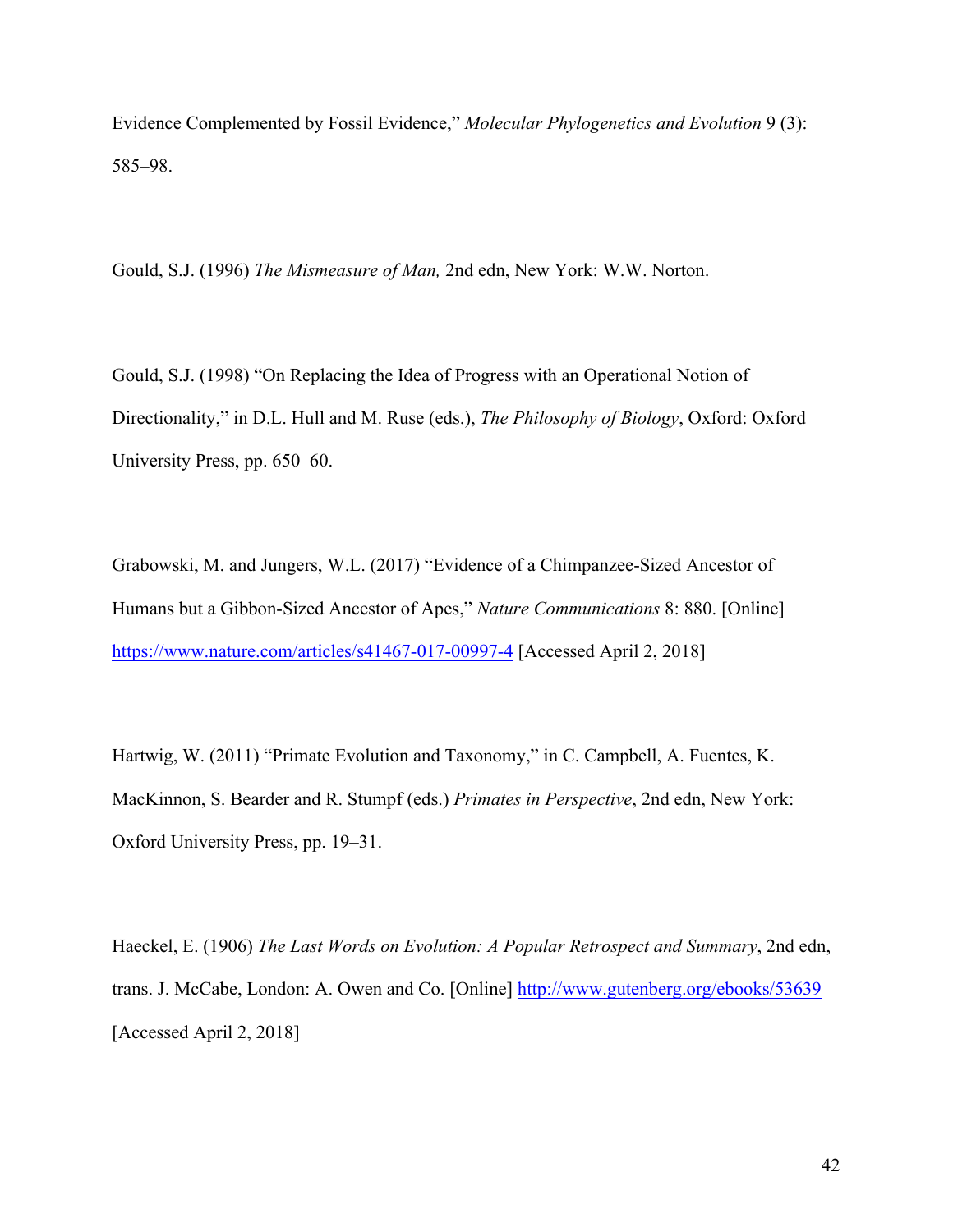Hull, D. (1986) "On Human Nature," *PSA 1986: Proceedings of the Biennial Meeting of the Philosophy of Science Association*, vol. 2, Symposia and Invited Papers, Chicago: University of Chicago Press, pp. 3–13.

Kevles, D. (1985) *In the Name of Eugenics: Genetics and the Uses of Human Heredity*, New York: Alfred A. Knopf, Inc.

Kim, C.J. (2015) *Dangerous Crossing: Race, Species, and Nature in a Multicultural Age*, Cambridge: Cambridge University Press.

Klicka, L., Kus, B.E., Title, P.O. and Burns, K.J. (2016) "Conservation Genomics Reveals Multiple Evolutionary Units within Bell's Vireo (*Vireo bellii*)," *Conservation Genetics* 17: 455– 71.

Lewontin, R.C. (2006) "Confusions about Human Races," in *Is Race "Real"?: A Web Forum Organized by the Social Science Research Council*, June 7. [Online] http://raceandgenomics.ssrc.org/Lewontin/ [Accessed April 2, 2018]

Linnaeus, C. (1735) *Systema Naturæ per regna tria naturæ, secundum classes, ordines, genera, species, cum characteribus, differentiis, synonymis, locis,* (translates from Latin as *System of nature through the three kingdoms of nature, according to classes, orders, genera and species,*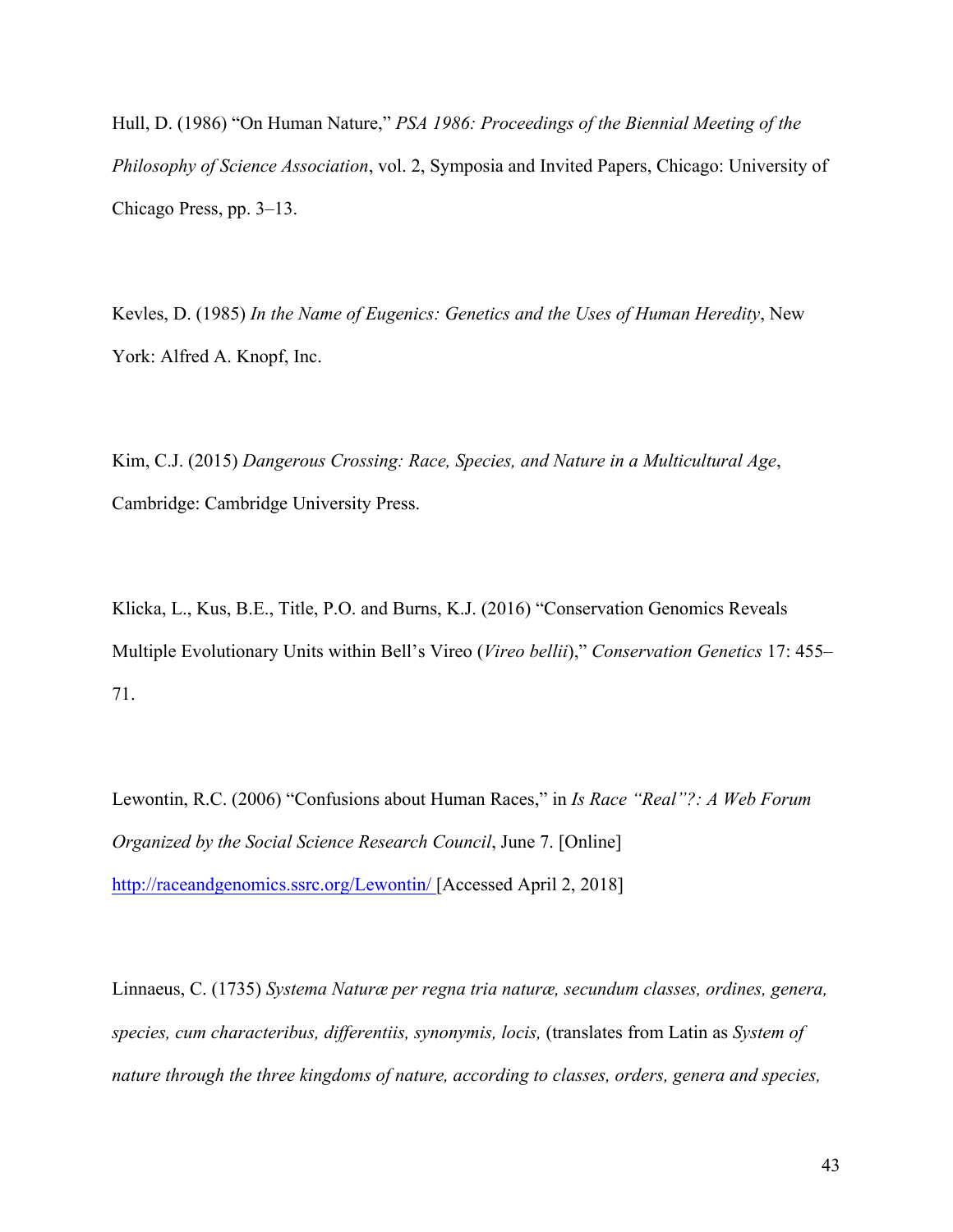*with characters, differences, synonyms, places*). [Online]

http://www.biodiversitylibrary.org/item/15373 - page/2/mode/1up [Accessed April 2, 2018]

Lovejoy, A.O. ([1936] 2001) *The Great Chain of Being: A Study in the History of an Idea*, Reprint, Cambridge MA: Harvard University Press.

McOuat, G. (2009) "The Origins of 'Natural Kinds': Keeping 'Essentialism' at Bay in the Age of Reform," *Intellectual History Review* 19 (2): 211–30.

Mills, C.W. (1997) *The Racial Contract*. Ithaca: Cornell University Press.

Müller-Wille, S. (2008) "Linnaeus, Carl," in N. Koertge (ed.) *Complete Dictionary of Scientific Biography*, vol. 22, pp. 314-8, Detroit: Charles Scribner's Sons.

Müller-Wille, S. (2015) "Linnaeus and the Four Corners of the World," in K.A. Coles, R. Bauer, Z. Nunes, and C.L. Peterson (eds.) *The Cultural Politics of Blood, 1500–1900*. New York: Palgrave Macmillan, pp. 191–209.

Pellegrin, P. (1982) *Aristotle's Classification of Animals: Biology and the Conceptual Unity of the Aristotelian Corpus,* trans. A. Preus, Berkeley: University of California Press.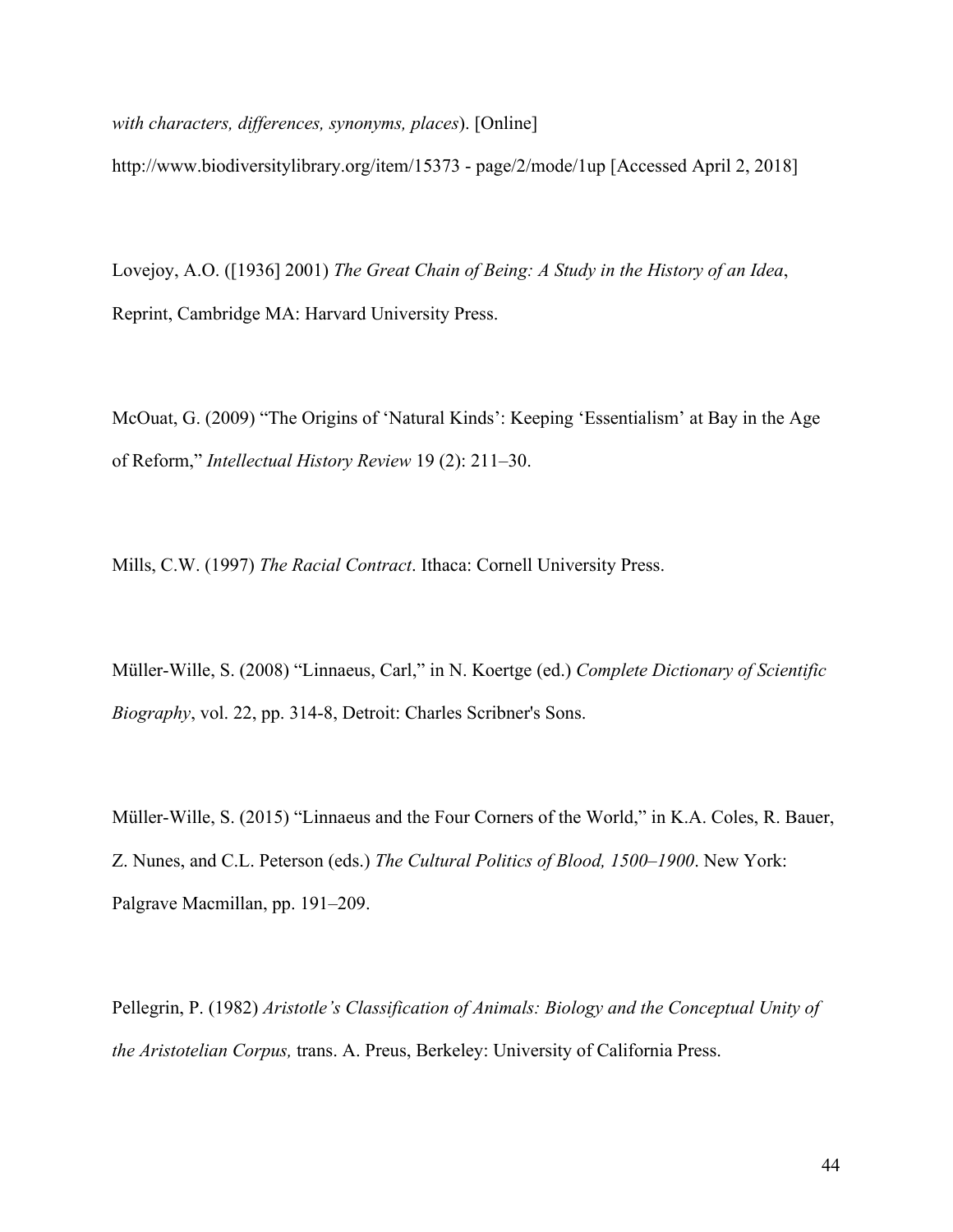Plato ([360 B.C.E.] 1925) "Phaedrus," 360 B.C.E., in *Plato in Twelve Volumes,* Vol. 9, trans. H.N. Fowler, Cambridge, MA: Harvard University Press: section II 265e. [Online] http://www.perseus.tufts.edu/hopper/text?doc=plat.+phaedrus+265e [Accessed April 2, 2018]

Richardson, S.S. (2013) *Sex Itself: The Search for Male and Female in the Human Genome*, Chicago: The University of Chicago Press.

Rigato, E. and Minelli, A. (2013) "The Great Chain of Being Is Still Here," *Evolution: Education and Outreach* 6 (18): 1–6.

Roberts, J. (2016) "Race and the Origins of Plantation Slavery," *Oxford Research Encyclopedia of American History*, March 3. [Online] http://americanhistory.oxfordre.com/view/10.1093/acrefore/9780199329175.001.0001/acrefore-9780199329175-e-268 [Accessed April 2, 2018]

Rohland, N., Reich, D., Mallick, S., Meyer, M., Green, R.E., Georgiadis, N.J., Roca, A.L. and Hofreiter, M. (2010) "Genomic DNA Sequences from Mastodon and Woolly Mammoth Reveal Deep Speciation of Forest and Savanna Elephants" *PLOS Biology* 8 (12). [Online] http://journals.plos.org/plosbiology/article?id=10.1371/journal.pbio.1000564 [Accessed April 2, 2018]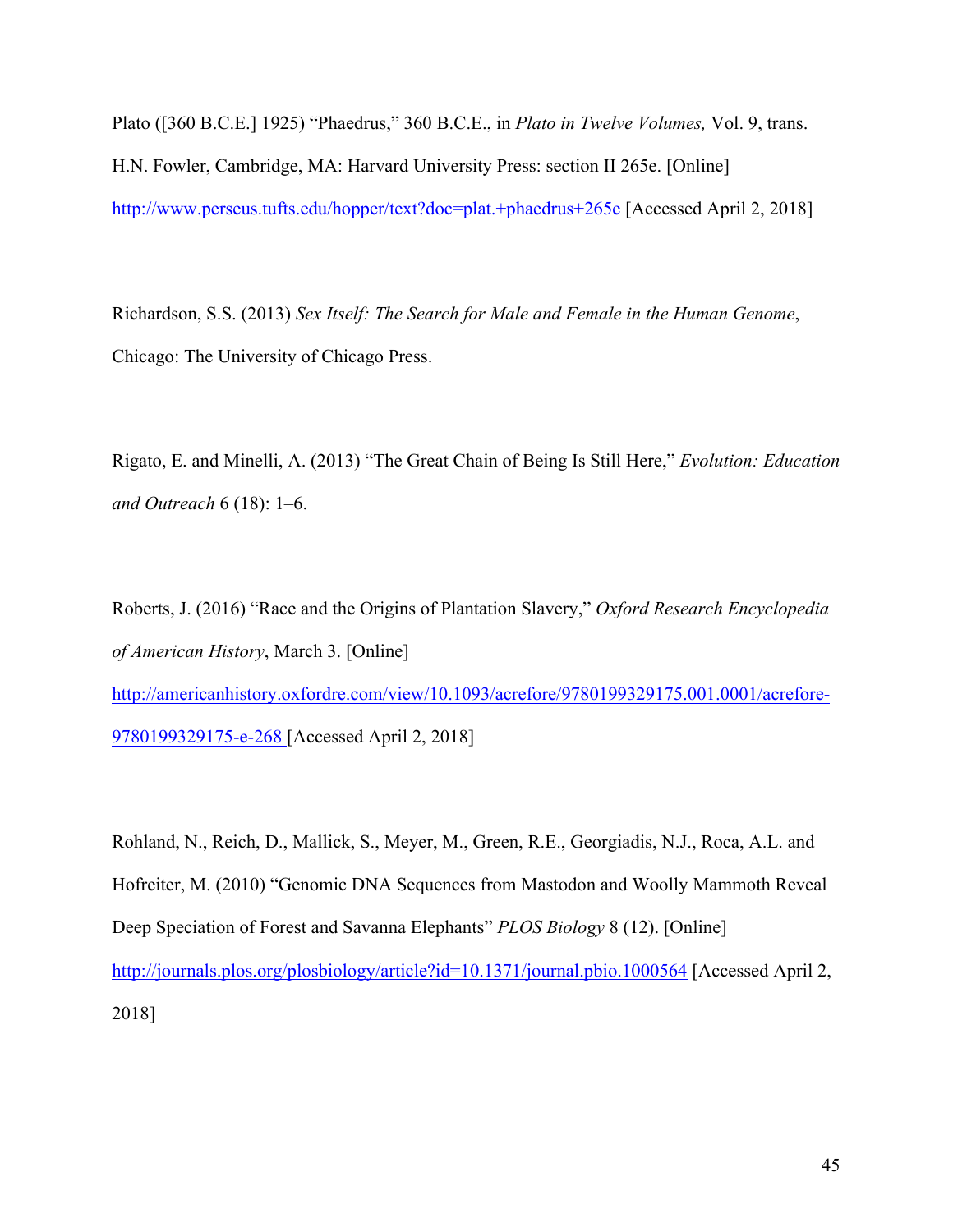Salvini-Plawn, L.V. and Mayr, E. (1977) "On the Evolution of Photoreceptors and Eyes," *Evolutionary Biology* 10: 207–63. [Online] http://www.pnas.org/content/115/11/E2566 [Accessed April 2, 2018]

Schiebinger, L. (1989) *The Mind Has No Sex? Women in the Origins of Modern Science*, Cambridge: Harvard University Press.

Schiebinger, L. (1996) "Gender and Natural History," in N. Jardine, J.A. Secord and E.C. Spary (eds.) *Cultures of Natural History*, Cambridge: Cambridge University Press, pp. 163–77.

Spencer, Q. (2016) "Do Humans Have Continental Populations?" *Philosophy of Science* 83 (5): 791–802.

Stretton, T. and Kesselring, K.J. (2013) *Married Women and the Law: Coverture in England and the Common Law World*, Montreal: McGill-Queen's University Press.

Strumpf, R. (2011) "Chimpanzees and Bonobos," in C. Campbell, A. Fuentes, K. MacKinnon, S. Bearder and R. Stumpf (eds.) *Primates in Perspective*, 2nd edn, New York: Oxford University Press, pp. 321–44.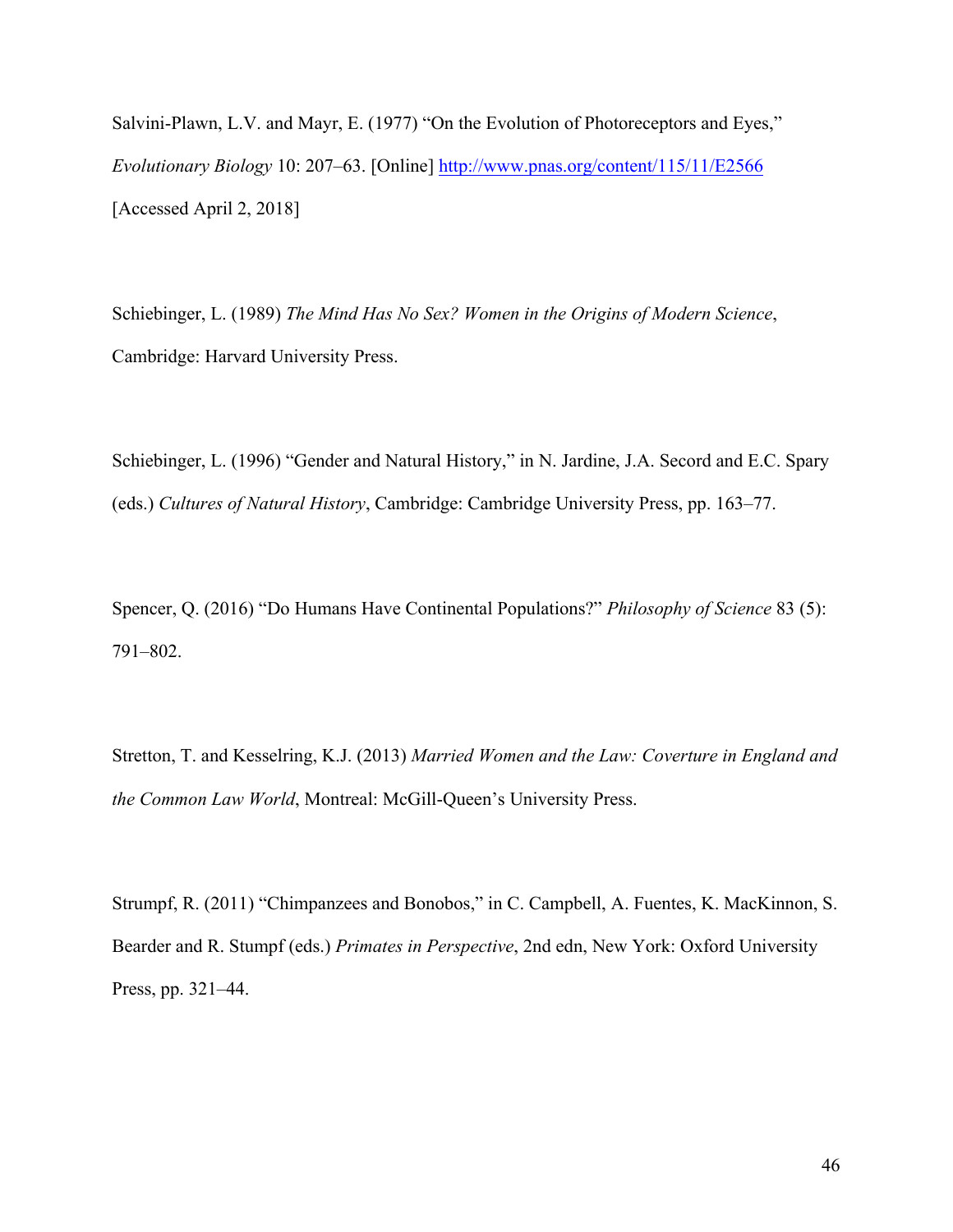Tattersall, I. (2017) "History and Reality of the Genus 'Homo': What Is It and Why Do We Think So?" *Mètode Science Studies Journal*: March 25. [Online] https://ojs.uv.es/index.php/Metode/article/view/9111/10900 [Accessed April 2, 2018]

Taylor, S. (2017) *Beasts of Burden: Animal and Disability Liberation*, New York: The New Press.

UNESCO (1969) "Statement on Race," *Four Statements on the Race Question*, United Nations Educational, Scientific and Cultural Organization, Paris, July 1950.

Wildeman, D.E., Uddin, M., Liu, G., Grossman, L.I. and Goodman, M. (2003) "Implications of Natural Selection in Shaping 99.4% Nonsynonymous DNA Identity between Humans and Chimpanzees: Enlarging Genus *Homo,*" *PNAS* 100 (12): 7181–8.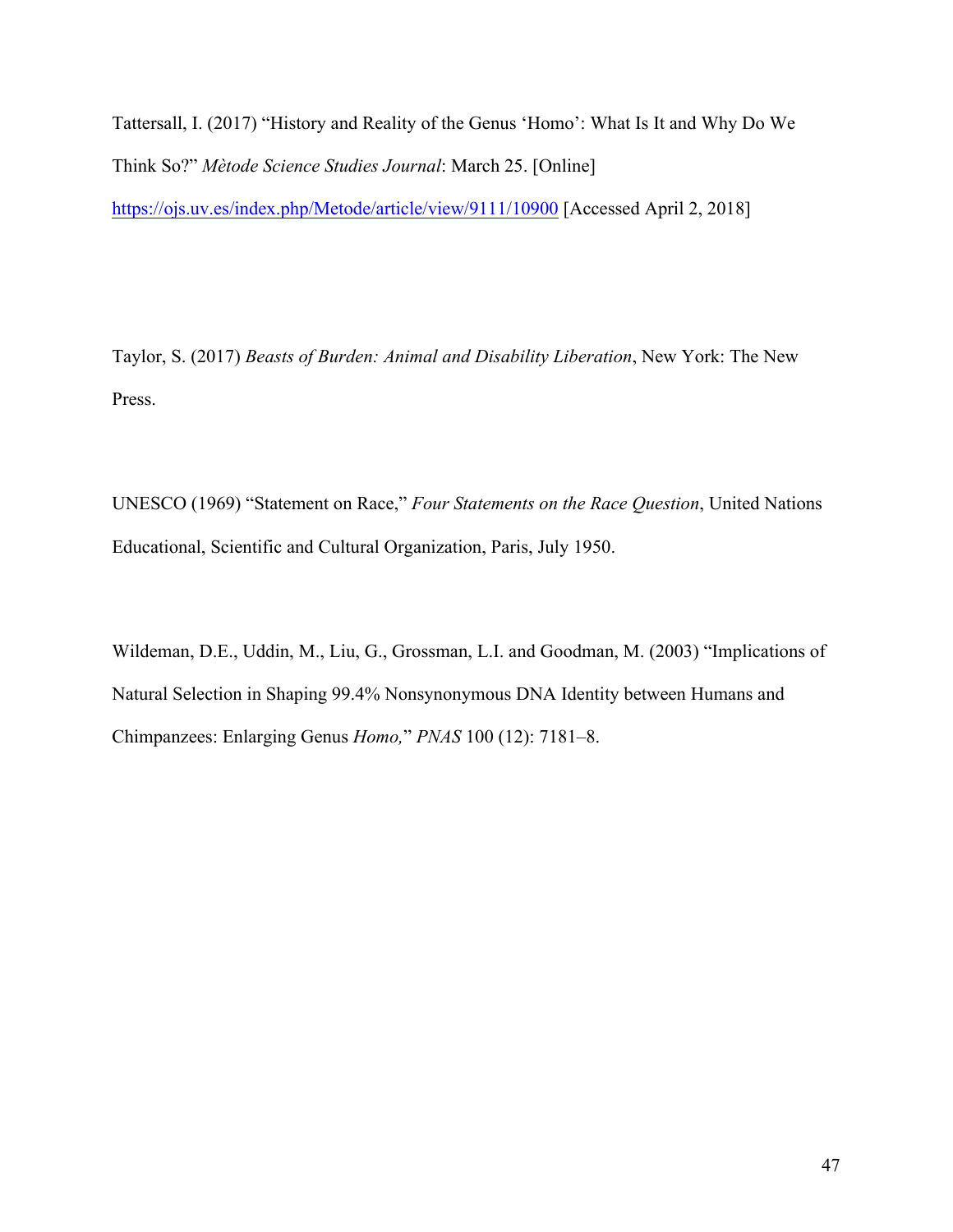## **3 The Social Contract Conception**

# **Introduction**

A social contract theory holds that at least some features of our moral and legal relationships are products of a social contract. Our aim in this chapter is to argue that, on plausible interpretations of social contract theory, nonhuman animals such as Kiko and Tommy can be persons with rights.

There are two main kinds of social contract theory. The first, *contractarianism*, descends from the social contract theory of Thomas Hobbes. Hobbesian contractarianism holds that contractors are *instrumentally* rational -- that is, they are self-interested and capable of understanding how their own interests are furthered and protected by mutual cooperation. We will discuss below the classic contractarian thought of Hobbes, Locke, and Rousseau and argue that plausible interpretations of contractarianism are compatible with the idea of nonhuman personhood and rights.

The second main kind of social contract theory, *contractualism*, descends from Immanuel Kant's social contract theory. On this view, contractors are rational, partly self-interested, and partly other-interested, and so they are motivated to enter social contracts not only for their own sake but also for the sake of others. We will discuss below the contractualist political philosophy of John Rawls as well as of contemporary interpreters such as Mark Rowlands, and show that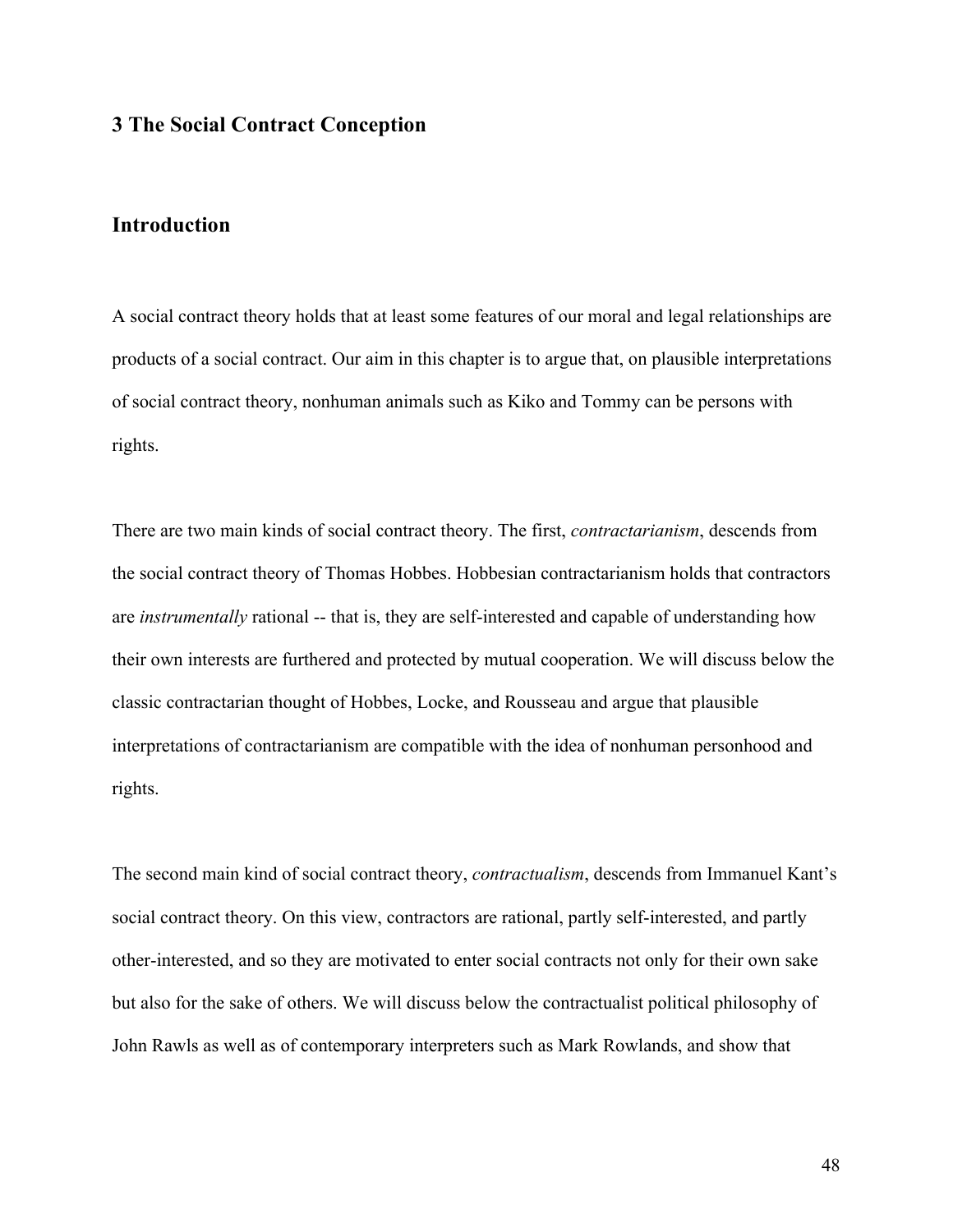plausible interpretations of contractualism are compatible with, and can even support, the idea of nonhuman personhood and rights.

We argue that Kiko and Tommy can be persons with rights on plausible interpretations of social contract theory. The courts, in ruling on Kiko's and Tommy's cases, have tried – we think unsuccessfully – to argue otherwise. The Third Department provides a representative claim:

Reciprocity between rights and responsibilities stems from principles of social contract, which inspired the ideals of freedom and democracy at the core of our system of government…. Under this view, society extends rights in exchange for an express or implied agreement (a social contract) from its members to submit to social responsibilities. In other words, 'rights [are] connected to moral agency and the ability to accept societal responsibility in exchange for [those] rights'. (*People ex rel. Nonhuman Rights Project, Inc. v. Lavery* [2014]: 3).

We will show, however, that this interpretation is based on at least three mistaken assumptions about or interpretations of social contract theory. First, it assumes that the social contract produces persons, when in fact persons exist prior to the social contract. Second, it assumes that the social contract produces *all* rights, when in fact some rights exist prior to (and outside of) the social contract. Third, it assumes that one must have duties in order to be a person, when in fact one can be a person without having duties. Thus, we argue, this exclusionary interpretation of social contract theory is not only arbitrary and implausible, it is also incompatible with the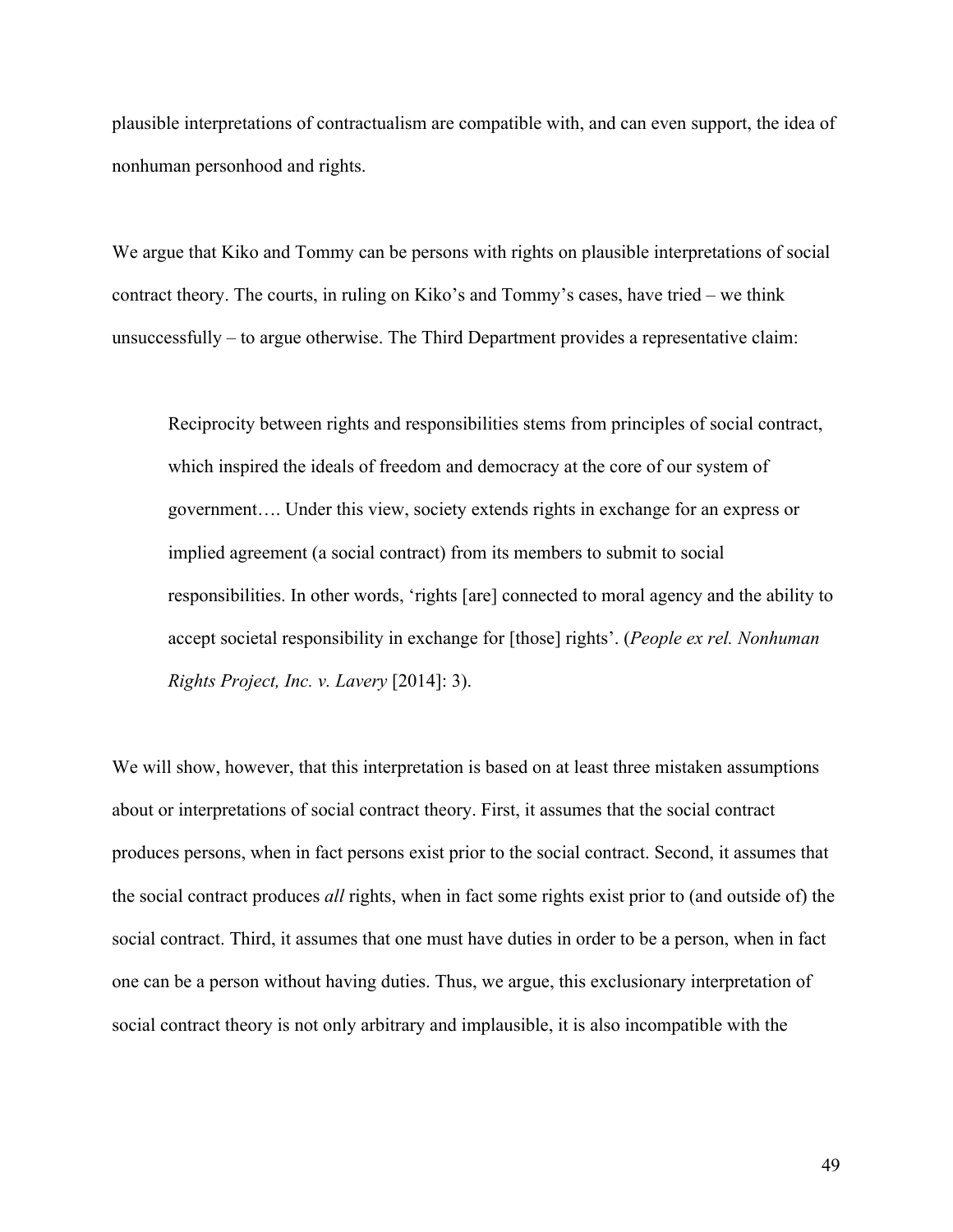classic social contract theories that inspired the U.S. Constitution, as well as with contemporary social contract frameworks that inspire modern human rights discourse.

### **The Social Contract does not produce persons**

In the philosophies of Thomas Hobbes, John Locke, and Jean-Jacques Rousseau, the social contract does not produce persons. Instead, and at most, it produces citizens (Hobbes 1651; Locke 1689; Rousseau 1762). Persons become citizens who are subject to laws in virtue of their participation in the contract. This means that one does not need to be part of any social contract to be a person.

The Third Department, however, seems to maintain that personhood depends on the social contract, such that we *become* persons only after we enter the social contract. This confuses what the social contract *requires* with what it *produces*. The court effectively has it backwards. It assumes that contracts produce persons when, in reality, it is persons who produce contracts. Conceptually, it makes sense that one must already be a person *before* one enters the social contract because the social contract itself presupposes the existence of persons who will be its creators and eventual signatories. Contracts, therefore, cannot and do not produce persons. They transform persons into citizens. Citizens, in this framework, are persons who become subject to laws in virtue of participation in the contract.

This distinction between personhood (which the contract requires) and citizenship (which the contract produces) is essential to the contractarian tradition. Locke underscores it when he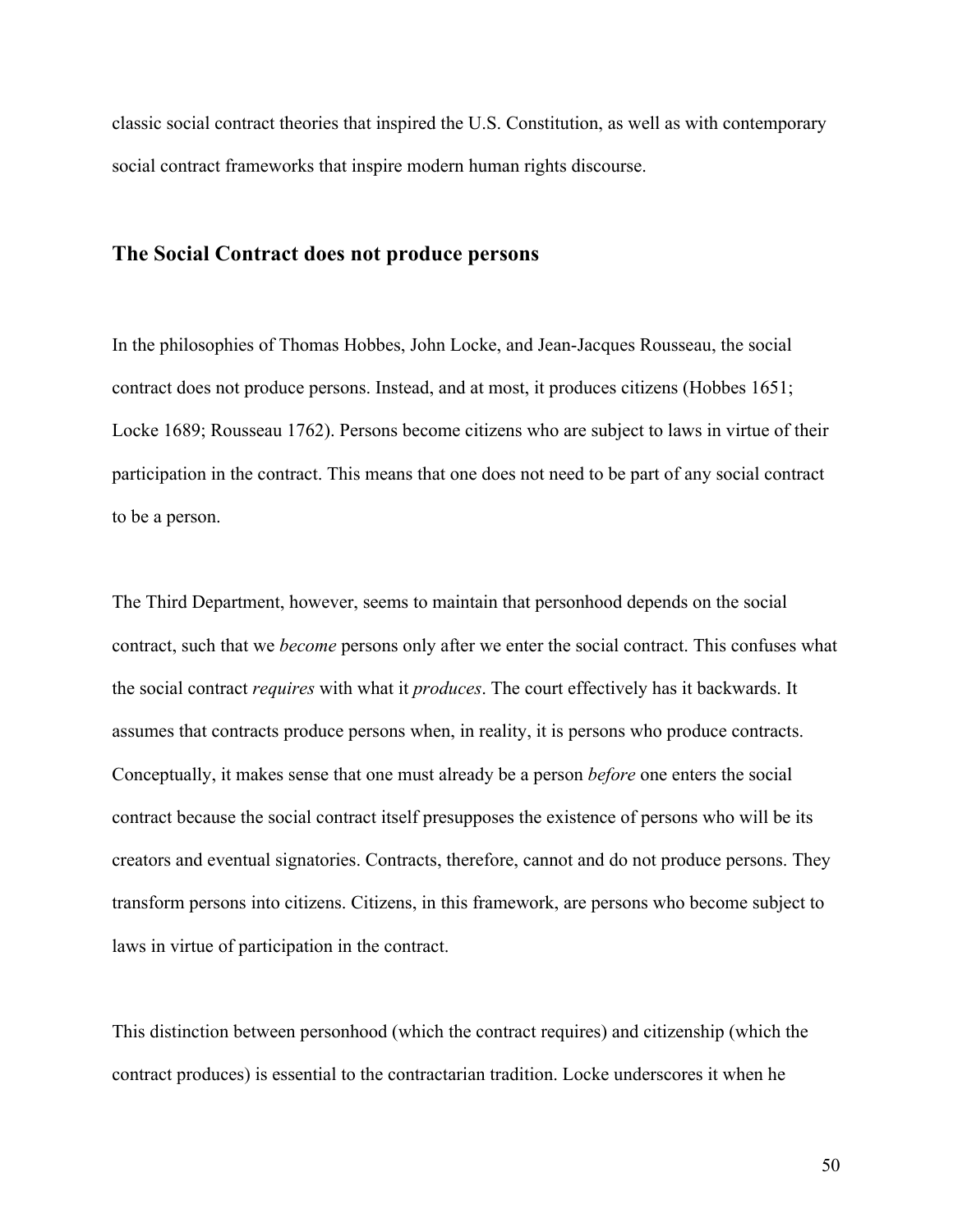defines political power, which the social contract institutes, as a relation between a government and its citizens (Locke 1689: 382). Likewise, Rousseau says that the social contract exists not to turn each associate into a person but rather to *protect* "each associate's person and goods," which they possess before the contract (Rousseau 1762: 46). Notably, the U.S. Constitution mentions the term 'persons' 57 times but does not define it. Yet, following the social contract theory that inspired it, it also rightly distinguishes persons from citizens in the  $14<sup>th</sup>$  Amendment.

The NhRP argues that Kiko and Tommy should be recognized as *persons*, not that they should be recognized as *citizens* (with all the particular rights and responsibilities of citizenship). This distinction is crucial because citizenship rights vary from place to place, whereas personhood rights do not. For example, non-citizens might not have full citizenship rights in the U.S., but they still have full personhood rights, including a basic right to bodily liberty.

In the philosophies of Hobbes and Rousseau, with the advent of the social contract we see the creation of a kind of "artificial man" (the sovereign or Leviathan), a vessel for the collected powers of all its subjects. This artificial man is an abstraction since no real person could be literally composed of the rights and powers of others. This artificial man is the only kind of 'person' a social contract can create.

#### **Contractors must be persons, but persons need not be contractors**

There are different possible interpretations of what it takes to be a contractor, some more demanding than others. As understood by classic contractarians like Hobbes, Rousseau, and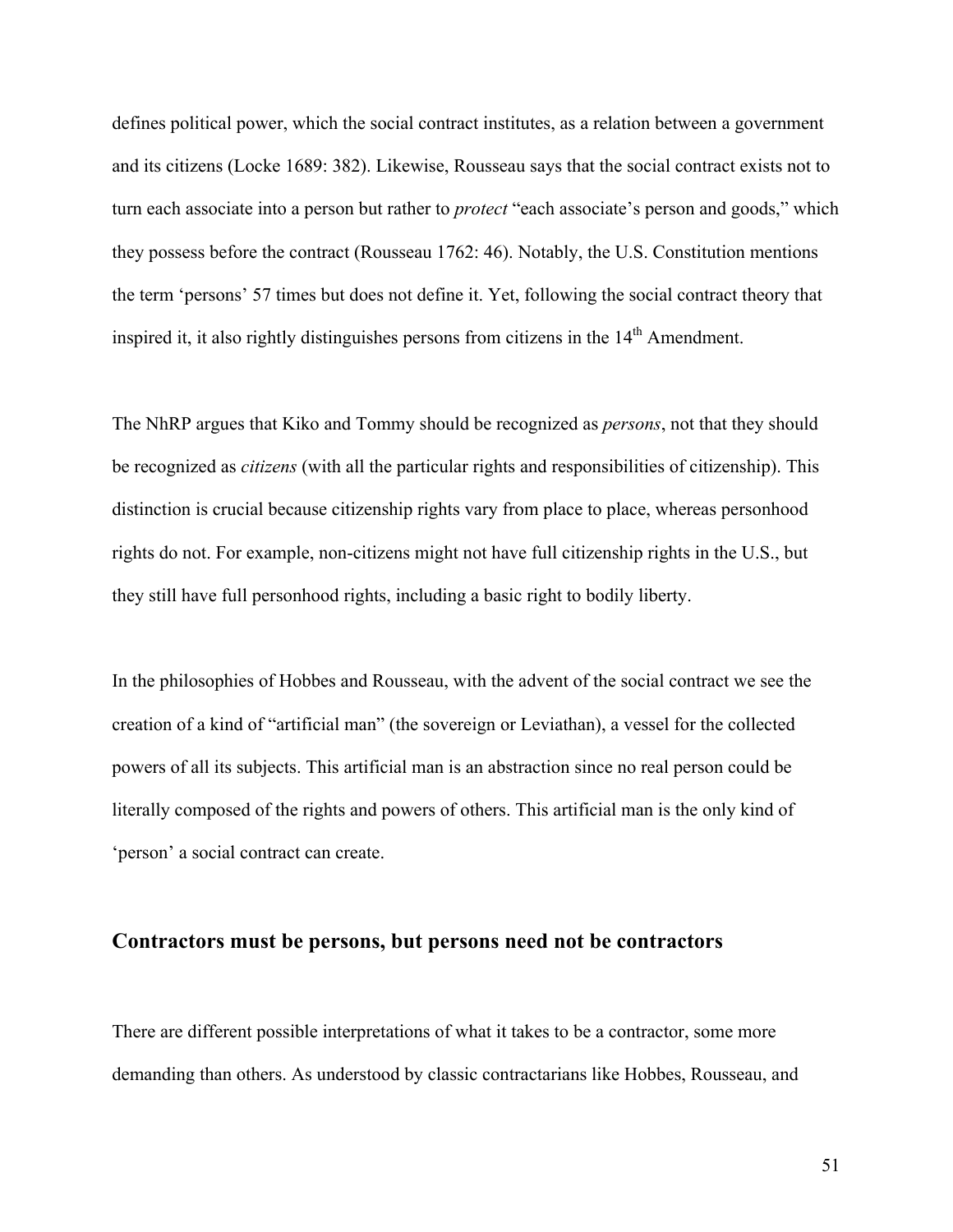Locke, a contractor must have *rationality*, understood as the capacity to engage in means-end reasoning, and *autonomy*, understood as the capacity for self-rule, or the ability to have one's actions directed by oneself in some sense. Without rationality, individuals would not be capable of entering into contracts for their own benefit. Without autonomy, they would not have the authority over themselves that is needed to render the contract legitimate. The principles of social contract theory maintain, therefore, that only *rational and autonomous persons* can voluntarily place themselves under the authority of another, and thereby legitimize that authority. Indeed, it is difficult to see how it could be otherwise.

While there may be value in determining whether or not Kiko and Tommy can be contractors according to different versions of social contract theory, this question is ultimately irrelevant to the issue of nonhuman *personhood* given that social contract theory holds that while all contractors must be persons, not all persons must be contractors. Indeed, as we will see, the plausibility of social contract theory depends on the possibility of persons who are not contractors—either because they choose not to contract (e.g., adults who opt for life in the state of nature) or because they cannot contract (e.g., infants and some individuals with cognitive disabilities). Thus, even if Kiko and Tommy cannot (or choose not to) contract, it does not follow that they cannot be persons.

# **The Social Contract does not produce all rights**

Hobbes, Locke, and Rousseau maintain that all persons have 'natural rights' prior to the existence of the social contract, and independently of their willingness or ability to take on social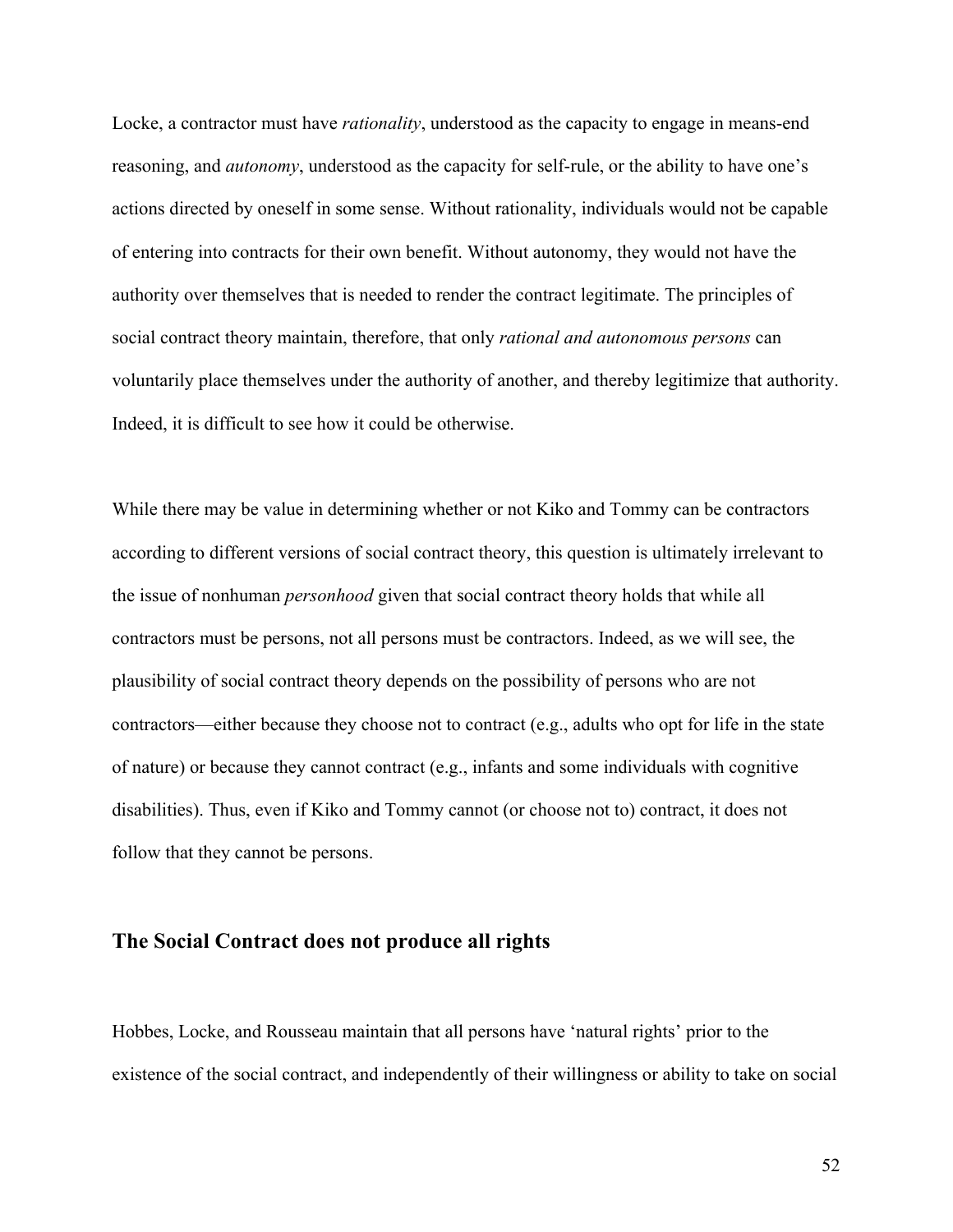responsibilities (Hobbes 1651; Locke 1689; Rousseau 1762). These natural rights include the right to absolute freedom and liberty. Upon contracting with our fellows, we thus do not suddenly acquire rights, but rather give up all or most of our natural rights, sometimes in exchange for civil and legal rights.

The U.S. founding documents reflect this view. For example, the Declaration of Independence says: "We hold these truths to be self-evident, that all men are created equal, that they are endowed by their Creator with certain unalienable Rights, that among these are Life, Liberty and the pursuit of Happiness." Similarly, the U.S. Constitution holds that one of the purposes of the state is to secure (not create) the blessings of liberty: "We the people, of the United States, in Order to form a more perfect Union, establish Justice, insure domestic Tranquility, provide for the common defence, promote the general Welfare, and secure the Blessings of Liberty to ourselves and our Posterity, do ordain and establish this Constitution for the United States of America."

The Third Department, however, maintains that persons acquire rights the moment they assent to an "express or implied" social contract (*People ex rel. Nonhuman Rights Project, Inc. v. Lavery*  [2014]: 3). The social contract, according to this interpretation, is the mechanism whereby persons take up societal duties and responsibilities, receiving rights in exchange. But as before, this is not how the social contract theorists who inspired the U.S. founding documents understand the relationship between rights and contracts. Once again, the Third Department has it backwards.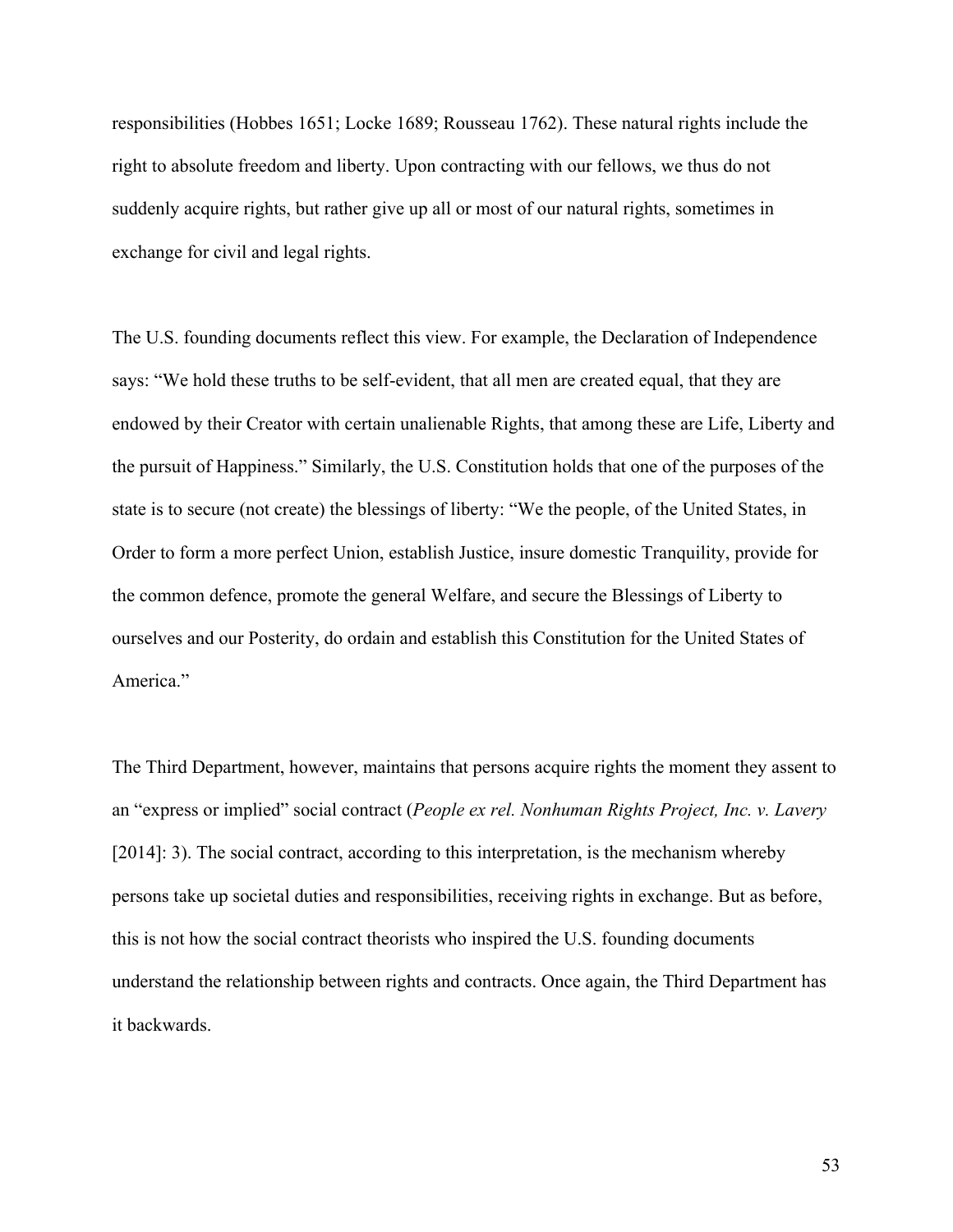For Hobbes, the purpose of the social contract is not to acquire rights, but rather to protect us from others exercising their natural rights and liberties against us. Hobbes believes that we have natural rights prior to entering into a contract. These include absolute liberties to do as we see fit to secure our own life and happiness. For Hobbes, the social contract creates laws, not rights. Indeed, Hobbes believes that in the act of entering a social contract, we give up nearly all of our natural rights, save one: the right to life. What we receive in exchange for giving up all these rights are not *new rights*, but rather the security of our persons in the form of the sovereign's protection.

Locke, for his part, believes that we enter society to protect the institution of private property. On this view, individuals in the state of nature create private property by applying their labor to natural resources, giving them *value*. These individuals then gain property rights over these resources, rights they can legitimately claim in the state of nature. For Locke, we agree to a contract to leave the state of nature and form "one body politic under one government" because we have a shared interest in protecting the property rights that we already have. In this transition from the state of nature to the state of civil society, we gain other valuable things too, including laws, executive power to enforce laws, and impartial judges to adjudicate property disputes. But we also lose some rights, most notably our previously held personal rights to protect ourselves by any means necessary and to punish those who transgress against our property.

Finally, like both Hobbes and Locke, Rousseau believes that we have natural rights prior to entering a social contract. For Rousseau, we enter a social contract because we wish to protect the natural rights that we already possess in the state of nature, such as the right to liberty.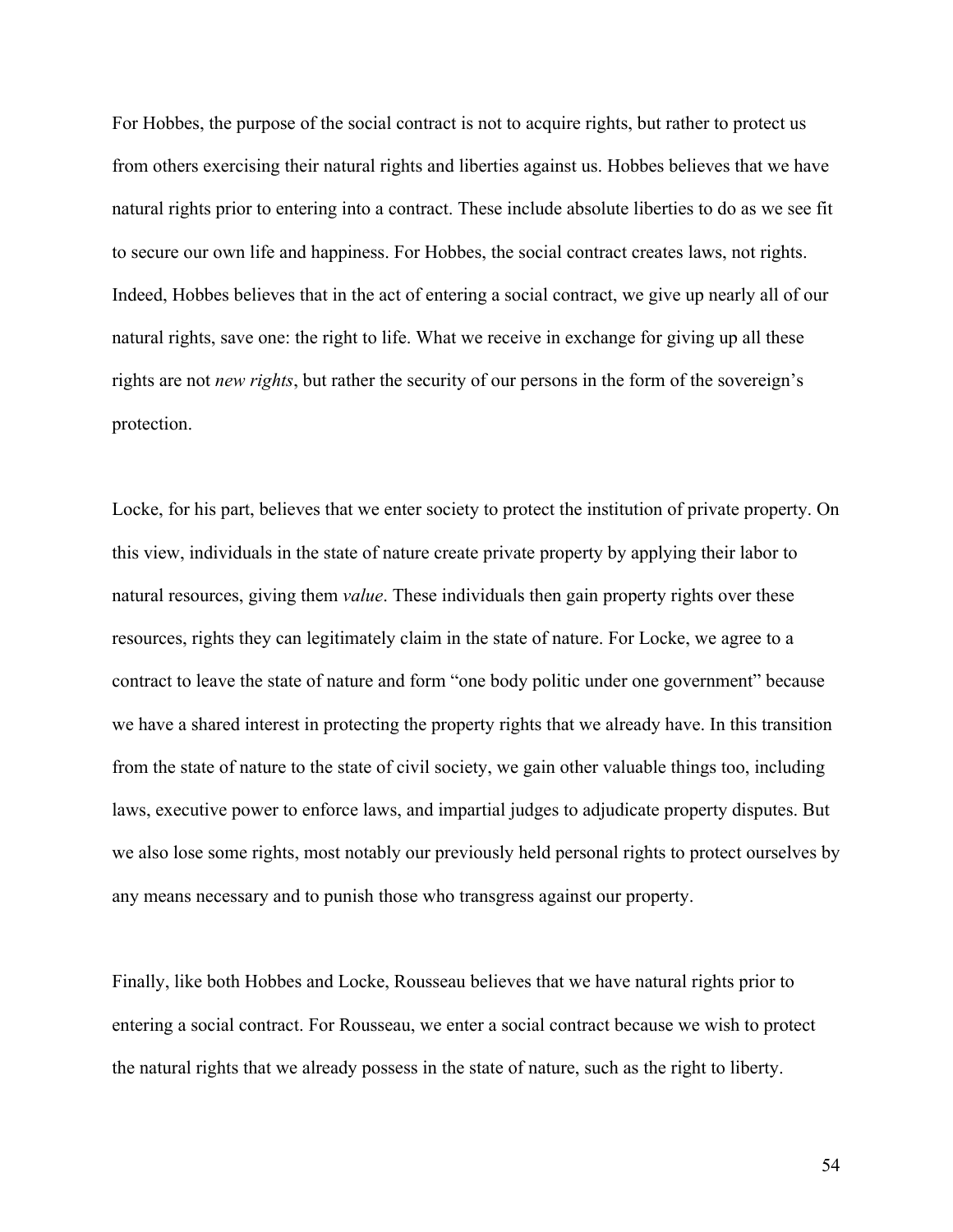Rousseau stresses this point when he famously writes, "Man is born free, and everywhere he is in chains" (Rousseau 1762: 41). The idea is not that *others* place us in chains, but rather that *we* place ourselves in chains when we give up our natural rights and freedoms and accept the authority of another. Similarly, in *The Social Contract*, Rousseau stresses the 'natural' origin of many of our rights when he clarifies that if the social contract were to ever dissolve (for whatever reason), each individual would simply be "restored to his original rights and resume his natural liberty" (Rousseau 1762: 50). On this view, the dissolution of civil society would not entail the destruction of all rights but would rather entail the return to a state of nature replete with natural rights.

Thus, according to the social contract theorists whose work both inspires and coheres with the U.S. founding documents, the social contract does not endow persons with rights. Through the social contract, we bind ourselves to one another and to the state. The social contract that emerges from this binding is not the source of our natural rights and freedoms. It is merely the justification for the limits civil society places on these rights and freedoms.

#### **Personhood does not depend on bearing duties and responsibilities**

The First Department claims that "nonhumans lack sufficient responsibility to have any legal standing" (*Matter of Nonhuman Rights Project, Inc. v. Lavery* [2017]: 5). The Third Department also argues that chimpanzees, unlike human beings, "cannot bear any legal duties, submit to societal responsibilities or be held legally accountable for their actions" (*People ex rel. Nonhuman Rights Project, Inc. v. Lavery* [2014]: 4), and thus cannot have legal rights. Further,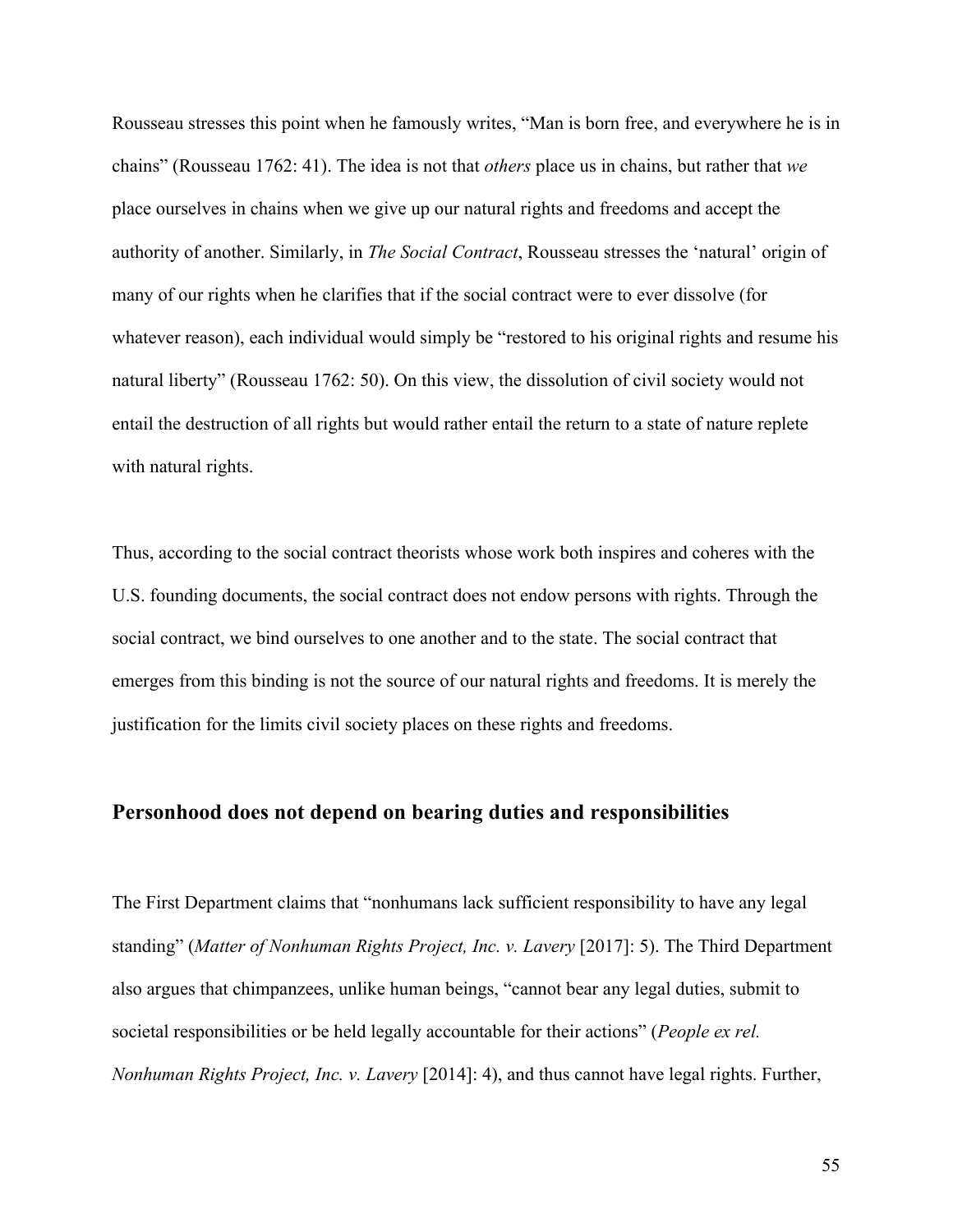citing Gray, it states that "the legal meaning of a 'person' is 'a subject of legal rights and duties'" (*People ex rel. Nonhuman Rights Project, Inc. v. Lavery* [2014]: 4).

This claim is worthy of discussion, but first, it is necessary to dispense with the part of the claim that is based on a simple typographical error. The statement that a legal person is one who is a "subject of legal rights *and* duties" is based on a misquote that the NhRP traced to *Black's Law Dictionary*, misquoting John W. Salmond's *Jurisprudence* (1907). The latter actually states that persons are subjects of "legal rights *or* duties" (Salmond 1907: 275) (This example should be instructive for students or others unclear about how very much might hinge on the words we use. The NhRP has been assured by *Black's* that the error will be corrected (Schneider 2017: 1-2; Garner 2017:1).

The NhRP has argued that an entity is a person if they can bear rights *or* responsibilities. One reason for this broader interpretation is simple: not all persons can be held accountable for their actions and bear societal duties. Infants, children, and those found not guilty by reason of insanity cannot be held accountable and cannot bear societal duties. They are, nonetheless, persons with rights. To be a bearer of rights is thus distinct from being a bearer of duties and responsibilities. To be sure, many persons are both, but one can still be a person *without* being capable of bearing duties. Here again, the courts have it backwards. Having rights and responsibilities presupposes that one is a person. That Kiko and Tommy do not have any legal responsibilities, duties, or rights is the *consequence* of their having been denied the status of persons, not the cause of it.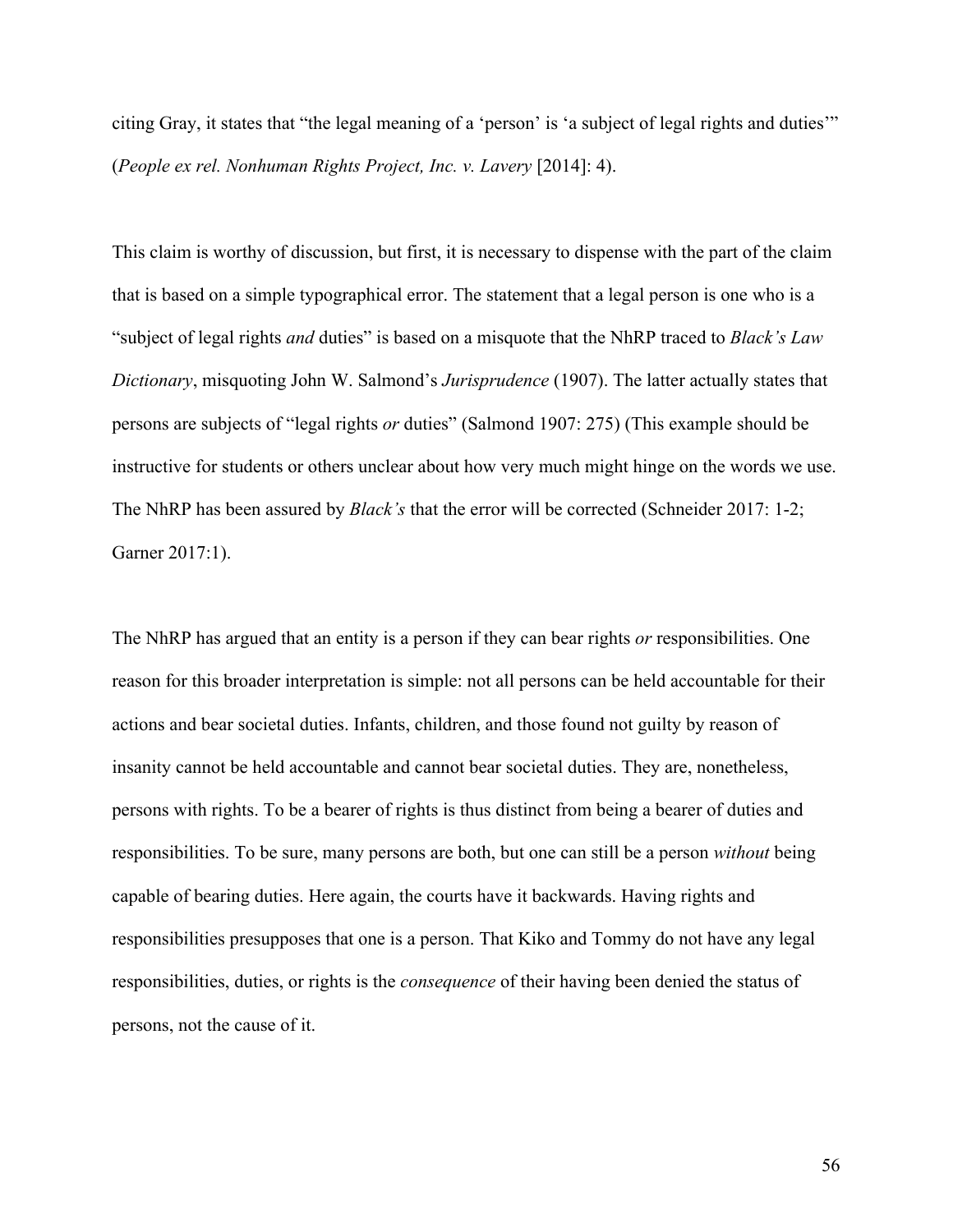The upshot here is that one can be a person and have rights whether or not one also has the capacity to bear duties. This idea is plausible and widely accepted, and is importantly inclusive of all humans, regardless of their capacities.

#### **Social Contract theory could support nonhuman personhood**

In this section we will consider the contractualist theory of political philosopher John Rawls, as well as his contemporary interpreters, such as Mark Rowlands, to show that social contract theory can support the idea of nonhuman personhood.

In *A Theory of Justice* (1971), Rawls advances a social contract theory rooted in the idea of justice as fairness. As a contractualist, Rawls sees social contractors as partly self-interested and partly other-interested, with the result that they are motivated to identify and follow principles that could be rationally justified to others. To help us identify these principles, Rawls encourages us to imagine ourselves in what he calls the "original position," which he defines as "a purely hypothetical situation characterized so as to lead to a certain conception of justice" (Rawls 1971: 11). In this position, our task is to evaluate principles of justice from behind what Rawls calls the "veil of ignorance." That is, our task is to consider what kind of society we want without knowing anything about our own position in that society, including our social or economic status, our race, gender, natural talents, or endowments. Rawls's wager is that the veil of ignorance will help us to be more impartial in our thinking about what kind of society is just. When no one knows what position they will end up occupying, everyone will be motivated to create a fair, equitable, and reasonable social order.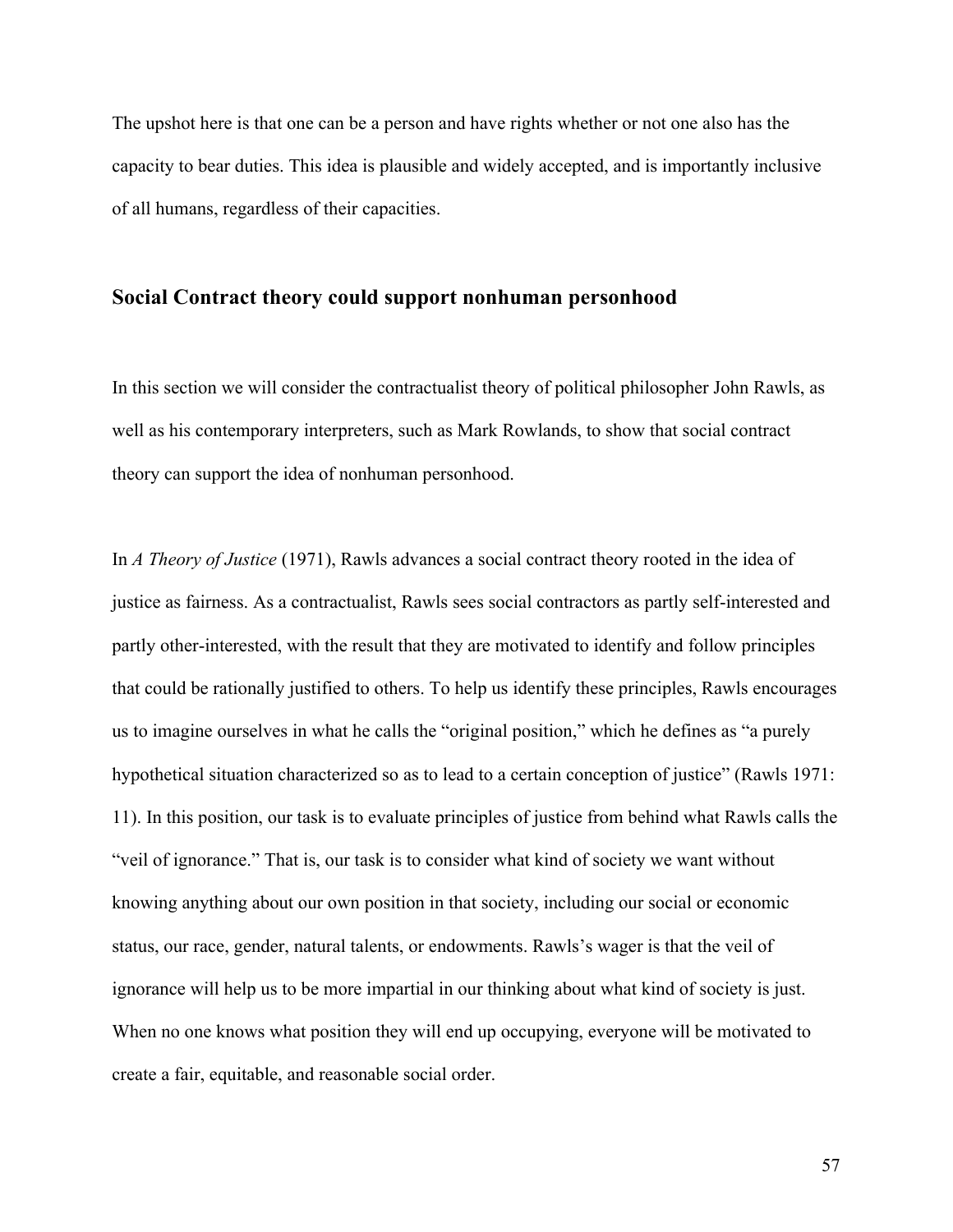Rawls's political philosophy presupposes that the contractors are, as Rawls puts it, "free and rational persons" who are capable of thinking about principles of justice. But this does not mean that the contractors will create a society that extends justice only to other free and rational persons. After all, behind the veil of ignorance, contractors know that they might not be rational in the relevant sense after the veil is lifted. For example, they might be someone who has not yet developed the capacity for rationality, or who has lost this capacity, or someone who will never develop this capacity at all. Because the veil prevents contractors from knowing anything about who they might be, the rational thing for them to do is create a society in which all individuals are "treated in accordance with the principles of justice" (Rawls 1971: 441), *including those who lack the capacities needed to be contractors*.

Rawls's own view about whether contractors would extend the protection of justice to those who lack the capacities needed to be contractors is unclear. In places, he seems to imply that to be a subject of justice, one must have the "two moral powers" of a rational life plan and a sense of justice (Rawls 1971: 505-506). In other places, however, he acknowledges that possession of these two moral powers is sufficient but not necessary for inclusion in the scope of justice. Thus, Rawls's contractualism is compatible with the idea that non-rational beings can be subjects of justice under a social contract (Hartley 2009).

In "Contractarianism and Animal Rights" (1997), Mark Rowlands argues that Rawls's theory of justice can and should extend to nonhuman animals. Central to his theory is Rawls's idea that no one is morally entitled to benefit from undeserved characteristics. For Rawls, examples of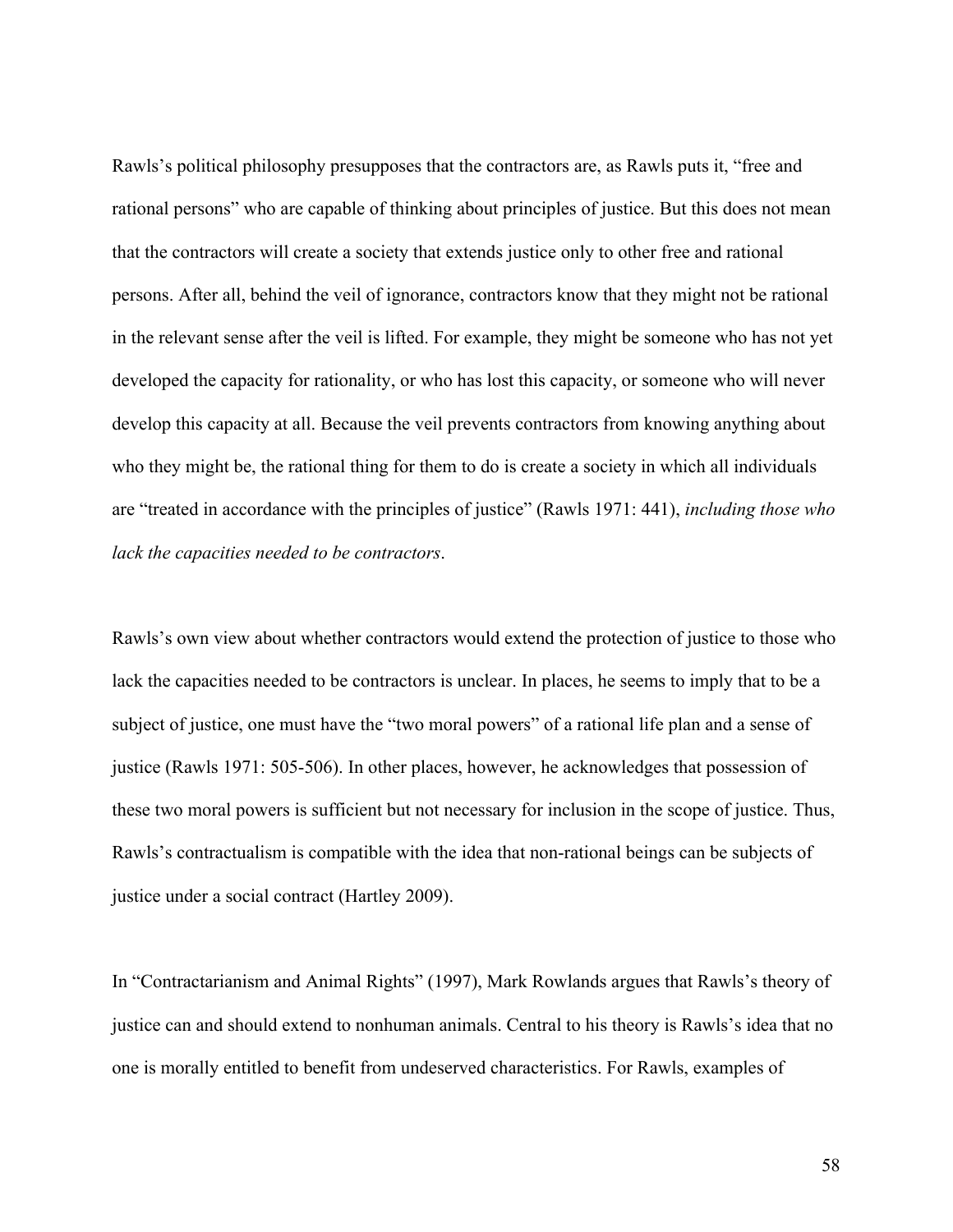undeserved characteristics include race, gender, intelligence, and social and economic status at birth. Drawing from this idea, Rowlands argues that, although Rawls himself is somewhat coy about whether or not we can know our species behind the veil of ignorance, and about whether or not nonhuman animals can be subjects of justice, species is another example of an undeserved characteristic. Like the capacity for rationality, species membership is a natural endowment for which we are not responsible. Rowlands concludes that Rawlsian impartiality requires that we not privilege members of the species *Homo sapiens* when thinking about the requirements of justice.

If this is right, then it follows from Rawlsian contractualism that justice need not, and arguably should not, be restricted to humans. In the same way that non-rational humans can be subjects of justice according to Rawlsian contractualism, nonhuman animals can also be subjects of justice. In both cases the justification is the same. The rational agents who must evaluate principles of justice from behind the veil of ignorance understand that they do not know who they will be once the veil is lifted. They may or may not be human, and they may or may not be rational. Moreover, even if they are rational, they may or may not always remain that way. Therefore, they will be motivated to extend justice to everyone who merits moral and legal consideration, regardless of undeserved characteristics such as race, gender, species membership, capacity for intelligence and rationality, and social and economic standing at birth.

But not everybody accepts that social contract theory can lead to this result. For example, in *Frontiers of Justice* (2006), Martha Nussbaum expresses skepticism that this strategy of extending justice to nonhuman animals will succeed. Nussbaum concludes that we should reject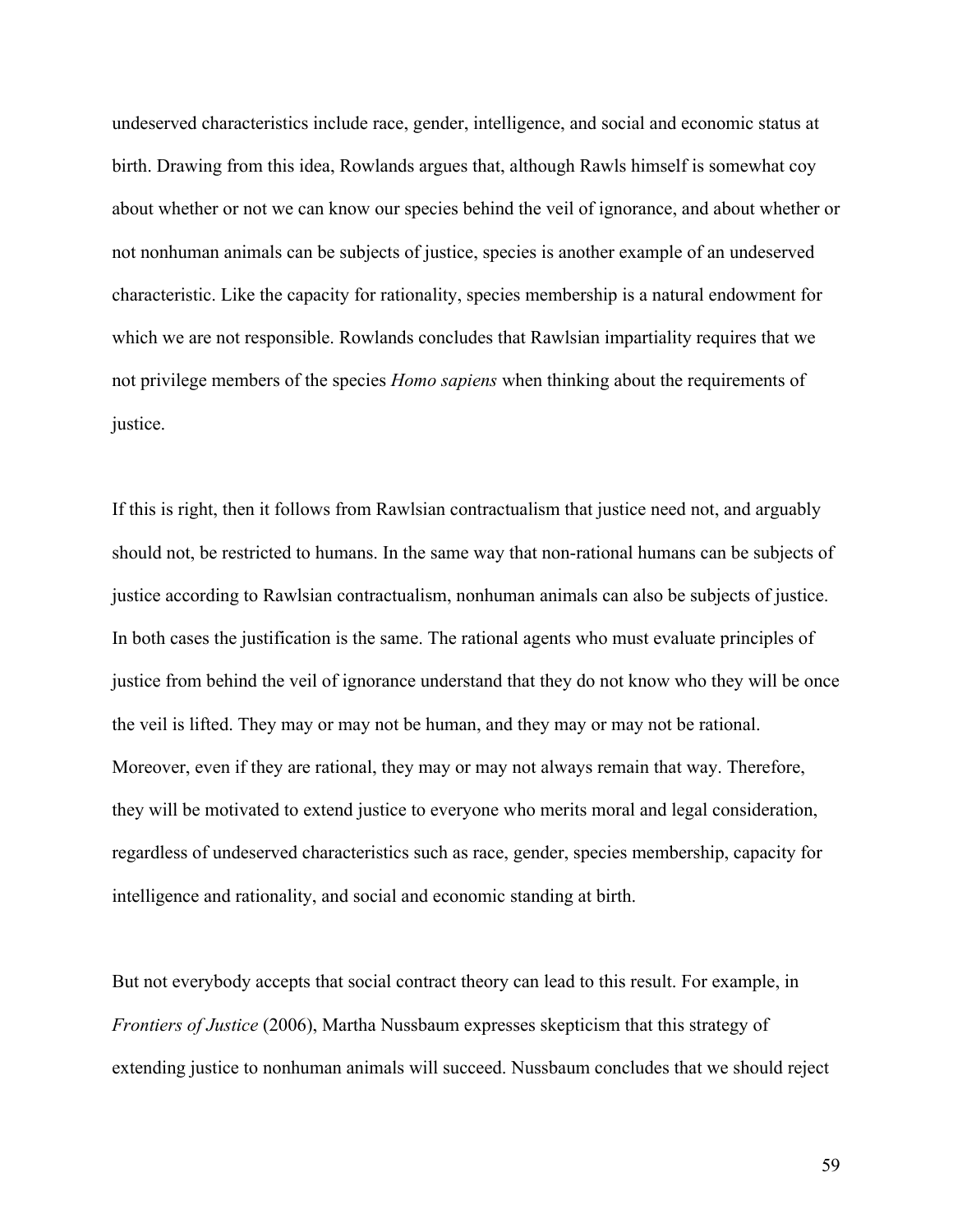social contract theory altogether, not that we should reject the idea of justice for nonhuman animals. In particular, Nussbaum thinks that social contract theory requires more universality of capacities than we have in the real world. As we've seen, both the Hobbesian contractarians and the Kantian contractualists begin by imagining a situation where contractors form an agreement from a position of equal power. For Hobbes this is the state of nature, where contractors have equal power to harm one another; for Rawls, this is the veil of ignorance, which equalizes power by preventing people from knowing what social position they will occupy. In Nussbaum's view, this strategy of imagining a contracting situation of equal power is unrealistic and unhelpful. It ignores the depth and pervasiveness of unequal power in the real world, whether amongst humans or between humans and animals. Nussbaum thus invites us to search for a different way to extend justice to animals. This different way, which is rooted in capacities, also lends support to the view that nonhuman animals can be persons (as we show in Chapter 5).

We are not convinced that social contract theory does, in fact, require more in the way of shared capacities than we currently have in the real world to make sense as a framework for thinking about justice. If, following Rowlands, we view the social contract as an invitation to abstract away from undeserved characteristics and think impartially about justice, then we have reason to claim exactly the opposite—namely, that social contract theory helps us promote justice by envisioning a world not mired in social inequality, a world that can act as a regulative principle for contemporary struggles against injustice. Either way, Nussbaum's critique of social contract theory seems to boil down to a worry about its inherent idealism. If we disagree with her in this regard, we can hold on to the view that there is value in social contract approaches to justice. If we agree, then the failure of the theory is partly a function of its inability to accommodate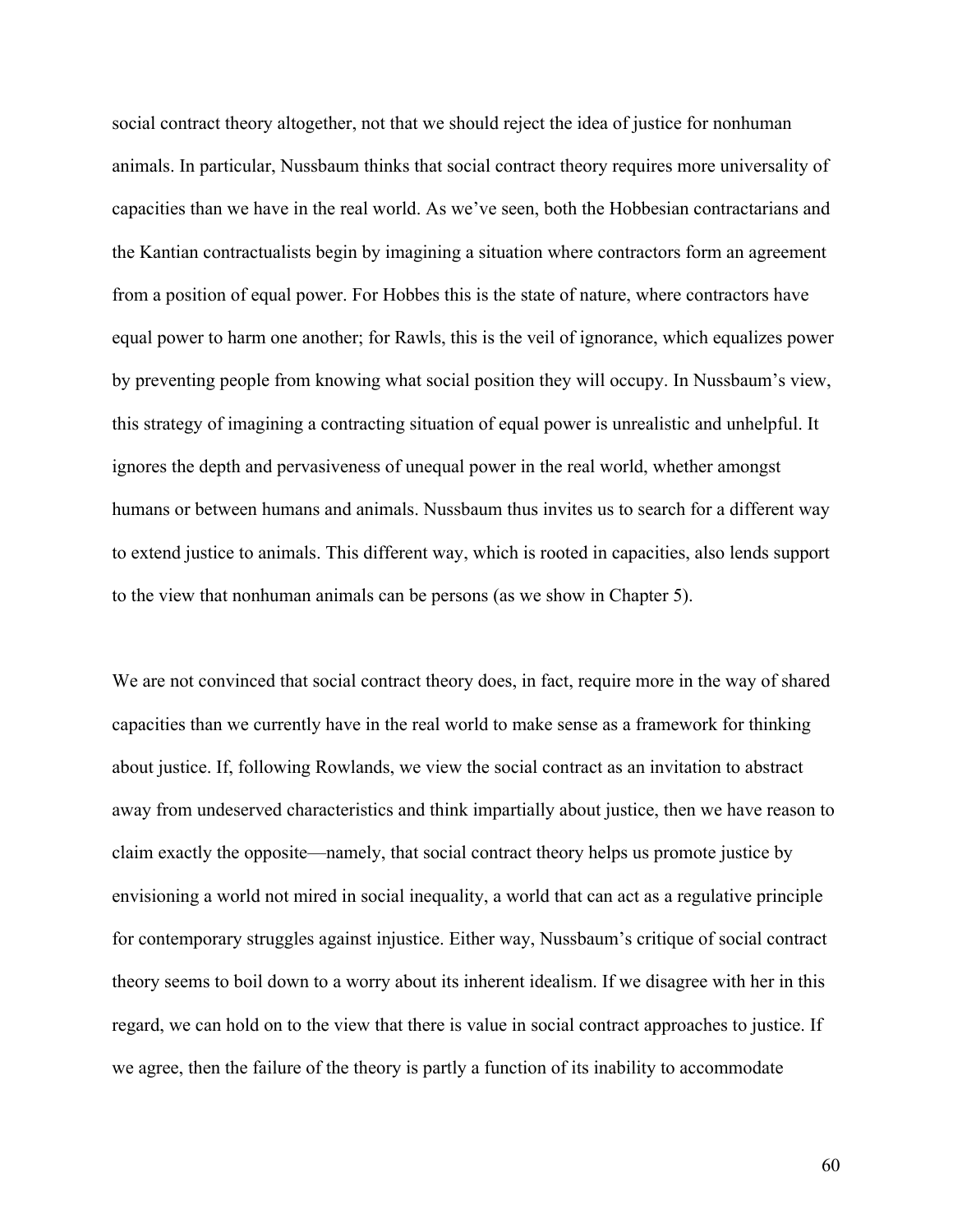nonhuman animals within the sphere of justice. In this case, we can reject social contract theory in favor of another, more inclusive framework. Regardless of which of these options we select, what matters is that we cannot reasonably accept a social contract theory that denies justice to "non-rational" human or nonhuman animals. On this point, Rowlands and Nussbaum agree. And we agree with them.

## **Other Contractarian arguments for excluding nonhumans**

Law professor Richard Cupp, in a series of articles and in an amicus brief submitted to the First Department, offers a peculiar interpretation of the social contract according to which all and only humans can be persons with rights. His basic argument for this conclusion is simply that when we, as a society, decide to extend personhood (and, with it, what Cupp calls "dignity rights") to infants, children, and people with certain "cognitive impairments" (to use Cupp's phrase), we do so on the basis of their humanity, not on the basis of their rationality or autonomy. Thus he maintains that humans who lack rationality or autonomy are still persons, and cites their "humanity" as justification. As Cupp puts it, "Humanity has historically been central to rights" (Cupp 2013: 33).

However, Cupp's claim that only humans can be persons is muddled at best and viciously circular at worst. First, he confuses matters of historical fact with matters of normative justification. The fact that historically we have appealed to the humanity of vulnerable individuals in order to ascribe to them legal personhood does not mean that their humanity is what legitimates this ascription. It could be that we have simply used the term 'humanity' as a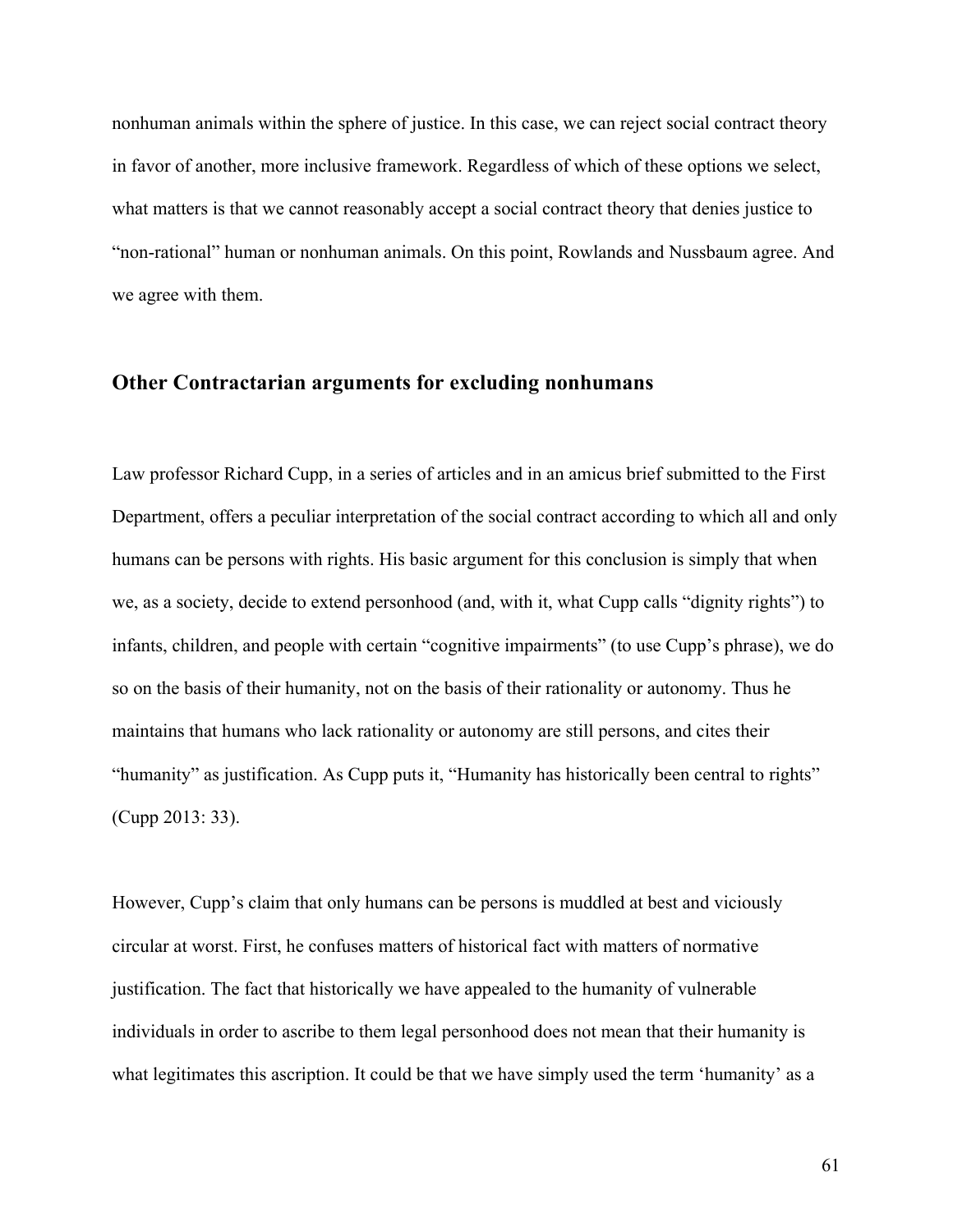proxy for another foundation that may be correlated but not exactly co-extensive with it. Second, Cupp's appeal to humanity as the basis for personhood is question begging in the present context, since the relationship between humanity and personhood is precisely what is in question here. The NhRP maintains that Kiko and Tommy are nonhuman persons who have been denied what Cupp calls "dignity rights" (such as the right to bodily liberty) *because* we have mistakenly assumed that humanity is the sole basis of legal personhood. In this context, to say that a particular being is a person *because they are human* presupposes exactly what is, legally and philosophically, at stake.

The main problem with Cupp's argument, however, is that it is unabashedly speciesist, and therefore arbitrary and inconsistent with justice. Cupp maintains that all and only members of the species *Homo sapiens* can be persons with basic rights because, somehow, all and only members of that species are endowed with the sort of "dignity" that warrants having rights. In Chapter 2 we outline the many conceptual, scientific, and normative problems associated with this biological conception of personhood, including its arbitrariness and incompatibility with principles of justice. Cupp's view amounts to little more than the assertion that "humans are persons because humans are humans."

Cupp's appeal to history, meanwhile, does little to bolster this argument. He asserts that U.S. law has never recognized any nonhuman as a person (except for entities like ships and corporations in which humans have important legal interests, as a mechanism for extending some personal rights). This much is correct. However, he ignores two important facts. First, he ignores the fact that U.S. law has not always recognized *all* humans as persons, as the historical legal exclusion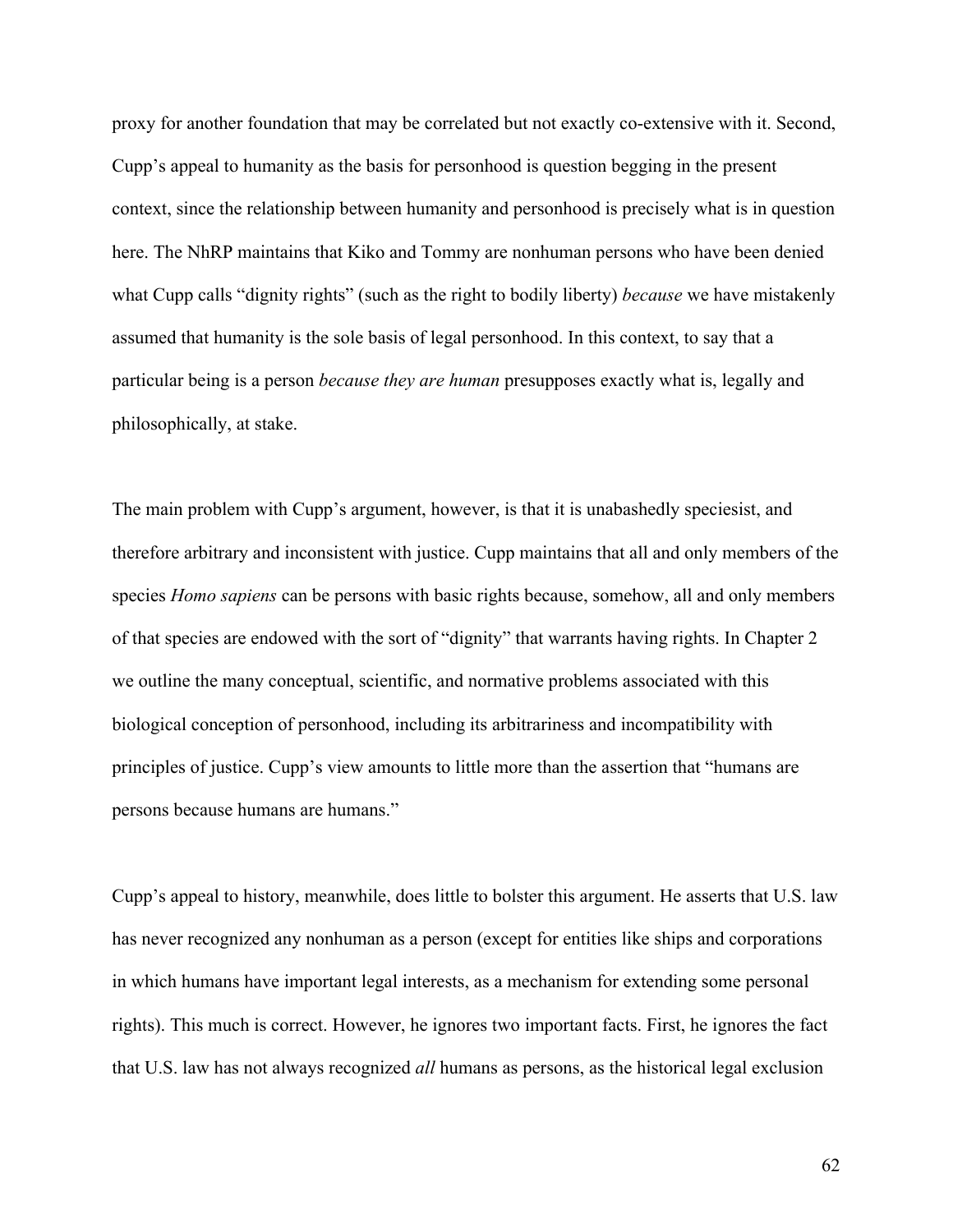of African Americans, women, and children illustrates. Indeed, in 1874, lawyers for the American Society for the Prevention of Cruelty to Animals filed a writ of habeas corpus on behalf of an abused child, since, at the time, children lacked the status of legal persons and there were no laws in New York preventing their abuse (Markel 2009: 1). Second, Cupp also ignores the legal fact that, although asserting that chimpanzees are persons is indeed novel and without precedent in American law, just as asserting that children are persons was once novel and without precedent, the novelty of the assertion is not by itself sufficient reason to reject it. Indeed, it is one of the proper roles of the courts to adjudicate such novel claims.

Peter Carruthers (1992) constructs a more sophisticated contractualist argument for the idea that all and only humans have rights. However, his argument ultimately fails too, and for similar reasons. Carruthers argues that only humans can have rights on the grounds that only humans are rational agents and only rational agents can have rights. Carruthers has a demanding take on the rationality required for contractualism. In his view, being a rational agent requires having beliefs and desires, but also being able to construct long-term plans in the light of those beliefs and desires. In addition, rational agents have an understanding of what it is to act under universalizable rules (e.g. Do not lie), and can think about what it would mean for those rules to be generally adopted (Carruthers 1992). Of course, many humans are not rational in this demanding sense. Yet Carruthers argues we should treat all humans as having rights anyway, for two reasons that, he says, do not extend to nonhumans.

First, Carruthers holds there is no sharp boundary between rational and non-rational humans in the real world. If we try to determine whether or not particular humans are rational, "we shall be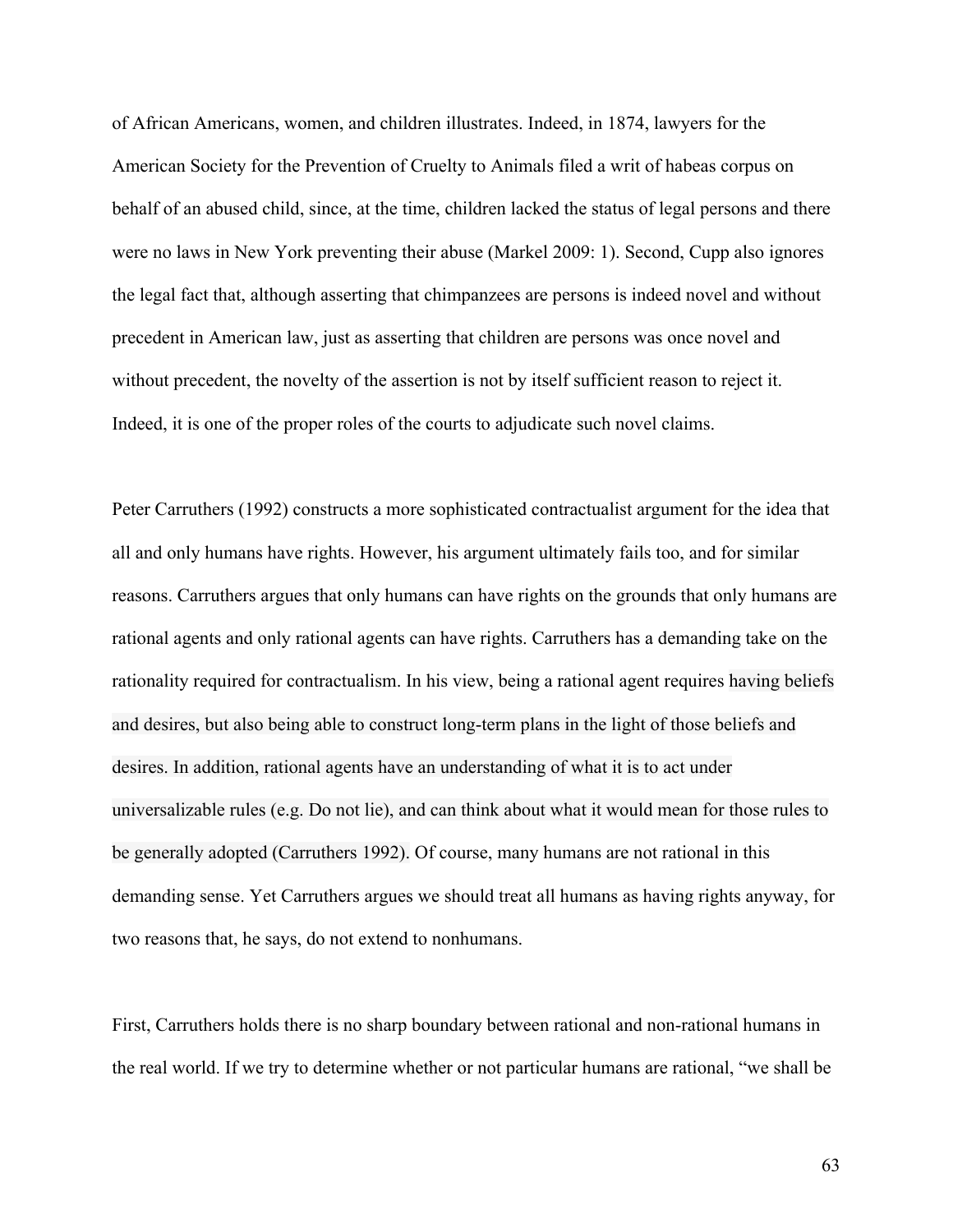launched on a slippery slope which may lead to all kinds of barbarisms" (Carruthers 1992: 114). Yet, he claims there *is* a sharp boundary between humans and nonhumans. Thus, we can safely classify nonhumans as non-rational without the risk of a slippery slope (Carruthers 1992: 115).

Second, Carruthers says that humans care intensely about other humans. If we were to deny rights to "non-rational" humans, "many people would find themselves psychologically incapable of living in compliance" with this rule (Carruthers 1992: 117). Yet Carruthers argues that humans do not care about nonhumans with the same intensity. Thus, we can deny rights to nonhumans without risking social instability.

Carruthers' position is essentially a version of what in Chapter 4 we call "personhood-by-proxy." As we discuss in more detail there, this kind of argument tends to be problematic empirically as well as normatively. Consider, for instance, the empirical problems with Carruthers' position. It is not clear that classifying humans as "non-rational" leads to a slippery slope while classifying nonhumans as "non-rational" does not. In both cases our psychological associations are likely to be complex. Historically, we have made distinctions within our own species and associations across species. Indeed, part of how humans rationalize the oppression of other humans is by *dehumanizing* them, an act which involves making distinctions within our own species (between the oppressor and the oppressed) and associations across species (between the oppressed and nonhumans thought to lack morally relevant features such as rationality) at one and the same time. The inconsistency of these distinctions and associations is part of what makes oppression so insidious. Likewise, it is not at all clear that we care about all humans as much as Carruthers claims, or that we care about nonhumans as little as he claims. In both cases our patterns of care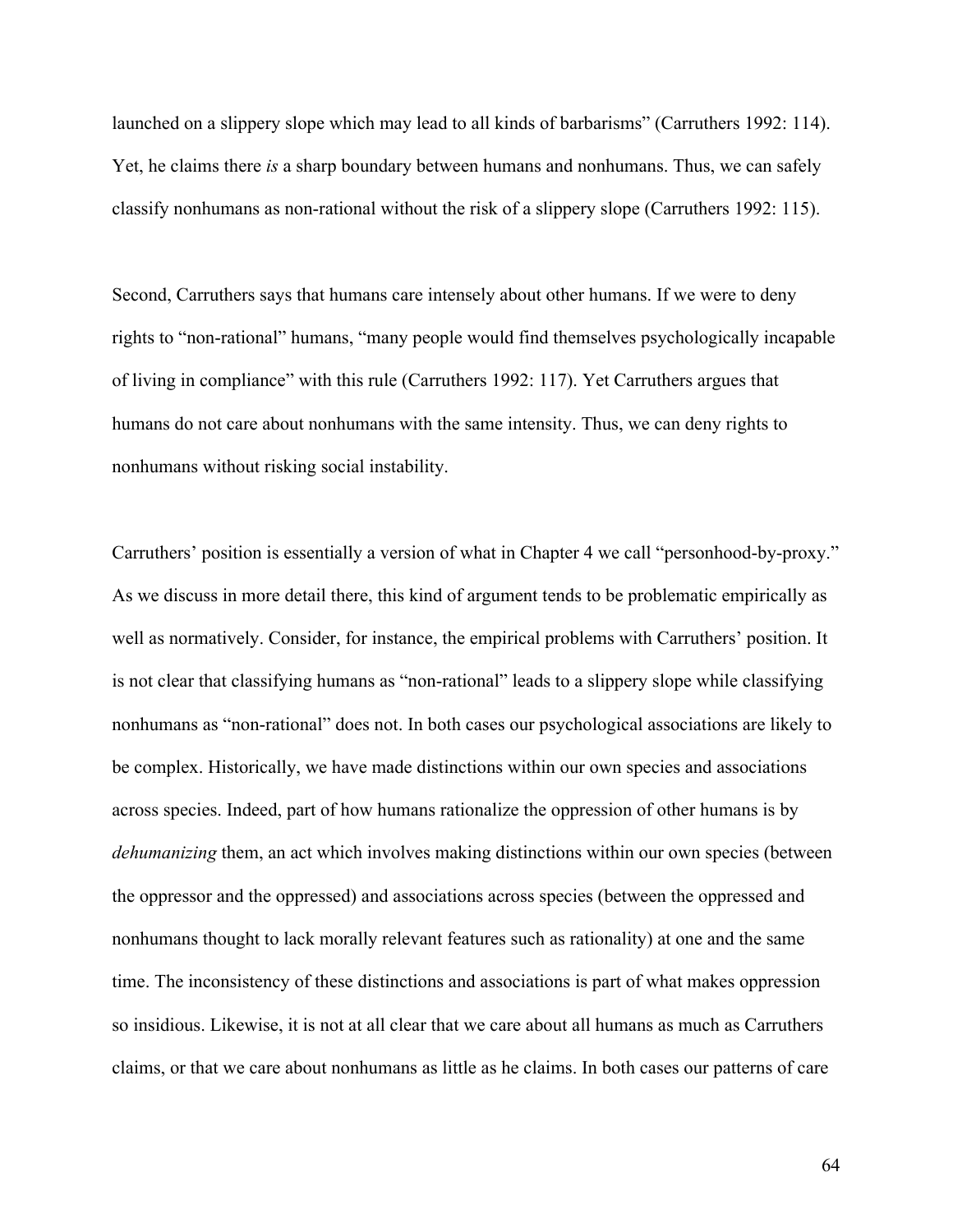tend to be inconsistent, again without any clear implications for what kinds of exclusions will risk social instability.

Now consider the normative problems with Carruthers' position. Carruthers bases his argument on an unacceptably *indirect* account of the moral and legal status of "non-rational" humans. In particular, Carruthers is claiming that we should treat "non-rational" humans as having rights not for their *own* sake but rather for the sake of other, "rational" humans whose well-being depends on social recognition and social stability. But this is decidedly *not* the main reason we should treat "non-rational" humans as having rights. The main reason we should treat them as having rights is that *they have rights.* In particular, they have morally and legally relevant capacities and relationships, and so they merit moral and legal recognition whether or not others are likely to benefit from them having rights, and whether or not they can be rational in the demanding sense that Carruthers requires. Once we accept this basic truth, we realize Carruthers's *indirect* reason for extending rights to those deemed non-rational by his theory is inadequate.

Some social contract theorists, such as Cupp and Carruthers, deny that contractarianism and contractualism can be compatible with nonhuman personhood and rights. As we have demonstrated, their reasons for doing so do not withstand critical philosophical scrutiny, and, in order to exclude all nonhumans and include all humans, they must resort to arbitrary and question-begging claims.

### **Conclusion**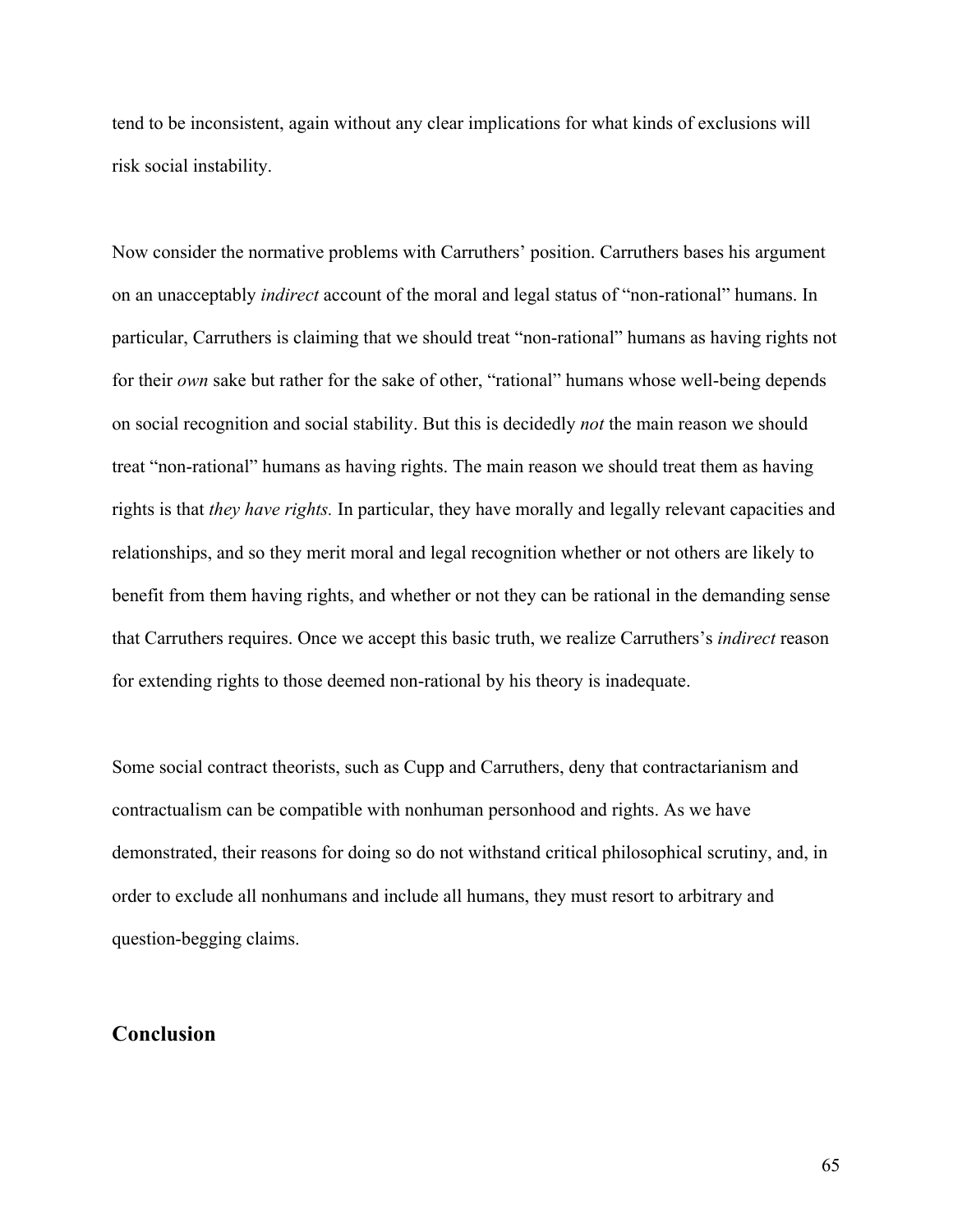We have argued that, on plausible interpretations, social contract theory does not rule out the possibility of nonhuman personhood. It is not only compatible with the idea of nonhuman personhood, but can even support it. Granted, some interpret social contract theory in an exclusionary way. But as we have seen, this exclusionary interpretation is arbitrary, implausible, and incompatible with the best, most influential historical and contemporary social contract frameworks. On these frameworks, one can be a person without being a contractor, one can have rights without being a contractor, and one can be a person and have rights without having duties and responsibilities. Moreover, if we view social contract theory as a framework for thinking impartially about justice, then it can *support* the idea of nonhuman personhood and rights. This does not mean that nonhuman persons like Kiko and Tommy would have all the *same* rights as humans. The rights being claimed for Kiko and Tommy under the writ of habeas corpus are that they be recognized as persons, with rights against unlawful detention. We might minimally describe their rights as a right to bodily liberty, or "life, liberty, and the pursuit of happiness." Such minimal rights would certainly preclude the kind of solitary confinement and captivity in which they live now.

# **References**

Carruthers, P., (1992). *The Animals Issue: Moral theory in practice*. Cambridge: Cambridge University Press.

Cupp Jr, R.L., (2013). "Children, Chimps, and Rights: Arguments from Marginal Cases." *Arizona State Law Journal*. 45(1): 1-52.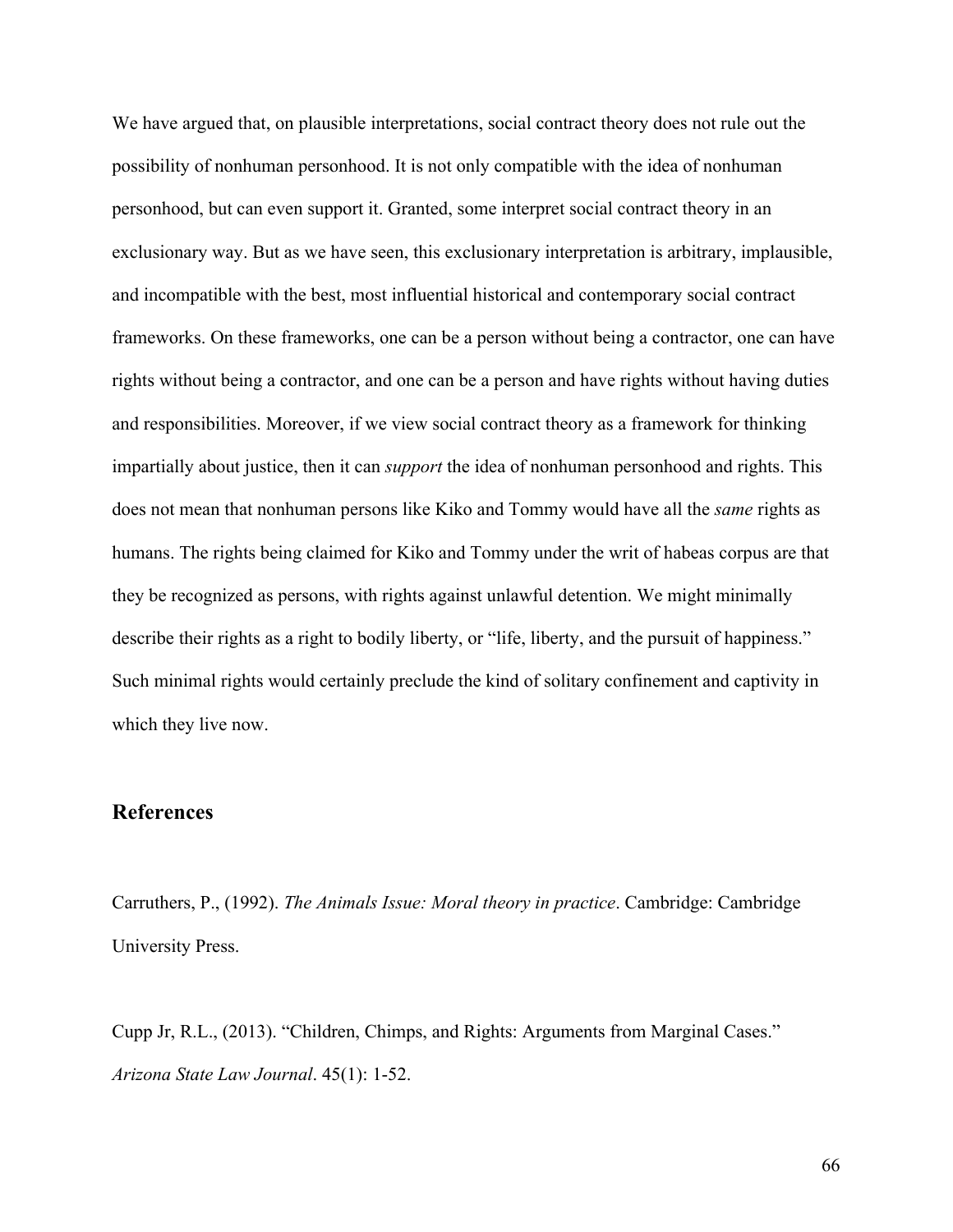Garner, Bryan. (2017). Correspondence. [Online] https://www.nonhumanrights.org/content/uploads/NhRP-email-to-Bryan-Garner-re-Person-Definition-4.6.17.pdf

Hartley, C., (2009). "Justice for the disabled: a contractualist approach." *Journal of Social Philosophy*, 40(1): 17-36.

Hobbes, T., (1651) [1994], *Leviathan: with selected variants from the Latin edition of 1668*, Indianapolis: Hackett Publishing Company.

Locke, J. (1689) [1988], *Two treatises of government*. Cambridge: Cambridge University Press. *Matter of Nonhuman Rights Project, Inc. v. Lavery* (2017 NY Slip Op 04574)

Markel, H. (2009). "Case shined first light on abuse of children." *The New York Times,* 14 December 2009. [Online] https://www.nytimes.com/2009/12/15/health/15abus.html

*Matter of Nonhuman Rights Project, Inc. v Presti*, 124 A.D.3d 1334 (N.Y. App. Div. 4th Dept. 2015)

Nussbaum, M.C. (2009). *Frontiers of justice: Disability, nationality, species membership*. Cambridge, MA: Harvard University Press.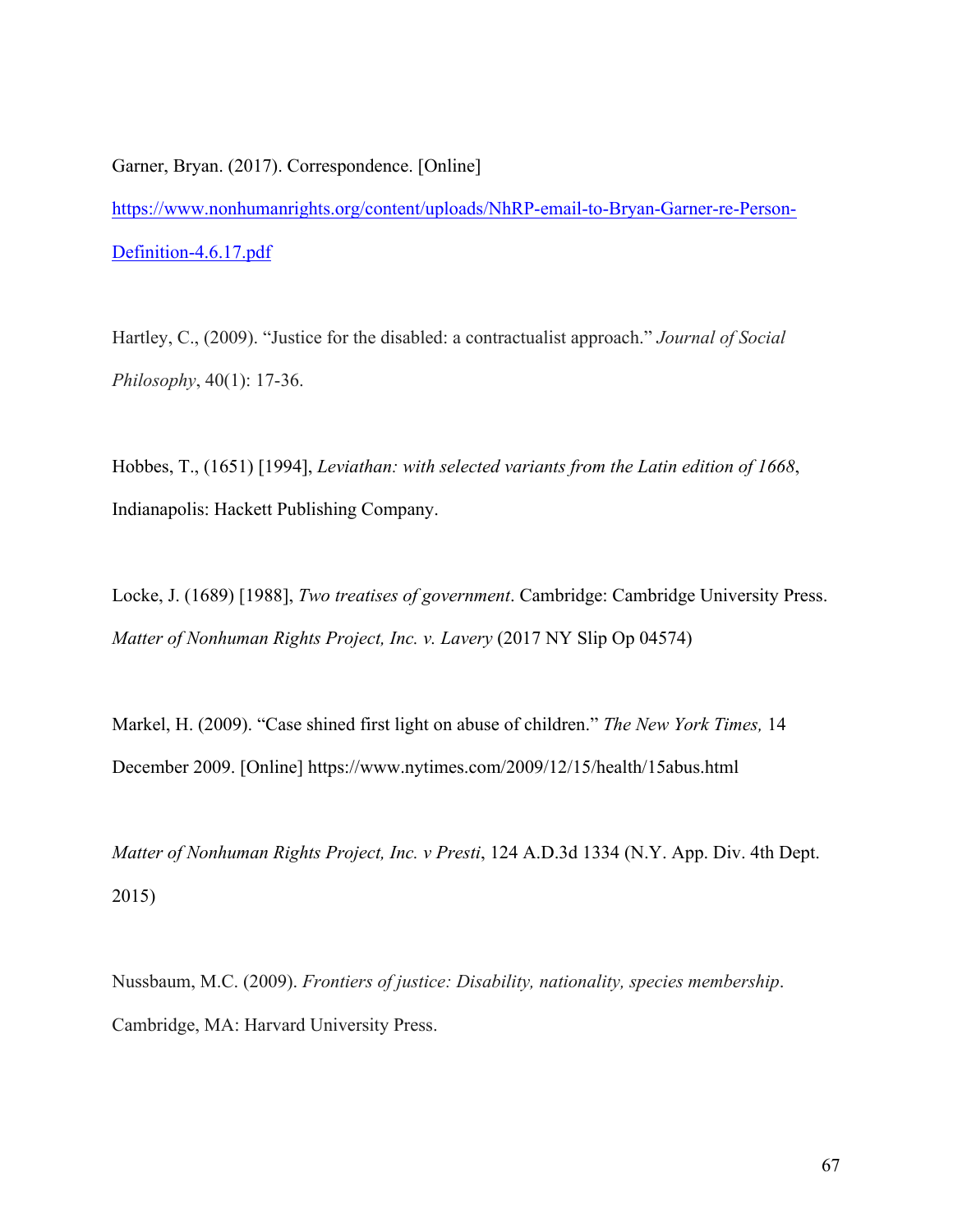*People ex rel. Nonhuman Rights Project, Inc. v Lavery*. 124 A.D.3d 148 (3d Dept. 2014)

Rawls, J. (1971). *A Theory of Justice.* Cambridge, MA: Harvard University Press.

Rousseau, J.J., (1762) [1997], *Rousseau: The Social Contract and Other Later Political Writings*. Cambridge: Cambridge University Press.

Rowlands, M. (1997). "Contractarianism and Animal Rights." *Journal of Applied Philosophy,*  14(3): 235–247.

Salmond, J.W. (1907). *Jurisprudence: Or the theory of the law*. London: Stevens and Haynes.

Schneider, Kevin. (2017). Correspondence. [Online] https://www.nonhumanrights.org/content/uploads/Letter-to-Blacks-re-Def.-of-Person-4.6.17-ks-2.pdf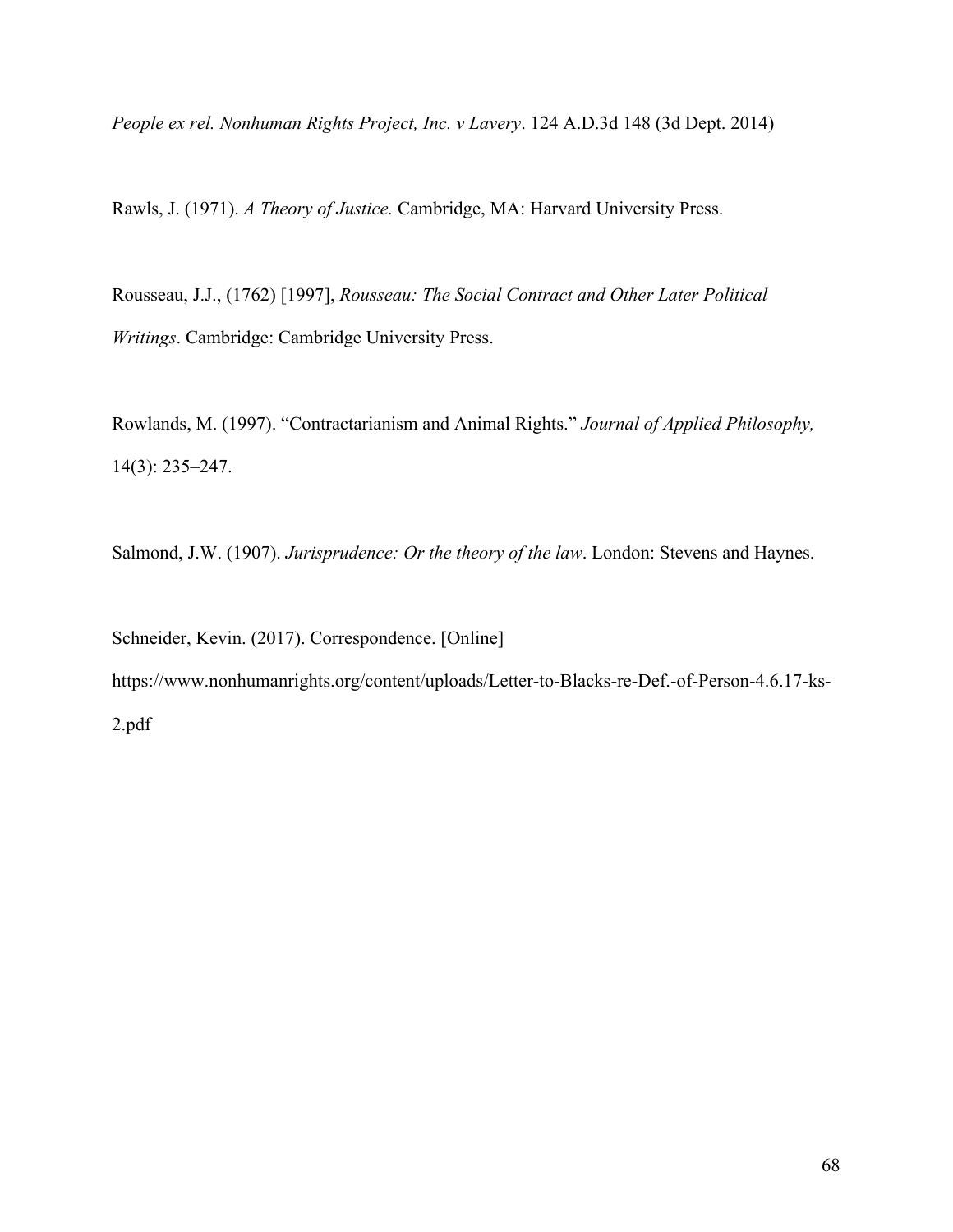# **4 The Community Membership Conception**

As we discussed in Chapter 3, the First Department held that the ability to acknowledge legal duties or responsibilities is required for personhood. In response, the NhRP argued that this cannot be the right standard because it implies that humans who cannot acknowledge such duties or responsibilities, such as infants and comatose individuals, are not persons. The First Department addressed this objection by asserting that the excluded individuals "are still human beings, members of the human community," and that this is the basis of their personhood and legal protection (*Matter of Nonhuman Rights Project, Inc. v. Lavery* [2017]: 6). The goal of this chapter is to explore how this idea of "membership in the human community" constitutes a distinctive conception of personhood, and to consider the implications for Kiko and Tommy.

One possible interpretation of "human community" puts the exclusive emphasis on 'human,' understood as a biological category, so that "human community" is a synonym for "members of the species *Homo sapiens*." This interpretation is indistinguishable from the species membership view addressed in Chapter 2, and so we set it aside as implausible. However, a second possible interpretation puts the emphasis on "community," referring to membership in the sorts of communities or societies that humans form. On this view, personhood cannot be achieved by an individual wholly on their own without any social contact or social context; rather, personhood is a relational condition that we achieve through development and recognition within a community of persons.

## **Personhood-by-proxy**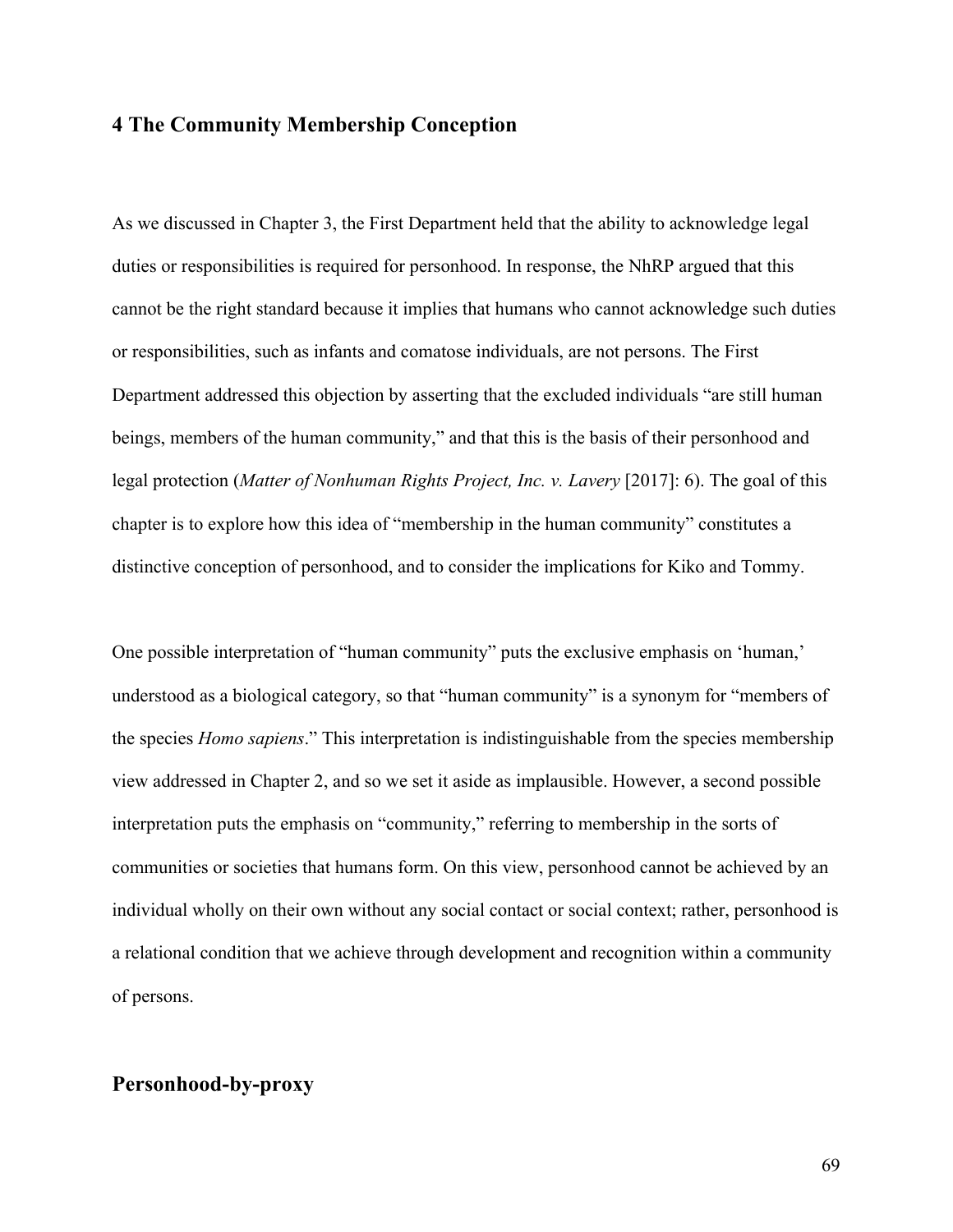There are two ways of understanding the idea of personhood as a relational status. One, which we can call the personhood-by-proxy view, invokes relational personhood as a kind of compensatory safety net to more traditional views of personhood that define it in terms of individual capacities. On this view, some individuals are persons by virtue of possessing the capacities deemed necessary for personhood (such as moral autonomy or legal responsibility). This is the direct or "front door" route to personhood, and those who qualify are deemed "selfstanding persons" (Jaworska and Tannenbaum 2014, 2015) or "charter members" (Narveson 1987) of the personhood club. However, many of these persons have deep attachments of love and care to family members, friends, or neighbors who lack the relevant capacities to enter through the front door, even though they are recognized as integral members of the community. To ensure that the individuals to whom "self-standing persons" have special attachments are adequately protected, these "self-standing persons" extend personhood by association to all humans. For example, according to Narveson, humans who lack rational autonomy "are not, so to speak, charter members of the moral club," but in view of their "special attachments" to charter members, the latter will want to see them protected (Narveson 1987: 47). This, then, creates an indirect or "back door" route to personhood for those who lack the individual capacities deemed necessary for the direct or standard route to protected status. Personhood-byproxy thus attempts to compensate for what would otherwise be the exclusion of any human who is not a self-standing person.

This view has been widely criticized by disability advocates and theorists, among others, for setting up a hierarchy of so-called real, normal, or "charter" persons, whose personhood is tied to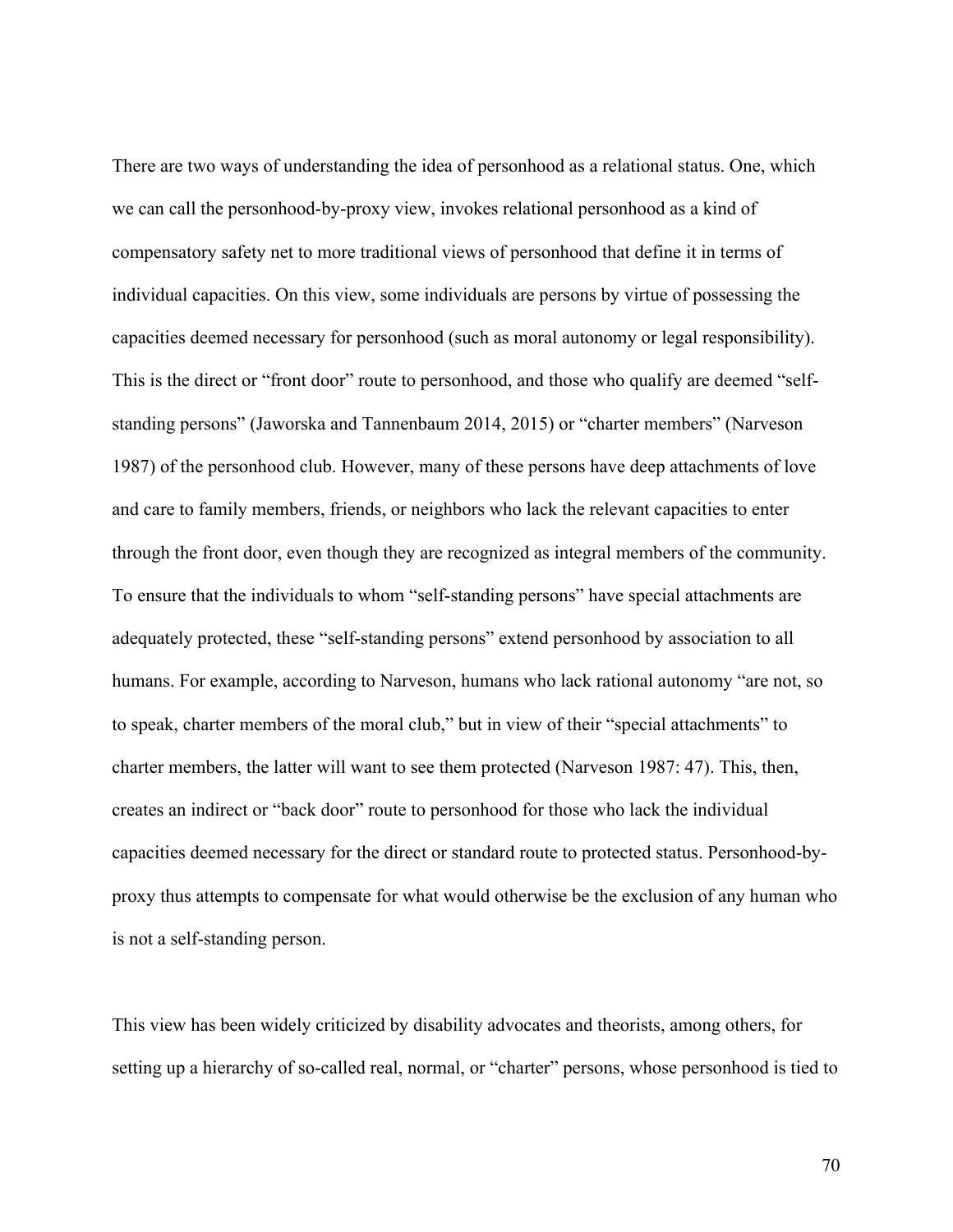their individual capacities, and those who are given the protections of personhood "by courtesy or by proxy" (Wasserman et al. 2017). The view is objectionable because it makes the personhood of some of us dependent on our being the beneficiaries of the benevolence of those deemed *real* persons. History shows that "self-standing persons" have not always felt a strong attachment to those with disabilities, and indeed have often sought ways to disassociate from them, or even to eliminate them through eugenics and sterilization (Silvers 2012). The status of persons-by-proxy is therefore precarious, vulnerable to shifting sentiments amongst their sponsors. It is also stigmatizing to implicitly or explicitly mark some individuals as deficient in relation to allegedly normative persons. For many philosophers and disability theorists, personhood is not a matter of courtesy or proxy. Any adequate account of personhood must acknowledge human diversity, and affirm that each of us instantiates what it means to be a person on equal terms with everyone else. We do not have two tiers or levels. Every person is the moral equal of every other (Kittay 2005).

# **Social personhood**

The second way of understanding personhood as a relational status holds that community membership is not the back door to personhood, but rather is itself the *front door* to personhood; it is how all of us become persons. We all come to be persons through embeddedness in interpersonal relationships of interdependency, meaning, and belonging. We can call this the 'social personhood' view. Social personhood is sometimes described as a "dyadic" view of personhood, as compared to a "monadic" conception that is based solely on the intrinsic capacities of individuals (Laitinen 2007).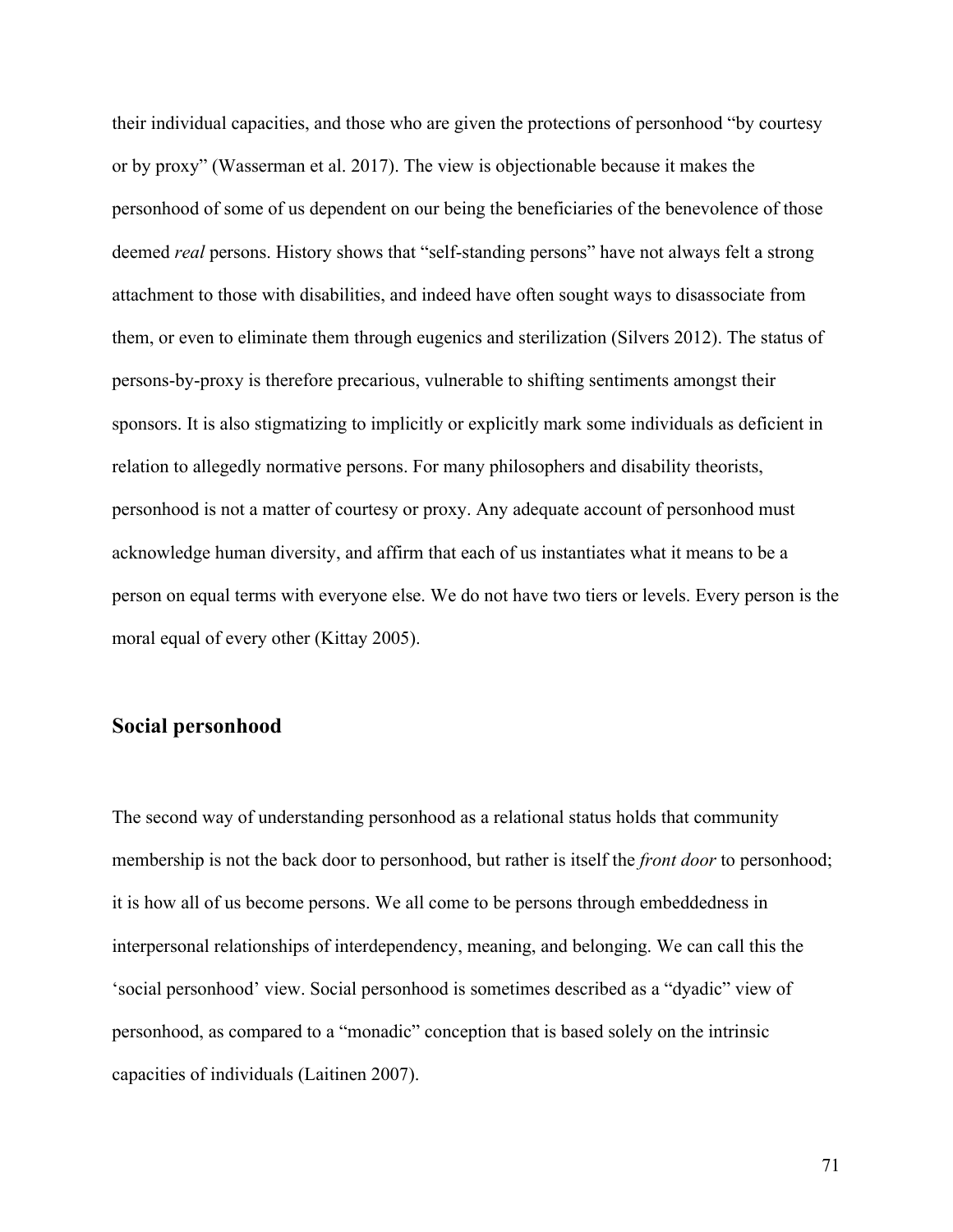This idea is captured in the Ubuntu philosophy of personhood stated as "I am because we are," in which personhood arises from participating in the social life of a community of persons, or, as stated in a traditional Zulu saying, "a person is a person through other people" (Eze 2010: 94). Persons do not exist as independent islands, floating free of each other – and this is true for all of us. We are cooperative, interconnected beings who depend on the love, support, mutual recognition, purpose, and instruction we receive from each other (although the degree and forms of interdependency vary across individuals and over the course of our lifetimes). Individuals are persons by virtue of being embedded in webs of intersubjective and responsive relationships; our individual capacities emerge only because others nurture us as infants, teach us as toddlers, and cooperate with us as adults. And, here is the heart of the matter, this is true for all of us, equally, regardless of whether some of us appear as "self-standing" or not.

On this view, children, individuals with cognitive disabilities, or others who may be excluded from traditional conceptions of personhood, are indeed persons *in the same way* and *for the same reasons* as everyone else. On the first account of personhood, the fact that they may not be able to enter into contracts or bear certain legal responsibilities means they are not "self-standing persons," and hence are in need of proxy protections. But on a social personhood account, there are no "self-standing persons"—we are all persons through other people. All of us are dependent on others at some points in our lives and interdependent with others at all times. Regardless of our individual talents and capacities, if others fail to recognize and acknowledge us as equal persons, and to interact with us on this basis—due to biases based on race, ethnicity, class, gender, sexuality, ability, age, and so on—our personhood is undermined. Individuals with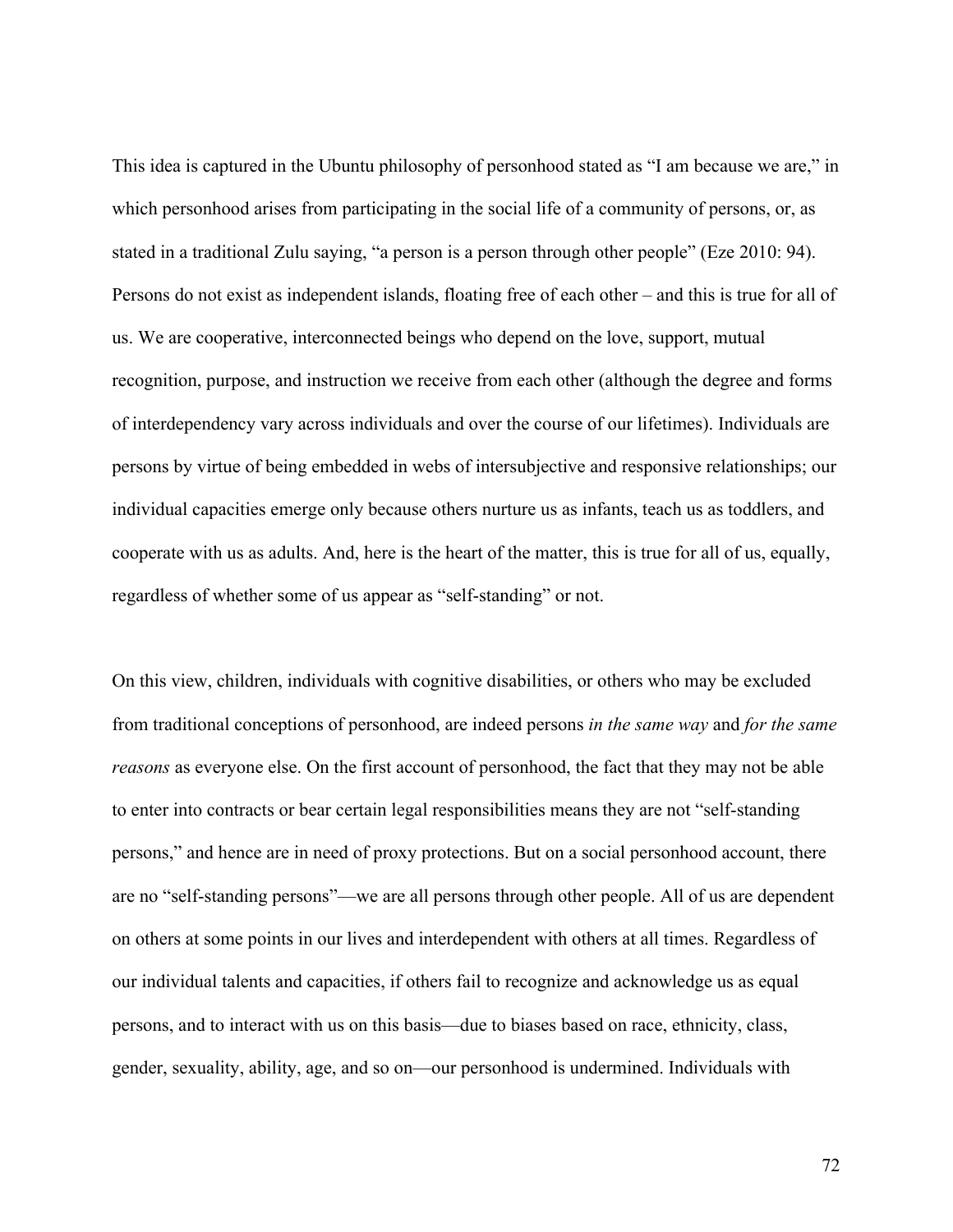cognitive disabilities are no different in this respect. Neither are infants, toddlers, children, adolescents, or persons with mental illness or advanced dementia. They may lack some capacities of typical adults, and the moral duties and citizenship responsibilities that accompany them. Nonetheless, all of them are fully embedded in the web of interpersonal relationships in which personhood is realized. They are, we can say, front door persons.

This social personhood view has been proposed, in different forms, by a wide range of ethical and religious traditions around the world. For example, various American Indigenous philosophies are characterized by relational ideas of personhood constructed through interagentivity (Grim 2006; Brighten 2011), as are some feminist and disability theories.<sup>13</sup> It may seem foreign to mainstream 'Western' legal jurisprudence, but in fact it arguably sheds light on why arbitrary confinement is such a threat to persons, and why habeas corpus is a crucial legal protection for ensuring our recognition as persons in community with others, safe from the arbitrary exercise of power to detain, confine, neglect, or isolate us from others. It also dovetails with recent attention to the devastating harms caused by solitary confinement, and the fragmentation of personality caused by social isolation (Guenther 2013; Brownlee 2013). In other words, all persons need protection not only from arbitrary restrictions on their personal autonomy through detention, but from any actions that restrict their ability to form and maintain the social relationships on which their personhood depends. Habeas corpus matters, not just to protect an individual's autonomy and liberty, but to protect their ability to be a person through other people.

## **Implications for Kiko and Tommy**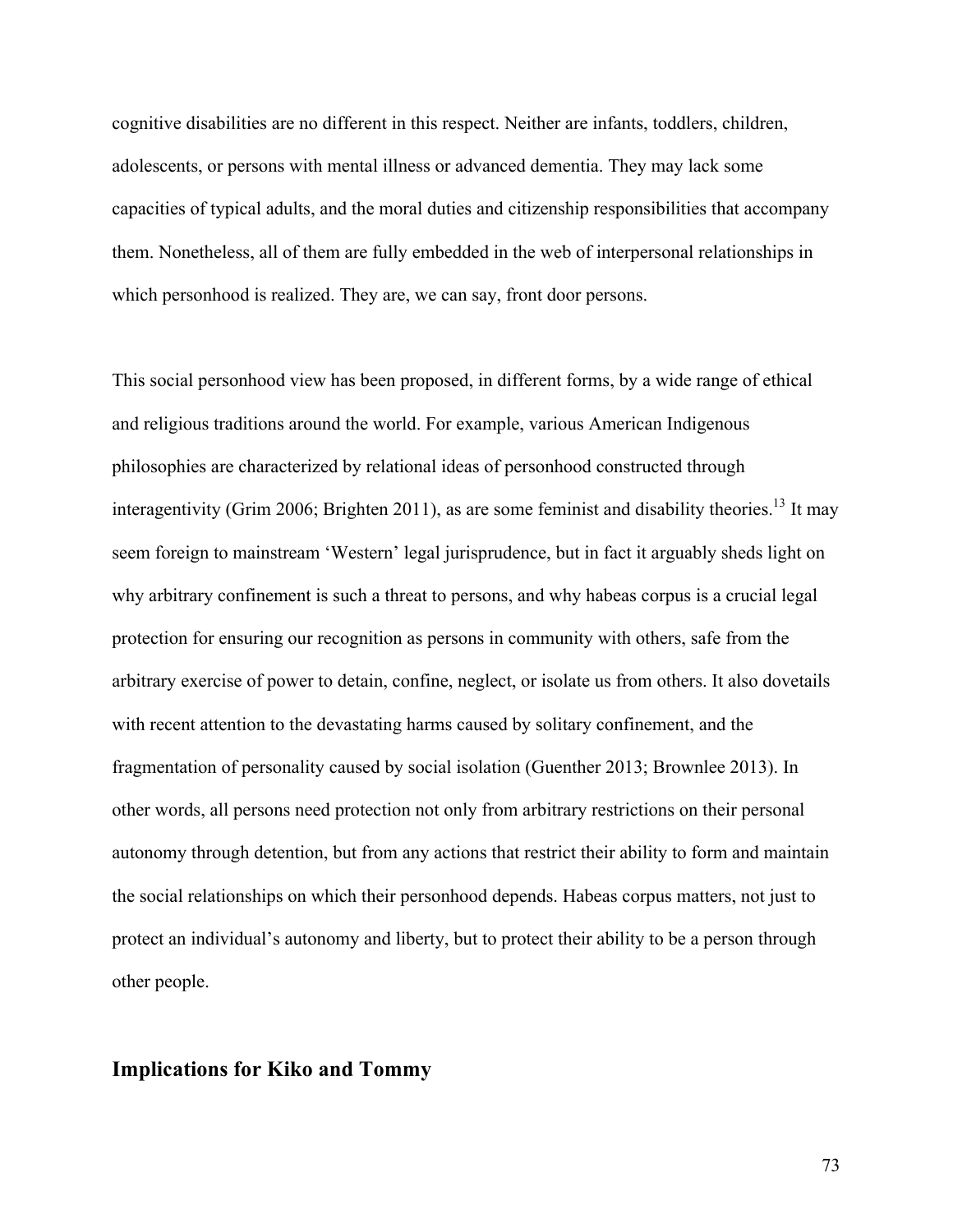So far, we have distinguished two versions of the idea that personhood arises from membership in the human community: a person-by-proxy model which offers a backdoor to personhood for those members of society who cannot enter the front door by possessing certain cognitive capacities; and a social personhood model that views membership in society as the front door by which *all* of us enter personhood. It is impossible to tell, from the brief reference to "members of the human community" in the First Department's decision, which of these models the court has in mind. However, we would argue that on either account, the court misinterprets the implications for Kiko and Tommy. The idea of community membership, on either account, actually *supports* including Kiko and Tommy in the community of persons.

Consider first the personhood-by-proxy account. We have mentioned critical weaknesses of this account. Nonetheless, even if the court accepts this view, it should grant Kiko and Tommy relief. To recall, this account states that "self-standing persons" (or the "charter members" of personhood), will extend personhood "by courtesy or by proxy" to other members of society whom they care about, whether as family members, friends, or neighbors. Defenders of this view —and perhaps the First Department—often assume that it is only human members of society who can benefit from this form of personhood-by-proxy. But there is nothing in the logic of personhood-by-proxy to ground this assumption. After all, "self-standing persons" often care deeply about non-human animals, and indeed view them as valued family members, friends, neighbors, or co-workers, and wish to include them in the community of persons. Indeed, the very existence of the NhRP, and other efforts around the world to advance protection and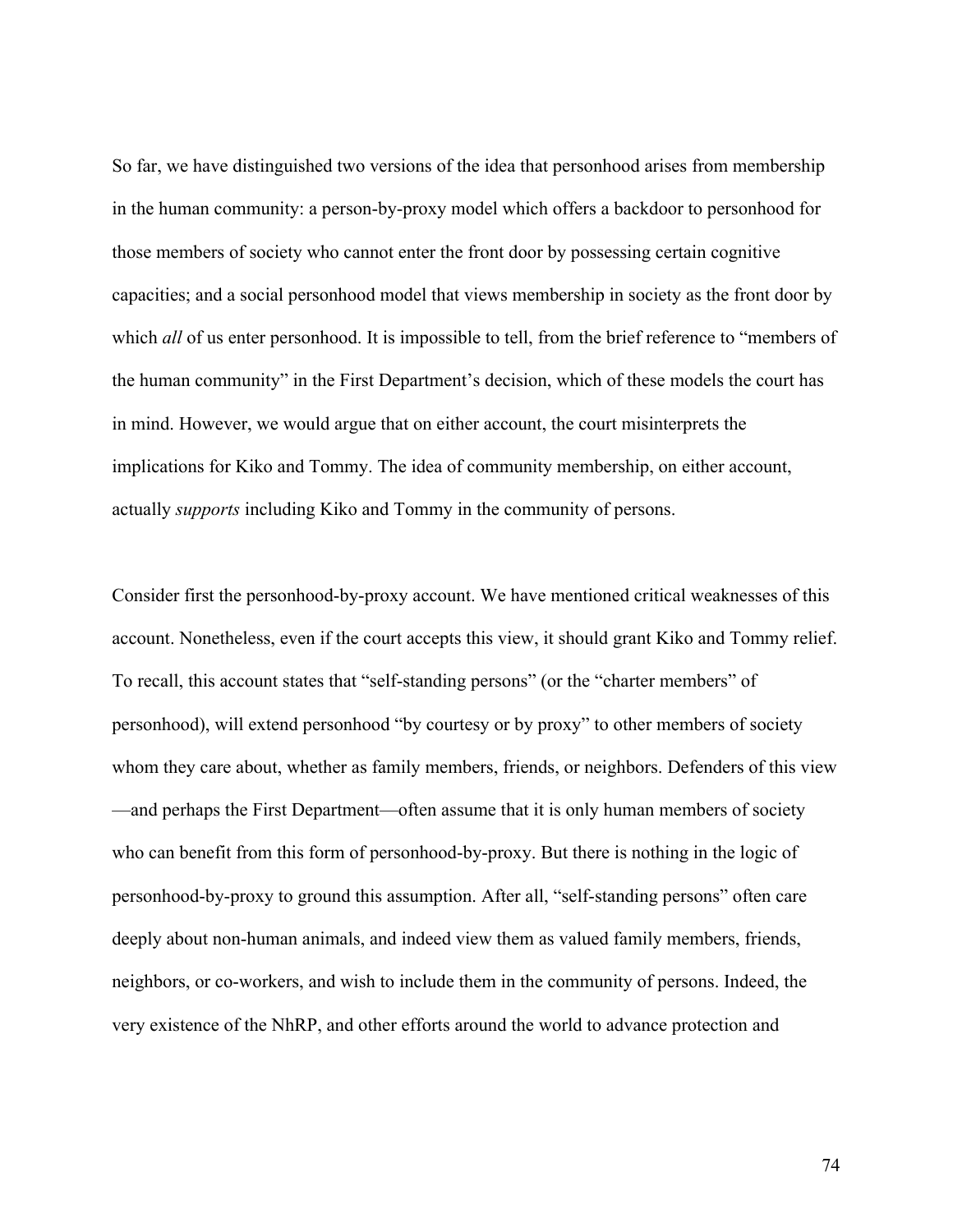recognition for chimpanzees, are evidence that many humans wish to extend the protections of personhood to Kiko and Tommy, and beings like them.

To be sure, there are also many humans who do not view nonhuman animals in this way. The harms currently being inflicted on Kiko and Tommy are evidence of this. But we must not forget that this has all too often been true, and continues to be true, in the human case as well. Demands to extend personhood-by-proxy beyond "charter members" are motivated precisely by the recognition that, without this protection, some individuals are vulnerable to harm and exploitation at the hands of others. The personhood-by-proxy account arises to protect those whose social recognition is uncertain or contested. The NhRP's suit on behalf of Kiko and Tommy is fully compatible with this logic, and illustrates how the personhood-by-proxy account supports Kiko's and Tommy's cases.

Consider now the social personhood account. Recall that on this view, personhood is the outcome of social relationships: we are persons through other persons. Defenders of this view often seem to assume that only humans can achieve social personhood. This implicitly rests on two assumptions: (1) that only human communities support the attribution of a social conception of personhood to their members, and (2) that only humans are members of "human communities."

Both assumptions should be questioned. The ethological evidence suggests that some free-living nonhuman animals form the sorts of communities that generate social personhood. Dolphins, for example, might well develop relations of social personhood within free-living dolphin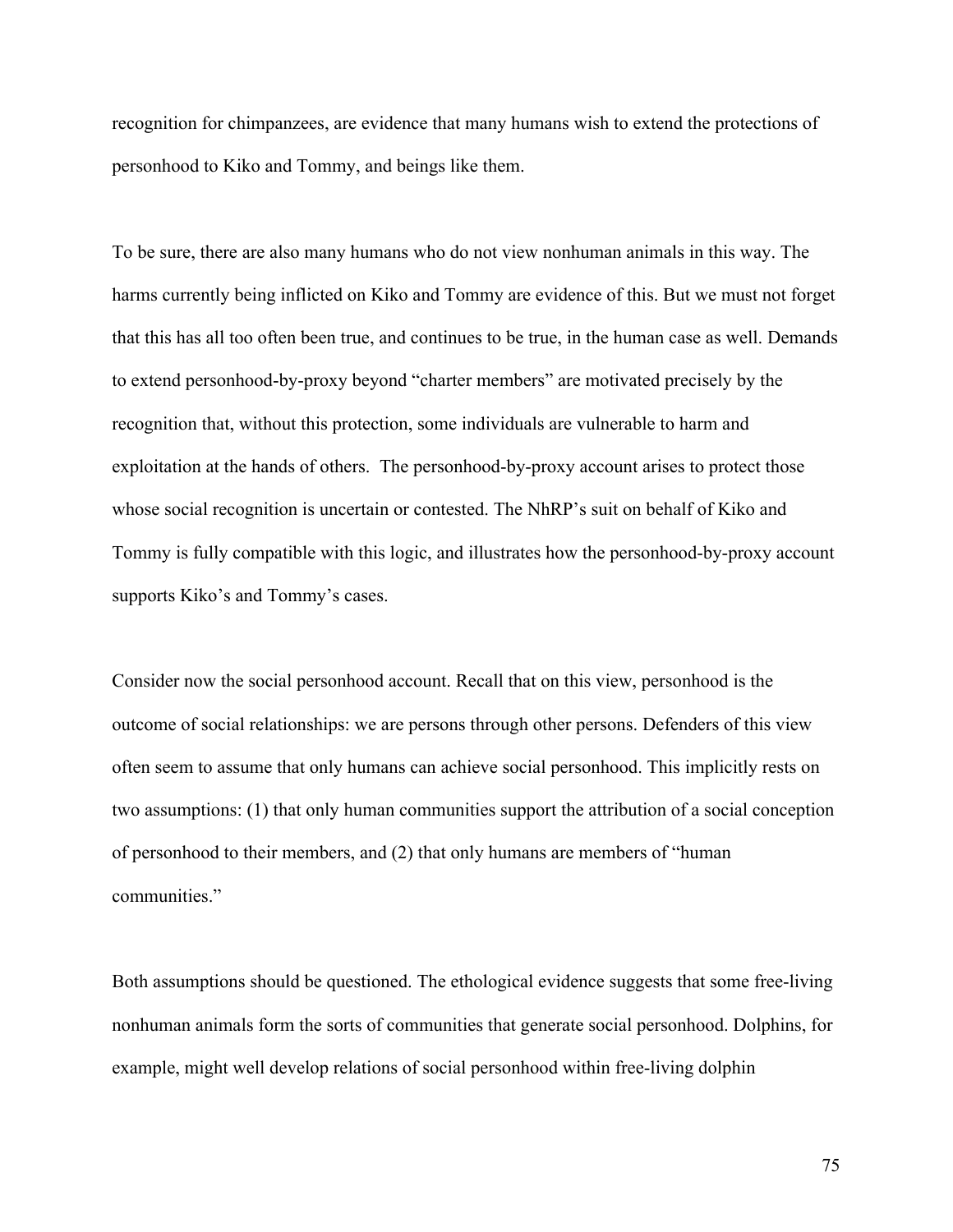communities, and chimpanzees might well become social persons within free-living chimpanzee societies, even if there are no humans present. Ethological evidence gathered by primatologists suggests that chimpanzees living in the wild have a rich and complex social life, which could be interpreted as bestowing personhood on its members. It is worth noting that many Indigenous views of social personhood take for granted that social personhood can arise within non-human animal communities, and in inter-species relationships (see, e.g. Grim 2006; Brighten 2011).

However, we will not address this issue because it takes us away from the case of Kiko and Tommy, who have been denied the opportunity to be born and raised within chimpanzee societies, and have instead been brought into communities with humans. This brings us to the second assumption, namely, that only humans are members of human communities. This is an empirical, not a conceptual, question. Kiko and Tommy, like countless other animals, have been brought into human societies. They are not members of free-living chimpanzee communities, but are embedded in interpersonal webs of dependency, meaning, and care with humans. Not only have we brought Kiko and Tommy into our human community, we have done so in ways that foreclose their option of being persons in a truly free-living chimpanzee community because they were not born and socialized into those communities. Thus, their social personhood will be nurtured (or suppressed) through their relations with humans. Like all persons, they become persons through their social relations with other persons, but in their case, these social relations include relations with both chimpanzees and humans. And as individuals whose social personhood is embedded in interpersonal relationships with humans, and membership in a community with humans, they too must be protected when others exercise arbitrary power over their opportunities for social ties and the recognition and development of their social personhood.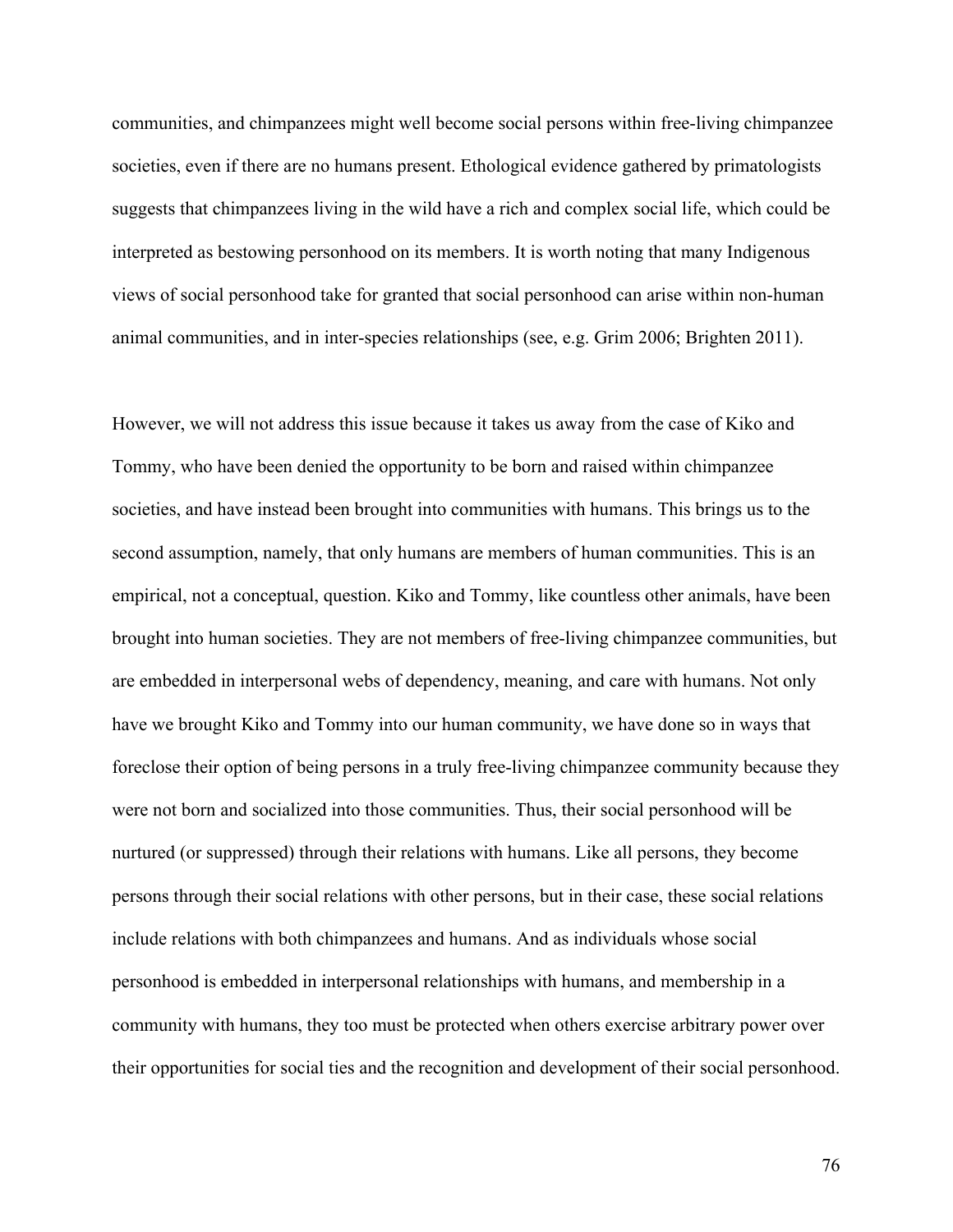A skeptic might ask: "Is it correct to say that we have brought Kiko and Tommy into human communities, given that they spend so much time in social isolation?" The answer must be yes. As already noted, humans have created the conditions which have denied to Kiko and Tommy the opportunity to be persons in community with free-living chimpanzees. Having done so, humans are obliged to ensure that Kiko and Tommy are recognized, and able to develop as persons in the situations that we have created for them. While it is true that in practice we have failed miserably in our obligations to Kiko and Tommy as members of the human community, it would be perverse to use that failure as a basis to justify perpetuating this injustice.<sup>14</sup>

We have subjected Kiko and Tommy to the kind of arbitrary confinement and social deprivation that violates their personhood at a fundamental level. Recall, however, that this describes the historical situation for many human groups as well. History tells of too many humans who were incorporated into an oppressive community that detained, subjugated, deprived, and stigmatized them. Many of these humans sought habeas corpus relief. Indeed, this is one of the functions of habeas corpus: to protect members of the community who are being treated as things. This is the state in which we now find Kiko and Tommy.

In sum, while the social personhood conception emphasizes the importance of community, it does not follow that the community of persons is exclusive to human beings, not least because we have in fact brought other individuals, such as Kiko and Tommy, into our community. The question of which individuals are embedded in the social relationships that constitute our community is an empirical one, not deducible from mere biological classifications.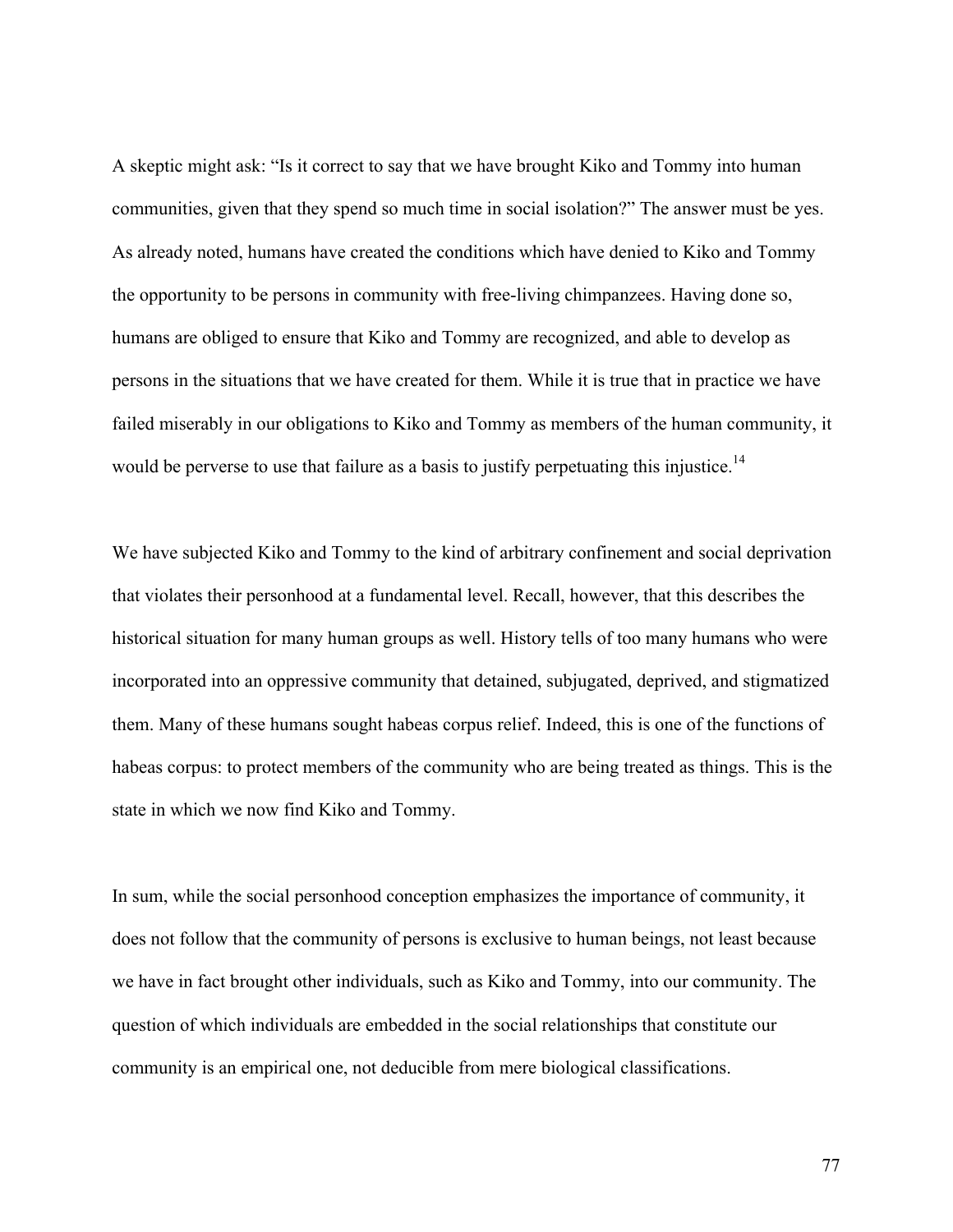Insofar as one endorses a social personhood view, several implications follow for Kiko and Tommy. First of all, Kiko and Tommy are persons. Secondly, humans have denied Kiko and Tommy the opportunity to fully live and actualize as persons. Third, the relevant society in which Kiko and Tommy could live as persons is not an exclusively free-living chimp society, but must include humans. Fourth, Kiko and Tommy have the right to protection from arbitrary powers of detention, deprivation, or banishment which deny them the opportunity to fully develop and experience their personhood. And finally, the best remedy for Kiko and Tommy is to be released from captivity and into the rich social environment of an appropriate chimpanzee sanctuary, where their personhood can be more fully recognized and supported by humans and other chimpanzees.

#### **Limits of personhood through community membership**

So far we have argued that on either the personhood-by-proxy or the social personhood account, Kiko and Tommy are clearly persons. Self-standing persons care about, and wish to extend protection to Kiko and Tommy (as required by the personhood-by-proxy view), and their capacity to develop and flourish as individuals is tied up with their relations to human society (as required by the social personhood view).

While our focus has been on Kiko and Tommy, it seems clear that they are not the only nonhuman animals who are likely to qualify under community membership approaches. Both views are likely to include other animals captured or bred by humans in zoos or research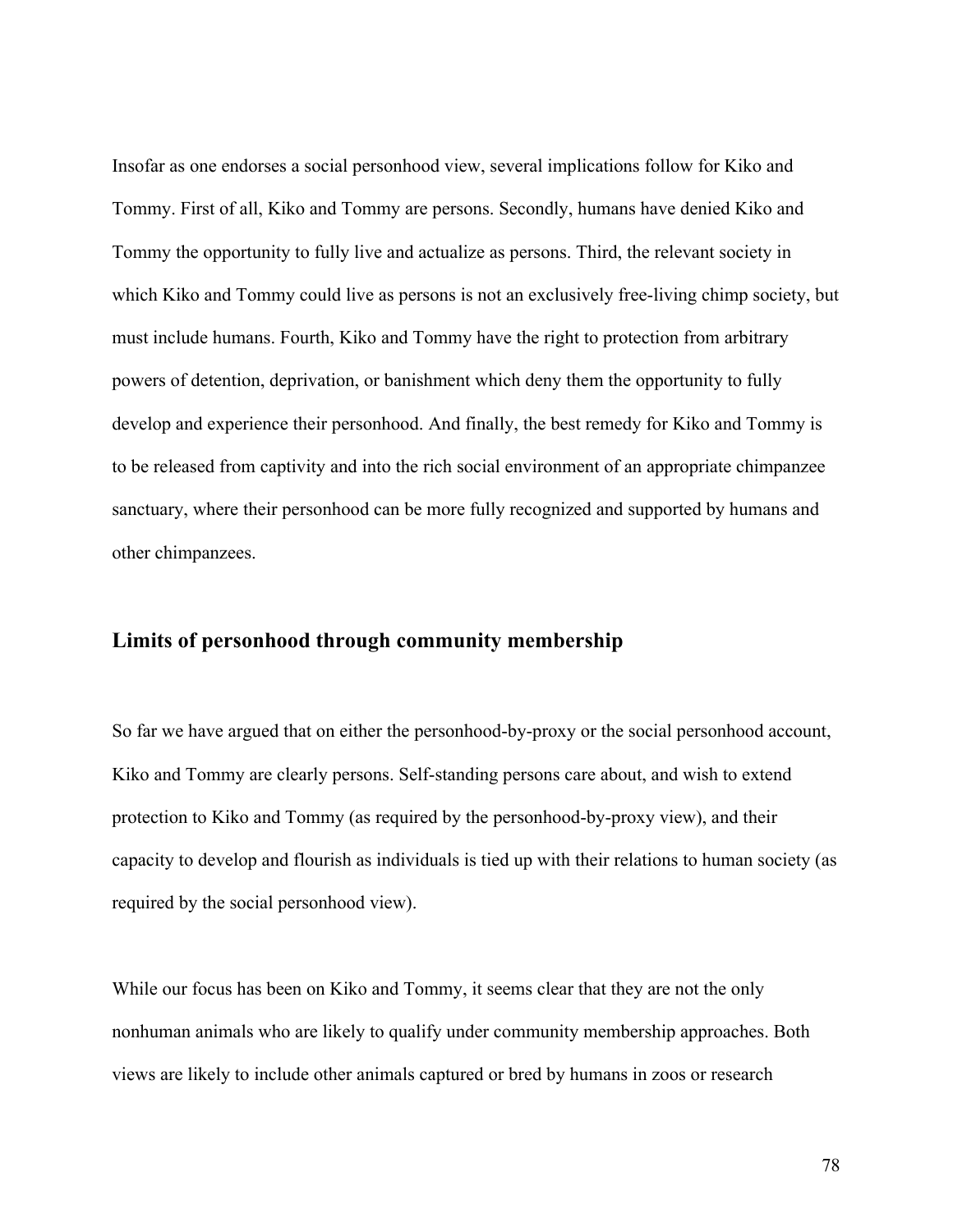facilities, as well as companion animals and farmed animals (e.g., dogs, cats, cows, and chickens) who have been brought into human society through the process of domestication.

One might ask whether there are any limits to who or what can be included as a person on these views. For example, would either view attribute personhood to robotic toys, simply because persons become attached to them? Consider the Aibo, a robotic dog first manufactured by Sony in 1999. Some owners claimed to form deep emotional bonds with these machines. When the robots began to break down, and after Sony stopped making replacement parts, owners grieved for their lost pets. Indeed, a Buddhist temple in Japan conducted funeral services for a hundred such robots because their owners thought of their Aibos as ensouled beings (Inada 2017).

Would the Aibo qualify as persons on a community membership view? Perhaps they might on a personhood-by-proxy view, in which individuals enter by the back door of personhood by virtue of being loved, cared for, and recognized by self-standing persons. This view puts the emphasis on the feelings and attitudes of so-deemed "normal" persons, and therefore is vulnerable to concerns that these attachments may be under- or over-inclusive in arbitrary ways. We noted earlier the concern that self-standing persons have often failed to feel attachment to people with cognitive disabilities, and so failed to extend personhood-by-proxy to them. The case of the Aibo suggests a different challenge: extending personhood-by-proxy to objects to which people are strongly attached. Some will regard the fact that robotic toys can be persons as a *reductio* of the personhood-by-proxy view.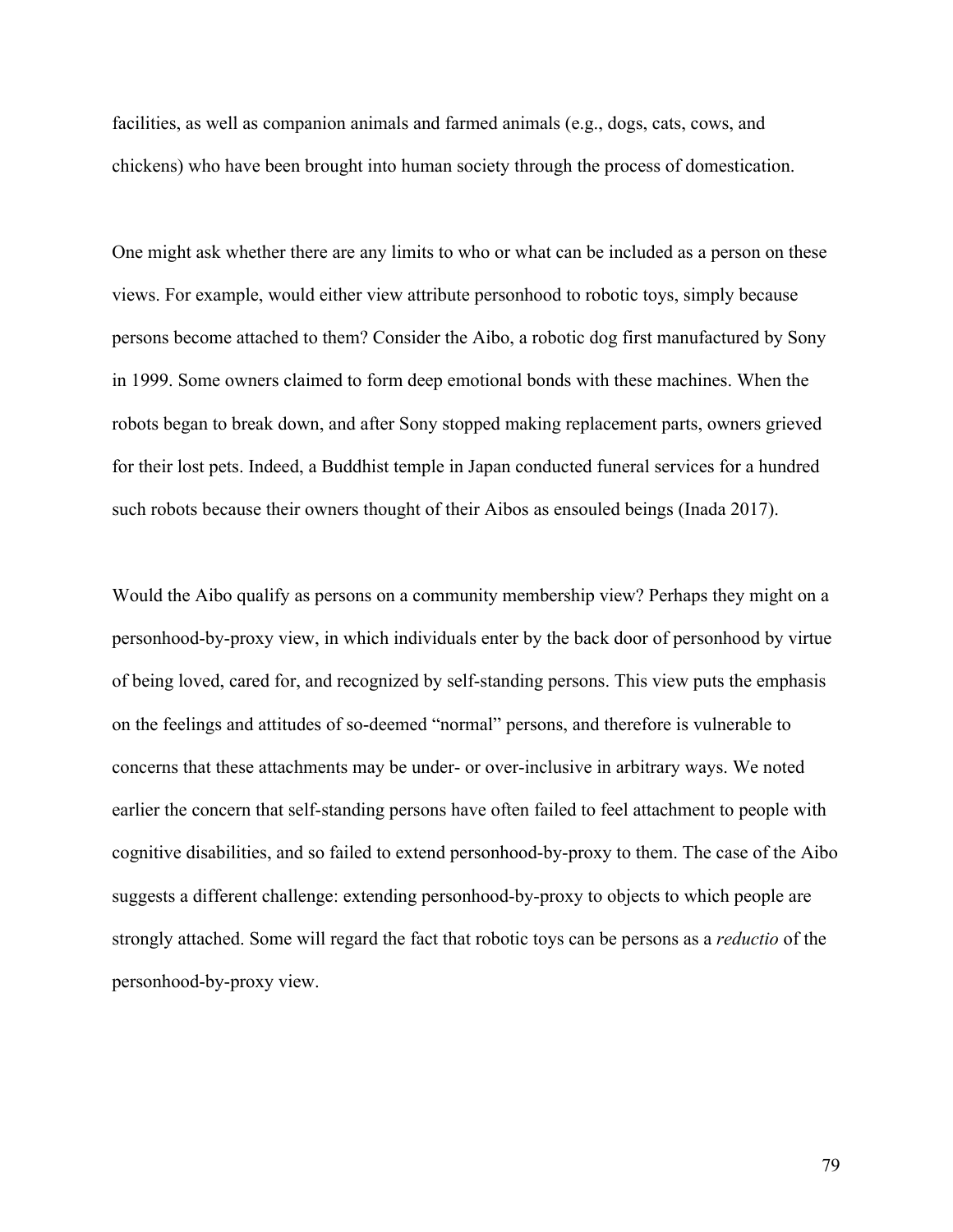On the social personhood view, however, the Aibo are not persons. The Aibo may be the object of human attachment, but they are not involved in intersubjective relationships with other persons. As we saw earlier, the purpose of recognizing personhood is to protect individuals from certain kinds of harms, including in particular the harm of social deprivation due to unlawful detention, deprivation, or banishment from community. It therefore only applies to the kinds of beings who can be harmed by the nature of their social engagement or social deprivation. Robots and other inanimate objects, like non-sentient life forms, cannot be persons on the social personhood view because they cannot be harmed by social deprivation.

While the social personhood view excludes inanimate objects and non-sentient life forms, it is still very wide in its conception of who qualifies as a member of the community of persons. Some philosophers would argue that it is too wide, and that some additional capacities are needed to qualify as a *bona fide* member of the community of persons. In other words, for someone to be a member of a community of persons requires more than social embeddedness, and vulnerability to social exclusion. It requires that one possess certain additional individual traits or capacities that are more than sentience or vulnerability, but less than the capacity to bear legal responsibilities.<sup>15</sup>

There are two possible kinds of traits these could be: biological or psychological. Biological traits are physical traits: having forty-six chromosomes, for example, or having a human father and mother. But this is merely a return to the view that only members of *Homo sapiens* qualify for personhood and, as argued in Chapter 2, restriction of personhood on the basis of species is arbitrary and unsupported by biological science. Psychological traits are mental capacities: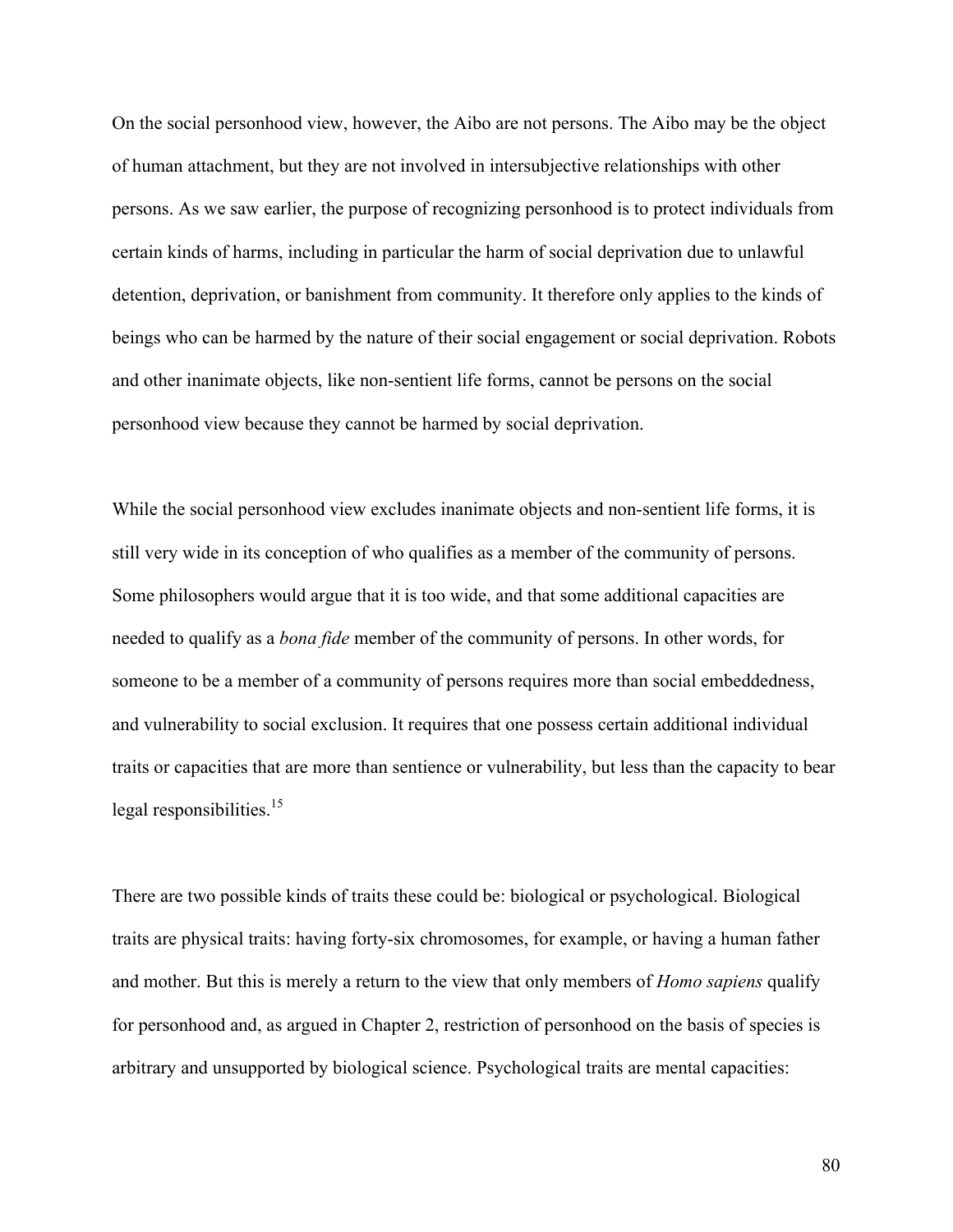having beliefs and desires, for example, or emotions, autonomy, and rationality. We will have more to say about these traits in Chapter 5, where we will discuss which psychological capacities may be necessary, and which sufficient, for personhood.

The goal of this chapter, however, is to distinguish the distinctive features of a community membership conception of personhood, one which does not merely collapse into either a speciesbased or capacity-based conception. The distinctive feature of the community membership conception is that it shifts the emphasis from individual traits and capacities to social relationships. The idea that personhood is a social achievement, and that it is importantly linked to membership in the community is familiar and plausible. A community membership approach (especially the view which we refer to as social personhood) can indeed overcome some of the historic exclusions associated with other accounts of personhood, and so it is not surprising that the First Department appealed to it.

However, we need to think clearly and carefully about what that membership means and what it requires. We cannot simply assume that it excludes Kiko and Tommy. To be a person is to be embedded in social relationships of interdependency, meaning, and community. Kiko and Tommy clearly meet this criterion: we have made Kiko and Tommy part of our human community of persons by embedding them within relations of interdependence with us, and thus rendering them vulnerable to forms of stigma, deprivation, or exclusion from this community. Kiko and Tommy are members of our community, and we owe them protection from the arbitrary power of others to define their social conditions.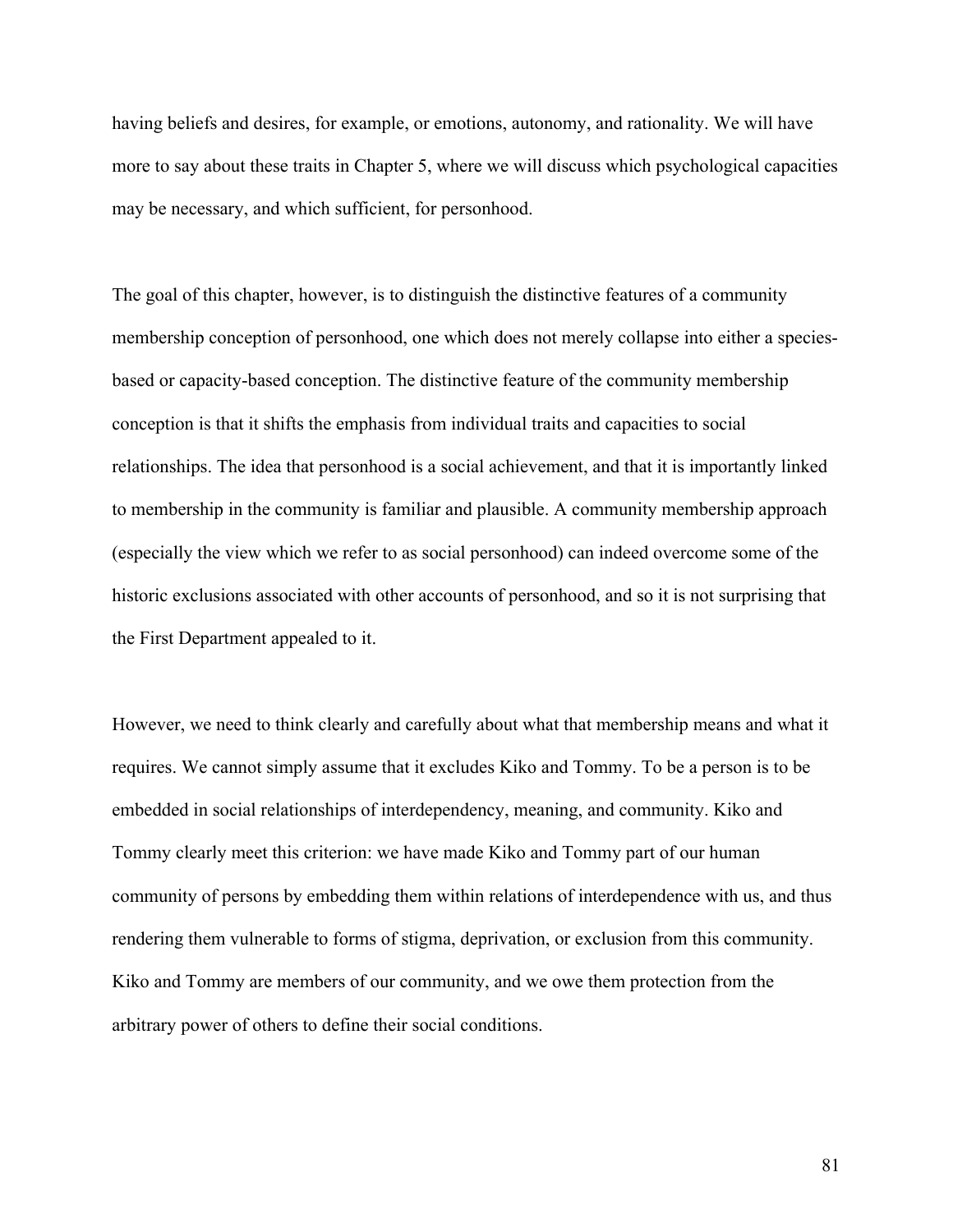# **References**

Brighten, Andrew (2011), "Aboriginal Peoples and the Welfare of Animal Persons", *Indigenous Law Journal* 10(1): 39-72.

Brownlee, Kimberley (2013) "A human right against social deprivation." *Philosophical Quarterly* 63: 199-222.

Dayan, Colin (2011) *The law is a white dog: How legal rituals make and unmake persons,*  Princeton: Princeton University Press.

Eze, M. O. (2010) *Intellectual History in Contemporary South Africa*, Basingstoke: Palgrave.

Grim, J. (2006) "Knowing and Being Known By Animal: Indigenous Perspectives on Personhood" in Paul Waldau and Kimberley Patton (eds) *A Communion of Subjects: Animals in Religion, Science, and Ethics*, New York: Columbia University Press, 371-390.

Guenther, L. (2013) *Solitary Confinement: Social Death and Its Afterlives,* Minneapolis: Minnesota University Press.

Inada, H. (2017) "'Souls' of 100 Aibo robot dogs gain succor from Buddhist funeral" *Asahi Shimbun*, 9 June 2017. [Online] http://www.asahi.com/ajw/articles/AJ201706090040.html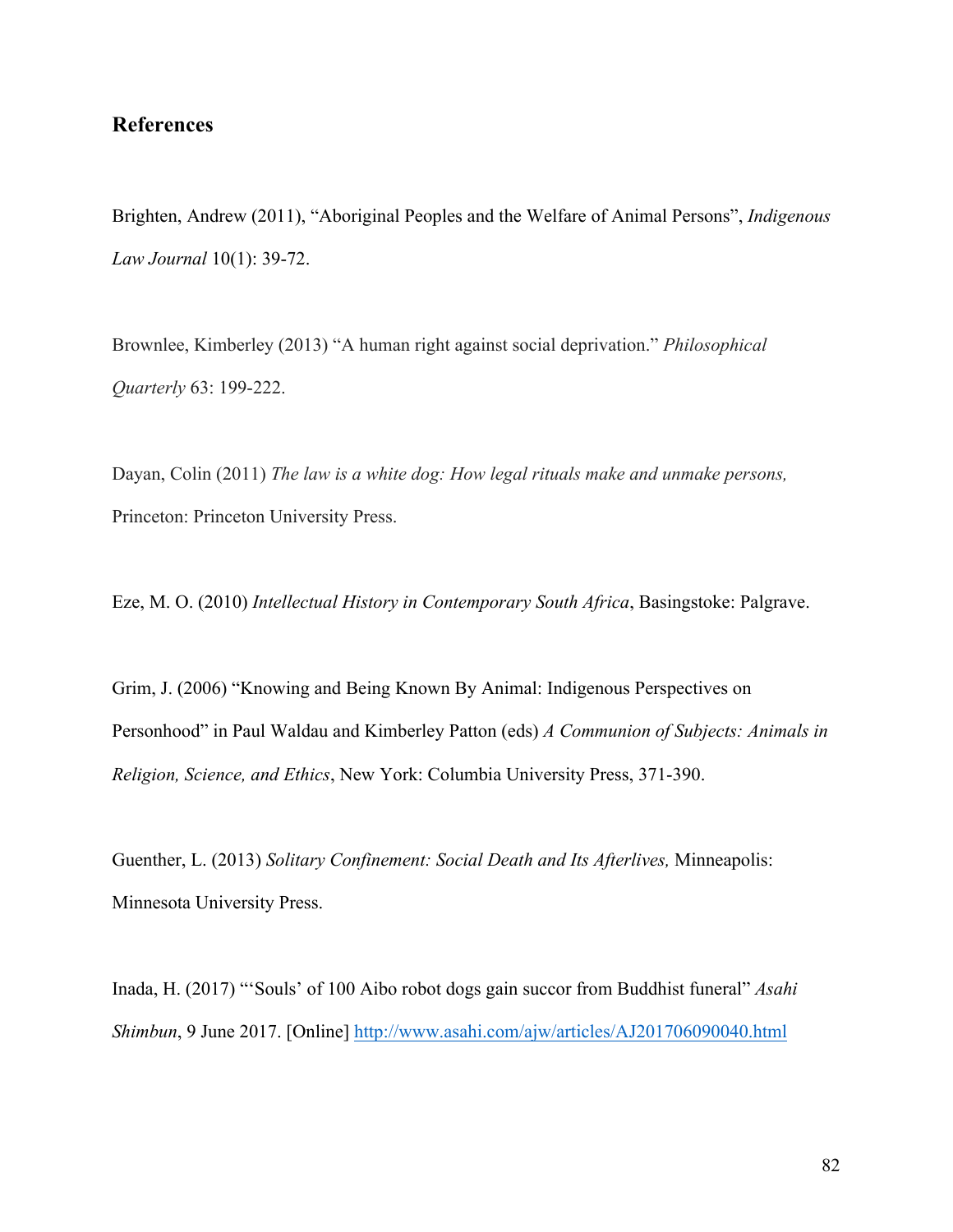Jaworska, A. and J.Tannenbaum (2014) "Person-rearing relationships as a key to higher moral status." *Ethics* 124(2): 242-271

Jaworska, A. and J. Tannenbaum (2015) "Who Has the Capacity to Participate as a Rearee in a Person-Rearing Relationship?" *Ethics* 125(4): 1096-1113.

Kittay, E. F. (2005) "At the margins of moral personhood." *Ethics* 116(1): 100-131.

Laitinen, A. (2007) "Sorting Out Aspects of Personhood: Capacities, Normativity and Recognition", *Journal of Consciousness Studies* 14(5): 248-70.

*Matter of Nonhuman Rights Project, Inc. v. Lavery* [2017] NY Slip Op 04574.

Narveson, J. (1987). "On a case for animal rights." *The Monist* 70(1): 31-49.

Quinn, G. and A. Arstein-Kerslake. (2012). "Restoring the 'Human' in 'Human Rights': Personhood and Doctrinal Innovation in the UN Disability Convention", in C. Gearty and C. Douzinas (eds) *Cambridge Companion to Human Rights Law,* Cambridge: Cambridge University Press.

Silvers, A. (2012)."Moral status: what a bad idea!." *Journal of Intellectual Disability Research* 56(11): 1014-1025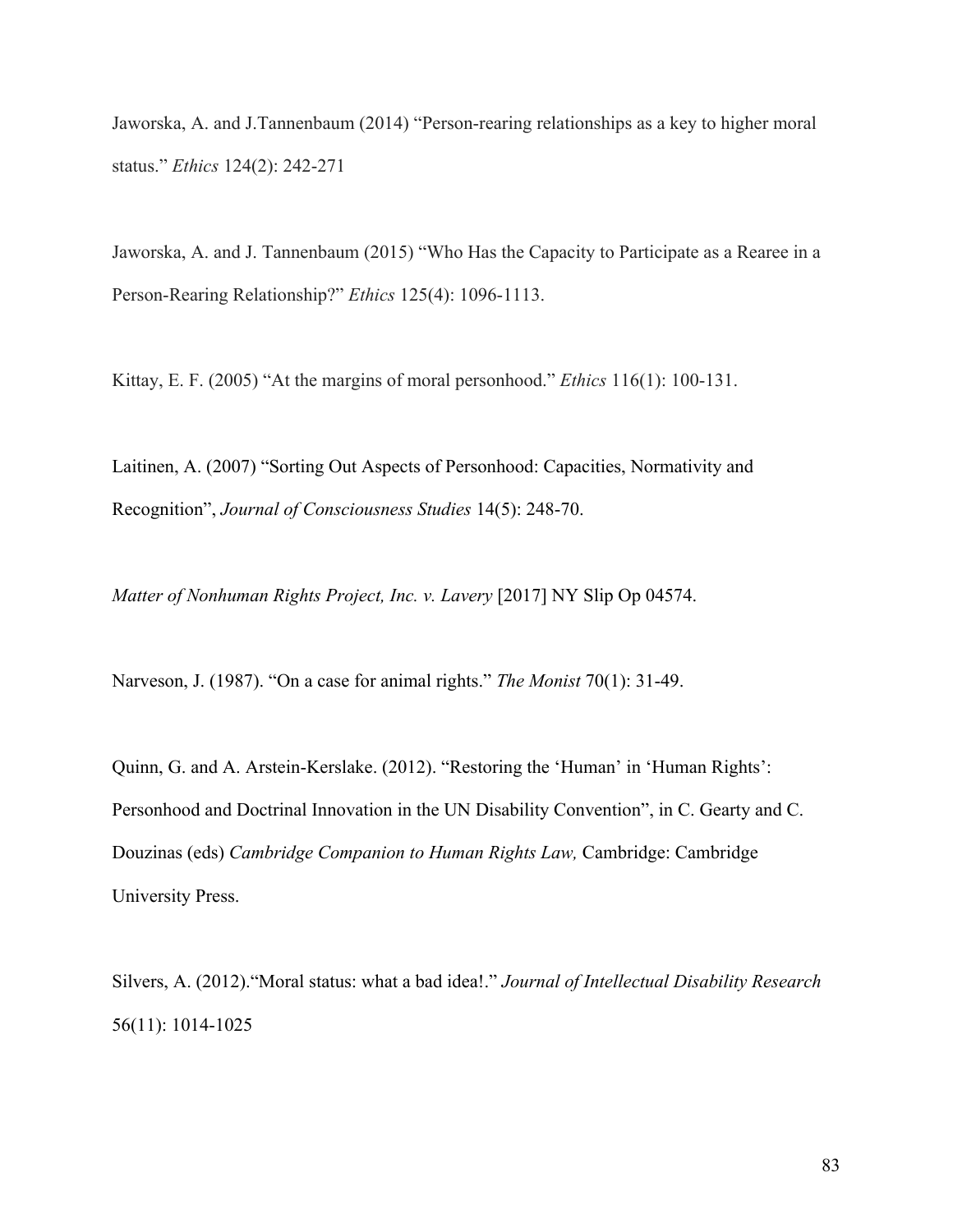Wasserman, D., A. Asch, J. Blustein, and D. Putnam (2017). "Cognitive Disability and Moral Status." *The Stanford Encyclopedia of Philosophy* (Fall 2017 Edition). [Online] https://plato.stanford.edu/archives/fall2017/entries/cognitive-disability/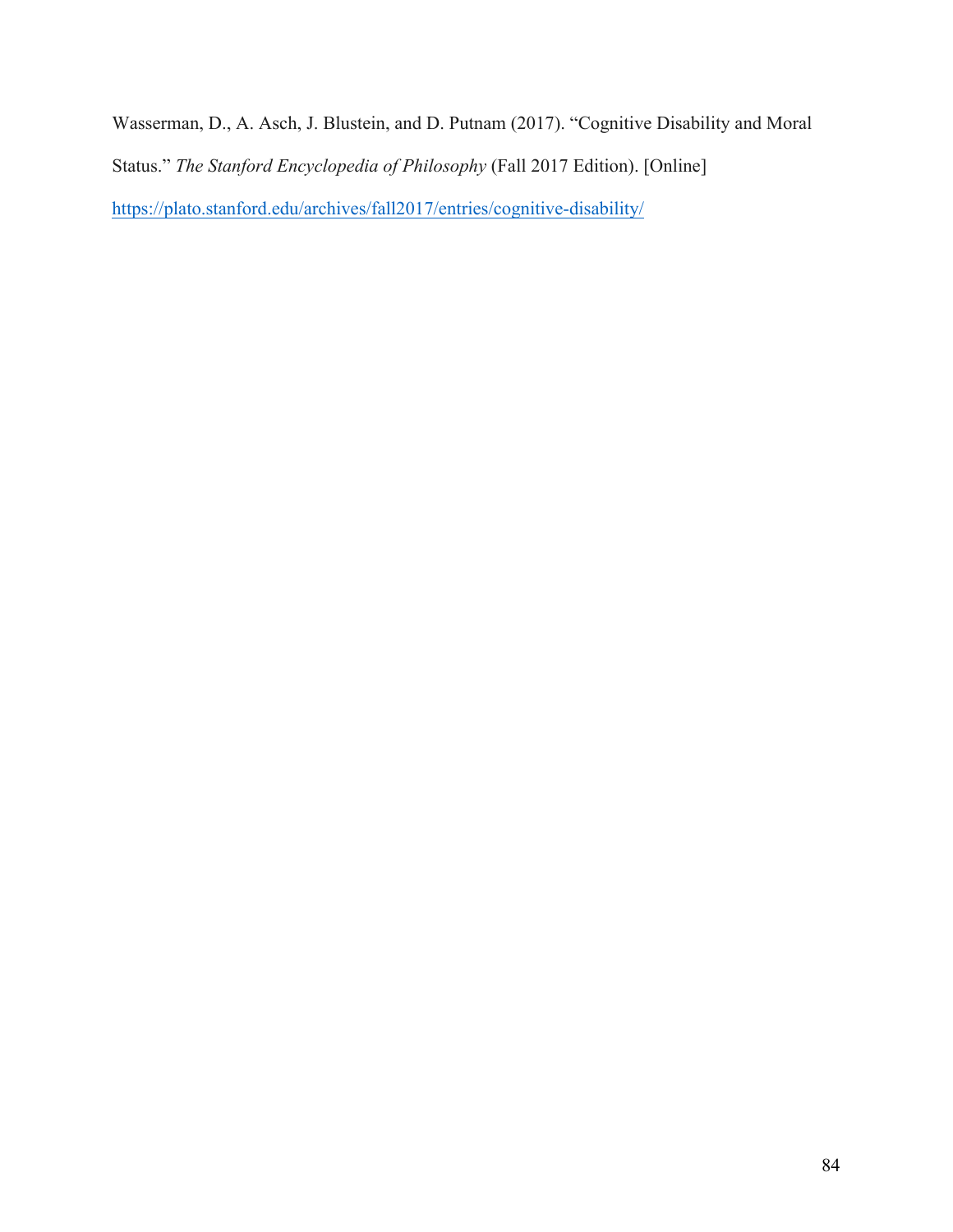# **5 The Capacities Conception**

The NhRP argues that the capacity for autonomy is *sufficient*, but not necessary, for personhood. The court rulings don't dispute this claim, nor do they challenge the empirical claim that chimpanzees are autonomous. In this chapter, we defend the NhRP's claim about autonomy. Our discussion will only consider how autonomy and personhood are discussed in the 'Western' philosophical tradition. We reject conceptions of personhood that exclude those humans we take to be uncontroversially persons (understood to cover humans from birth to death), and those that favor a hierarchy of personhood, as they do not protect the interests of all those humans as moral equals.

In the first part of the chapter we present the commonly cited capacities relevant to the possession of personhood, and show that the concept of personhood that emerges can be interpreted as either an "essentialist concept" or a "cluster concept." Since the essentialist version is under-inclusive (it excludes some humans as persons) while the cluster version does not, we reject the former and endorse the latter. The cluster version explains why the capacity for autonomy is sufficient for personhood. With a proper cluster conception of persons, it is evident that there are different ways of being a person. Different humans can be persons in different ways. Members of different species can be persons, too. In the second part of this chapter, we argue that chimpanzees are autonomous, when autonomy is understood more inclusively. We conclude by considering what sorts of protections a chimpanzee should have given the kind of persons they are.

# **Capacities of personhood**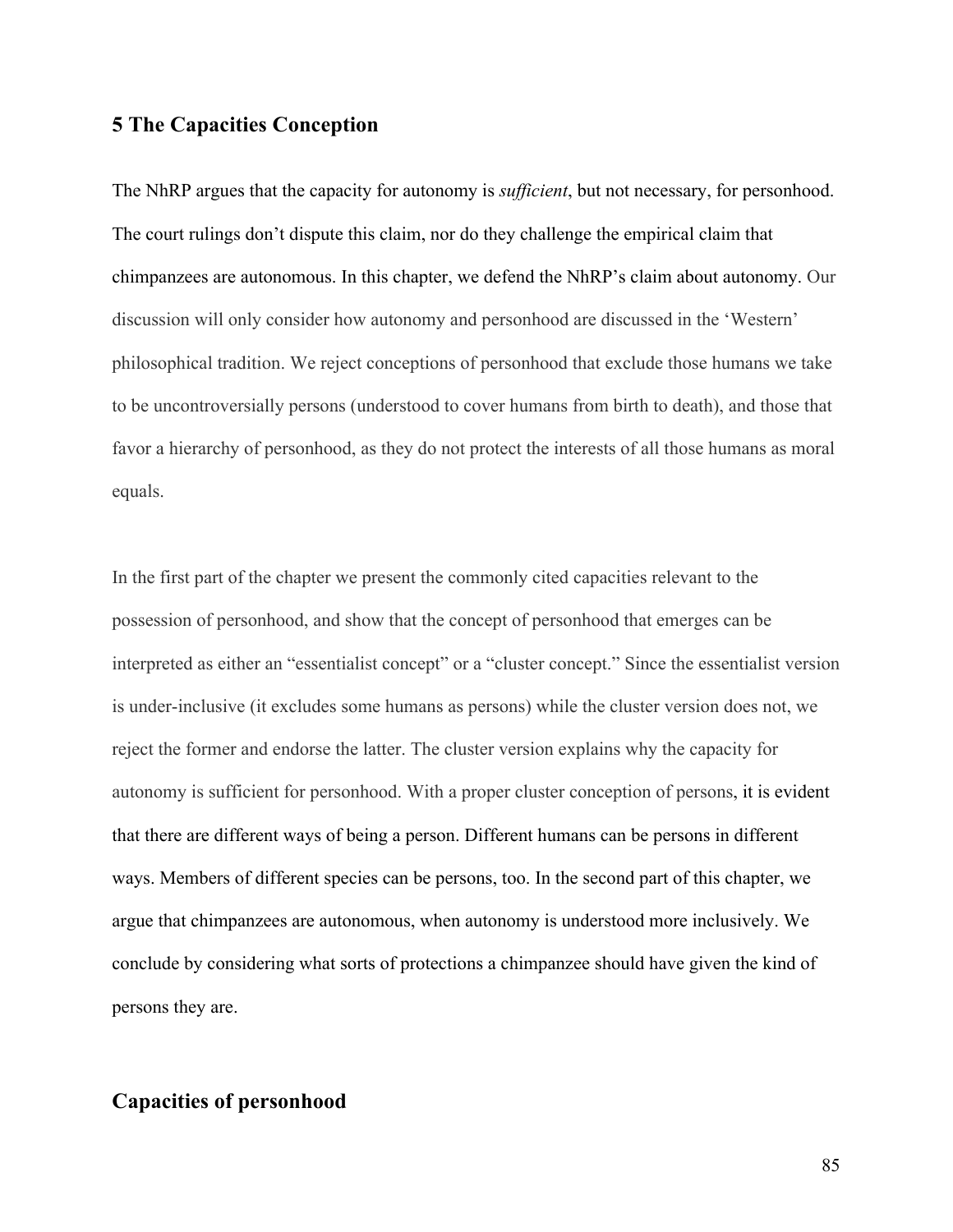In 'Western' philosophy, there is a long history of thinking about personhood in terms of capacities, going back at least to Locke. He described what it is to be a person this way: "a thinking intelligent being that has reason and reflection and can consider itself as itself, the same thinking thing in different times and places; which it does only by that consciousness which is inseparable from thinking and...essential to it" (Locke 1689: 302).

Contemporary philosophical discussions of personhood offer expanded lists of capacities relevant to personhood. The capacities often cited include:

*Sentience*, often associated with basic awareness<sup>16</sup>

*Emotions*, including happiness, empathy, sadness, fear, anger, or pain<sup>17</sup>

*Autonomy*, the ability to act on behalf of oneself, including exercising executive control over the formation of one's goals and the means for achieving them<sup>18</sup>

*Self-awareness*, of one's own mental life<sup>19</sup>

*Sociality*, in relation to other individuals<sup>20</sup>

*Language*, used to communicate to others and self<sup>21</sup>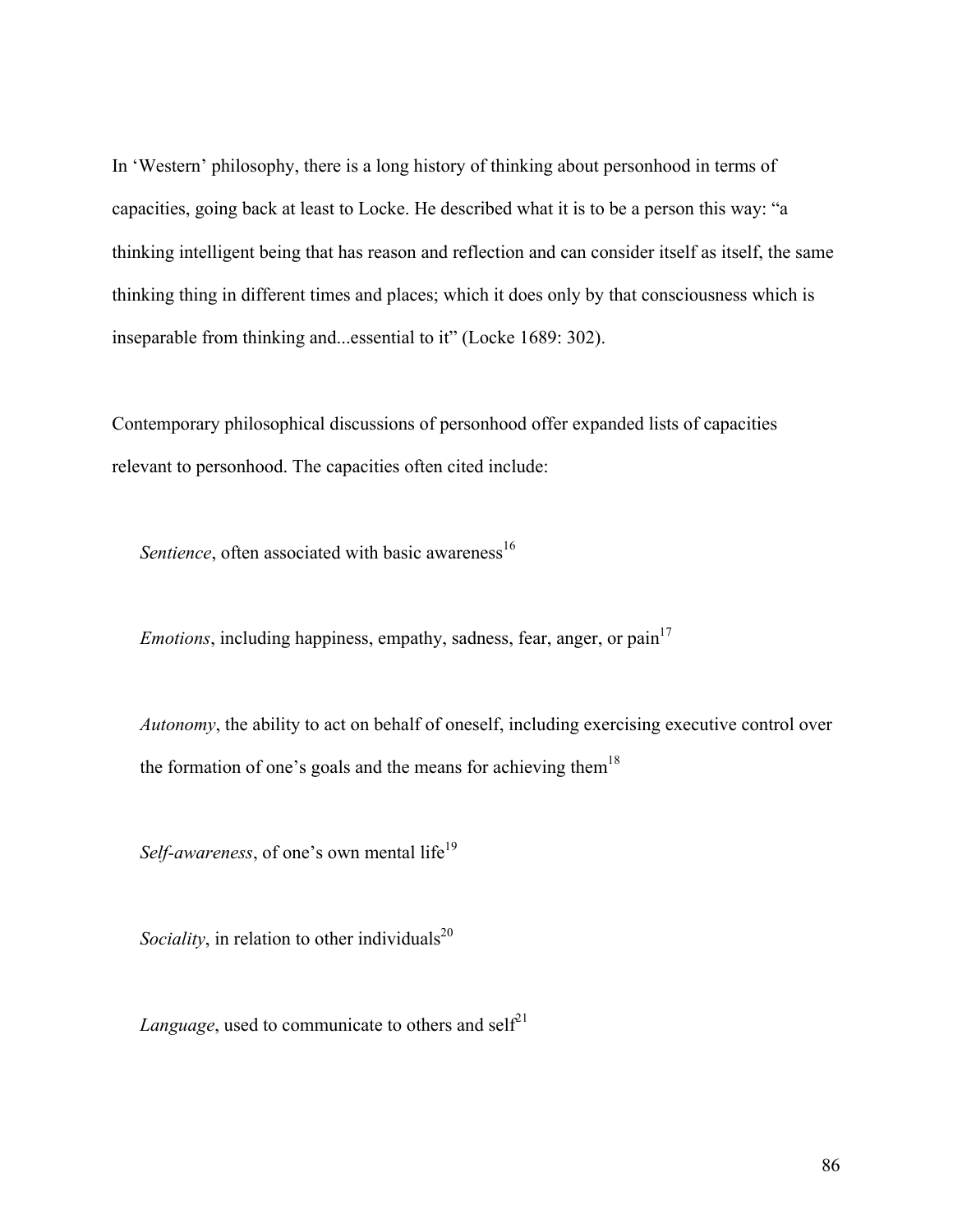*Rationality*, means-end reasoning or logical thought processes<sup>22</sup>

*Narrative self-constitution,* thinking of oneself as a persisting subject with past experiences, a character in one's own story who will author one's future experiences<sup>23</sup>

*Morality*, an understanding of what is good, right, or virtuous<sup>24</sup>

*Meaning-making*, a vision of a life worth pursuing or a sense of what it is to live well<sup>25</sup>

While some of the properties on this list are disputed, and as a group we could not endorse all of them, this list reflects common ways in which 'Western' philosophy has tended to conceptualize persons. Regardless of the properties one includes, there are two ways to look at capacities like these26: as *essential* features of persons, or as *clusters* of properties that are variously constitutive of persons.

On essentialist versions, a person satisfies a set of individually necessary and jointly sufficient conditions. Individuals must possess all in the set of conditions to count as persons. Essentialism thus denies that some humans are persons, since some humans never possess some of the traits, or fail to have some of them at some point in their lives. Since we are working within a framework that is friendly to legal views that all individual humans, from birth to death, are persons, we reject the essentialist version.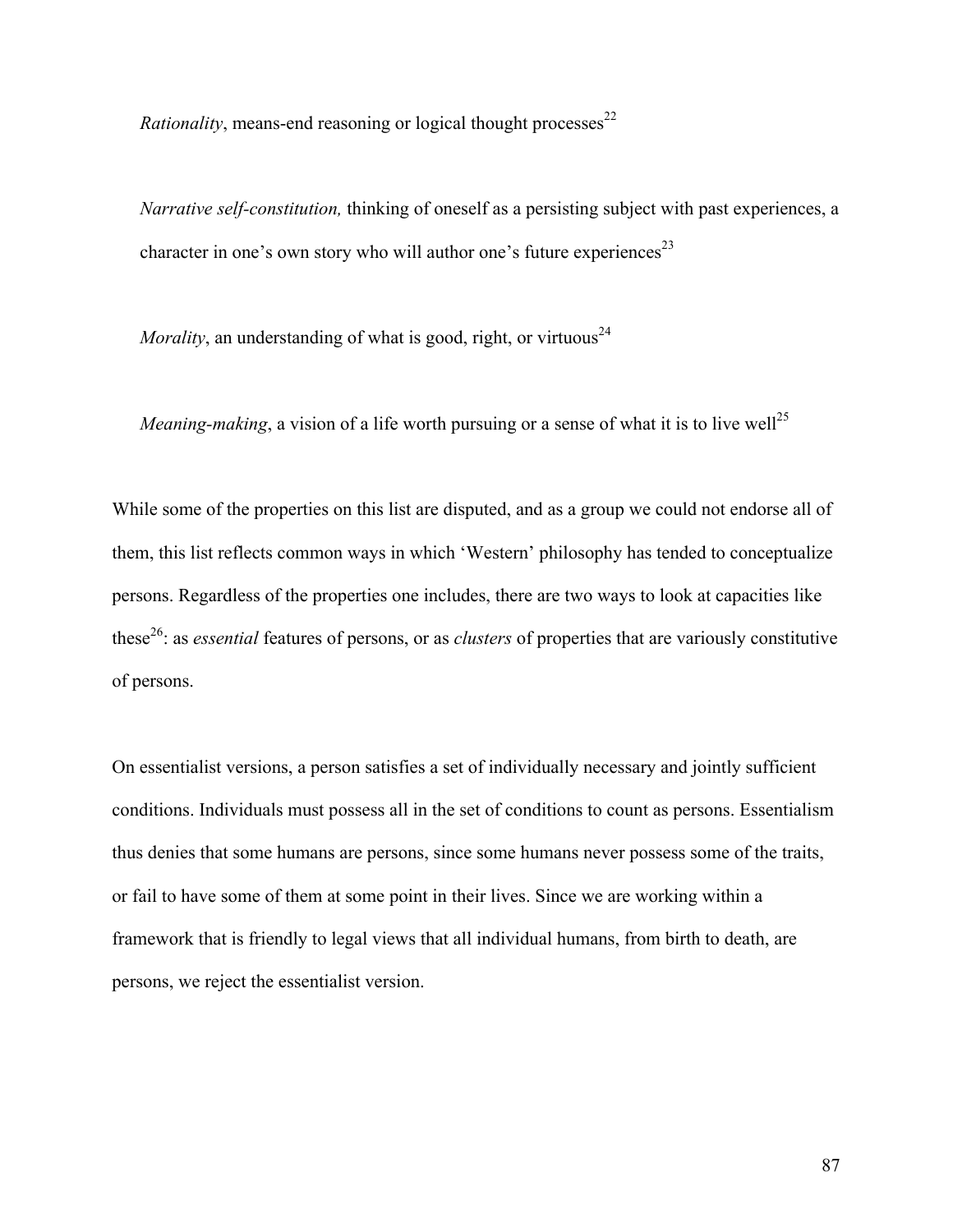On cluster conceptions, individuals must have *some*—and *tend* to have *several*—of the personhood traits, but no one of the traits is required. A variety of subsets of capacities are regarded as sufficient but not necessary for personhood. Cluster kinds consist of "a complicated network of similarities overlapping and criss-crossing" (Wittgenstein 1967: 66), and they are widely found in the social world. We endorse this approach because, depending on the list of capacities, it need not exclude any humans as persons and permits different personhood profiles for different individuals. It also ensures that all human beings as we understand them remain persons and are equally regarded as such. Importantly, it also does not introduce *ad hoc* exclusions of other beings who meet the criteria.

#### **Personhood and autonomy**

The NhRP's case is based on one particular capacity—autonomy—and for good reason. The philosophical conception of personhood is often framed in terms of autonomy, understood as the ability to act on behalf of oneself, including exercising executive control over the formation of one's goals and the means for achieving them. Its importance in contemporary ethics can be traced to Kant's conception of persons as autonomous agents who are ends in themselves. Philosopher John Christman echoes this view when he writes, "to be autonomous is to be one's own person, to be directed by considerations, desires, conditions, and characteristics that are not simply imposed externally upon one, but are part of what can somehow be considered one's authentic self" (Christman 2015). Since to be autonomous is to be one's own person, to be autonomous is sufficient to be a person on such views.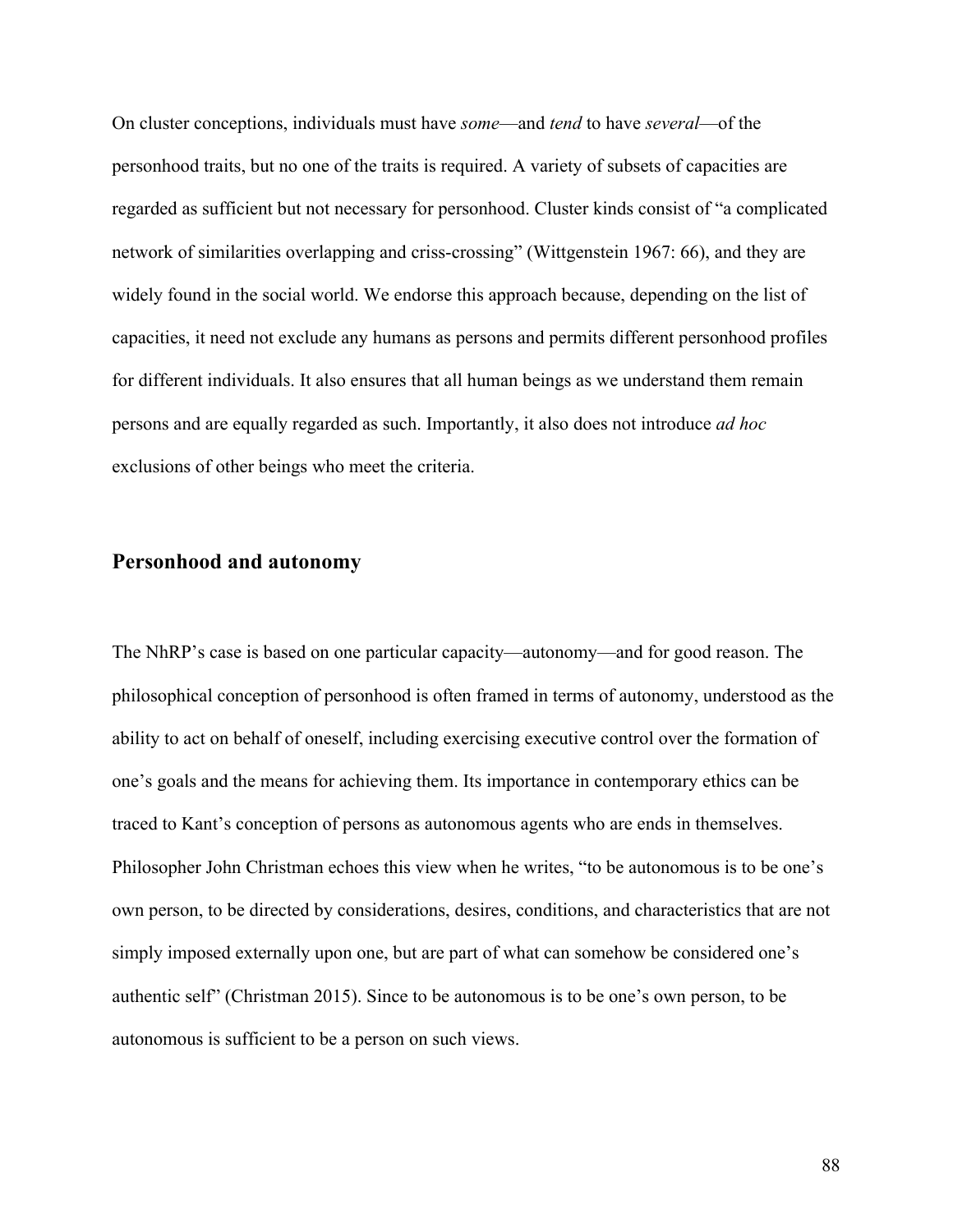In political theory, autonomy is associated with a number of benefits (Christman 2015). For example, autonomy is sometimes taken to be sufficient for political standing. For many, having autonomy also means that one should not be treated paternalistically. Autonomy is also associated with a number of properties in moral theory. Autonomous agents are sometimes seen as morally responsible for their actions, and autonomous agents are taken to be intrinsically valuable, ends in themselves (Kant [1785] 2001).

These benefits don't always come with autonomy as defined above, because there are more and less demanding views of it. On a very demanding view, autonomy as normative self-governance requires the metacognitive ability to abstractly consider principles of action and judge them as acceptable or unacceptable (Johnson and Cureton 2017). Philosopher Christine Korsgaard argues that other animals lack autonomy in this sense because normative self-governance requires a certain form of self-consciousness:

… namely, consciousness of the grounds on which you propose to act *as grounds*. What I mean is this: a nonhuman agent may be conscious of the object of his fear or desire, and conscious of it as *fearful* or *desirable*, and so as something to be avoided or to be sought. This is the ground of his action. But a rational animal is, in addition, conscious *that* she fears or desires the object, and *that* she is inclined to act in a certain way as a result. That's what I mean by being conscious of the ground *as a ground*. She does not just think about the object that she fears or even about its fearfulness but about her fears and desires themselves (Korsgaard 2006: 113).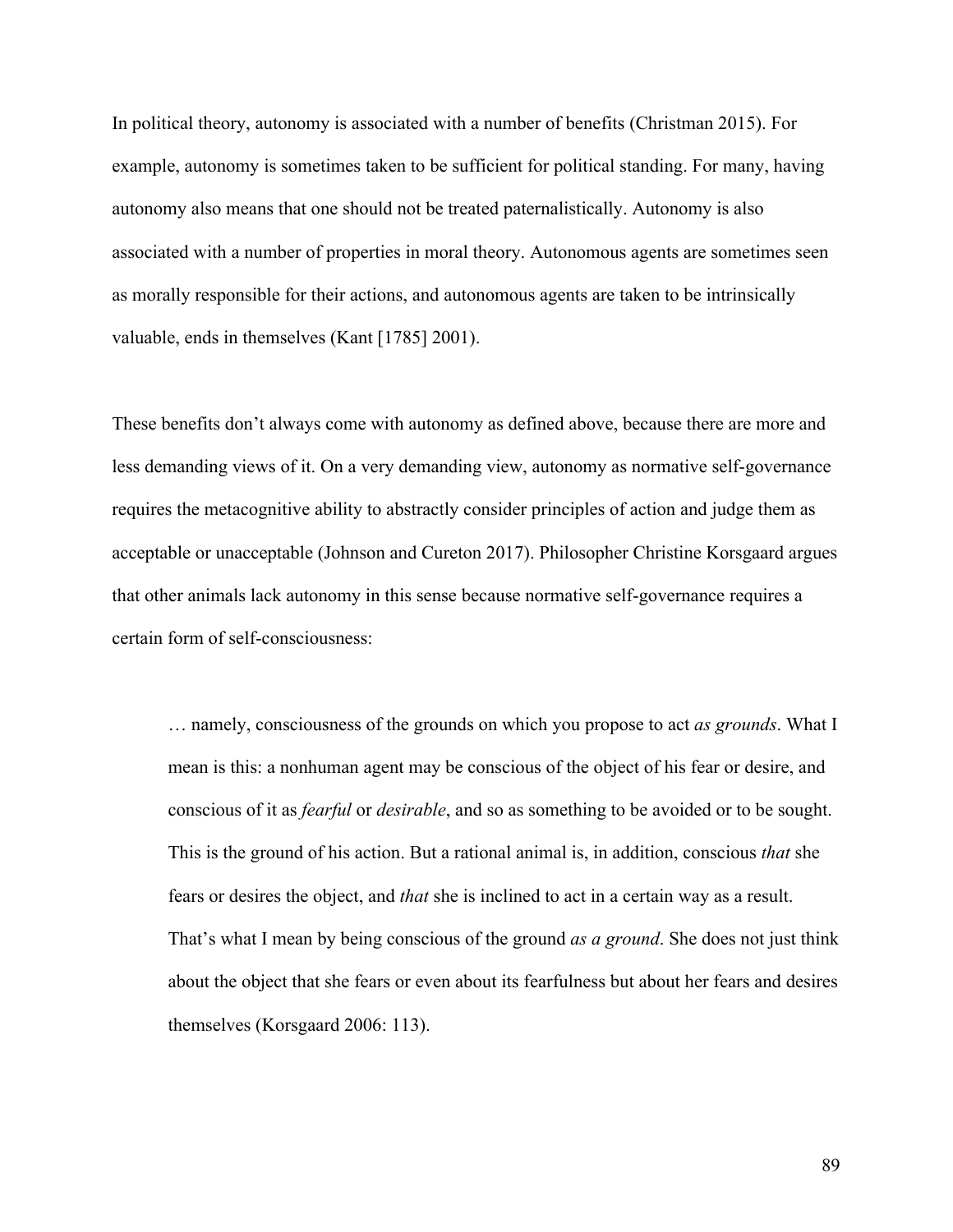For Korsgaard, autonomy as normative self-governance requires the ability to realize *that* one fears or desires some state of affairs, which in turn requires metacognitive capacities such as the ability to accurately represent the contents of one's own beliefs and desires, and the ability to evaluate those commitments. This more demanding version of autonomy is closely related to having moral or legal *responsibility.* On this view, any humans who do not have the capacity to engage in normative self-governance will not count as autonomous. This account of autonomy fails to identify the autonomous actions of most typical human adults, unlike the more general way of understanding autonomy as the ability to act on behalf of oneself. Research on adult moral reasoning suggests that adults do not generally consider their reasons when making moral judgments (Haidt 2001), although their accompanying actions are still commonly regarded as autonomous. Research on adult action suggests that we can fail to know our own reasons for our seemingly autonomous actions or judgments. Social psychologists Richard Nisbett and Lee Ross found that adults will confabulate their reasons for action, and do not have direct access to some of their action-guiding processes (Nisbett and Ross 1991). On Korsgaard's more demanding account, many humans, and certainly children, would lack autonomy, and many of the actions we think are freely chosen would not be autonomous.

Consider a parallel case of more and less demanding accounts of having language, in which the more demanding account involved producing poetry. While producing poetry is at the pinnacle of language capacities and is sufficient evidence for having language, it is not necessary. Likewise, we find the demanding account of autonomy describes the pinnacle of self-directed action. For these reasons, the more demanding accounts of autonomy are less helpful for constructing a capacities account of personhood.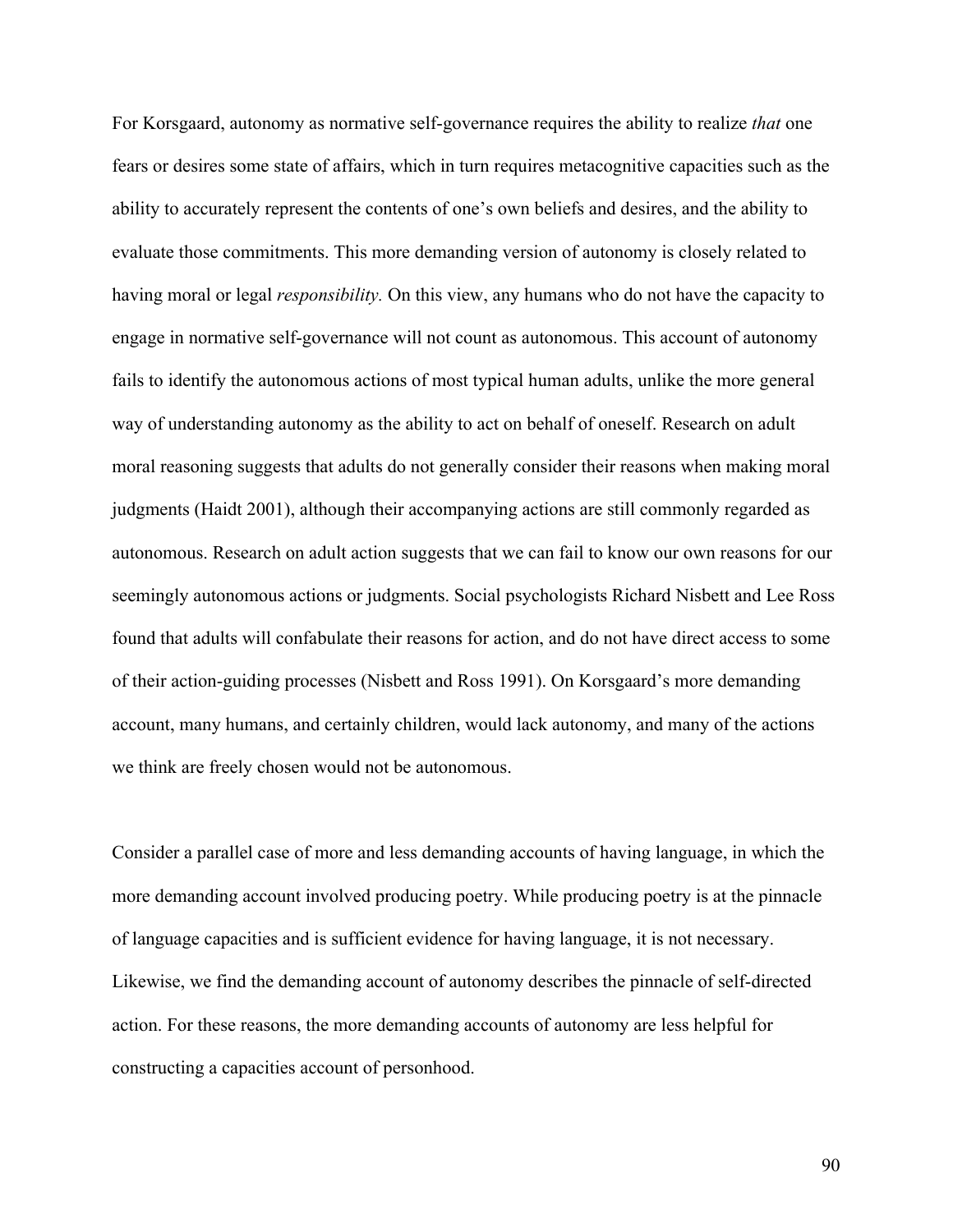On a weaker understanding of autonomy tied to moral or legal *standing*, rather than moral or legal responsibility, children's less developed self-governance can be consistent with being autonomous in the sense that they are the source of their own actions, and they act on behalf of themselves rather than because of some external force or internal compulsion. From an early age, humans form preferences, set goals, and act so as to satisfy wants. They are agents who can act voluntarily. They are cognitively flexible beings who can form their own goals and act rationally to achieve those goals. There are clear contrasts in some other animals. The harvester ant, for example, isn't acting autonomously when she takes dead ants to the refuse pile; rather she is automatically responding to the oleic acid that ant corpses produce as they decompose. When E.O. Wilson treated live ants with oleic acid, he observed that they were carried "alive and kicking" to the refuse pile by their sisters. The movement of the coated ants did not override the behavioral response of their sisters to the stimulus of oleic acid (Wilson 1985). The conceptual space between normative self-governance and automatic, controlled behavior is not visible in the more demanding accounts of autonomy.

A distinct advantage of a less demanding view of autonomy is that it does not violate the common understanding that most ordinary human behavior is autonomous. Bioethicist and philosopher Tom Beauchamp, and comparative psychologist Victoria Wobber, offer one such account. They propose that an act is autonomous if an individual self-initiates an "action that is (1) intentional, (2) adequately informed…and (3) free of controlling influences" (Beauchamp and Wobber 2014: 119). Conceptions of autonomy like this support chimpanzee autonomous capacity.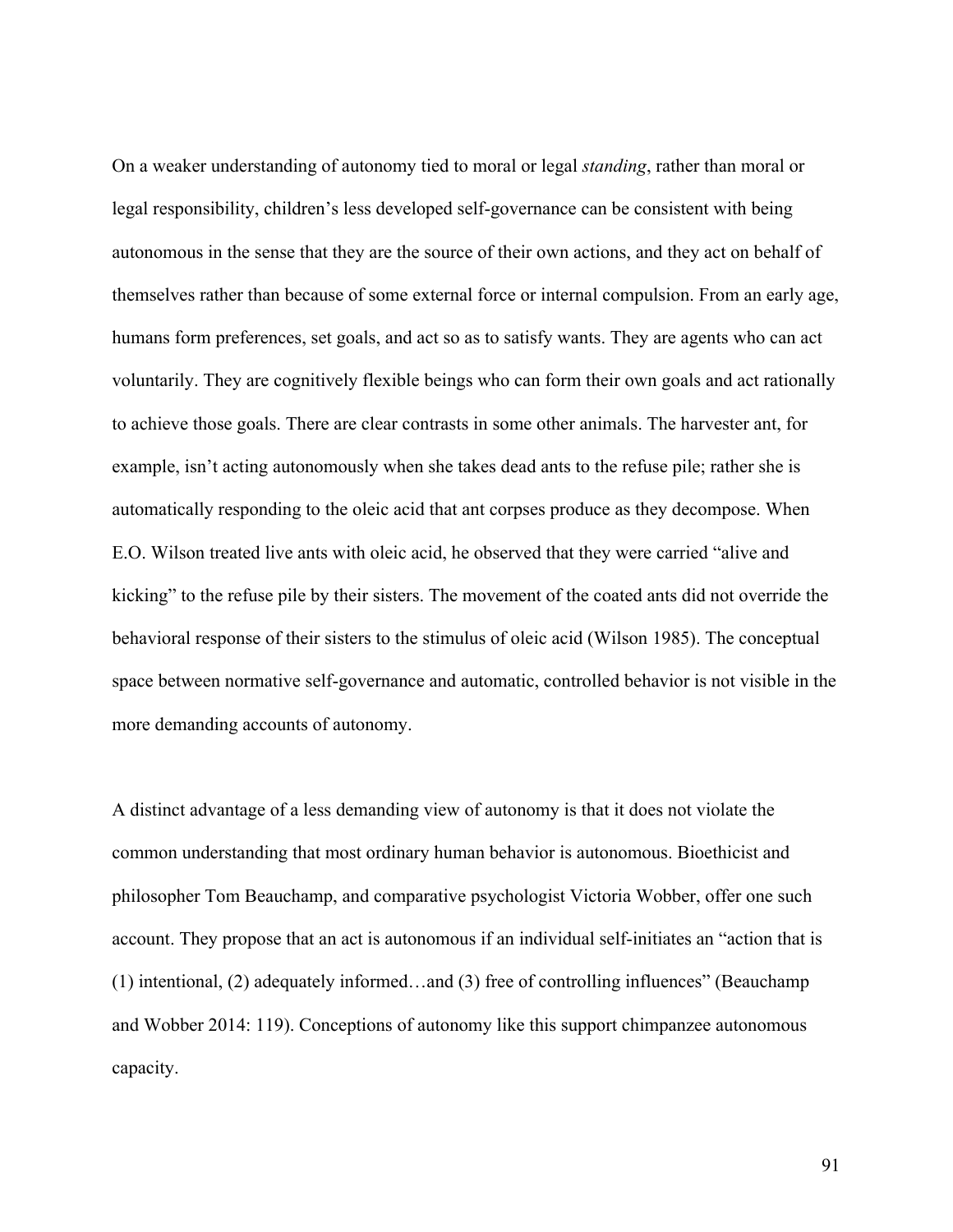#### **Autonomy is sufficient for personhood on a cluster concept of persons**

A second reason to focus on autonomy is that as a concept it implies various capacities that are identified with inclusive analyses of personhood. As highlighted by Beauchamp and Wobber, to be autonomous is to have two core capacities: the capacity to act intentionally (which assumes capacities to form goals and direct one's behavior accordingly) and to be adequately informed (which assumes capacities to learn, to make inferences, and acquire knowledge through rational processes) (Beauchamp and Wobber 2014). Many of the capacities listed above are also implicated in these two core capacities. The capacity to experience emotions is used to form goals. Sentience is typically associated with both responsive behavior and gaining information about the world that can be used to order future behavior. Rational processes can be entangled with setting goals and working toward them, as well as with acquiring information about one's physical and social worlds, and revising such information should its inaccuracy become apparent. Self-awareness helps one realize what one needs to know in order to achieve a goal, and what one does not already know. Since an autonomous capacity implies other person-making capacities, evidence of autonomy is sufficient evidence of personhood considered as a cluster concept. Thus, an individual can be identified as a person on autonomy grounds alone. However, one can still be a person *without* being autonomous.

## **Scientific evidence for chimpanzee personhood capacities**

Since the first chimpanzee field research sites were started by Jane Goodall in Gombe, Tanzania in 1960, and Toshisada Nishisa in Tanzania's Mahale mountains in 1965, we have learned much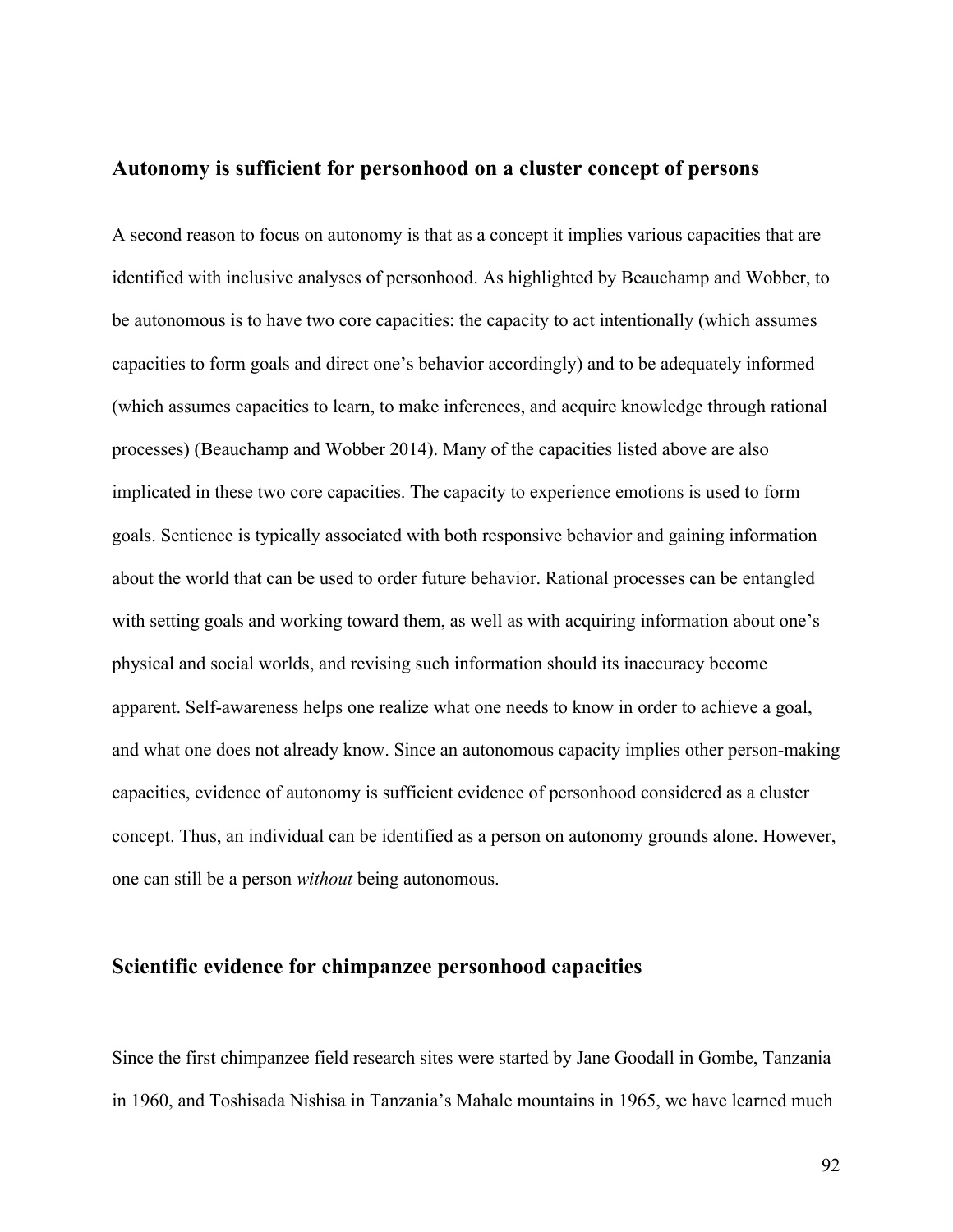about chimpanzees' cognitive and social capacities. Just as there are individual differences between humans and between various groups of humans, there are individual differences between chimpanzees (King & Figueredo 1997) and between various groups of chimpanzees (Whiten et al. 1999). These inter-group differences permit identification of individuals as members of particular groups (for researchers and perhaps for local chimpanzees) and many primatologists speak of distinct group cultures. We will canvass some of what is known about chimpanzees that connects with capacities listed above.

#### *Autonomy*

Chimpanzees are cognitively flexible animals whose actions are not merely fixed responses to situations. They can act intentionally, and they can plan and act so as to achieve goals. For example, chimpanzees have been observed planning attacks on annoying zoo visitors (Osvath 2009; Osvath & Karvonen 2012), and planning where they will eat breakfast (Janmaat et al. 2014). In formal experiments chimpanzees demonstrate that they engage in means-end reasoning about their goals. For example, they are able to delay gratification as indicated by their performance in a chimpanzee version of the marshmallow task. Chimpanzees choose to pass on an immediate tasty snack, in order to receive a larger one later, and will even self-distract in order to facilitate self-control (Beran et al. 2014). Chimpanzees can use what they know and don't know to shape their choices. For example, chimpanzees can use probabilities to make decisions about which container to choose food from, given the relative distributions of preferred food items (Rakoczy et al. 2014). When chimpanzees don't have enough information to solve a task, they seek the information needed (Bohn et al. 2017; Beran et al. 2013). And when they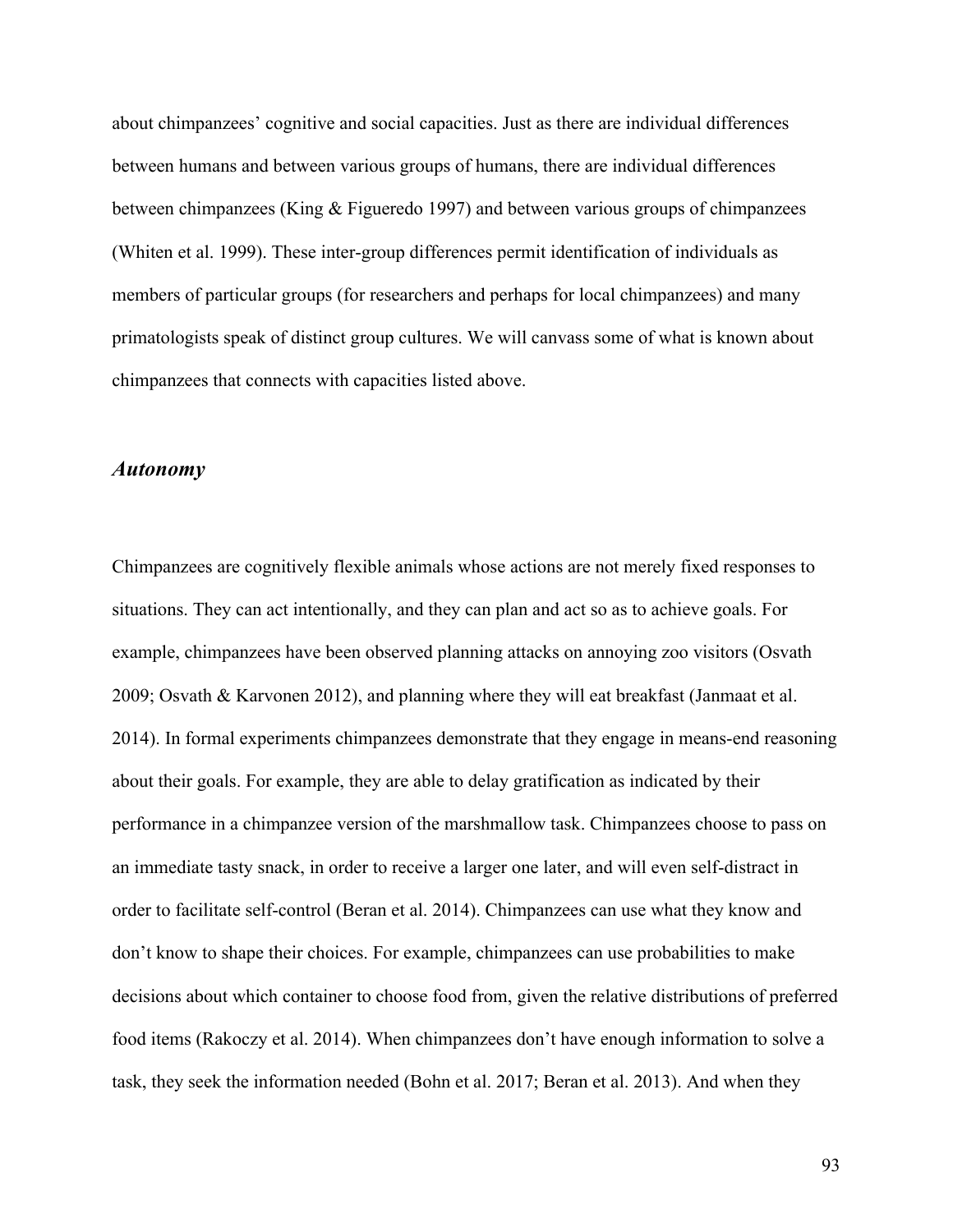know that they are right, they anticipate getting a reward and position themselves to quickly receive it (Beran et al. 2015).

### *Emotions*

Chimpanzees are emotional beings, expressing such emotions as excitement and anger, empathy and fear. Scientists look at animal behavior, physiology, and social interaction in their studies of chimpanzee emotions (de Waal 2011). The developmental comparative psychologist Kim Bard has documented chimpanzee emotional development, and finds that chimpanzee infants, like human infants, develop their emotional responses in social contexts, for example smiling in response to a caregiver's smile, or to a caregiver tickling and vocalizing (Bard 2012).

#### *Language*

While chimpanzees cannot *master* human languages, and do not have a chimpanzee language with the same kind of grammatical structure as human languages, they do have communication systems, and they can learn to use some elements of human symbolic communicative systems. Washoe, one of a number of chimpanzees used in experiments that exposed them to learning environments typical of human children, was taught some American Sign Language, and used ASL signs to communicate to humans and other chimpanzees for the rest of her life (Fouts 1998). Other chimpanzees have been successfully taught a lexicon symbolic communication system (Savage-Rumbaugh et al. 1998).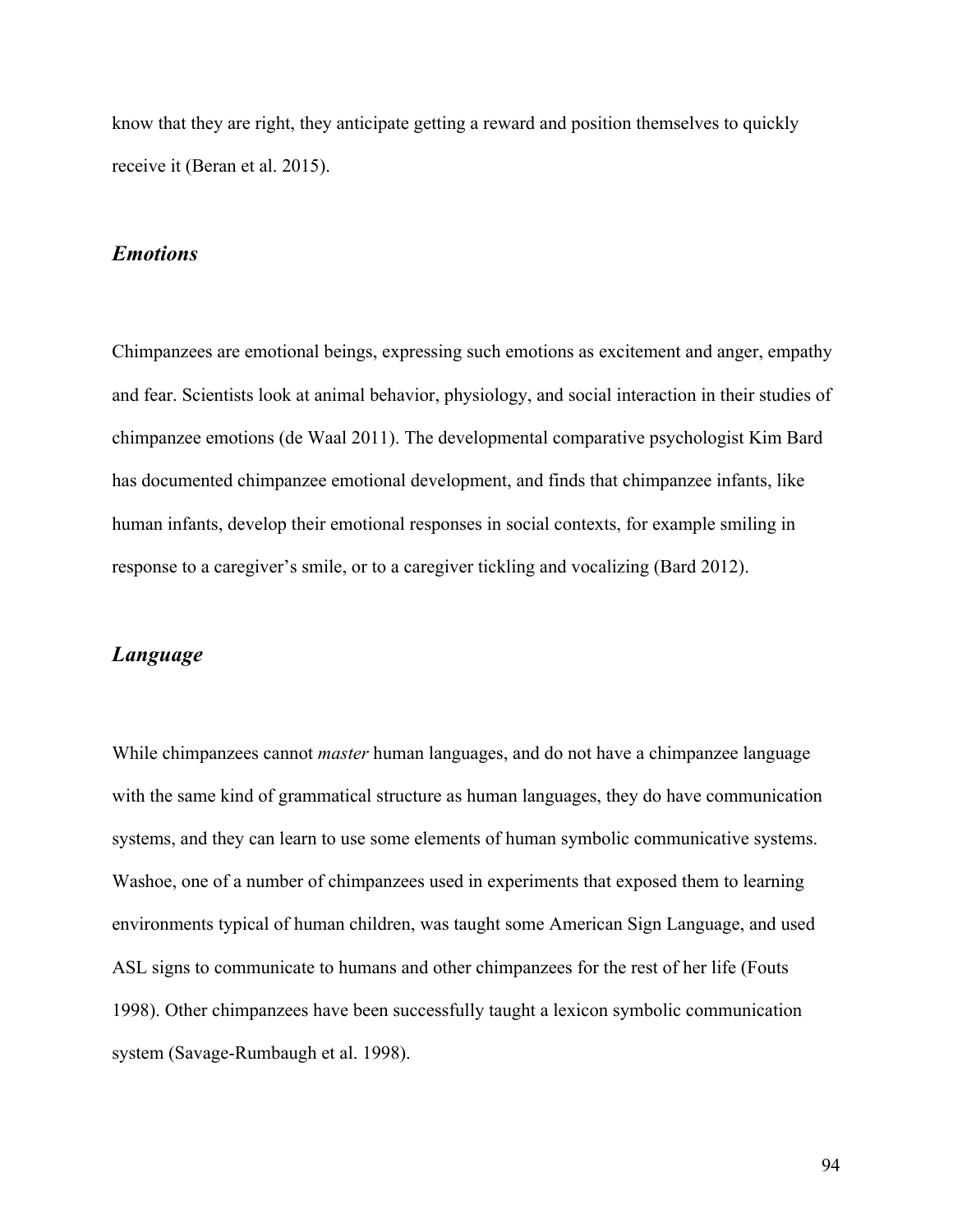Chimpanzees have their own natural communicative system, consisting of vocalizations and gestures. From observations of wild chimpanzees, we know they have alarm calls, food calls, and calls that express emotions (Goodall 1986). The gestural system of chimpanzees appears to be shared with other great apes. For example, when a chimpanzee or a bonobo shows a partner an exaggerated self-directed scratch, the partner initiates grooming the signaler (Graham et al. 2018). Evidence that chimpanzee communication is intentional comes from finding that they will repeat and elaborate on a message when initial attempts to deliver the message fails (Leavens et al. 2005).

#### *Sentience*

Chimpanzees have the same neuroanatomical structures and mechanisms as other mammals, including various sensory systems, such as those implicated in the sensory and affective components of pain (Knight 2008). As noted by de Waal, chimpanzees essentially have smaller versions of human brains. No new structure in human brains is lacking in chimpanzee brains (de Waal 2016). Scientists widely accept that animals such as chimpanzees are conscious experiencers of their lives, as evidenced by the signing of The Cambridge Declaration on Consciousness in  $2012^{27}$ 

### *Rationality*

Tool creation and use indicates the existence of means-end, or instrumental, rationality. Various chimpanzees make and use tools including stones, anvils, and wedges for nut cracking, puncture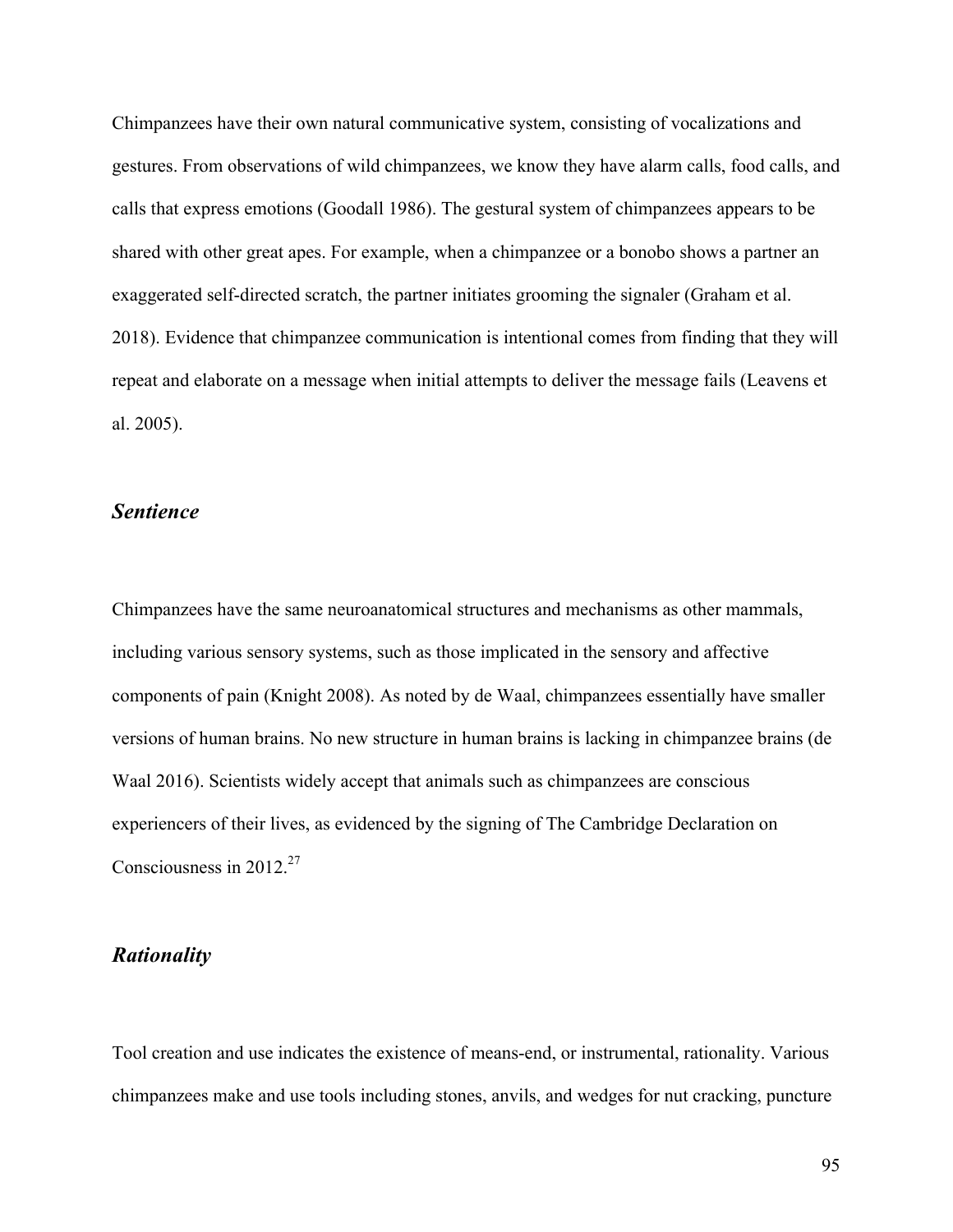tools for opening termite mounds, fishing tools for acquiring termites and ants, leaves as sponges to collect water, and more (Shumaker et al. 2011). Reasoning involves the ability to understand what follows from the information one already has. Experiments demonstrate that chimpanzees and other great apes can understand abstract relationships between material objects involving the notions of "same" and "different" (Tomasello and Call 1997). They solve tasks that suggest they may be engaged in reasoning by exclusion, using cups and treats in a kind of a shell game (Call 2004).

### *Self-awareness*

The psychologist Gordon Gallup introduced the mirror self-recognition test for self-awareness, surreptitiously marking chimpanzee and human infants and exposing them to a mirror. When a marked subject touches the mark more frequently when there is a mirror available than when there is not, the subject passes the test, and so demonstrates self-awareness (Gallup 1970). Chimpanzees are among the species who can pass this test, though, of course, not all individual chimpanzees in any given test pass.

#### *Sociality*

Chimpanzees are social beings, and have robust social cognitive capacities. They take other chimpanzees to be agents, recognizing intentions in others. Chimpanzees can distinguish between unwilling and unable actors (Call et al. 2004) and between helpers and hinderers (Krupenye and Hare 2018). Chimpanzees pass the false belief task, long thought to be evidence of having a theory of mind (Krupenye et al. 2016; Buttelmann et al. 2017) – they can predict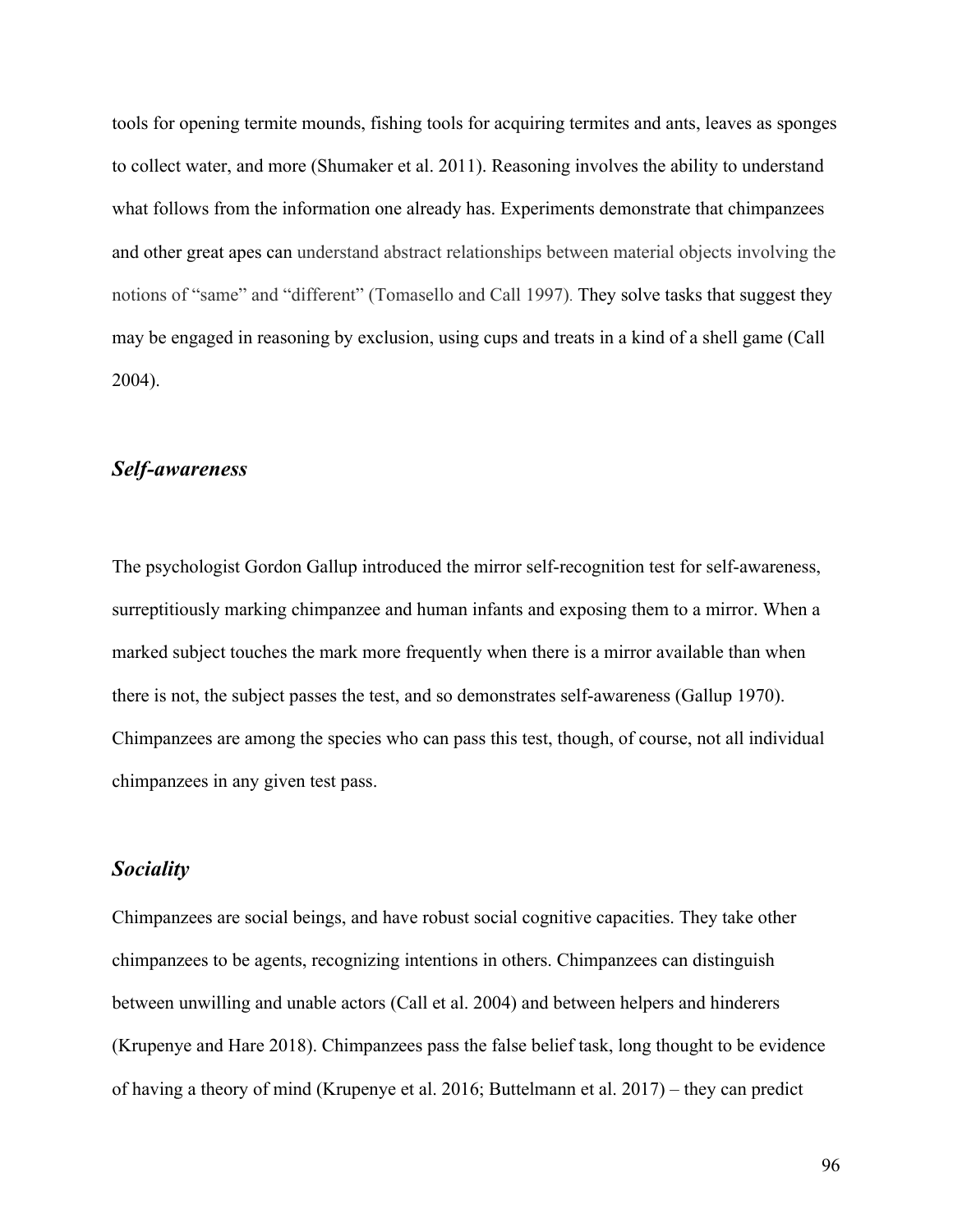others' behavior and anticipate others' desires, even when others have a false belief. Chimpanzees also show sensitivity to others' informational states, and will inform ignorant chimpanzees, but not knowledgeable chimpanzees, about the presence of fearful stimuli, like snakes (Crockford et al. 2012). Chimpanzees are able to navigate quite complex physical and social worlds, acting intentionally and seeking information as needed. Coalitions and alliances among a subset of chimpanzees in a group, which are a widespread social strategy in chimpanzee communities, evince capacities to coordinate behavior, realize preferences (including preferences about treatment), and secure social influence (Mitani et al 2010). There is evidence that wild chimpanzee food sharing is based on a score-keeping form of reciprocity (Jaeggi and Gurven 2013), and that chimpanzees hunt monkeys cooperatively (Boesch 1994).

Not all scientists agree about all capacities of chimpanzees. The comparative developmental psychologist Michael Tomasello, for example, argues that chimpanzees lack reciprocity, joint action, and cooperation, based on results of his cognitive studies on *captive* chimpanzees (Tomasello 2016). We expect that further research on behaviors related to reciprocity will lead to better understanding of the extent to which chimpanzees are like and unlike human groups where cooperation and exchange is concerned.

### **Autonomy, welfare, and sanctuaries**

That chimpanzees are autonomous in the ways we have described has clear connections with three considerations that bring together animal welfare or well-being, and ethics. First, "choice" and "control" are increasingly viewed as important in designing captive environments to better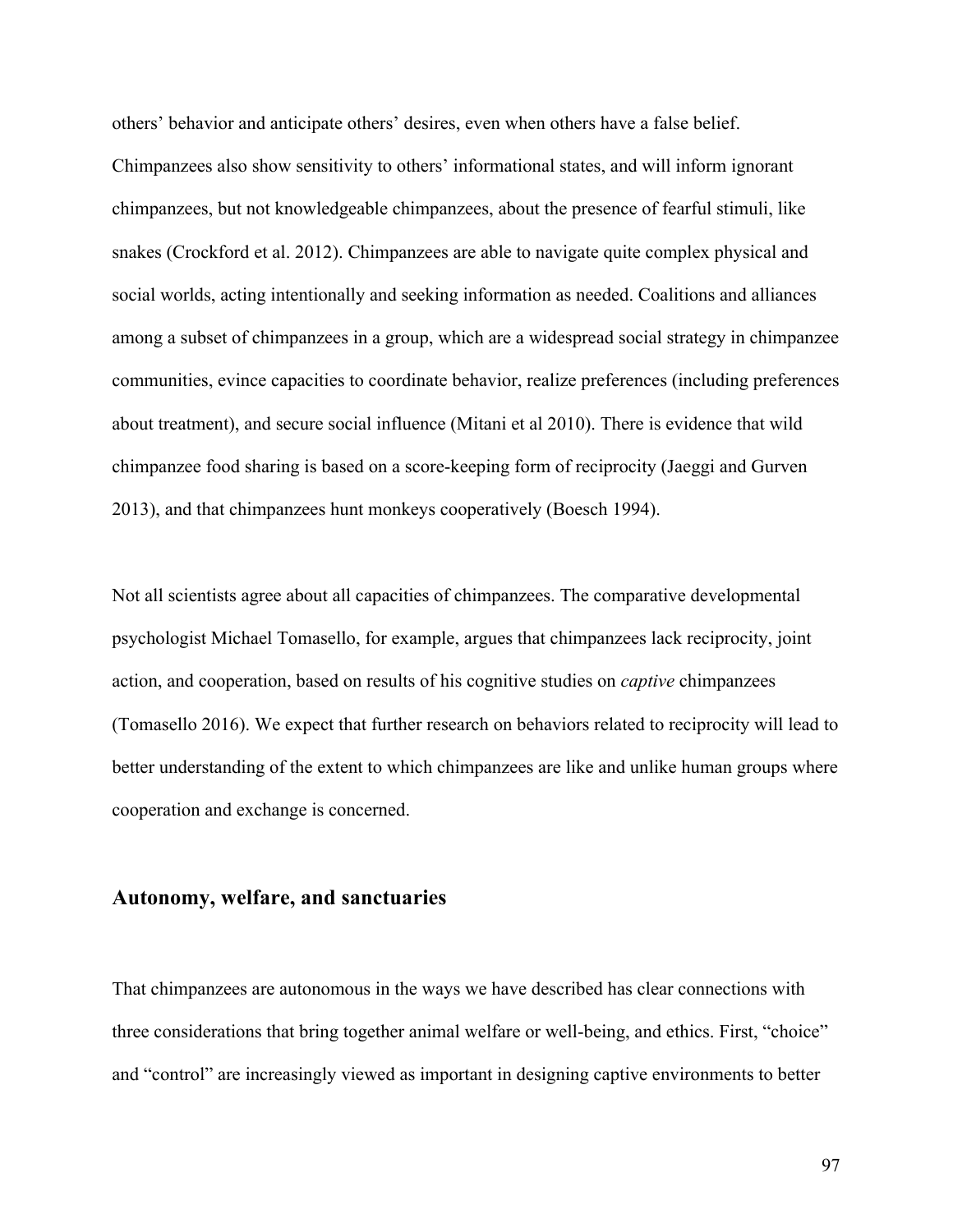meet the needs of cognitively and emotionally complex nonhuman animals (Maple and Perdue 2013). Second, adequate sanctuary environments can have a rehabilitative effect on chimpanzees who express behavioral problems due to inadequacies in their past captive environments, and harms<sup>28</sup> they have experienced (Wobber and Hare 2011). Third, autonomy foregrounds harms that arise when an individual is coerced, deceived, forced, or manipulated into actions that they would not otherwise choose given their preferences and values (Beauchamp and Wobber 2014). This section will discuss the first two of these considerations while the next section will discuss the third.

That chimpanzees make choices and have some control over their daily lives reflects the kinds of capacities chimpanzees enjoy. As already indicated, free-living chimpanzees live in complex social worlds. Their communities can range from a handful of members (Stumpf 2011: 347) to well over 160 (Stanford 2018). The fission-fusion style of social life seen in free-living chimpanzees permits a great deal of choice and control, including getting distance from particular members of the community, choice in sexual encounters (perhaps outside the watchful eye of higher ranking chimpanzees within the community, or with chimpanzees from rival communities), choice of where to forage for food, or whether to explore or play rather than feed (Stumpf 2011). The rationality and autonomy of chimpanzees are utilized to make the choices that they do.

Choice and control in chimpanzee social lives also impacts their emotional well-being. The social lives of free-living chimpanzees are not dissimilar from our own. They can form strong and stable friendship bonds with community members and have preferences about with whom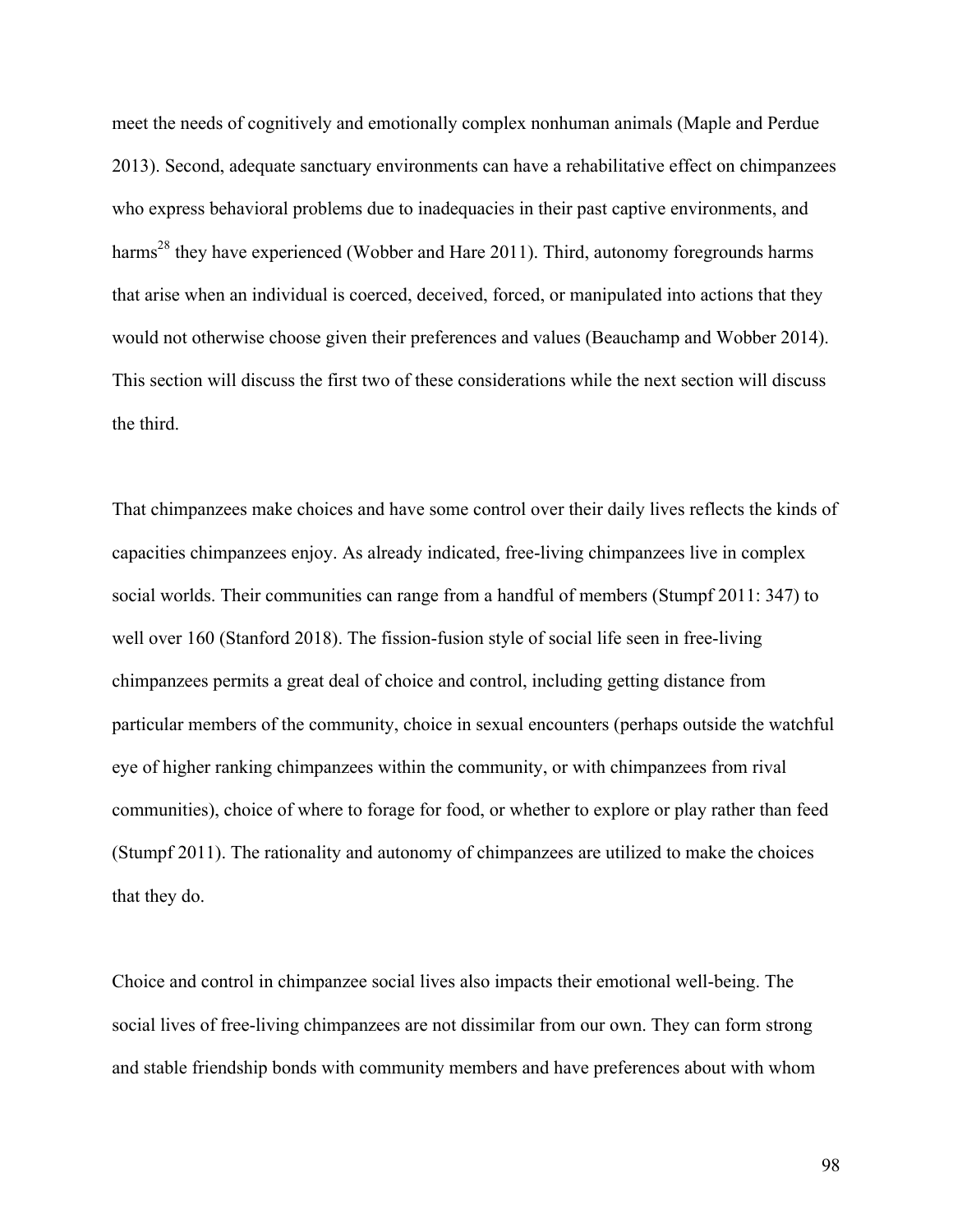they sit and groom, (that is, hanging out). Because chimpanzee males do not typically leave their natal community, the bonds between males can be particularly strong, and family bonds between siblings as well as children and mothers play a significant social role. Primatologists have uncovered the social role of coalitions and alliances that provide their members access to food, or receptive members of their community, or even positions of social influence (Stumpf 2011). Conflicts can be reasonably interpreted as social moments where preferences are expressed, and resolution or consolation as social moments where comfort is provided and valued relationships are affirmed (de Waal 1996). Through social learning, chimpanzees come to understand how to behave around others with whom they are living, who enjoys what friendships and allegiances, and who has greater social influence or dominance (Matsuzawa 2010; Mitani et al 2010). This information is used to choose with whom to affiliate, which in turn impacts chimpanzees' emotional regulation and stress hormones (Wittig et al. 2016).

The daily lives of free-living chimpanzees are filled with choices, both great and small, and choices carry greater physical and social significance as chimpanzees age in their communities. For example, the nature of dependency changes as juveniles mature and become both more independent and responsible for their actions (for example, adult tolerance for how young chimpanzees behave changes as they age) and females typically leave their communities around puberty to find new ones (Humle 2006; Stumpf 2011). Chimpanzees not only exercise choice, they must learn not to behave impulsively. Responding aggressively to a higher ranked chimpanzee or group of chimpanzees can generate conflict and result in personal injury or, in the extreme, isolation. Seeking a sexual encounter with a receptive member of the community can lead to conflict if care is not taken to avoid the watchful eye of a higher ranked male chimpanzee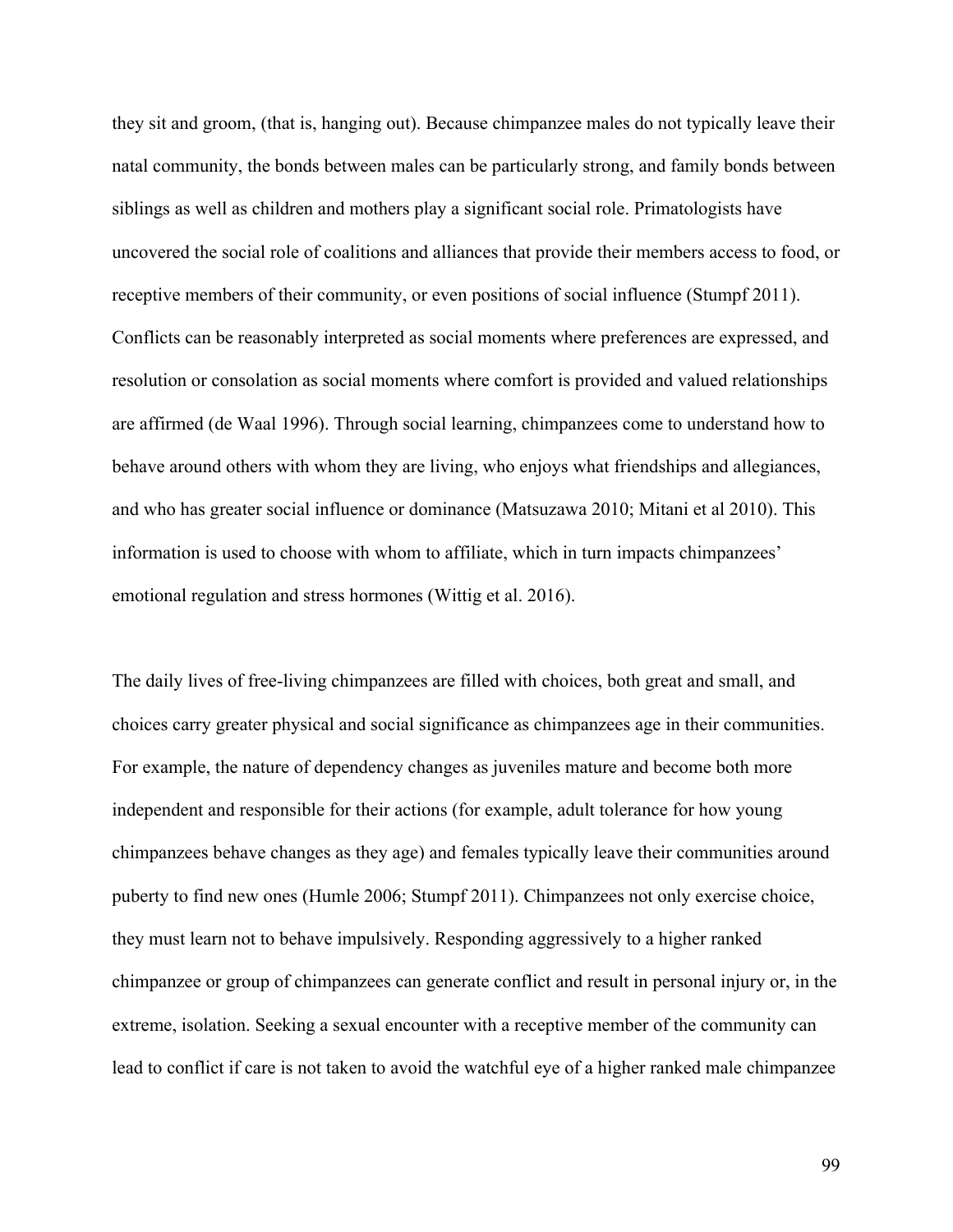(de Waal 1998). Vocalizations that alert members of the community to sources of food, if unmodulated, can deny a chimpanzee first access to food or the ability to eat to their satisfaction (e.g., Brosnan and de Waal 2000). These all bear a relation to self-governance, which is a hallmark of autonomy as we have described it.

The cognitive and affective complexity of chimpanzee life is tied to welfare needs for greater choice and control within captive environments. In zoos and biomedical laboratories it is increasingly recognized that boredom can have profound and detrimental effects on an animals' physical and psychological well-being. Stereotypies, which are abnormal behaviors such as body rocking, repetitive behaviors, and self-injury, are recognized as indicators of poor welfare and are thought to be ways for such animals to cope with impoverished (and sometimes stressful) environments (Maple and Perdue 2013). Forcing animals to comply with demands, instead of training them, for example, to move to a different cage or part of an enclosure, or comply with veterinary care, causes significant stress that can later be expressed in aggression, stereotypies, or social isolation (Bloomsmith, Marr, and Maple 2007; Perlman et al 2010; Perlman et al 2012; Wolfensohn and Lloyd 2013). Some primatologists have also discovered that chimpanzees enjoy and seek out puzzles and tasks that they can solve or successfully accomplish. Providing opportunities to choose—for example, to choose where they hang out and with whom, when to eat a snack or sleep—helps relieve boredom and reduce stress (Ross 2010).

Adequate sanctuaries provide such opportunities for choice and control, and provide environments in which chimpanzees who have come from places where they have experienced significant harms and social isolation can begin to heal. They can live with other chimpanzees in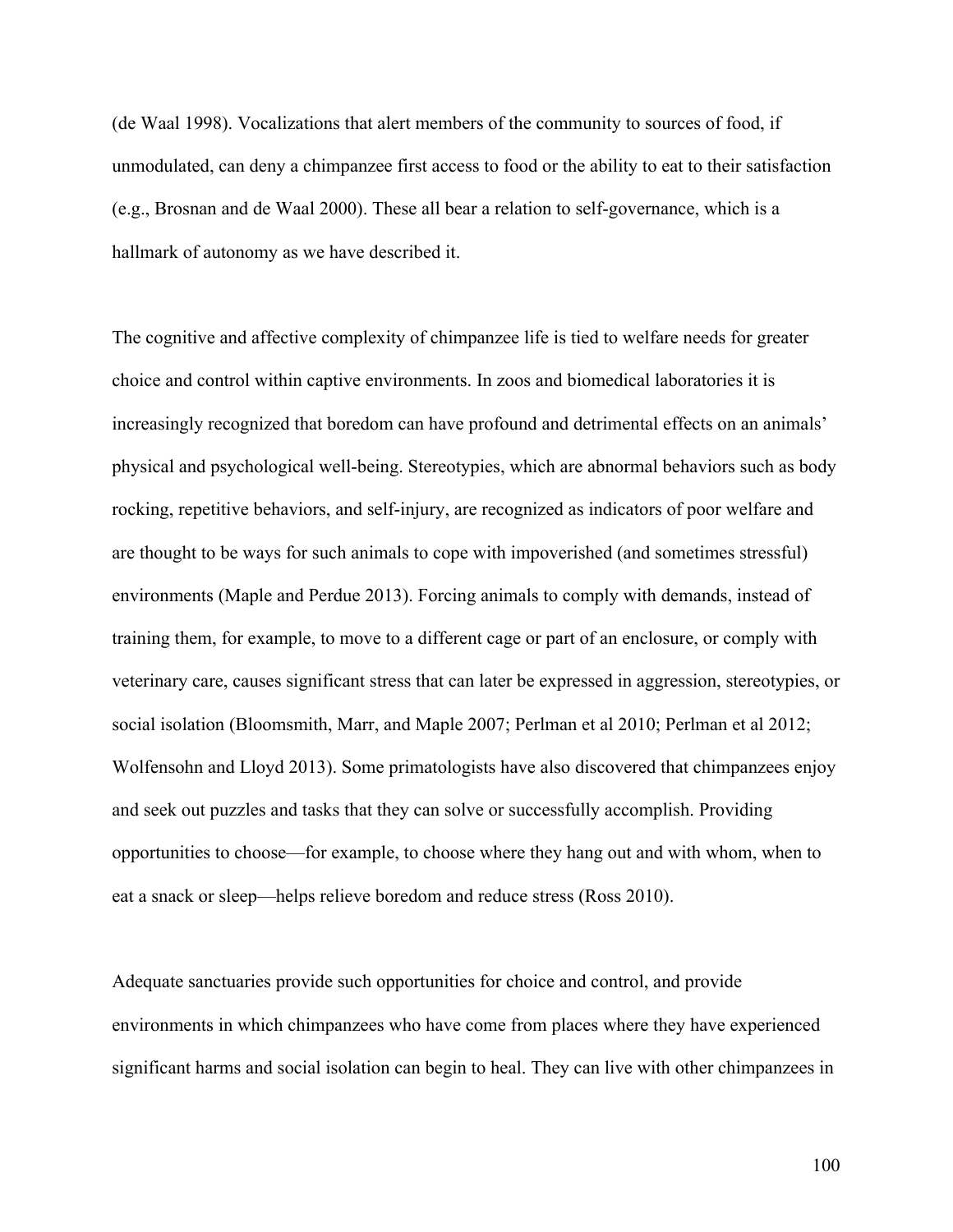ways that over time permit them to develop skills, capacities, and knowledge that better reflect what it means for a chimpanzee to *be* a chimpanzee. To illustrate, consider one of the largest sanctuaries in the continental US. Chimp Haven, which resides on 200 acres, is currently home to over 200 chimpanzees.<sup>29</sup> Chimpanzees are housed socially, which means they get to socially interact in group sizes currently ranging from 9 to 23. They are provided climbing structures, toys, and foraging puzzles (e.g., artificial 'termite mounds' containing treats), some of which provides them with tool-learning opportunities. Because they have some large enclosures (such as 3 to 5 acre forested habitats), individuals can distance themselves from other chimpanzees and humans, while the habitats provide opportunities to climb, explore, and relax. Their veterinarians use positive reinforcement training to secure the cooperation of the resident chimpanzees. This minimizes the use of sedation, which for geriatric chimpanzees can be dangerous, and is also far less stressful to the chimpanzees.<sup>30</sup>

#### **Autonomy and ethics**

Autonomous individuals have a basic interest in exercising their autonomy (Beauchamp and Childress 2001). Violating a basic interest is widely regarded as a harm, so violating someone's autonomy is a harm.

It is important to contrast the development and exercise of autonomous capacities of free-living chimpanzees with what is possible for chimpanzees in many captive environments. Zoos can impose significant restrictions on movement, the size of the community, the daily opportunities for choice, and with whom chimpanzees interact. Biomedical laboratories do the same, but the nature of the work and the need to control factors that can confound scientific results has meant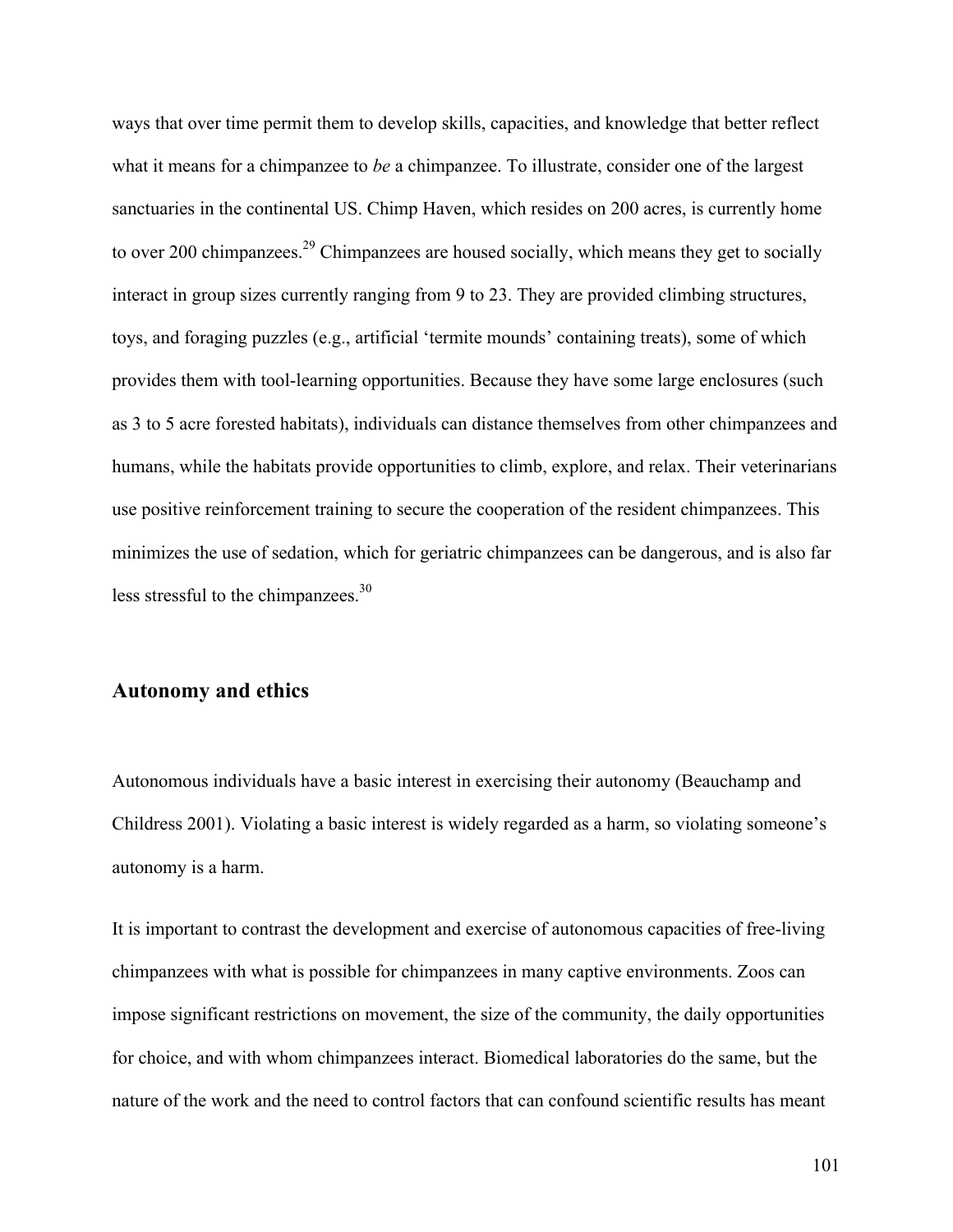that chimpanzees too often live in even more socially and physically impoverished environments and face stressors associated, not just with standard veterinary care or the presence of humans, but with various protocols shaped by the relevant studies in which they are used (for some examples see Bloomsmith and Else 2005). Although the life prospects for biomedical laboratory chimpanzees in the US are changing, there are still many currently housed in the laboratories where they were used in harmful research.

The Fourth Department ruled, and the First Department concurred, that habeas corpus relief is not available to Kiko or Tommy because the NhRP is not seeking their release from captivity, but rather their relocation to a suitable sanctuary. This judgment heavily depends on lumping together markedly different kinds of captivity. Our discussion of autonomy provides a way to usefully compare Kiko's and Tommy's current captive conditions to those they could enjoy in a sanctuary. Both Kiko and Tommy are currently housed alone and in small enclosures. Should they be relocated to sanctuaries such as Chimp Haven or Save the Chimps<sup>31</sup> several things would change. They would no longer be housed alone, and would no longer be confined indoors. They would have markedly more freedom to roam, explore, and forage. They would have the opportunity to develop and exercise more typical chimpanzee social capacities, and expand their goals and preferences to reflect the greater opportunities afforded them. All of these changes would allow Kiko and Tommy the kind of choice and control they currently lack, which would satisfy their basic interests. In their current conditions of captivity their interests in acting autonomously are profoundly violated. A sanctuary such as Chimp Haven or Save the Chimps promises not only much greater freedom, but a setting where their autonomous capacities would be respected.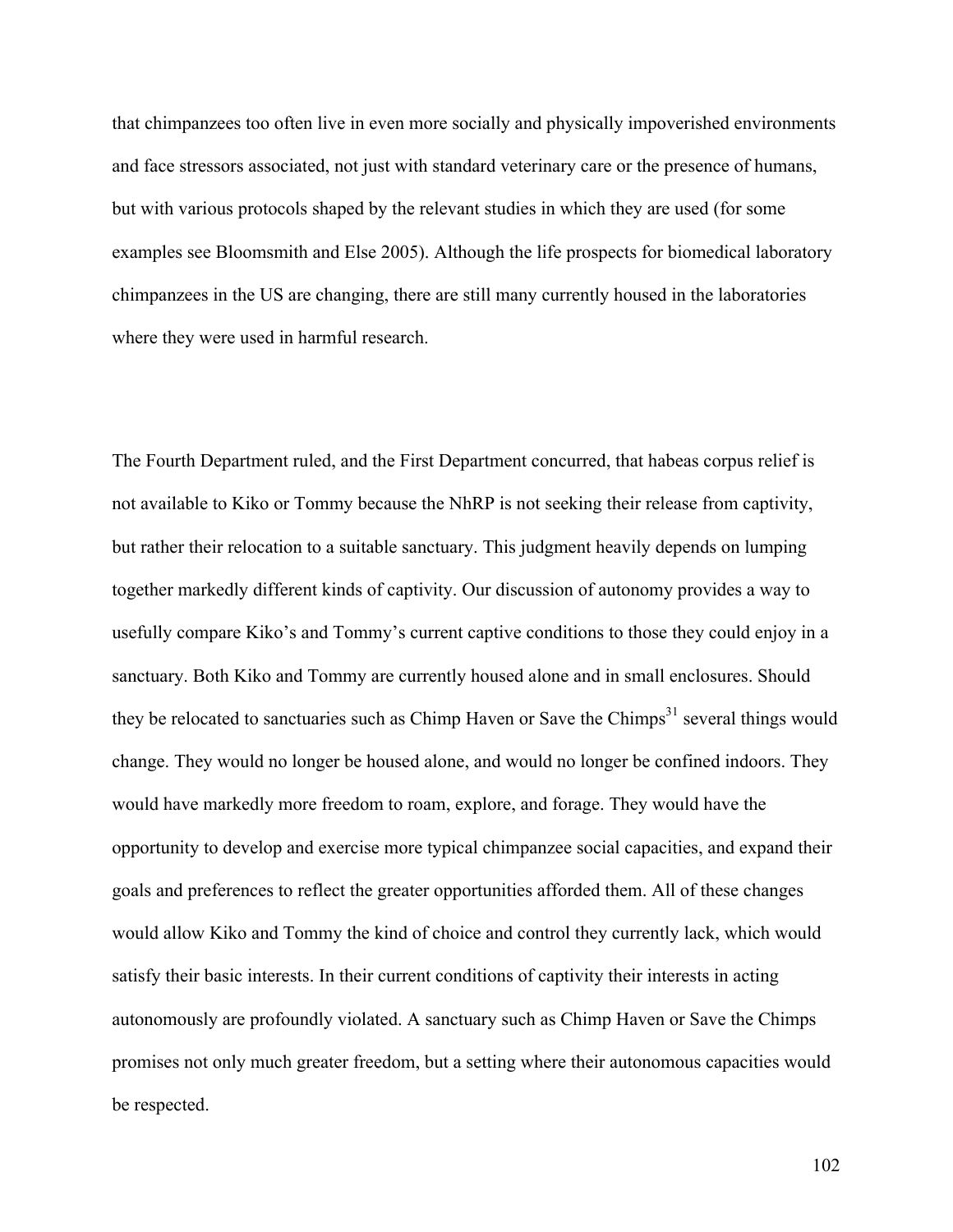## **Conclusion**

Kiko and Tommy are persons because they are autonomous. This is the philosophical essence of the NhRP's legal position and the reason that the NhRP holds that these chimpanzees are entitled to protection as persons. On the most plausible philosophical account of autonomy, and the most accurate reading of the scientific literature, the NhRP's argument is sound. Our argument for this employs a cluster conception of personhood widely accepted among philosophers as superior to essentialist conceptions because it can recognize the personhood and protect the equal moral status of all human persons. Once we appreciate the virtues of the cluster conception of personhood, we cannot deny that individuals of species other than *Homo sapiens* may be persons according to that conception. Kiko and Tommy are paradigmatic examples of such individuals. We owe them the kind of consideration all persons deserve.

# **References**

Bard, K.A. (2012) "Emotional Engagement: How Chimpanzee Minds Develop," in F.B.M. de Waal and P.F. Ferrari, (eds.) *The Primate Mind: Built to Connect with Other Minds*, Cambridge, MA: Harvard University Press, pp. 224–45.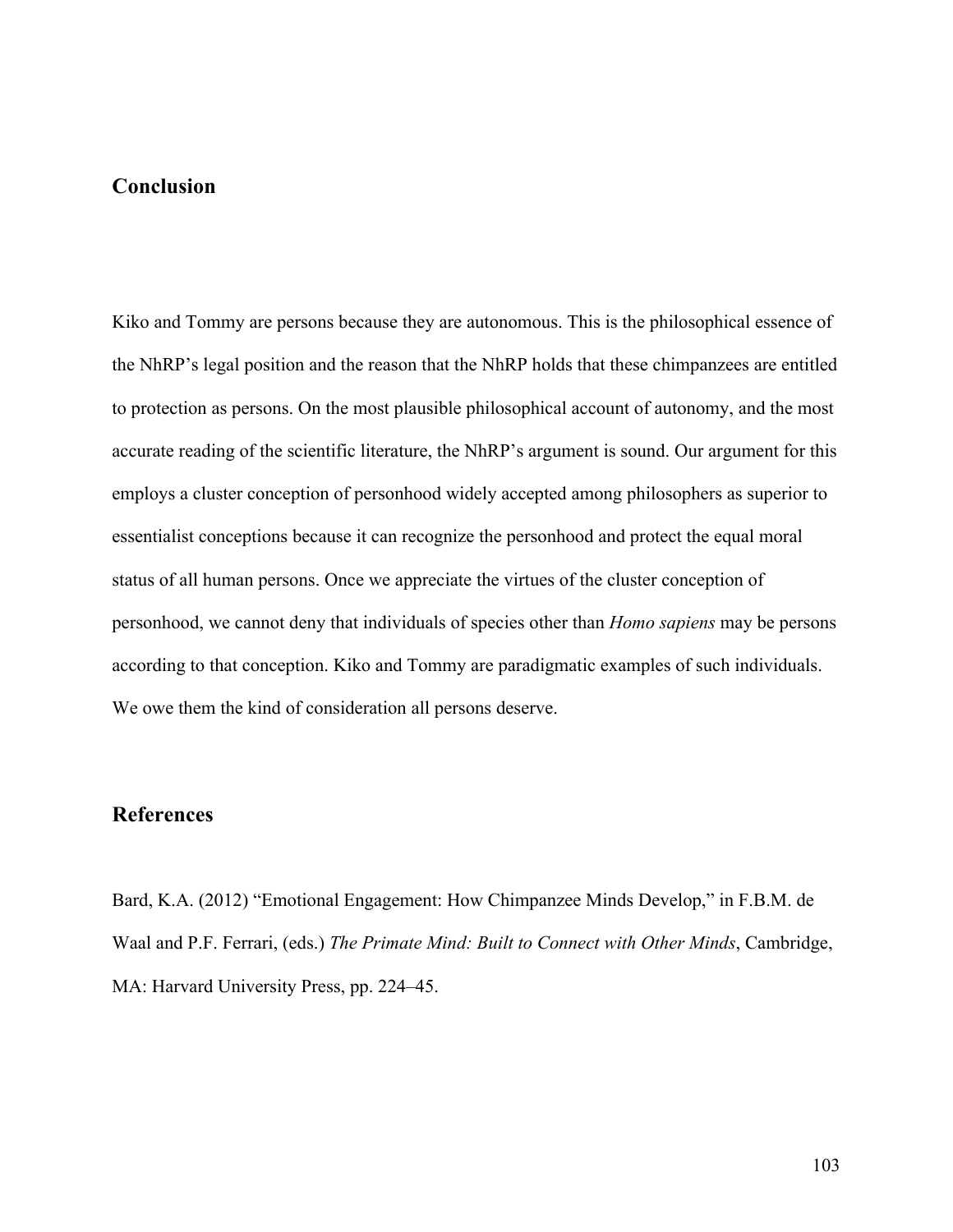Beauchamp, T.L. and Wobber, V. (2014) "Autonomy in chimpanzees,". *Theoretical medicine and bioethics* 35 (2): 117–32.

Beran, M.J., Smith, J.D., and Perdue, B.M. (2013) "Language-Trained Chimpanzees (Pan troglodytes) Name What They Have Seen but Look First at What They Have Not Seen," *Psychological Science* 24 (5): 660–66.

Beran, M., Evans, T.A., Paglieri, F., McIntyre, J.M., Addessi, E., and Hopkins, W.D. (2014) "Chimpanzees (Pan troglodytes) can wait, when they choose to: a study with the hybrid delay task," *Animal Cognition* 17 (2): 197–205.

Beran, M.J., Perdue, B.M., Futch, S.E., Smith, J.D., Evans, T.A., and Parrish, A.E. (2015) "Go when you know: Chimpanzees' confidence movements reflect their responses in a computerized memory task," *Cognition* 142: 236–46.

Bloomsmith, M.A. and Else, J.G. (2005) "Behavioral Management of Chimpanzees in Biomedical Research Facilities: The State of the Science," *ILAR Journal* 46 (2): 192–201.

Bloomsmith, M.A., Marr, M.J., and Maple, T.L. (2007) "Addressing nonhuman primate behavioral problems through the application of operant conditioning: Is the human treatment approach a useful model?" *Conservation, Enrichment and Animal Behaviour* 102 (3): 205–22.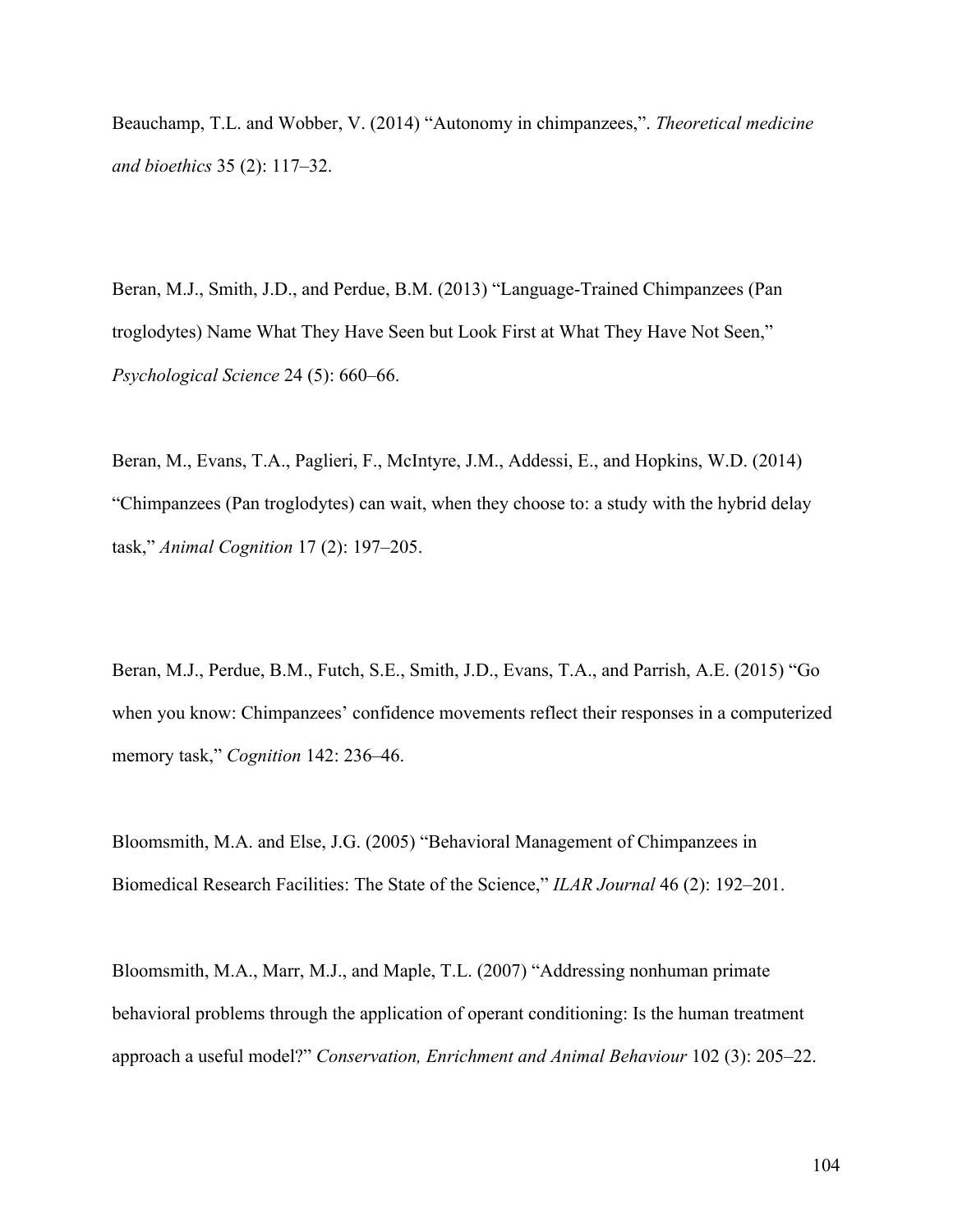Boesch, C. (1994) "Cooperative hunting in wild chimpanzees," *Animal Behaviour* 48 (3), 653– 67.

Bohn, M., Allritz, M., Call, J., and Völter, C.J. (2017) "Information seeking about tool properties in great apes," *Scientific Reports* 7 (1): 10923.

Brosnan, S.F. and de Waal, F.B.M. (2002) "Regulation of vocal output by chimpanzees finding food in the presence or absence of an audience," *Evolution of Communication* 4 (2): 211–24. Call, J. (2004) "Inferences About the Location of Food in the Great Apes (Pan paniscus, Pan troglodytes, Gorilla gorilla, and Pongo pygmaeus)," *Journal of Comparative Psychology* 118 (2): 232–41.

Call, J., Hare, B., Carpenter, M., and Tomasello, M. (2004) "'Unwilling' versus 'unable': chimpanzees' understanding of human intentional action," *Developmental Science* 7 (4): 488–98.

Chan, S. and Harris, J. (2011) "Human Animals and Nonhuman Persons," in T.L. Beauchamp and R.G. Frey (eds.) *The Oxford Handbook of Animal Ethics*, New York, NY: Oxford University Press, pp. 304–31.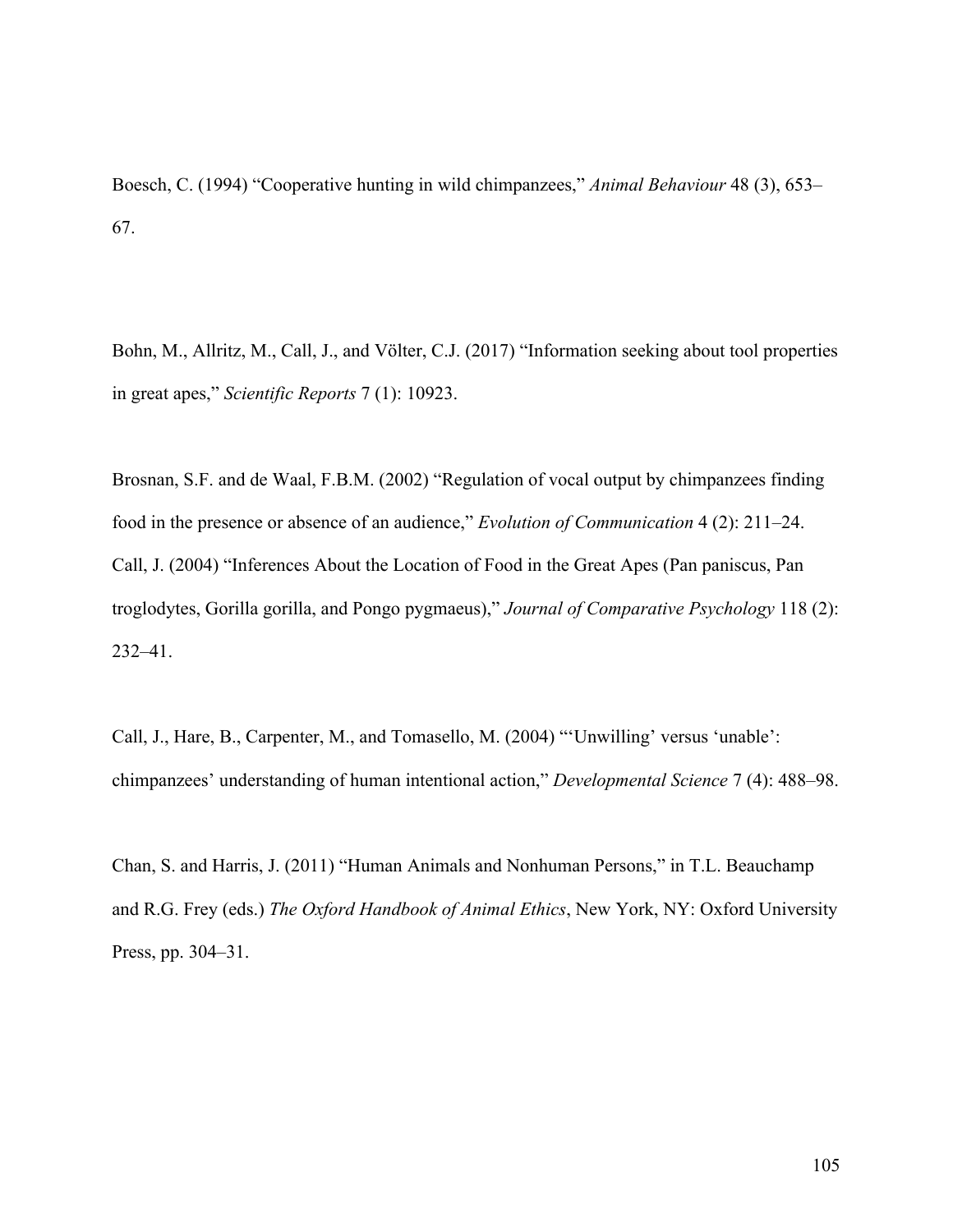Christman, J. (2015) "Autonomy in Moral and Political Philosophy," in E. N. Zalta (ed) *Stanford Encyclopedia of Philosophy* (Spring 2018 edition).

[Online]https://plato.stanford.edu/archives/spr2018/entries/autonomy-moral/ [Accessed 4 April 2018]

Comstock, G. (2017) "Far-Persons," in A. Woodhall and G. Garmendia da Trindade (eds.) *Ethical and Political Approaches to Nonhuman Animal Issues*, Palgrave Macmillan, pp. 39–71.

Crockford, C., Wittig, R.M, Mundry. R., and Zuberbühler, K. (2012) "Wild Chimpanzees Inform Ignorant Group Members of Danger," *Current Biology* 22 (2): 142–46.

Darwall, S. (2006) *The Second-Person Standpoint: Morality, Respect, and Accountability*, Cambridge, MA: Harvard University Press.

de Waal, F.B.M. (1996) "Conflict as Negotiation," in W.C. McGrew, L.F. Marchant, and T. Nishida, (eds.) *Great Ape Societies*, Cambridge, MA: Cambridge University Press, pp. 159–72.

de Waal, F.B.M. (1998) *Chimpanzee Politics: Power and Sex among Apes*. Baltimore, MD: The Johns Hopkins University Press.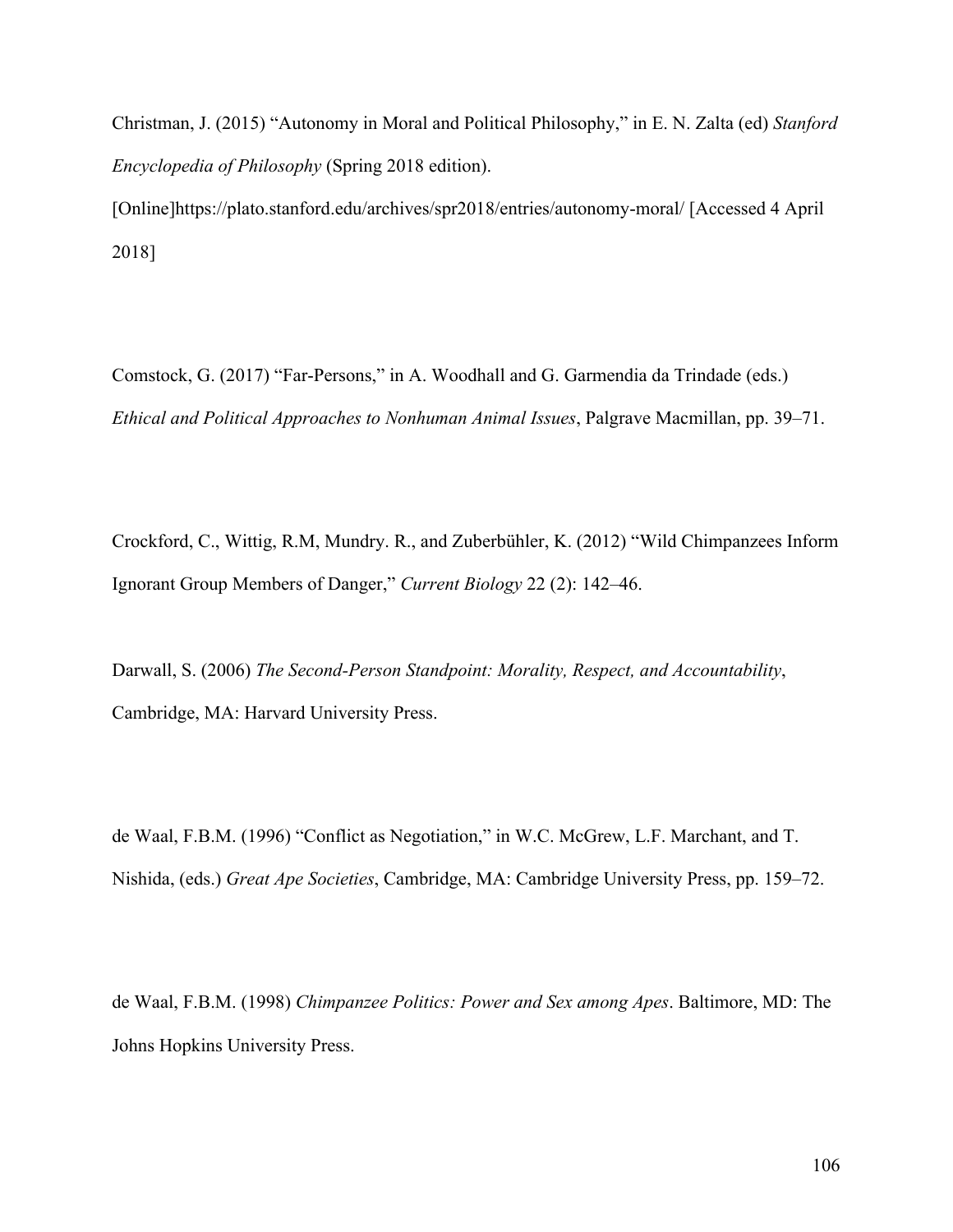de Waal, F.B.M. (2011) "What is an animal emotion?" *Annals of the New York Academy of Sciences* 1224 (1): 191–206.

de Waal, F.B.M. (2016) *Are We Smart Enough to Know How Smart Animals Are?* New York, NY: W. W. Norton & Company.

Dennett, D.C. (1976) "Conditions of Personhood," in A. Rorty (ed.) *The Identities of Persons*, Berkeley, CA: University of California Press, pp. 175–96.

Fouts, R. (1998) *Next of Kin: My Conversations with Chimpanzees*, New York, NY: William Morrow Paperbacks.

Frankfurt, H.G. (1971) "Freedom of the Will and the Concept of a Person," *The Journal of Philosophy* 68 (1): 5–20.

Goodall, J. (1986). *The Chimpanzees of Gombe: Patterns of Behavior*. Cambridge, MA: Harvard University Press.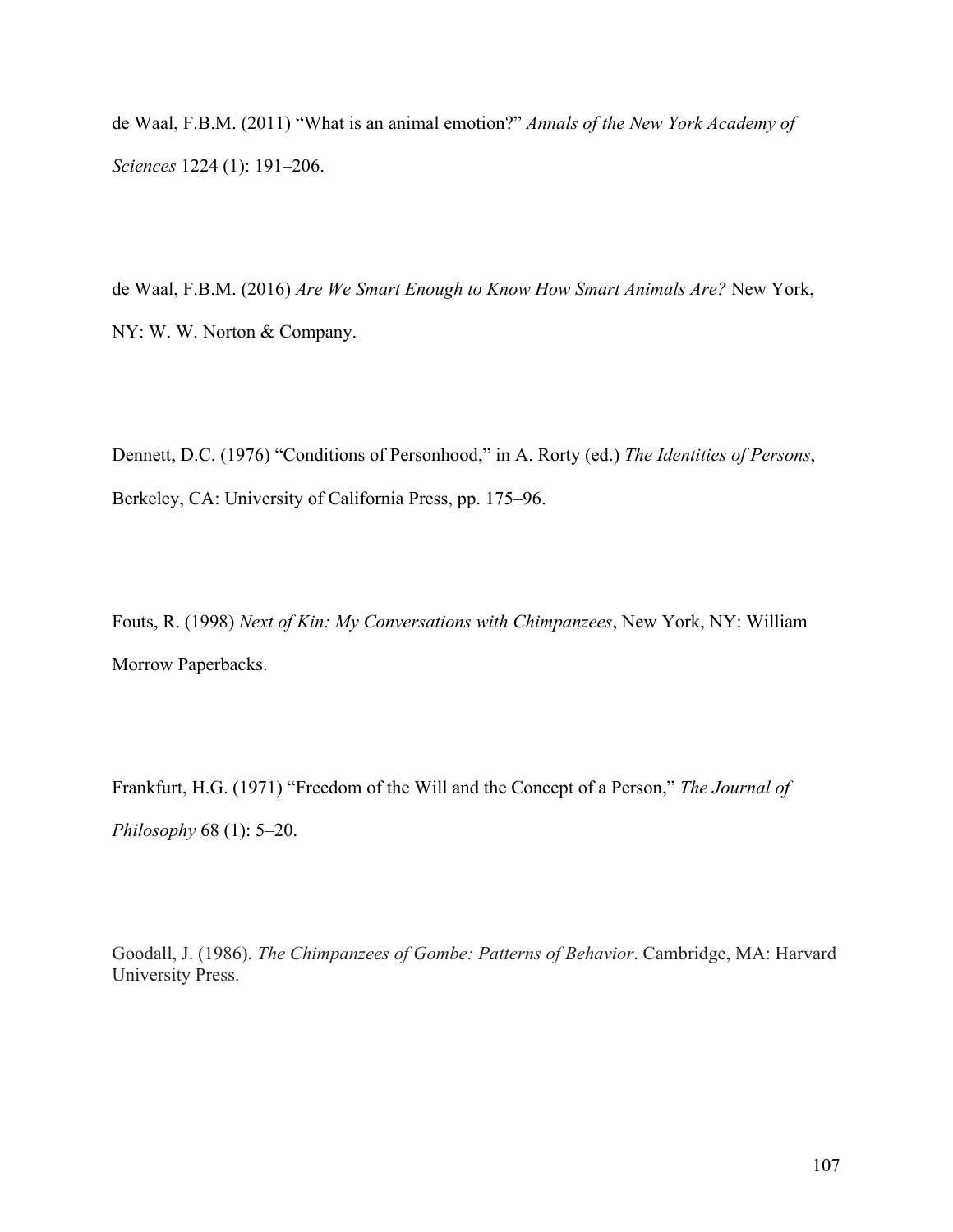Graham, K.E., Hobaiter, C., Ounsley, J., Furuichi, T., and Byrne, R.W. (2018) "Bonobo and chimpanzee gestures overlap extensively in meaning," *PLoS Biology* 16 (2): 1–18.

Grandin, T. (1995) *Thinking in Pictures: And Other Reports from My Life with Autism*, New York, NY: Vintage Books.

Humle, T. (2006) "Ant Dipping in Chimpanzees: An Example of How Microecological Variables, Tool Use, and Culture Reflect the Cognitive Abilities of Chimpanzees," in T. Matsuzawa, M. Tomonaga, and M. Tanaka (eds.) *Cognitive Development in Chimpanzees*, Japan: Springer, pp. 452–75.

Jaeggi, A.V. and Gurven, M. (2013) "Reciprocity explains food sharing in humans and other primates independent of kin selection and tolerated scrounging: a phylogenetic meta-analysis," *Proceedings: Biological Sciences* 280 (1768): 1–8.

Janmaat, K.R.L., Polansky, L., Ban, S.D., and Boesch, C. (2014) "Wild chimpanzees plan their breakfast time, type, and location," *Proceedings of the National Academy of Sciences of the United States of America* 111 (46): 16343–16348.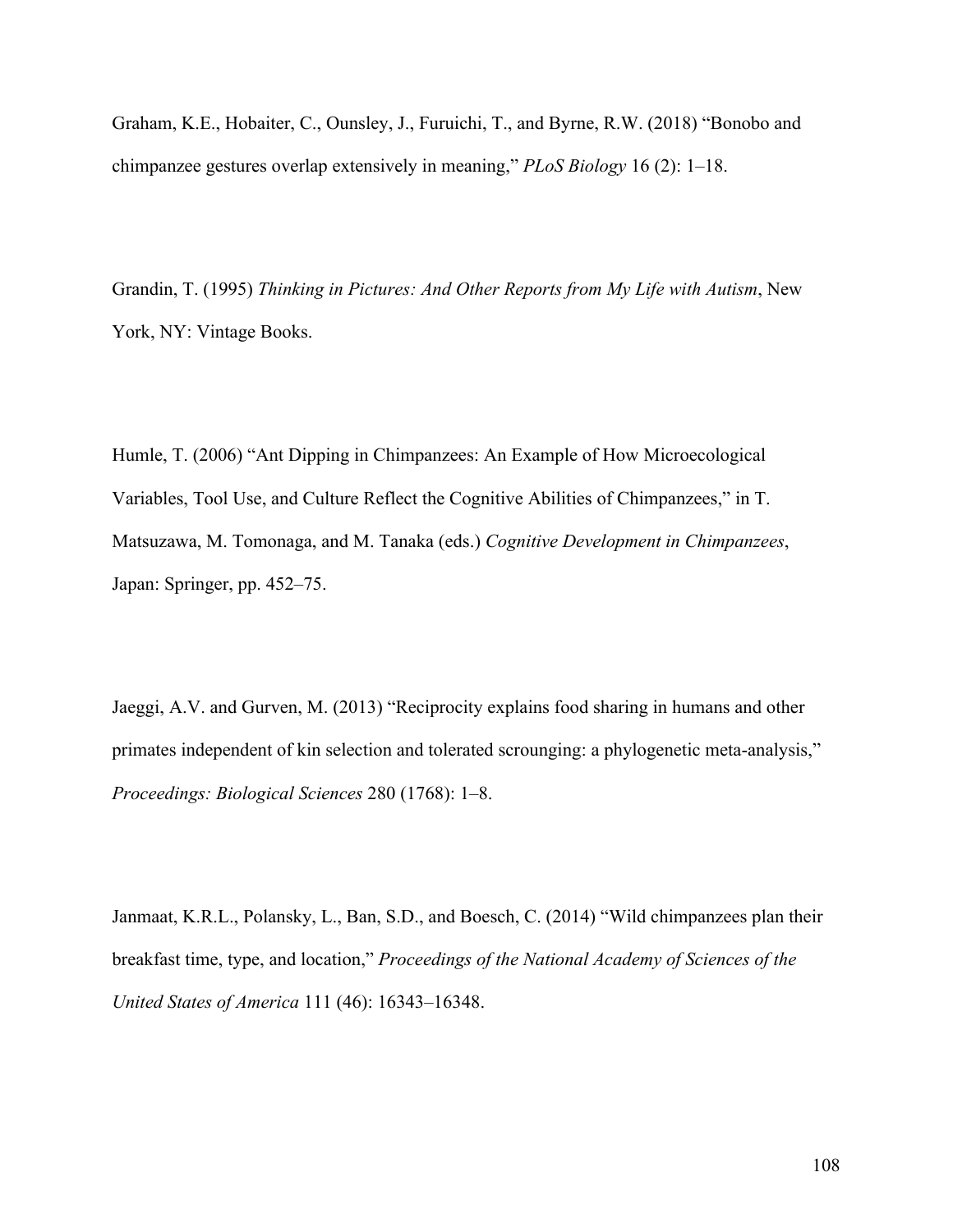Kant, I., (1785). *The Groundwork of the Metaphysics of Morals*, in: Gregor, M.J. (Ed.), *Practical Philosophy, The Cambridge Edition of the Works of Immanuel Kant*. Cambridge University Press, Cambridge, pp. 37–108.

.

King, J.E. and Figueredo, A.J. (1997) "The Five-Factor Model plus Dominance in Chimpanzee Personality," *Journal of Research in Personality* 31 (2): 257–71.

Knight, A. (2008) "The beginning of the end for chimpanzee experiments?" *Philosophy, Ethics, and Humanities in Medicine : PEHM* 3: 16.

Korsgaard, C.M. (2006) "Morality and the Distinctiveness of Human Action," in S. Macedo and J. Ober (eds.) *Primates and Philosophers: How Morality Evolved*, Princeton, NJ: Princeton University Press, pp. 98-119.

Krupenye, C. and Hare, B. (2018) "Bonobos Prefer Individuals that Hinder Others over Those that Help," *Current Biology* 28 (2): 280-86.e5.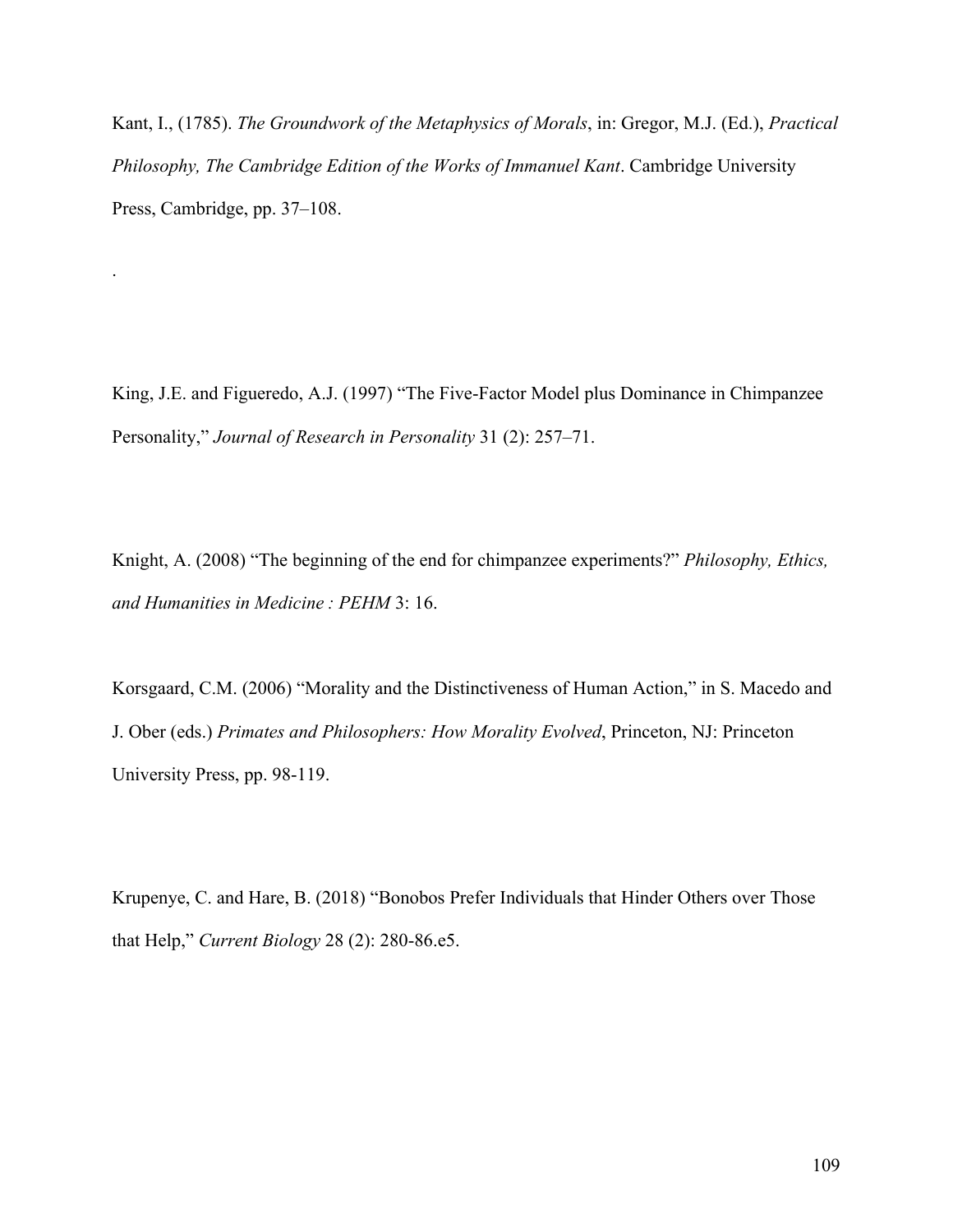Leavens, D., Russell, J. L., & Hopkins, W. D. (2005). "Intentionality as measured in the persistence and elaboration of communication by chimpanzees (Pan troglodyes)," *Child Development*, *76* (1): 291–306.

Locke, J., 1689 [1997]. *An Essay Concerning Human Understanding*. London: Penguin Books.

Luncz, L.V. and Boesch, C. (2014) "Tradition over trend: Neighboring chimpanzee communities maintain differences in cultural behavior despite frequent immigration of adult females," *American Journal of Primatology* 76 (7): 649–57.

Maple, T.L. and Perdue, B.M. (2013) *Zoo Animal Welfare*, New York, NY: Springer.

Matsuzawa, T. (2010) "The Chimpanzee Mind: Bridging Fieldwork and Laboratory Work," in E.V. Lonsdorf, S.R. Ross, and T. Matsuzawa (eds.) *The Mind of the Chimpanzee: Ecological and Experimental Perspectives*, Chicago, IL: The University of Chicago Press, pp. 1–19.

Mitani, J.C., Amsler, S.J., and Sobolewski, M.E. (2010) "Chimpanzee Minds in Nature," in E.V. Lonsdorf, S.R. Ross, and T. Matsuzawa (eds.) *The Mind of the Chimpanzee: Ecological and Experimental Perspectives*, Chicago, IL: The University of Chicago Press, pp. 181–91.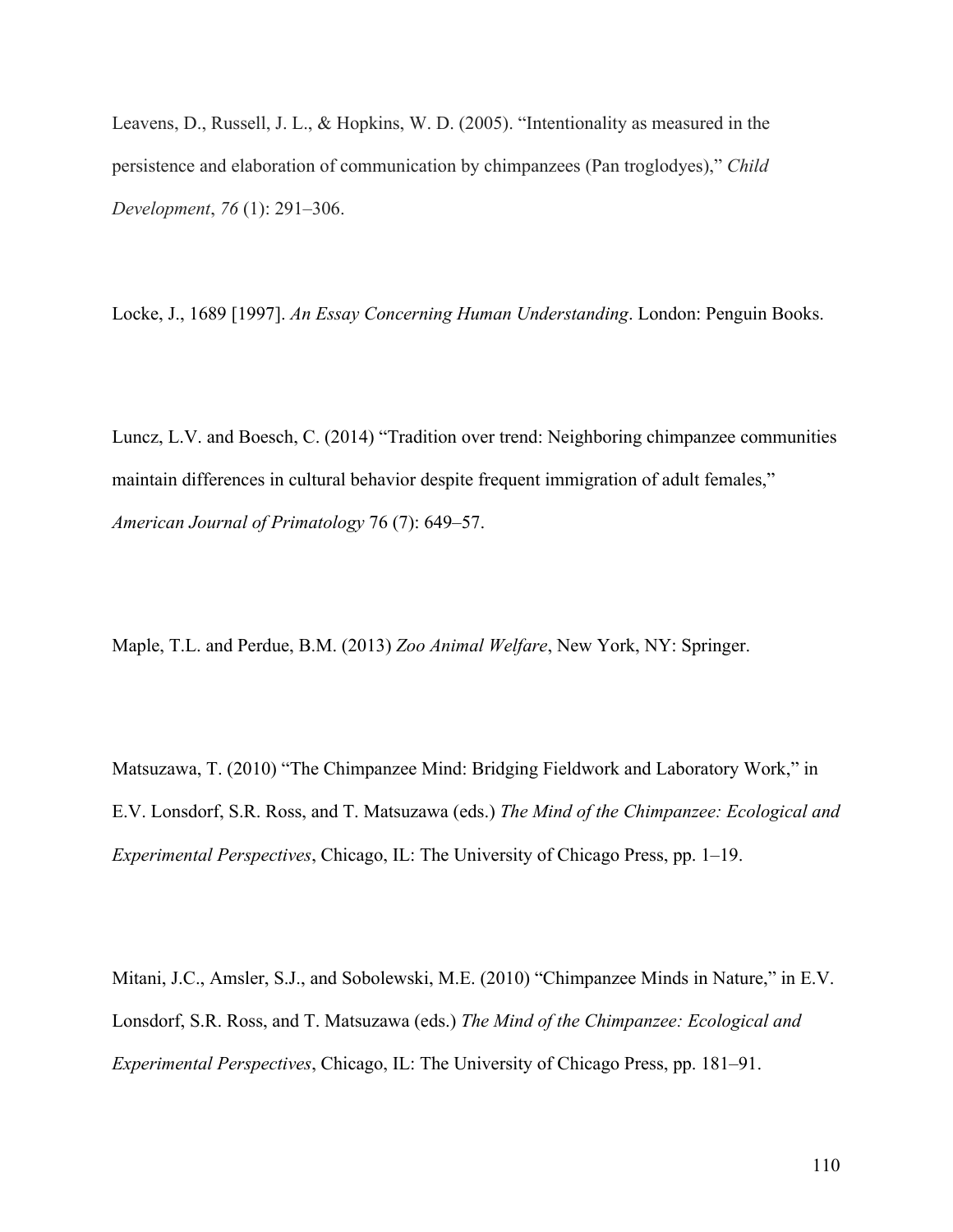Osvath, M. (2009) "Spontaneous planning for future stone throwing by a male chimpanzee," *Current Biology* 19 (5): R190–R191.

Osvath, M. and Karvonen, E. (2012) "Spontaneous Innovation for Future Deception in a Male Chimpanzee," *PLoS ONE* 7 (5): 1–8.

Perlman, J.E., Horner, V., Bloomsmith, M.A., Lambeth, S.P., and Schapiro, S.J. (2010) "Positive Reinforcement Training, Social Learning, and Chimpanzee Welfare," in E.V. Lonsdorf, S.R. Ross, and T. Matsuzawa (eds) *The Mind of the Chimpanzee: Ecological and Experimental Perspectives*, Chicago, IL: The University of Chicago Press, pp. 320–31.

Perlman, J.E., Bloomsmith, M.A., Whittaker, M.A., McMillan, J.L., Minier, D.E., and McCowan, B. (2012) "Implementing positive reinforcement animal training programs at primate laboratories," *Applied Animal Behaviour Science* 137 (3), 114–26.

Rakoczy, H., Clüver, A., Saucke, L., Stoffregen, N., Gräbener, A., Migura, J., and Call, J. (2014) "Apes are intuitive statisticians," *Cognition* 131 (1), 60–8.

Rawls, J. (1971) *A Theory of Justice*, Cambridge, MA: The Belknap Press.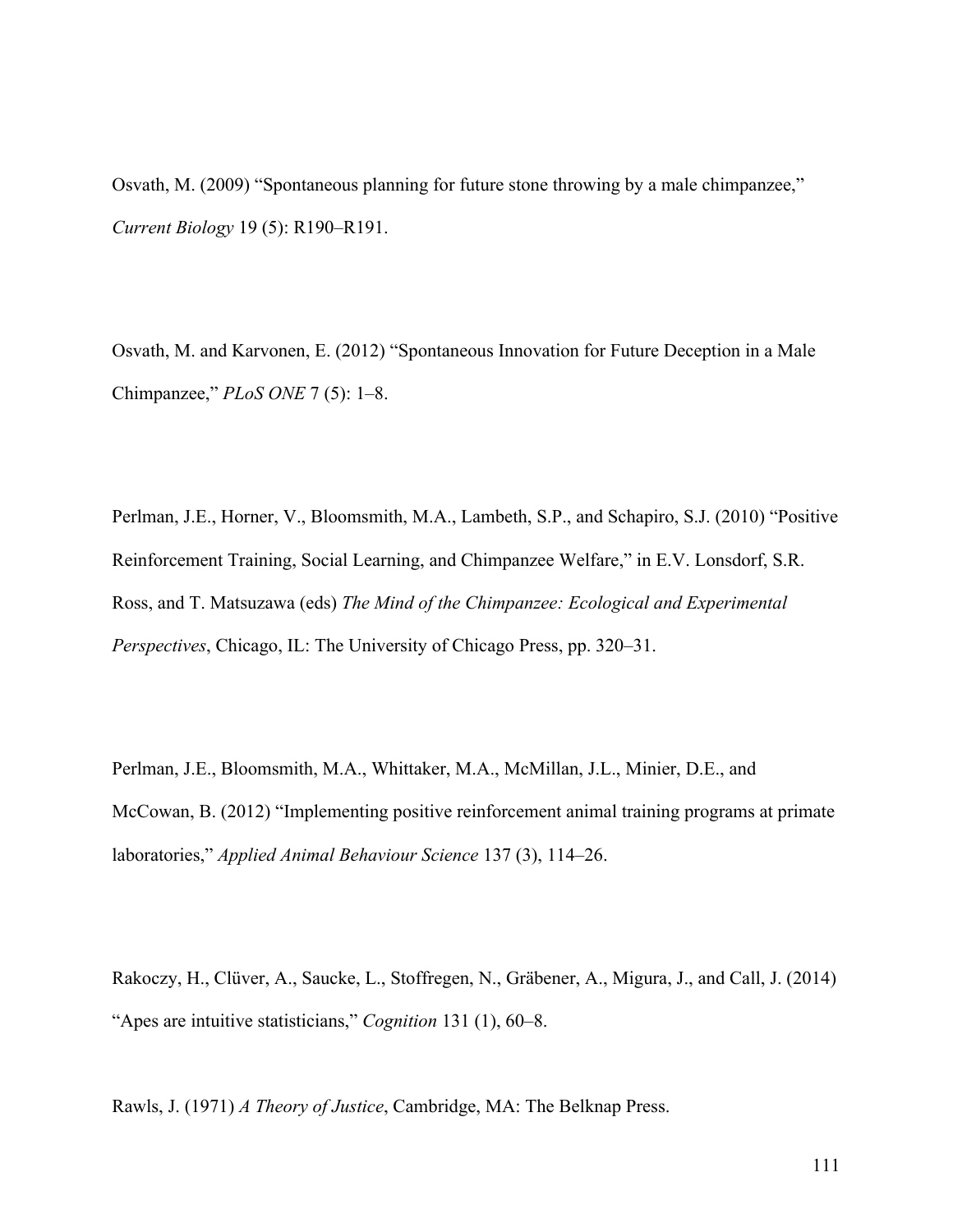Ross, L. and Nisbett, R.E. (1991) *The Person and the Situation: Perspectives of Social Psychology*, Philadelphia, PA: Temple University Press.

Ross, S.R. (2010) "How Cognitive Studies Help Shape Our Obligation for the Ethical Care of Chimpanzees," in E.V. Lonsdorf, S.R. Ross, and T. Matsuzawa (eds.) *The Mind of the Chimpanzee: Ecological and Experimental Perspectives*, Chicago, IL: The University of Chicago Press, 309–19.

Savage-Rumbaugh, S., Shanker, S.G., and Taylor, T.J. (1998) *Apes, Language, and the Human Mind*, New York, NY: Oxford University Press.

Schechtman, M. (1996) *The Constitution of Selves*, Ithaca, NY: Cornell University Press.

Shumaker, R.W., Walkup, K.R., and Beck, B.B. (2011) *Animal Tool Behavior: The Use and Manufacture of Tools by Animals*, revised & updated edn., Baltimore, MD: The Johns Hopkins University Press.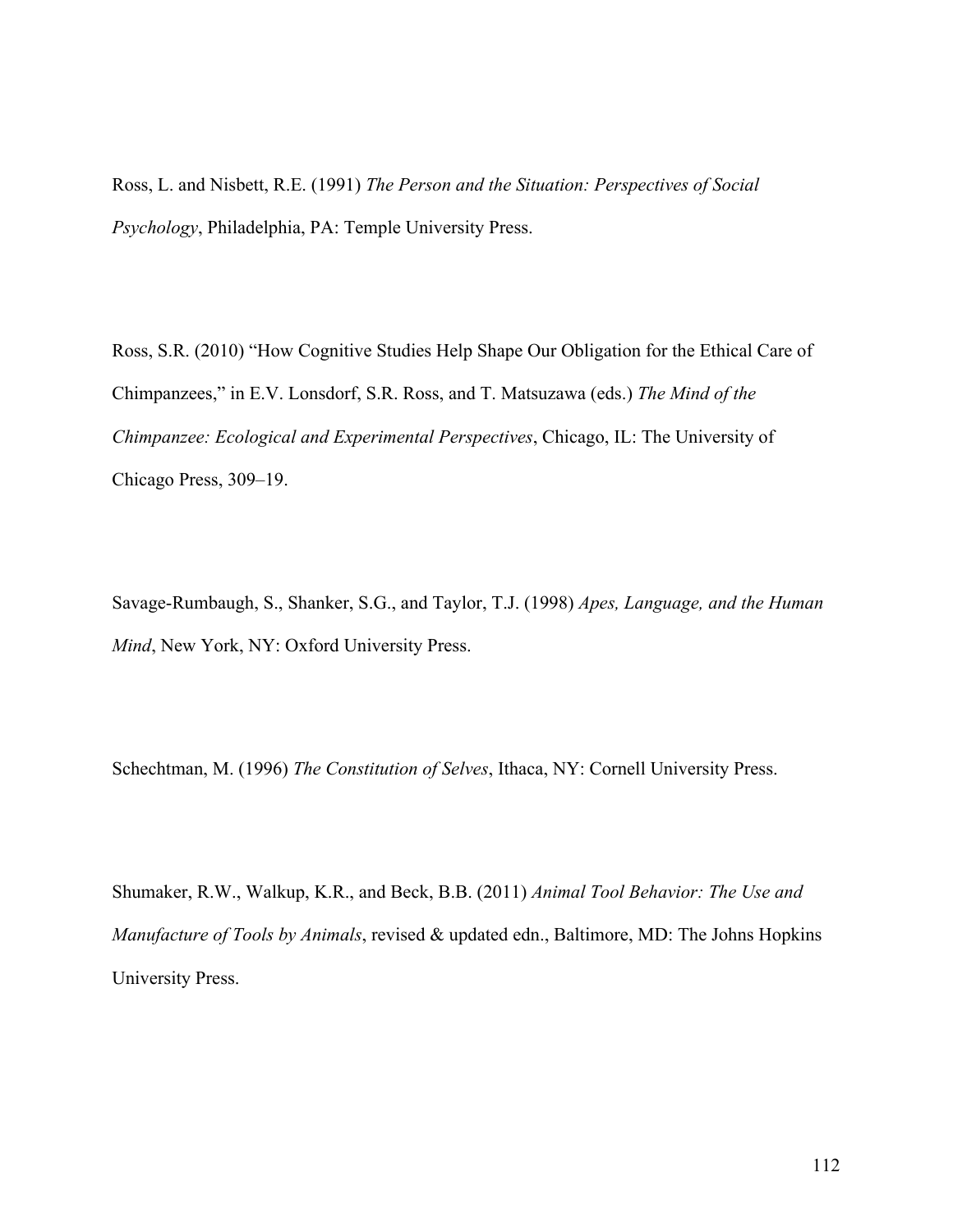Stanford, C. (2018) *The New Chimpanzee: A Twenty-First Century Portrait of Our Closest Kin*, Cambridge, MA: Harvard University Press.

Stumpf, R.M. (2011) "Chimpanzees and Bonobos: Inter- and Intraspecies Diversity," in C.J. Campbell, A. Fuentes, K.C. MacKinnon, S.K. Bearder, and R.M. Stumpf (eds.) *Primates in Perspective*,  $2^{nd}$  edn., New York, NY: Oxford University Press, pp. 340–56.

Tomasello, M. (2016) *A Natural History of Human Morality*, Cambridge, MA: Harvard University Press.

Varner, G.E. (2012) *Personhood, Ethics, and Animal Cognition: Situating Animals in Hare's Two-Level Utilitarianism*, Oxford: Oxford University Press.

Whiten, A. Goodall, J., McGrew, W.C., Nishida, T., Reynolds, V., Sugiyama, Y., Tutin, C.E.G., Wrangham, R.W., and Boesch, C. (1999) "Cultures in chimpanzees," *Nature* 399 (6737): 682- 85.

Wilson, E.O. (1985) "In the Queendom of Ants: A Brief Autobiography," in D.A. Dewsbury (ed.) *Leaders in the Study of Animal Behavior: Autobiographical Perspectives*, London: Associated University Presses, pp. 465–86.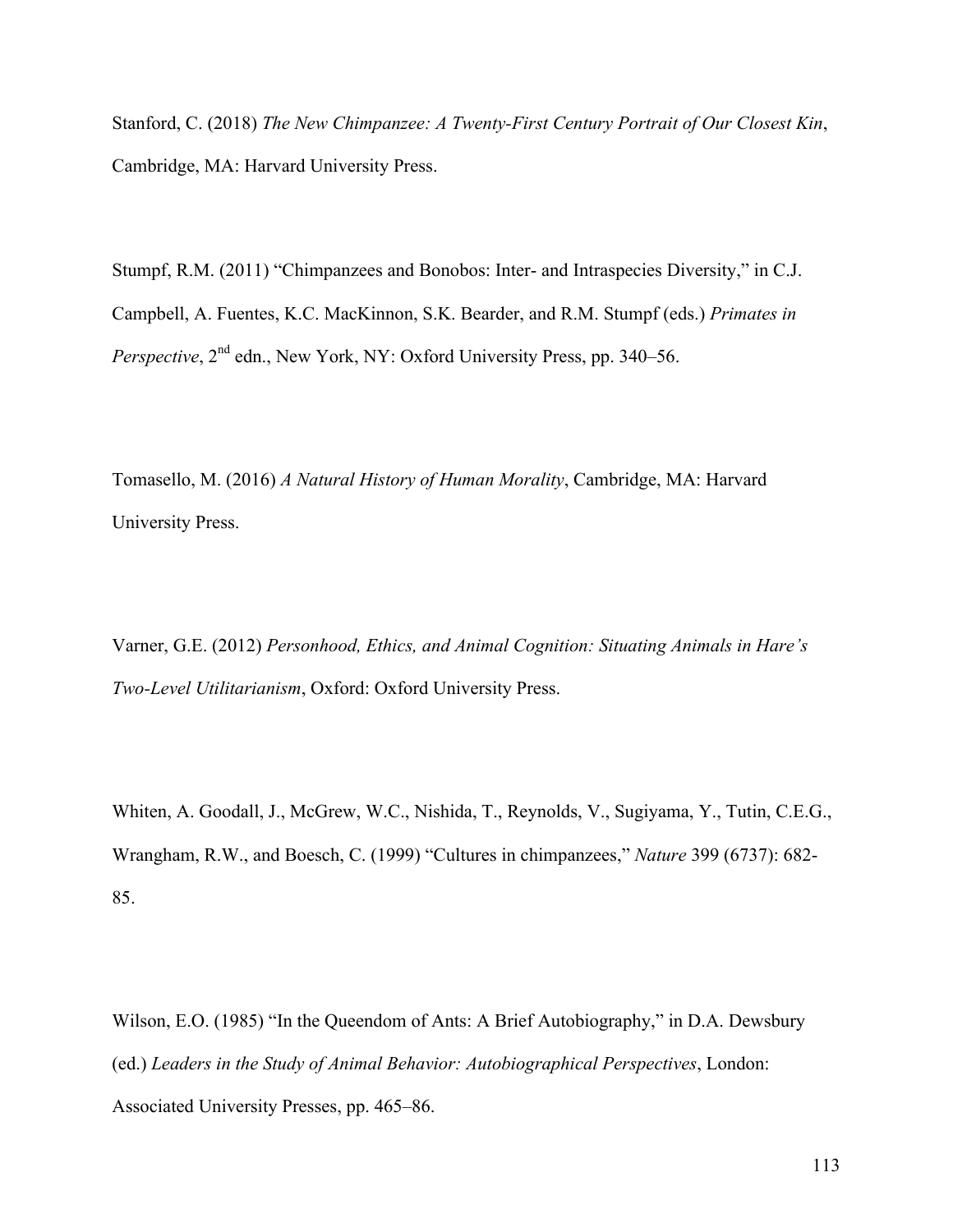Wittgenstein, L., (1967). *Philosophical investigations*, 2nd ed. Oxford: Blackwell.

Wittig, R.M., Crockford, C., Weltring, A., Langergraber, K.E., Deschner, T., and Zuberbühler, K. (2016) "Social support reduces stress hormone levels in wild chimpanzees across stressful events and everyday affiliations," *Nature Communications* 7: 13361.

Wobber, V. and Hare, B. (2011) "Psychological Health of Orphan Bonobos and Chimpanzees in African Sanctuaries," *PLoS ONE* 6 (6): e17147.

Wolf, S. (2010) *Meaning in Life and Why It Matters*, Princeton, NJ: Princeton University Press. Wolfensohn, S. and Lloyd, M. (2013) *Handbook of Laboratory Animal Management and Welfare*, Fourth Edition, New Delhi: Wiley-Blackwell.

Working Group (2013) Council of Councils Working Group on the Use of Chimpanzees in NIH-Supported Research: Report. [Online] https://dpcpsi.nih.gov/council/pdf/FNL\_Report\_WG\_Chimpanzees.pdf. [Accessed 4 April 2018]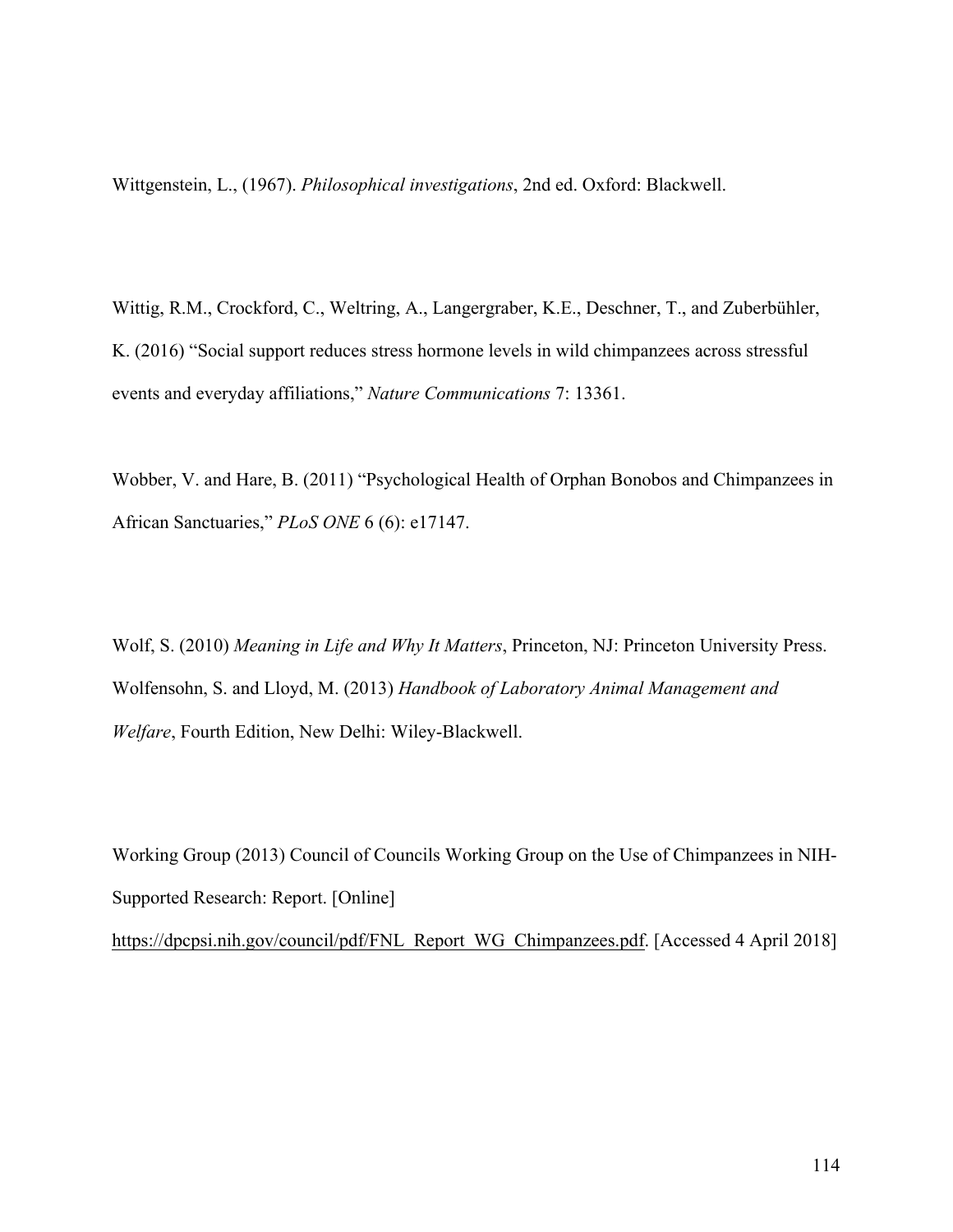#### **6 Conclusions**

Under US law the courts have a limited set of options as to how they regard chimpanzees such as Kiko and Tommy: they are either persons or things. The First, Third, and Fourth Departments of the Appellate Division of the New York Supreme Court have so far refused to recognize that Kiko and Tommy are persons, and so they remain things under law. Our contention has been that the reasons provided by the courts are either inadequate, or they actually support the personhood of Kiko and Tommy.

Perhaps, however, the paucity of the options is part of the problem. If a third option were available—that is, if there was some other way for the courts to approach the status of chimpanzees—then the decision of the courts might change. After briefly summarizing what we have argued in earlier chapters, we consider a third option, one some legal reformers and animal advocates have recently defended: the category of 'sentient being.' The introduction of this third category into the legal system might mean that chimpanzees such as Kiko and Tommy would not be limited to the two possibilities discussed above.

This third option has gained popularity in a number of European and Latin American countries, and a few American voices are calling for the U.S. to follow suit. However, even if it became a legal reality in the U.S. context, having this third option would not change our view that Kiko and Tommy are best regarded as persons under the law. But first, a brief recap of what we argued.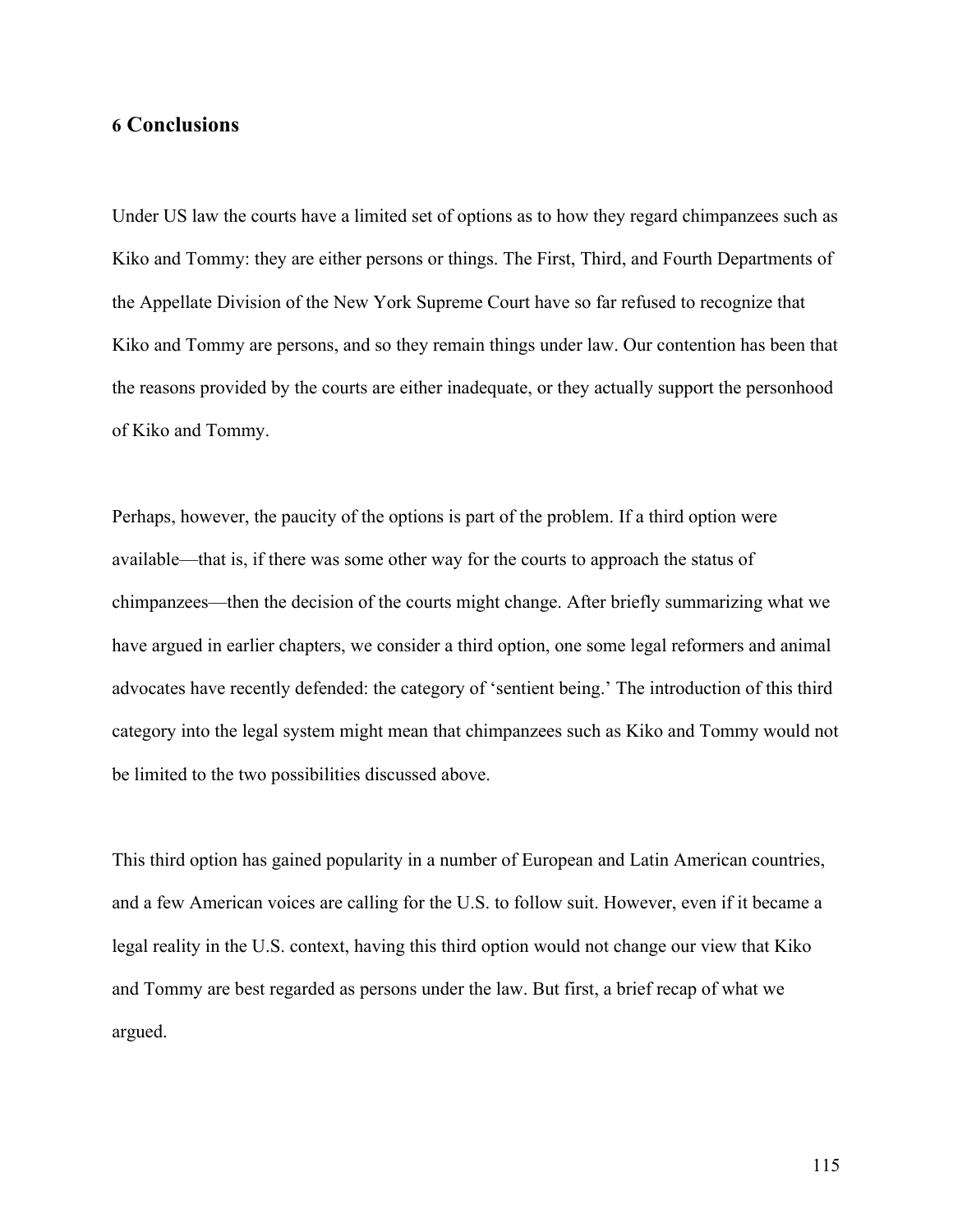# **Our Argument**

In ruling against the NhRP and denying habeas corpus relief to Kiko and Tommy, the courts relied on an inconsistent and, at times, incoherent understanding of what it means to be a person. As we have shown, their rulings vacillate between competing interpretations of personhood, often within the same sentence, making it unclear what specific conception they were actually favoring. As philosophers, we set out to clearly differentiate the various conceptions deployed by the courts so as to investigate how each, when properly understood, bears on the question of Kiko's and Tommy's status as either persons or things.

To reiterate, our aim in this investigation was never to offer a positive account of personhood. Among the thirteen of us there is no consensus about the nature of personhood. Our aim as philosophers was simply to demonstrate that on any justifiable conception of personhood recognized by the courts, Kiko and Tommy are persons*.*

As the preceding chapters make clear, we were able to identify three different conceptions of personhood found in the courts' rulings, based on species membership, the social contract, or community membership. The courts fail to distinguish between these conceptions and often employ more than one. The fourth conception, capacities, is the one introduced by the NhRP in their petition.

We reject the species membership account of personhood as unjustifiable. This account confers moral and legal status upon the members of a morally irrelevant taxonomic classification, and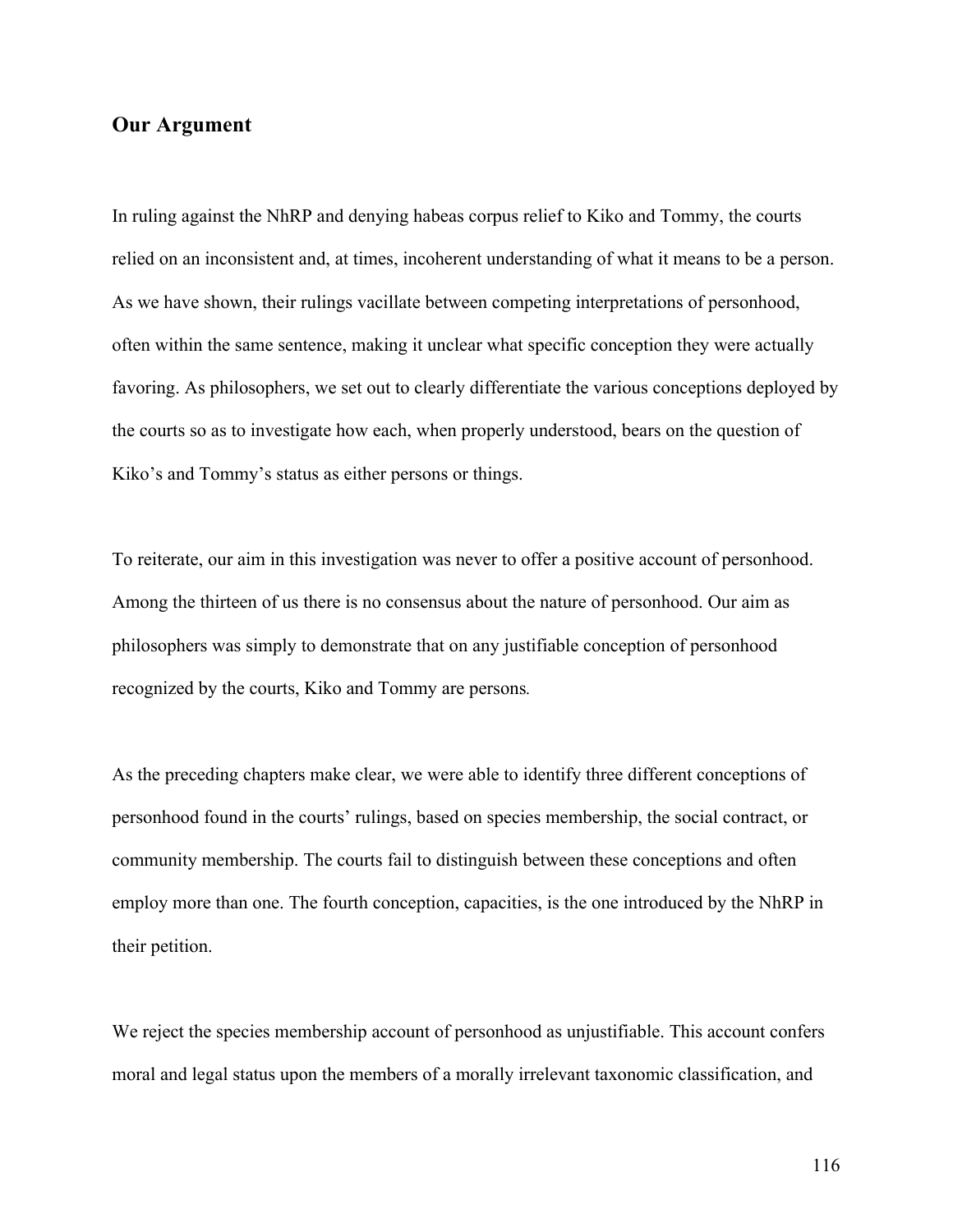arbitrarily privileges *Homo sapiens* while excluding members of other biological groups. Of the four accounts mobilized by the courts, this is by far the most deeply entrenched in the legal, social, and intellectual fabric of the U.S. (and elsewhere). That does not change the fact that the justification typically given in its defense is inconsistent with contemporary evolutionary biology.

We reject the suggestion that the social contract, which frames our legal and social institutions and expectations, creates persons. On the courts' view, only contractors can be persons. But this view is confused. Virtually all versions of social contract theory, classical and contemporary, understand that to be a contractor, one must be a person first, and insist that the real function of the social contract is to create and define citizenship, not personhood. Even if one grants the courts' assertion that Kiko and Tommy are excluded from the social contract (which is contested), this would be a reason to deny them citizenship, but not personhood.

We address the courts' claim that personhood is a function of community membership and requires the right kind of connection to the human community. This view comes in two different but related versions: the personhood-by-proxy account (which links personhood to social recognition) and the social personhood account (which links it with being situated in webs of interpersonal relationships). On either version, we argued, Kiko and Tommy are members of the relevant communities, and so are persons.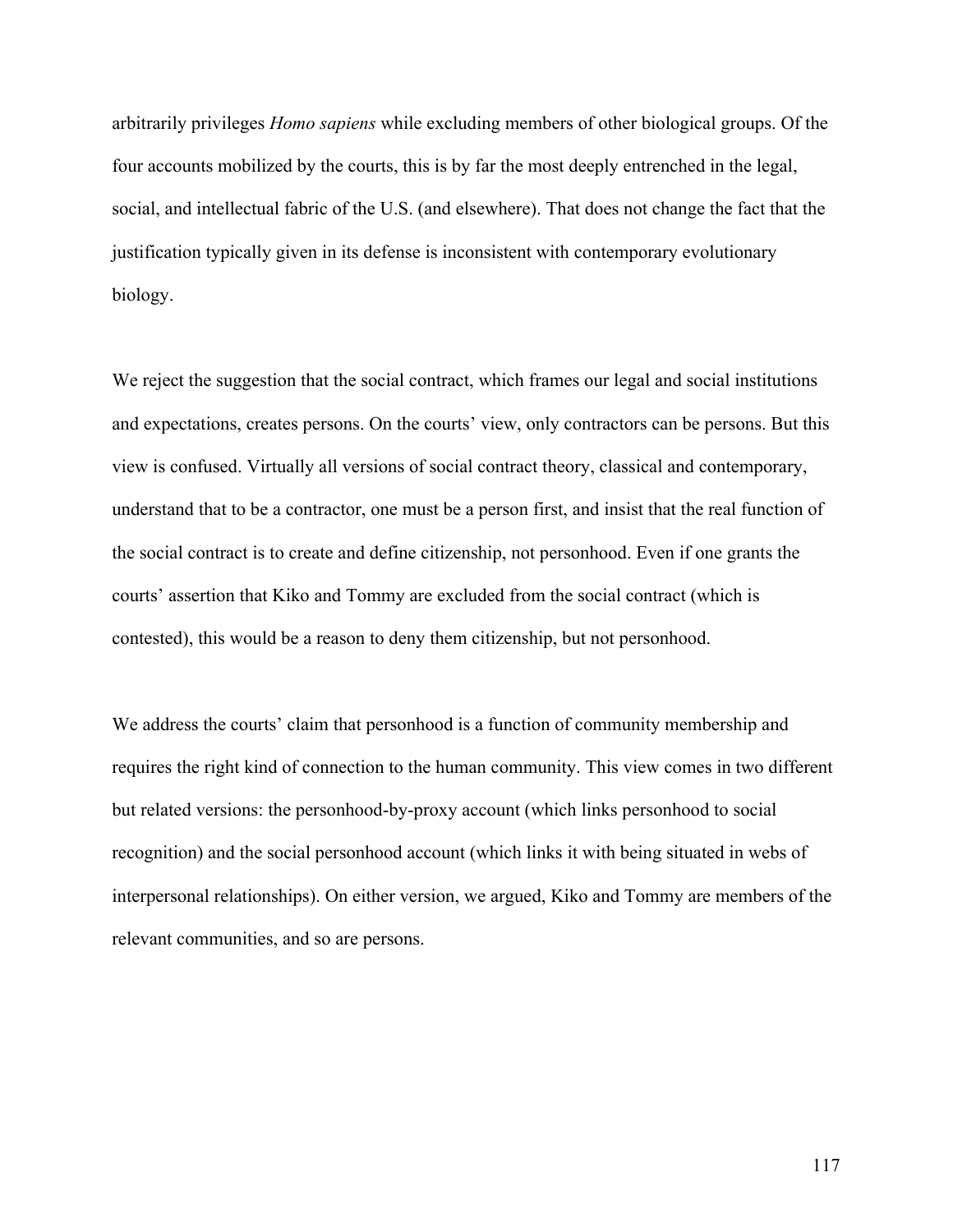We defend the capacities approach favored by the NhRP. On this account, an individual is a person if they possess one or more morally and legally relevant capacities, such as autonomy. Chimpanzees possess many of these capacities, including autonomy, and so qualify as persons.

At least two significant moral and legal implications follow from the argument developed in these four chapters:

(a) Since under current U.S. law every entity must be categorized as either a person or a thing, Kiko and Tommy clearly should be categorized as persons.

(b) Perhaps more decisively, there exists no conception of personhood that includes all humans who should be included, in the way they should be included, and excludes animals such as chimpanzees.

### **A Third Category: Sentient Beings**

Some critics of chimpanzee personhood have argued that rather than fighting to secure legal personhood for chimpanzees, the NhRP should fight to expand the options available in the U.S. legal system to include a third category that better reflects our collective views about the legal status of nonhuman animals (Berdik 2013, Favre 2009). As they see it, the problem is not that we have historically failed to recognize the personhood of chimpanzees (and other animals), but that our legal system is not fine-grained enough to do justice to the place they occupy in our moral universe. The notion that objects in the world can be neatly pigeonholed into two broad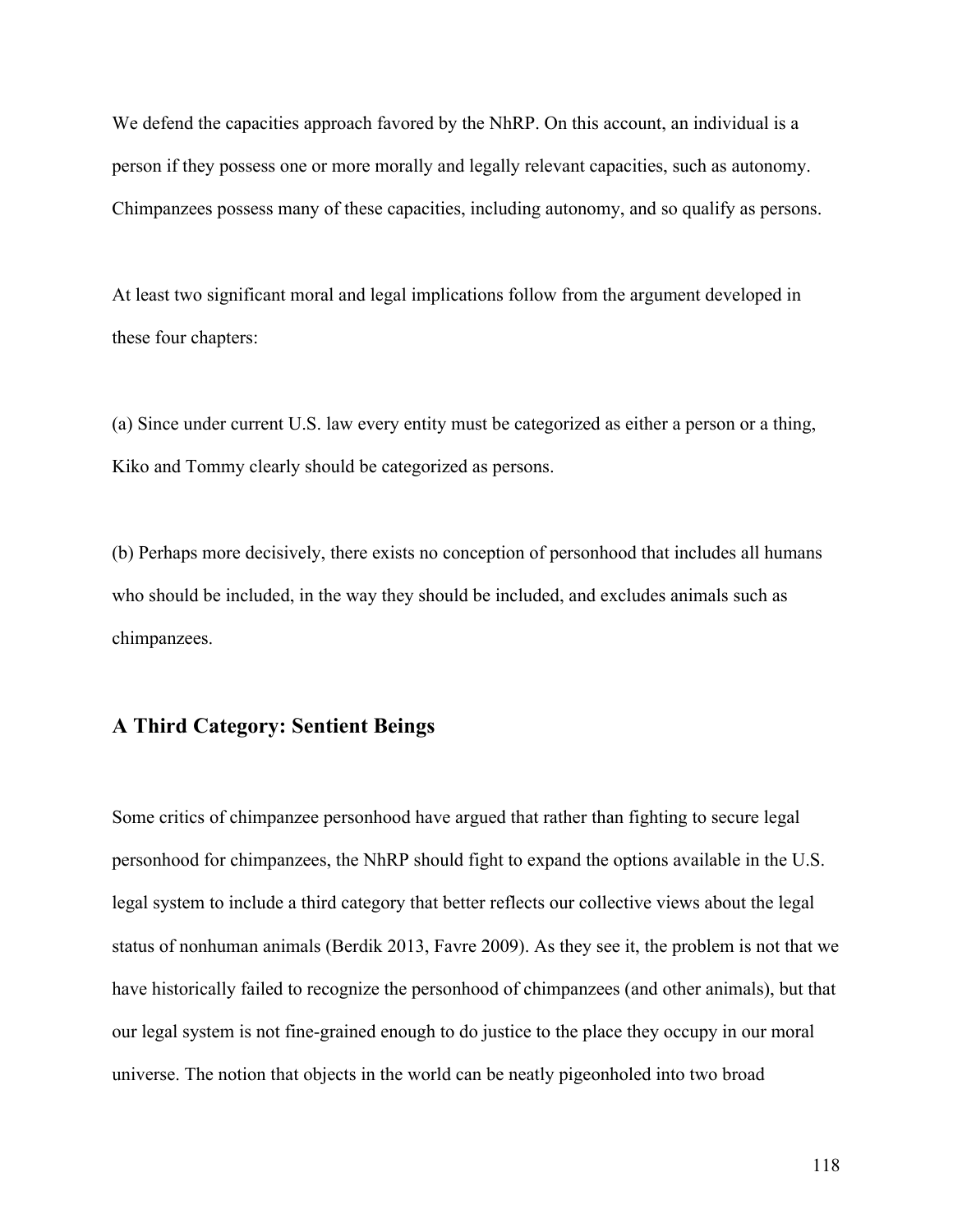categories—person and thing—is itself the problem because there are entities that are more than things but less than persons. All nonhuman animals, and presumably no humans, occupy this interstitial territory.

The push for a third category has been a key component of various animal protection measures passed in Europe and the Americas. These reforms have used the term 'sentient beings' to denote entities whose legal status is taken to lie somewhere between thinghood and personhood. Consider the following recent examples:

In February 2015, the French Parliament reformed the French Civil Code by adding Article 515-14, which defined animals as *des êtres vivants doués de sensibilité* or 'sentient beings' (Le Neindre 2017 et al.: 13).

In December 2015, the provincial government of Quebec passed Bill 54, an anti-cruelty statute that defined animals as 'sentient beings' and imposed heavy penalties on those found guilty of cruelty toward animals. It does not, however, change their status as property (*The Canadian Press* 2015: 1).

In December 2015, the Congress of Colombia passed Bill 172, imposing some of the most stringent anti-cruelty protocols in Latin America. The law explicitly states that animals, as *seres sintientes,* or 'sentient beings,' "are not things" (Contreras 2016: 3)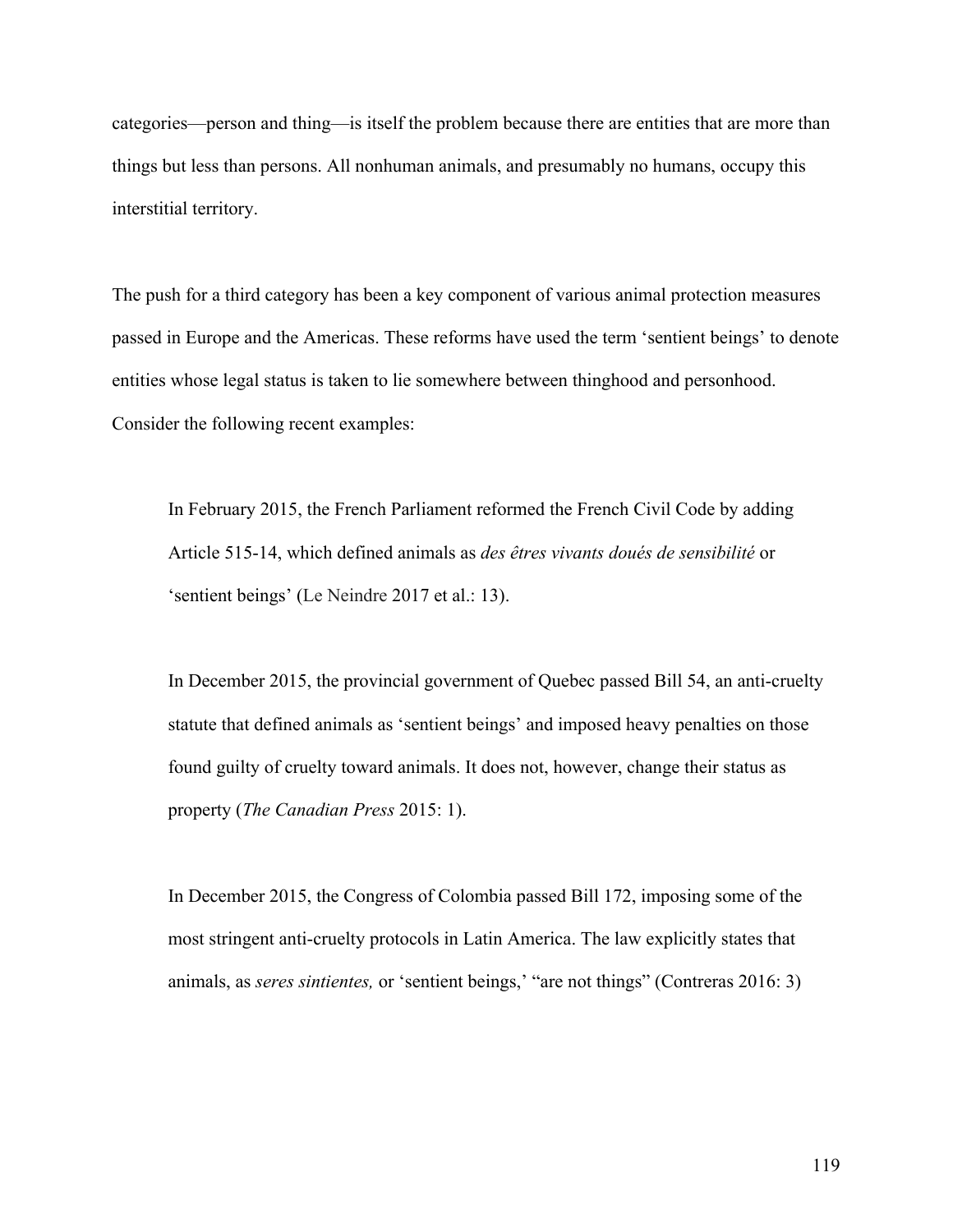In February 2017, Mexico City ratified a new constitution that recognizes all animals as sentient beings "with inherent dignity," and stipulates that "all persons [in Mexico City] have an ethical duty and juridical obligation to respect the life and integrity of nonhuman animals," which "by their nature are subjects of moral consideration" (Ortega 2017: 1).

Similar reforms have passed in Germany, Austria, Brazil, Switzerland, and the Netherlands (Le Neindre et al. 2017: 13). We might speculate that these legal developments will yield improvements in animal welfare and protection, and perhaps change social attitudes about the moral worth of animals, not by recognizing nonhuman animals as persons but by giving them a classification of their own: 'sentient beings.'

Not surprisingly, however, there has been disagreement about what the creation of a new legal category for animals means legally, socially, and politically. In France, for example, some have interpreted this third category as creating a whole new class of persons (so that one can differentiate between human and nonhuman persons), while others have interpreted it as creating a new class of things (so that one can differentiate between sentient and insentient property) (Le Neindre et al. 2017: 14).

To date, efforts to move from two to three legal options for classifying nonhuman animals have not been particularly successful in terms of actually changing animals' status as property. Indeed, these efforts sometimes further entrench that status, resulting in a confused and confusing legal status. The 2015 reform to the French Civil Code is a good illustration of this troubling trend. Though the reform recognizes that "animals are sentient living beings" it also states: "Aside from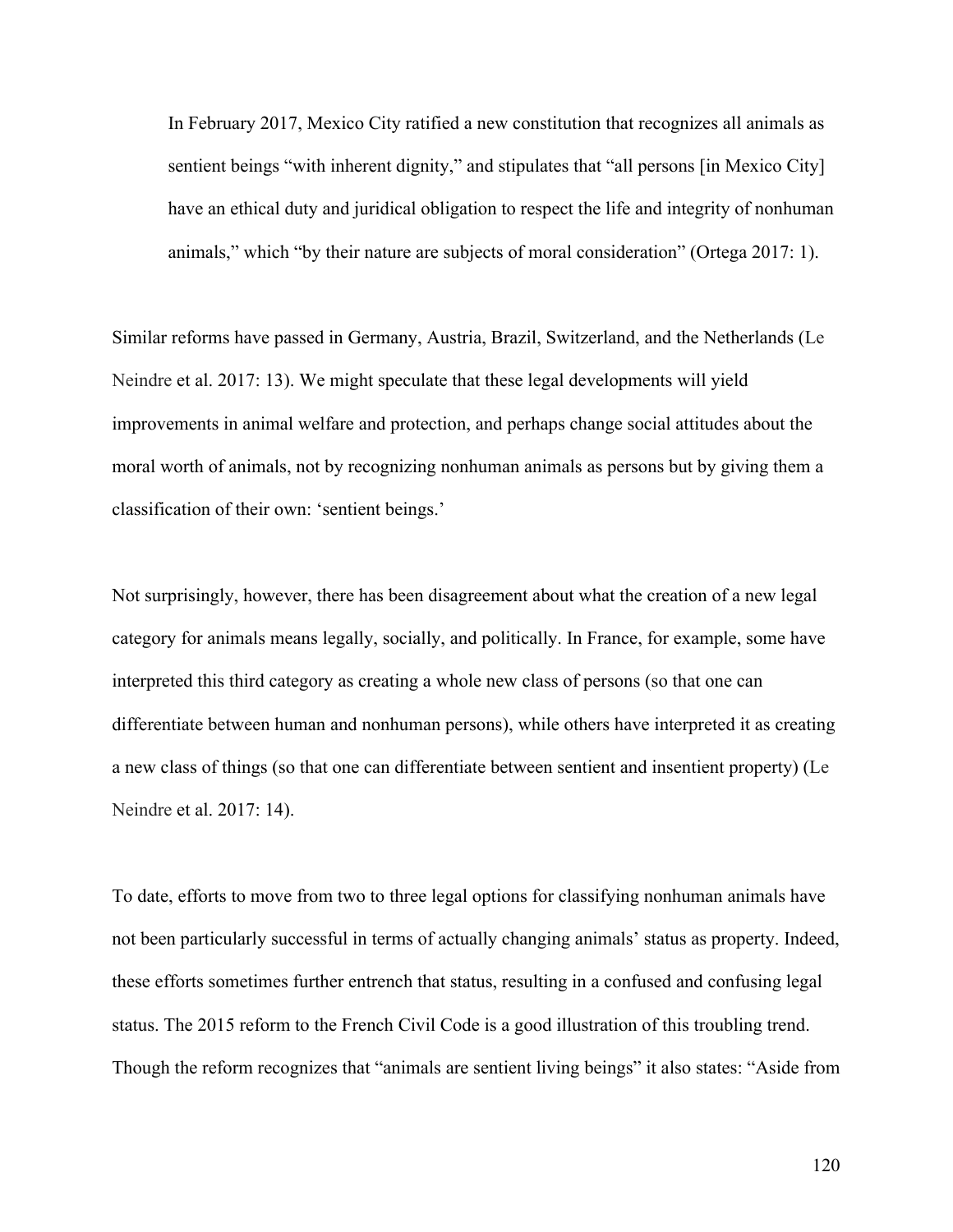specific regulations that protect them, animals have to be legally treated as property" (Le Neindre et al. 2017: 13). Thus, the reform may be purely symbolic since it adds a new legal classification without invalidating the claim that animals are property under the law (Bolis 2014)*.*  The problem with this position is obvious. If you can treat an entity as a thing, it will remain a thing even if you call it by a different name.

An additional worry about this third category approach is that although it gives animals a new place in our legal systems, it may inadvertently encourage the continuation of an arbitrary division between humans and other animals by placing humans on a 'higher' moral level (see chapters 1 and 2). This worry notwithstanding, the third category approach may also benefit animals, and that matters ethically. Perhaps, for instance, it will succeed at giving animals fundamental rights (or certain protections akin to rights), such as the right to liberty or freedom from torture. If it does, then on matters concerning those rights, there may be no difference, as far as the law is concerned, between entities that we classify as 'sentient beings' and those we classify as persons. If it does not, then the ethical propriety of such a third category is in doubt.

Furthermore, we need to recognize the possibility that the introduction of this third category may not just affect the legal status of nonhuman animals. If we start regarding certain animals as sentient beings as a way of *not* recognizing them as persons, it is possible that such reassignments will not be limited to nonhuman animals. The creation of a category of beings who are sentient but not persons threatens to reinsert discriminatory hierarchies into philosophical and ethical discussions of personhood. It offers a possible legal mechanism for discriminatory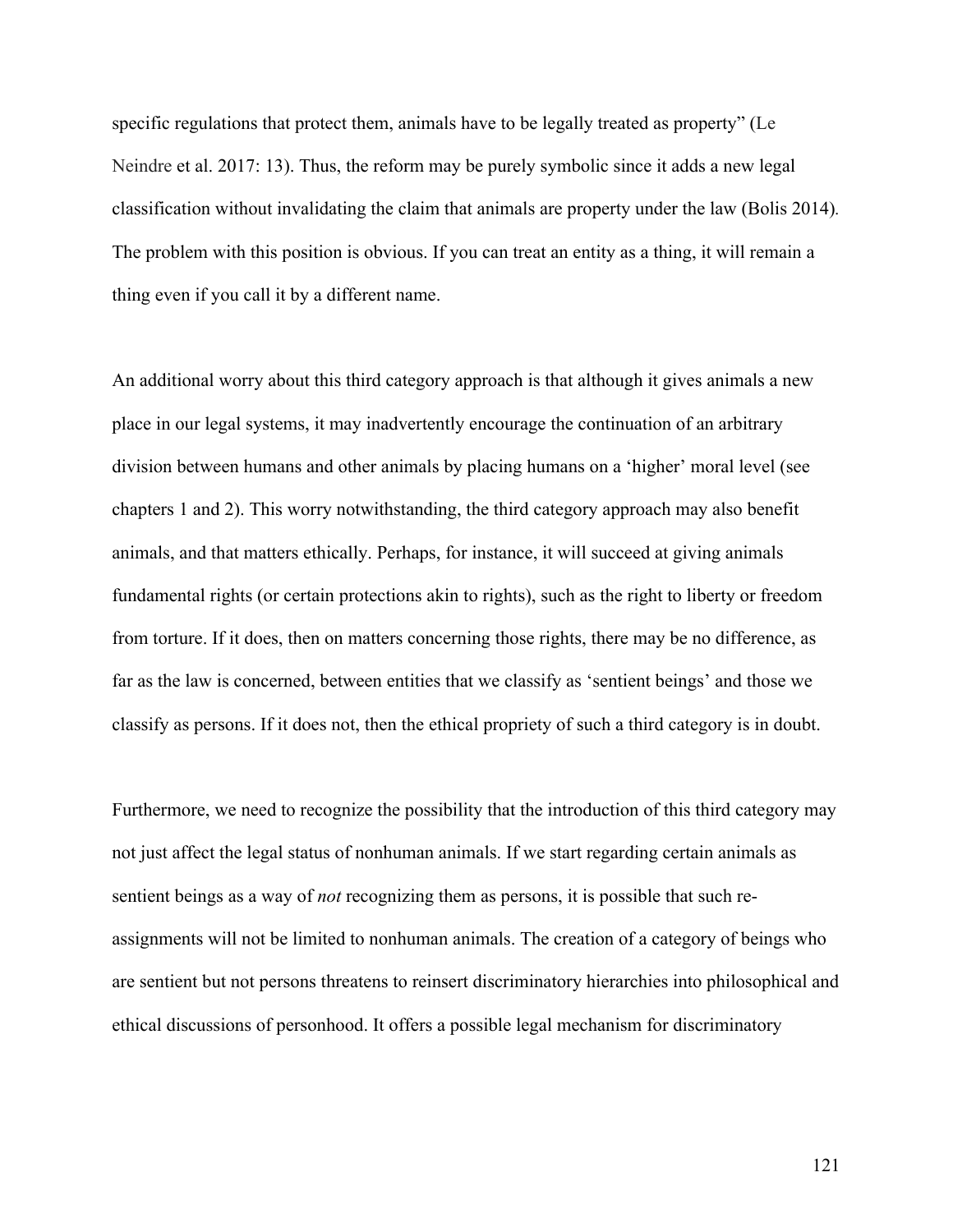attempts to re-classify certain humans from persons to 'sentient beings' under the law. In our analysis, we have taken pains to avoid these types of hierarchies.

# **Further Implications**

We end this book by encouraging the reader to think more broadly about where our argument might take us when it comes to the treatment and legal status of nonhuman animals in our societies.

First and foremost, humans are in the habit of making arbitrary and unjustified distinctions that profoundly and adversely affect the lives of other animals. We must think more critically about these distinctions. Our use of animals in biomedical research and our differential treatment of domestic animals illustrate the devastating effects of these unjustified distinctions.

There are numerous discriminatory legal regulations and policies that protect animals only relative to their location or use in greater society. For instance, animal welfare standards variously apply to such animals as birds, fish, horses, pigs, and rabbits, depending on whether they are companion animals, or used in biomedical research or agriculture. As companion animals, they enjoy the kind of moral regard and legal protections afforded companion cats or dogs. As farm animals, or animals used in biomedical research, they do not. Our point here is not that common moral regard and extant legal protections for companion animals are ideal or adequate, but they are importantly different and offer more protection than is afforded to the very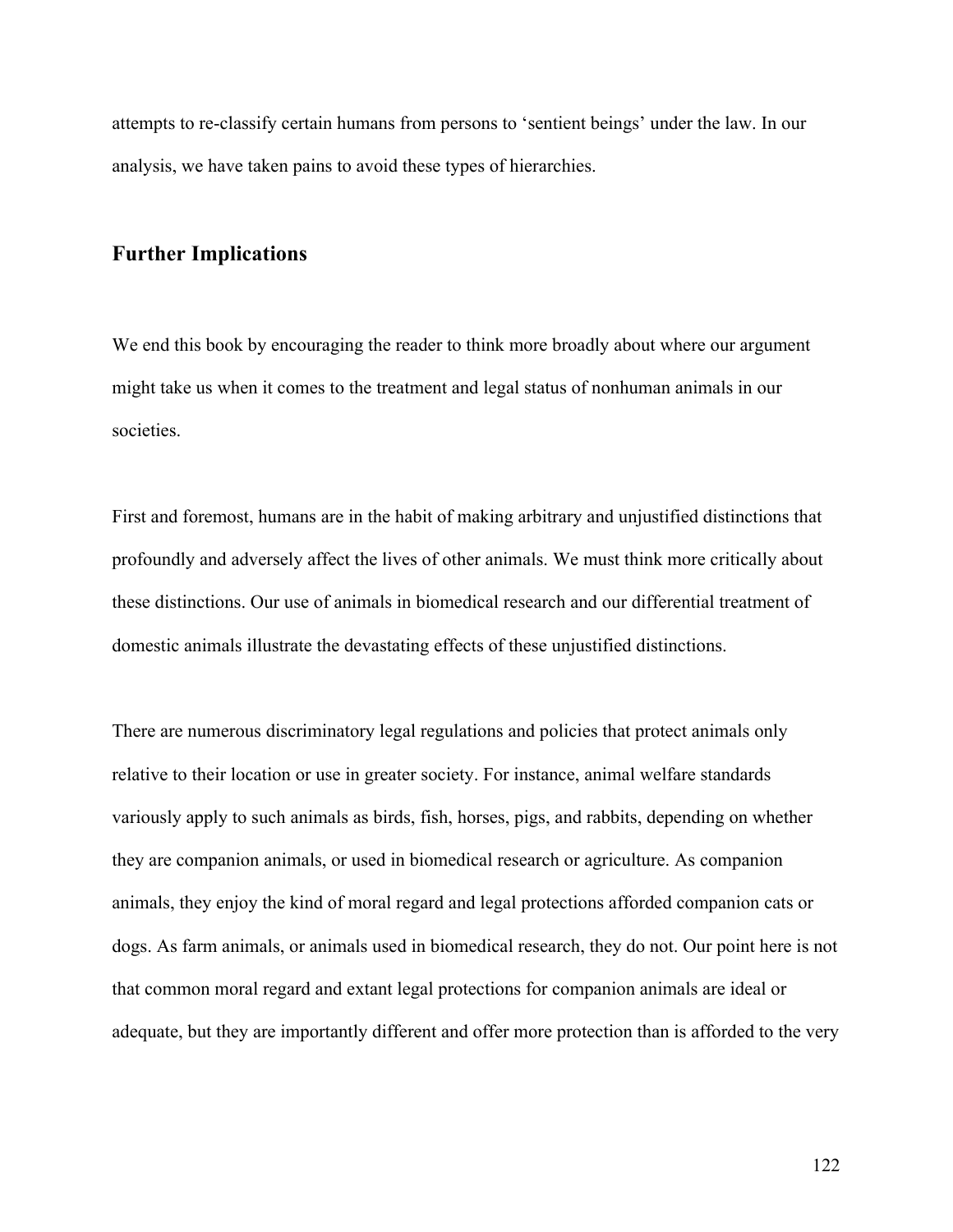same animals when they are raised on farms for human consumption, and under law are considered livestock.

These arbitrary distinctions conflict with our stance that a commitment to formal justice requires us to treat like cases alike. Of course, formal justice does not recognize the distinctness of individuals within or across species, but it does encourage us to pay attention to relevant *similarities* within and across species, and to be vigilant about odious distinctions without difference that threaten the objectivity of our moral and legal norms. At the very least, a commitment to justice challenges us to reconsider the sphere of justice, and to recognize that Kiko and Tommy belong within that sphere.

### **References**

Berdik, C. (2013) "Should chimpanzees have legal rights?" *The Boston Globe*, 14 July 2013. [Online] www.bostonglobe.com/ideas/2013/07/13/should-chimpanzees-have-legalrights/Mv8iDDGYUFGNmWNLOWPRFM/story.html [Accessed 6 April 2018]

Bolis, A., 2014, "Les Animaux reconnus comme 'êtres sensibles,' un pas 'totalement symbolique." *Le Monde* [Online] www.lemonde.fr/planete/article/2014/04/16/les-animauxreconnus-comme-des-etres-sensibles-un-pas-totalement-symbolique\_4402541\_3244.html [Accessed 6 April 2018]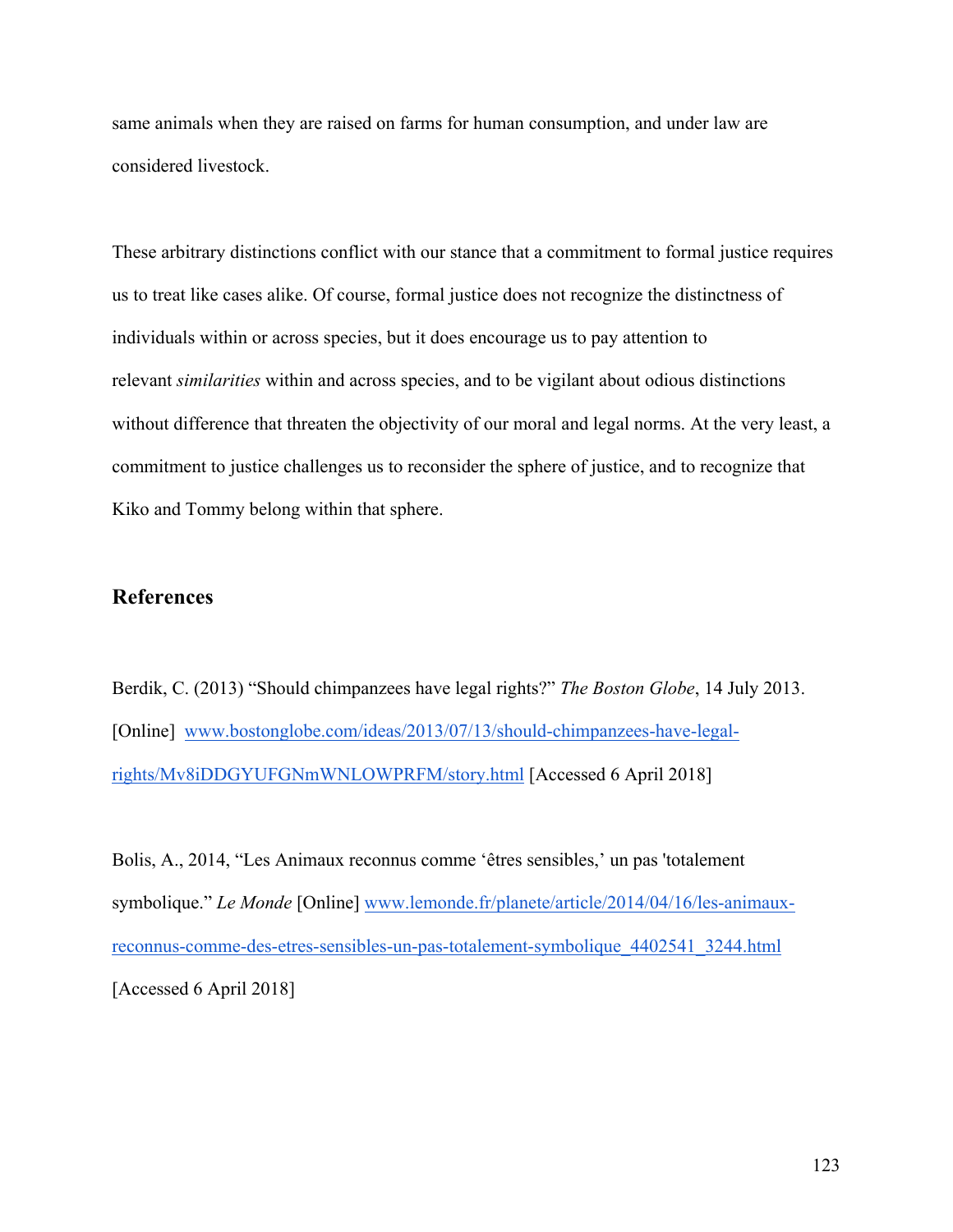Canadian Press (2015) "Quebec Defines Animals as 'Sentient Beings' in New Legislation." *CTV News*, [Online] www.ctvnews.ca/politics/quebec-defines-animals-as-sentient-beings-in-newlegislation-1.2687500 [Accessed 4 April 2018]

Contreras, C., 2016, "Sentient beings protected by law: Analysis of recent changes in Colombian animal welfare legislation." *Global Journal of Animal Law* 2: 1-19.

Favre, D., 2009. "Living property: a new status for animals within the legal system." *Marquette Law Review* 93: 1021.

Le Neindre, P., Bernard, E., Boissy, A., Boivin, X., Calandreau, L., Delon, N., Deputte, B., Desmoulin-Canselier, S., Dunier, M., Faivre, N., Giurfa, M., Guichet, J.L., Lasande, L., Larrère, R., Mormède, P., Prunet, P., Schaal, B., Servière, J., Terlouw, C. (2017) "Animal consciousness." *EFSA Supporting Publications* 14(4).

Ortega, A. (2017) "In Mexico's capital, animals get constitutional consideration." *The Humane League Blog*, [Online] blog.thehumaneleague.org/mexico-city-sentient-beings [Accessed 1 April 2018]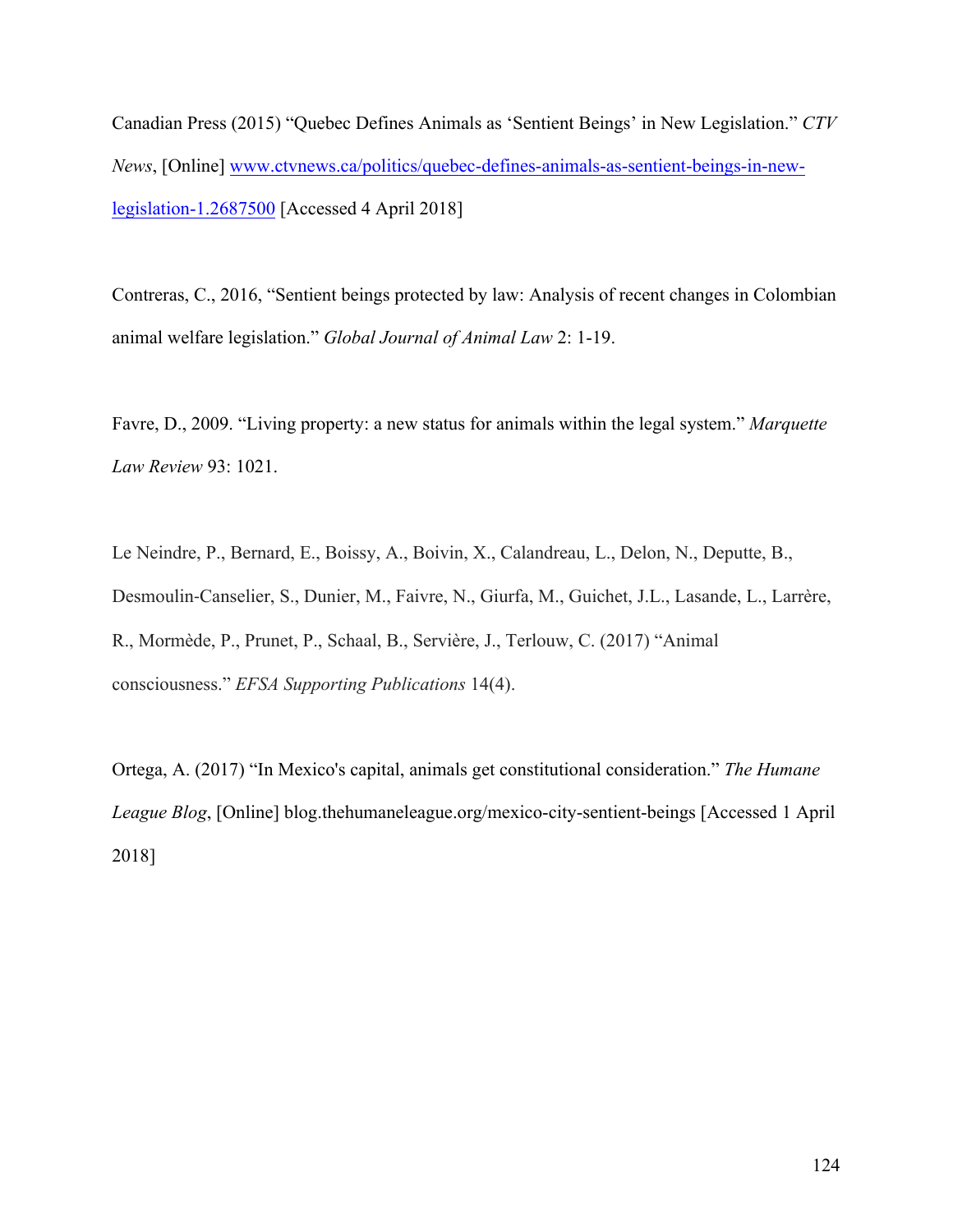$<sup>1</sup>$  A complete history of these cases is available at the NhRP's website:</sup>

https://www.nonhumanrights.org/litigation/.

 $2$  The ruling by the Fourth Department of the Appellate Division of the New York Supreme Court denied the writ of habeas corpus on the grounds that the NhRP was not seeking to release Kiko and Tommy from captivity, but rather to move them to a different captive location (*Matter of Nonhuman Rights Project, Inc. v Presti* [2015]). This ruling, relied upon by the First Department (*Matter of Nonhuman Rights Project, Inc. v Lavery [2017]*), is addressed in Chapter 5, where the importance of an appropriate sanctuary environment is explained.

<sup>3</sup> *Hominidae* is the taxon that is colloquially referred to as the 'great apes,' but excluding orangutans (Hartwig 2011: 21-22); see (Strumpf 2011: 343) for an alternative taxonomy that includes orangutans in *Hominidae*.

 $4$  The study of biology was at the time part of the discipline of 'natural history,' In addition to biology, this discipline also included (but was not limited to) studies which we would now refer to as geology.

<sup>5</sup> In his influential *Commentaries on the Laws of England* (1765), William Blackstone explained the basic idea: "By marriage, the husband and wife are one person in law: that is, the very being or legal existence of the woman is suspended during the marriage, or at least is incorporated and consolidated into that of the husband; under whose wing, protection, and *cover*, she performs every thing..." (Blackstone [1765] 2009: 537)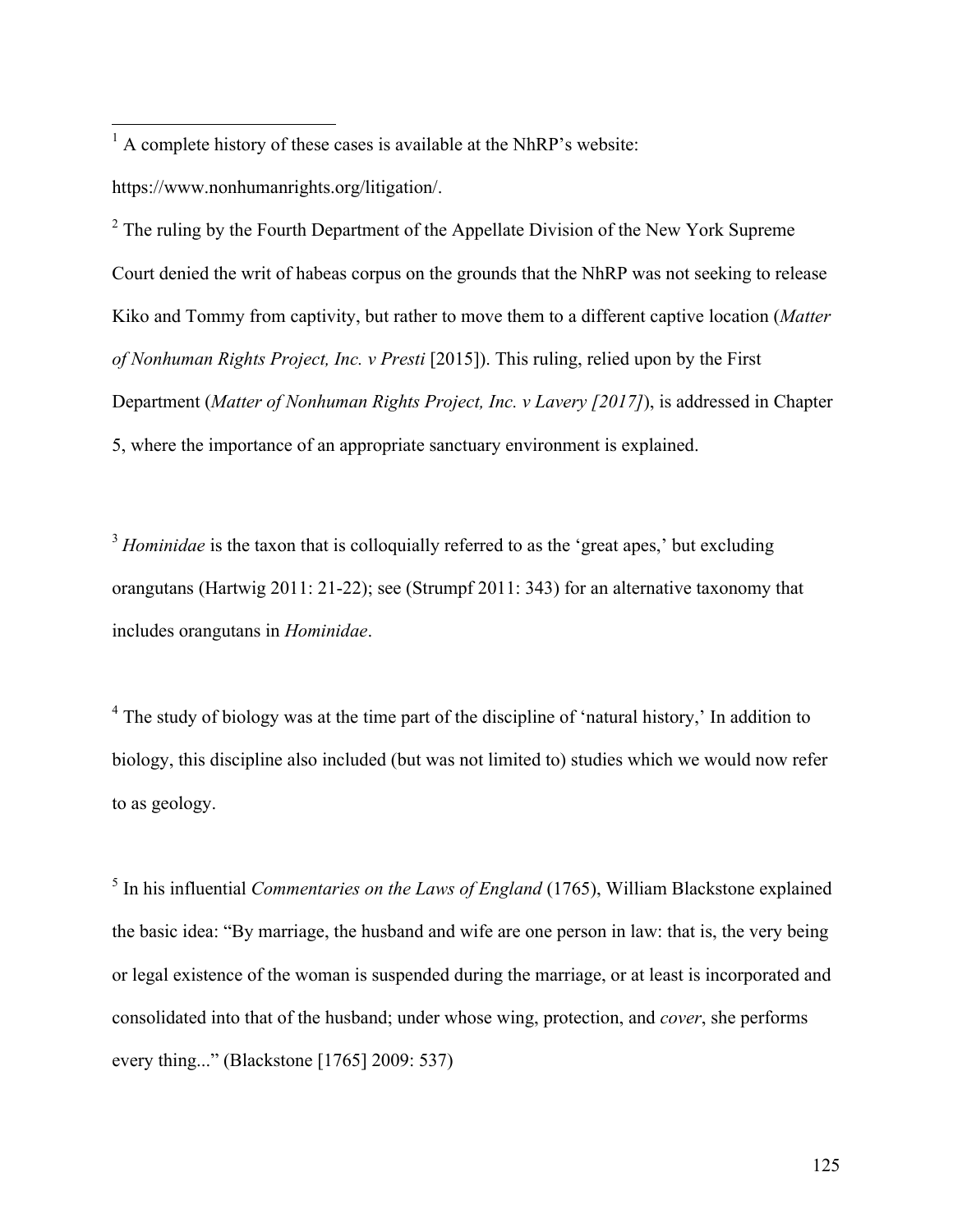<sup>6</sup> Surprisingly, some influential interpretations of the Tree of Life sometimes reiterated the notion of the Great Chain of Being, even while they questioned the unilinear "one true path" of that chain. Branches were often ordered with an eye to the 'top,' to the ascendancy of those 'most advanced'—often the 'white race.' Ernst Haeckel, the great 19th century German biologist and populariser of the image of the great Tree of Life, would often place *Homo sapiens* above '*Homo stupidus*' as if the one 'stood' above the other (Haeckel 1906: 118).

<sup>7</sup> A liger is a hybrid cross of a male lion (*Panthera leo*) and a female tiger (*Panthera tigris*), and the females are capable of reproducing. A mule is a cross between a male donkey (*Equus africanus asinus*) and a female horse (*Equus ferus caballus*). The viability of this particular hybrid is fascinating because the parent species possess a different number of chromosomes—62 in donkeys and 64 in horses; a mule interits 31 chromosomes from its donkey sire and 32 from its horse dam. The eastern coyote (*Canis latrans var.*) is actually a hybrid of a dog (*Canis familiaris*) and a 'coywolf'; coywolves themselves are hybrids of coyotes (*Canis latrans*) and gray wolves (*Canis lupus*), making the eastern coyote a hybrid of three separate canid species.

<sup>8</sup> Convergent evolution occurs when two or more species independently develop the same characteristic because they have adapted to relevantly similar environmental conditions. One commonly cited example of this are the eyes that both octopuses and humans possess despite the fact that their most recent common ancestor was eyeless (Salvini-Plawn and Mayr 1977).

<sup>9</sup> The classification of birds, in particular, is notoriously difficult. Consider Bell's vireo (*Vireo bellii*), named after Alexander Graham Bell by ornithologist John James Audubon. This small,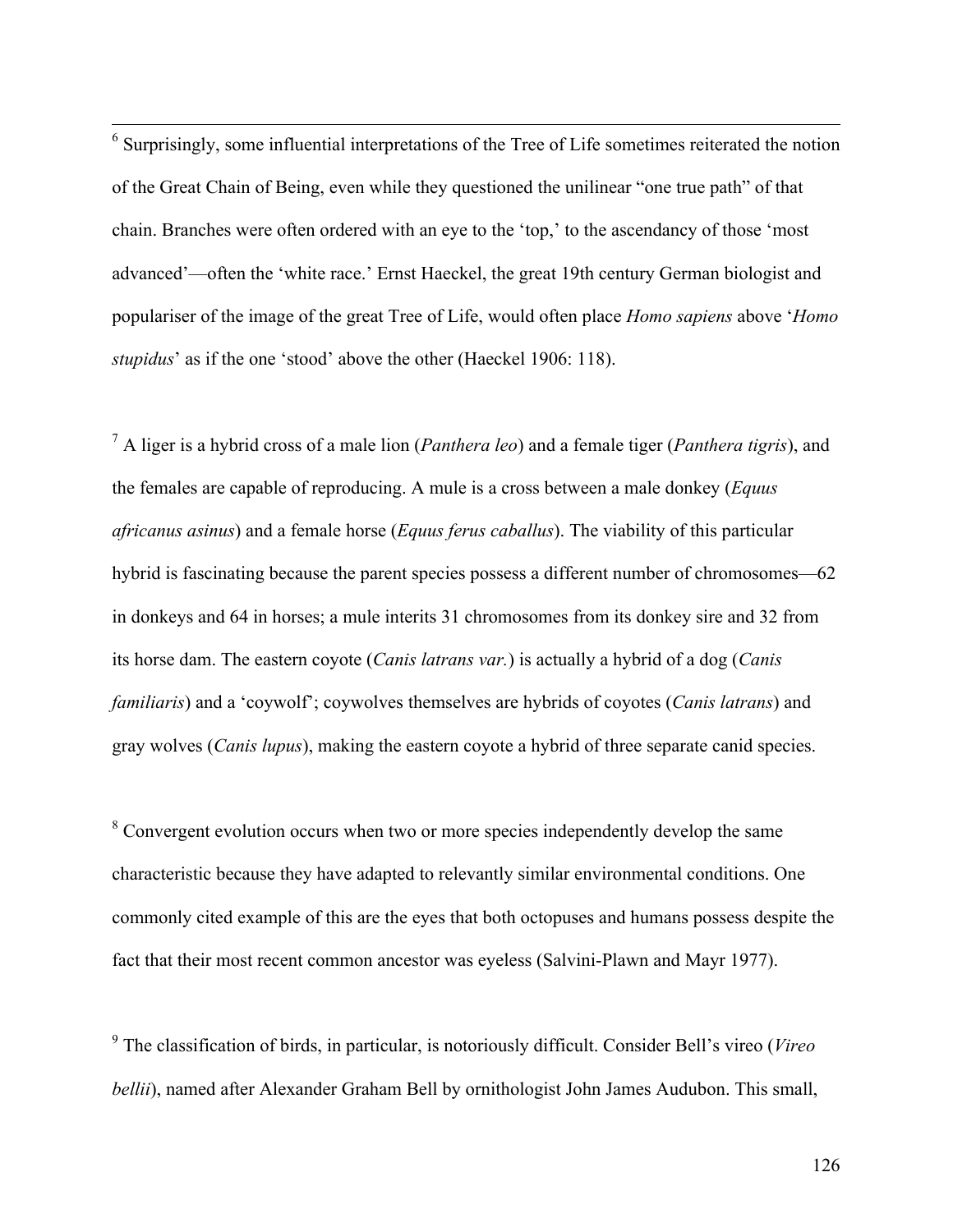North American songbird species consists of two subspecies that differ genetically by as much as 3%, indicating that they diverged from a shared ancestral population somewhere between 1.11 to 2.04 million years ago—a shockingly long time ago for a species with such a short lifespan and generational cycle. Although it has been argued that these two subspecies should be reclassified as two distinct species (Klicka *et al.* 2015), various complications confound such attempts.

 $\overline{a}$ 

<sup>10</sup> Personal correspondence to Johann Georg Gmelin, Uppsala, Sweden, 25 February 1747 (translation from Frängsmyr *et al.* 1983: 172). Original untranslated letter [Online] http://linnaeus.c18.net/mss\_combine/UUB/L-GmelinJG/L0783-a-150-02.jpg

 $11$  Whether the failure to reproduce is a cultural choice or a biological imposition is irrelevant to speciation and evolution. To illustrate, it is often the case that forced hybridization does not create a new species (see zebra horses and other hybrids discuss in endnote 4). And culturally influenced choice to abstain from breeding with some individual has been used to identify a new species, even within just a few generations (e.g. the recent speciation event in Galapagos finches due to females finding large finches unattractive). Population bottleneck events and the founder effect—which occur when a sub-population becomes isolated from the larger population, and are a common source of speciation over evolutionary time—is neither a factor of choice nor biological fertility, but of geography. Evolution is blind when it comes to the reasons why organisms do not breed.

 $12$  See Sarah Richardson's fascinating chapter "Are Men and Women as Different as Humans and Chimpanzees?" for an interesting perspective on this (2013).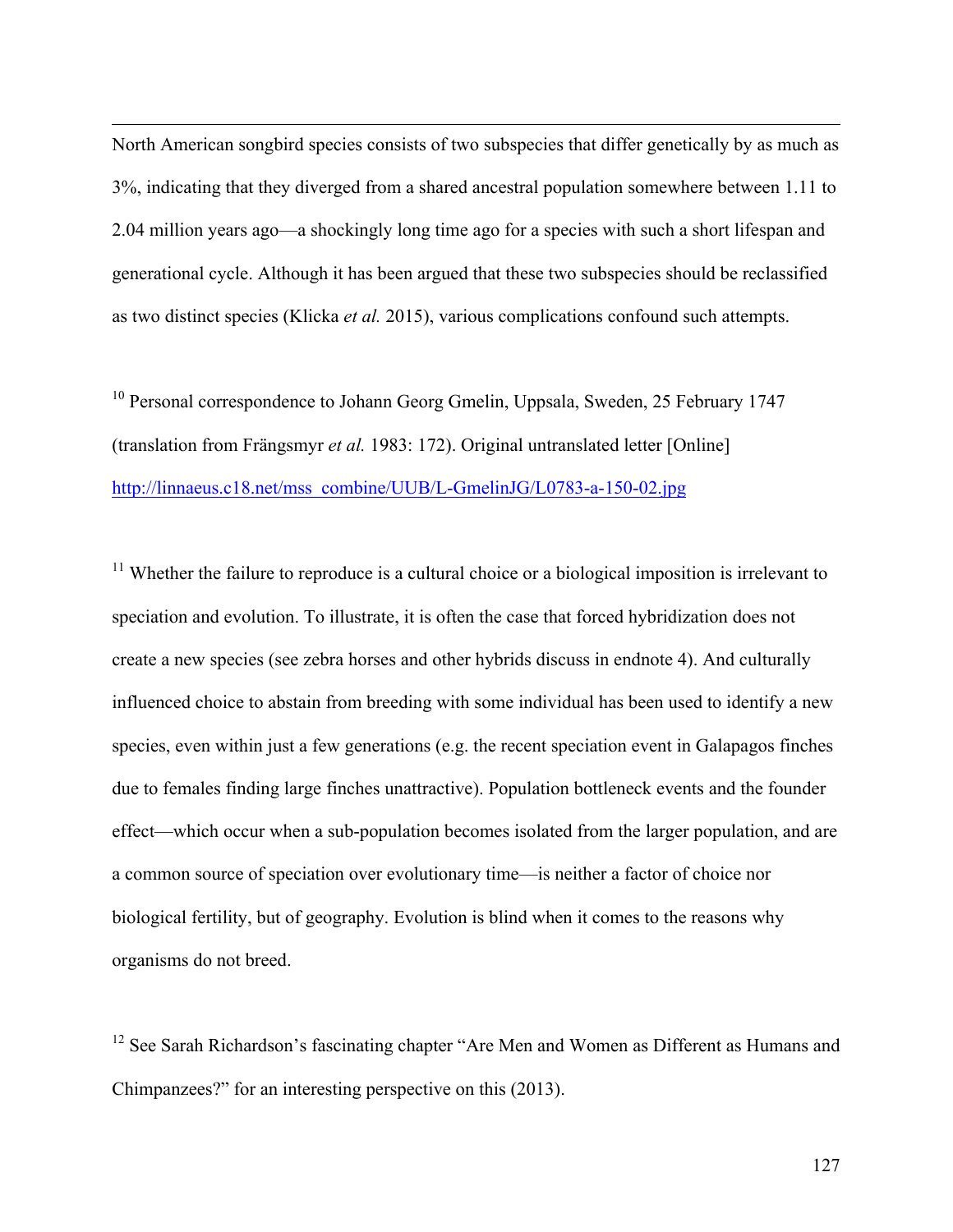<sup>13</sup> We should note, however, that some advocates of this approach avoid the language of personhood because of its historical tendency to prioritize or privilege individuals with so-called normal cognitive capacities. According to Quinn and Arstein-Kerslake (2012: 40), full inclusion of people with cognitive disability requires rejecting what they call "the 'myth-system' of personhood in human rights talk," and not everyone believes that it is possible to separate the term personhood from this "myth-system." Similar skepticism about the ability of 'personhood' to encompass the full diversity of human beings has been expressed by some post-colonial and critical race theorists (e.g., Dayan 2011). These theorists tend to use phrases like 'fellow beings' or 'fellow subjects' to emphasize the full diversity of humans who are owed social recognition of equal moral and legal standing.

 $\overline{a}$ 

<sup>14</sup> Theorists of social personhood insist that while isolating individuals from the social community on which full development of their personhood depends can prevent them from becoming fully "actualized" persons, it in no way diminishes their moral standing as persons, and our obligations to them: "being recognized cannot be the precondition of the moral status or basic moral requirements, and it should rather be a response to those requirements" (Laitinen 2007: 260).

<sup>15</sup> For an account of social personhood that insists on threshold capacities such as rational autonomy, see Laitinen 2007. On Laitinen's view, since these capacities can only be actualized through social embedding and recognition, personhood is dyadic not monadic. Most proponents of social personhood, however, see it as overcoming the exclusionary features of traditional personhood, recognizing that a much wider range of individuals can be persons in relations with other persons.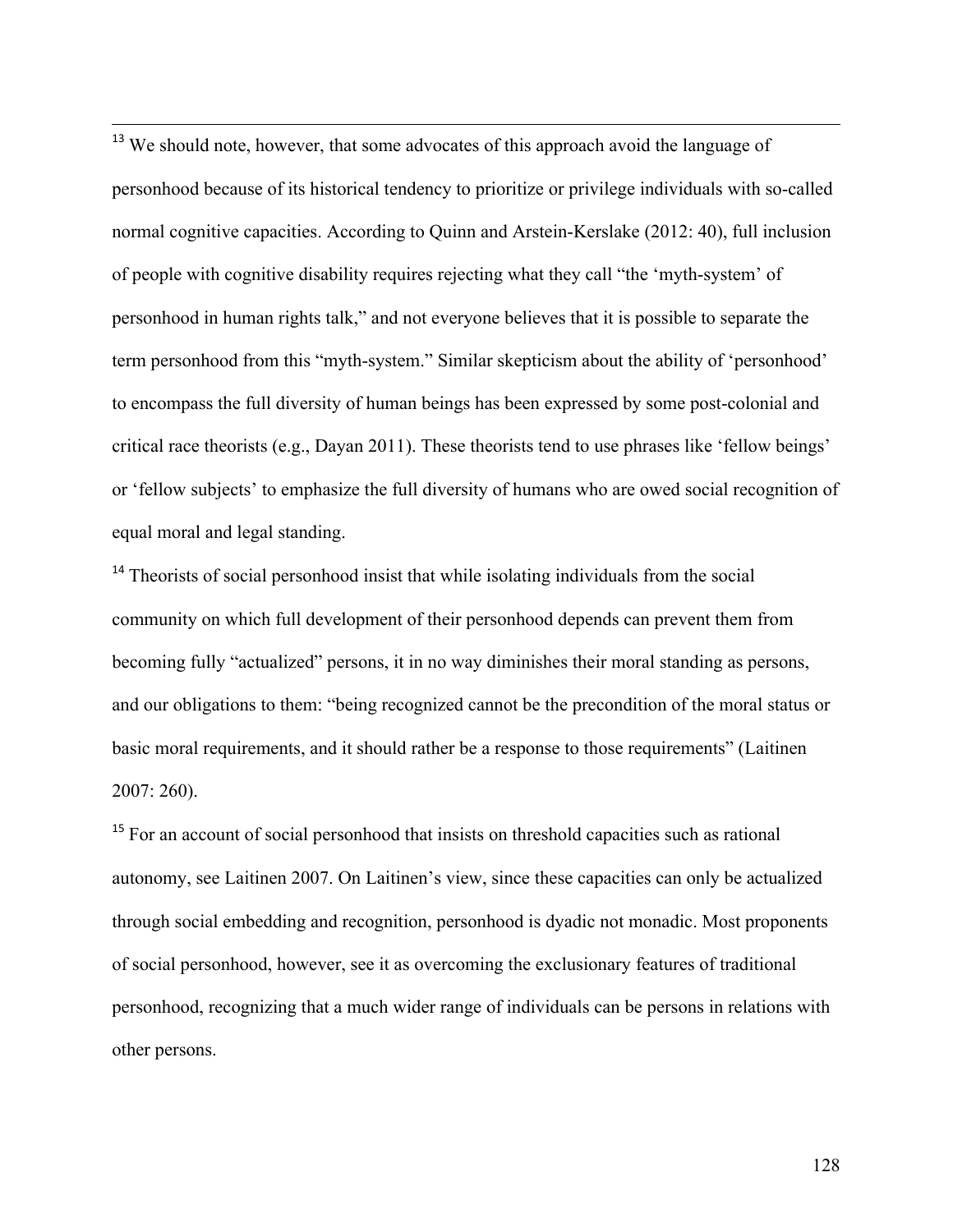$^{16}$  For example, Chan and Harris 2011; Rowlands 2016; Dennett 1976; Locke 1690; Strawson 1959; Varner 2012; and Warren 1973.

<sup>17</sup> For example, Dennett 1976 and Warren 2014.

 $\overline{a}$ 

<sup>18</sup> For example, Dennett 1976; Frankfurt 1971; Locke 1690; and Rawls 1971

<sup>19</sup> For example, Chan and Harris 2011; Dennett 1976; Locke 1690; Varner 2012; Rowlands 2016; and Warren 2014.

<sup>20</sup> For example, Chan and Harris 2011; Dennett 1976.

<sup>21</sup> For example, Chan and Harris 2011; Dennett 1976; Varner 2012; and Warren 2014.

<sup>22</sup> For example, Chan and Harris 2011; Dennett 1976; Locke 1690; Varner 2012; and Warren 2014.

<sup>23</sup> For example, Schechtman 1996; Varner 2012; and Comstock 2017.

<sup>24</sup> For example, Dennett 1976; Darwall 2006; and Warren 2014.

<sup>25</sup> For example, Chan and Harris 2011; Frankfurt 1971; Rawls 1971; and Wolf 2010.